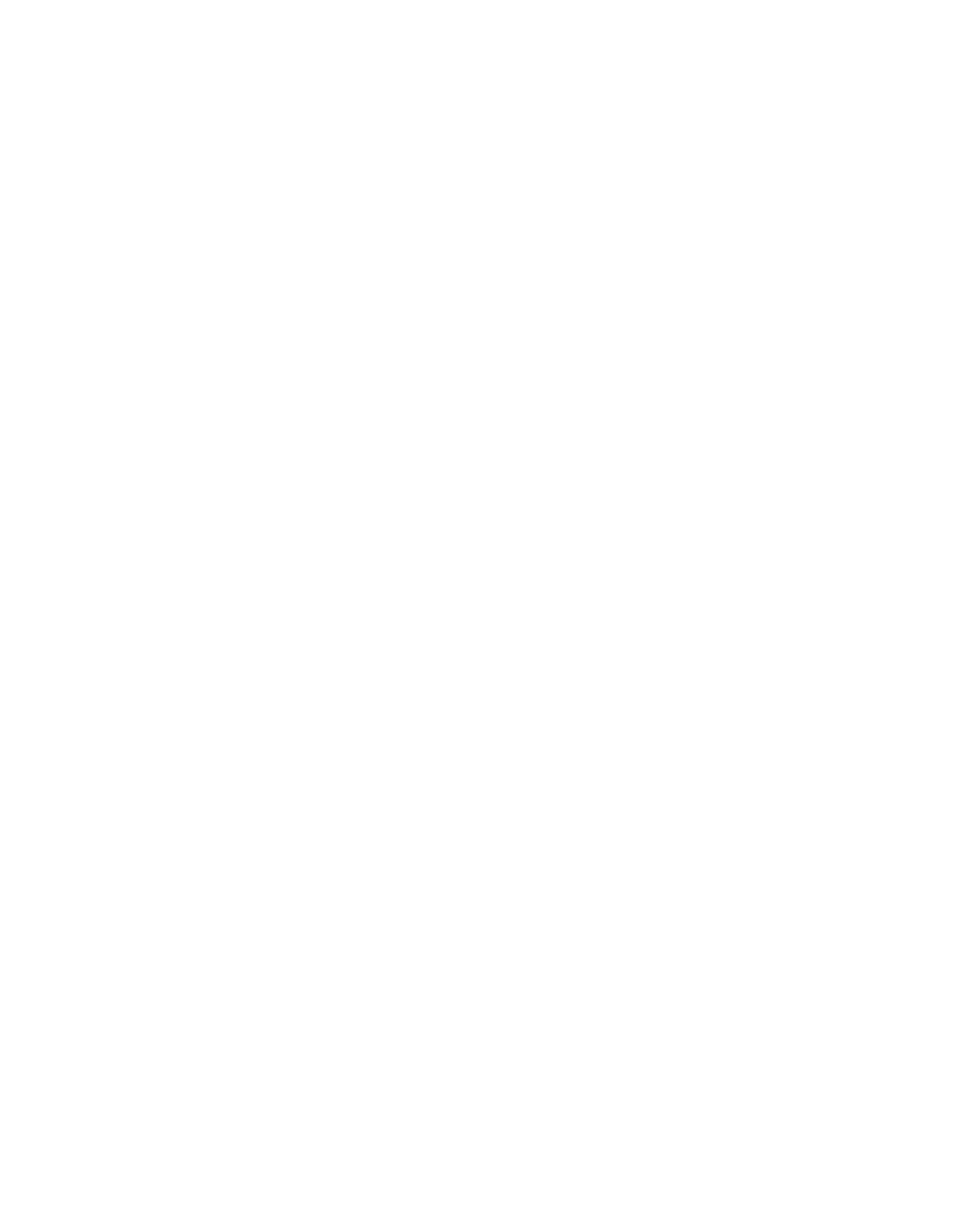# S/He Created Them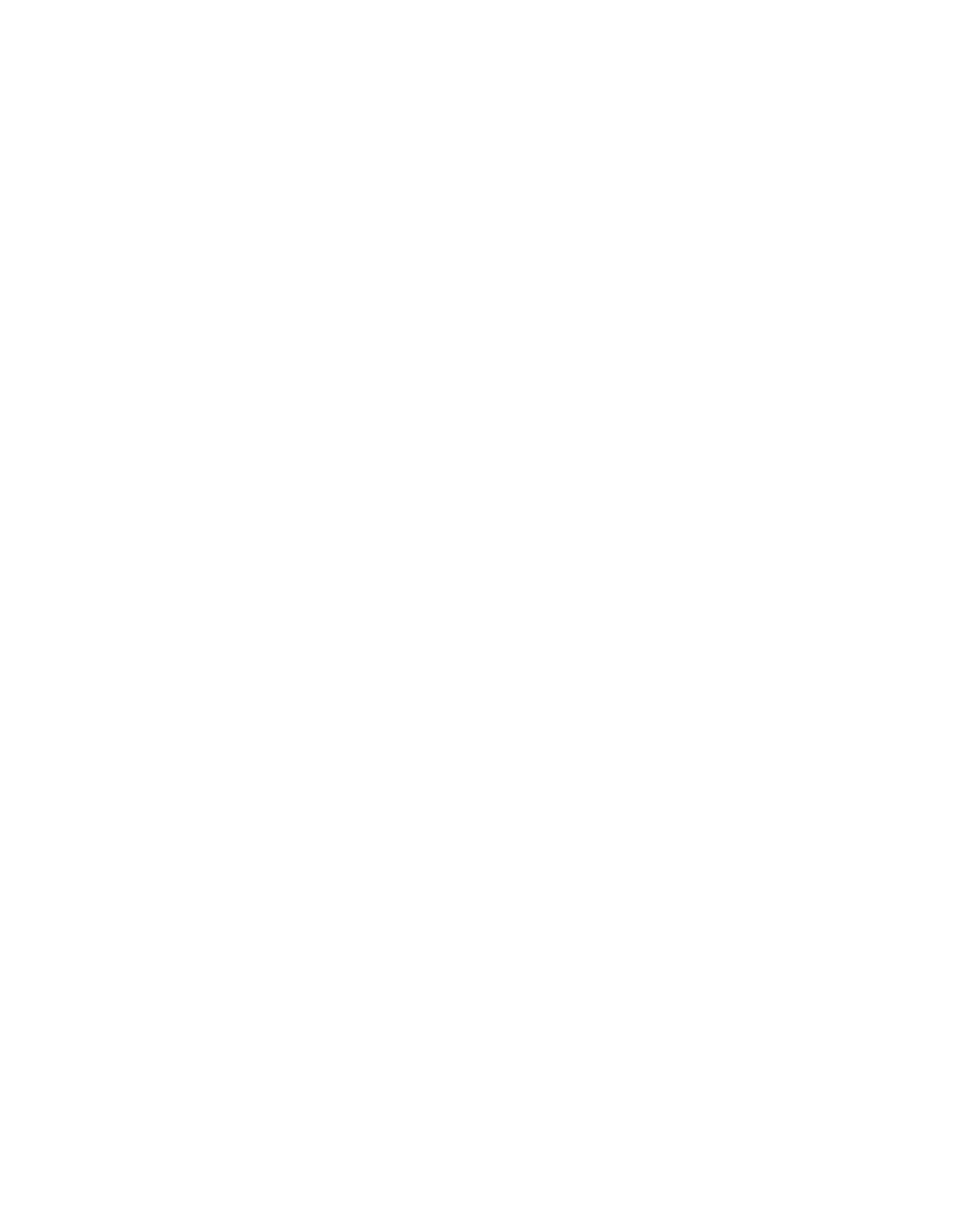# **S/HE CREATED THEM**

# FEMINIST RETELLINGS OF BIBLICAL STORIES

Naomi Graetz



GORGIAS PRESS 2003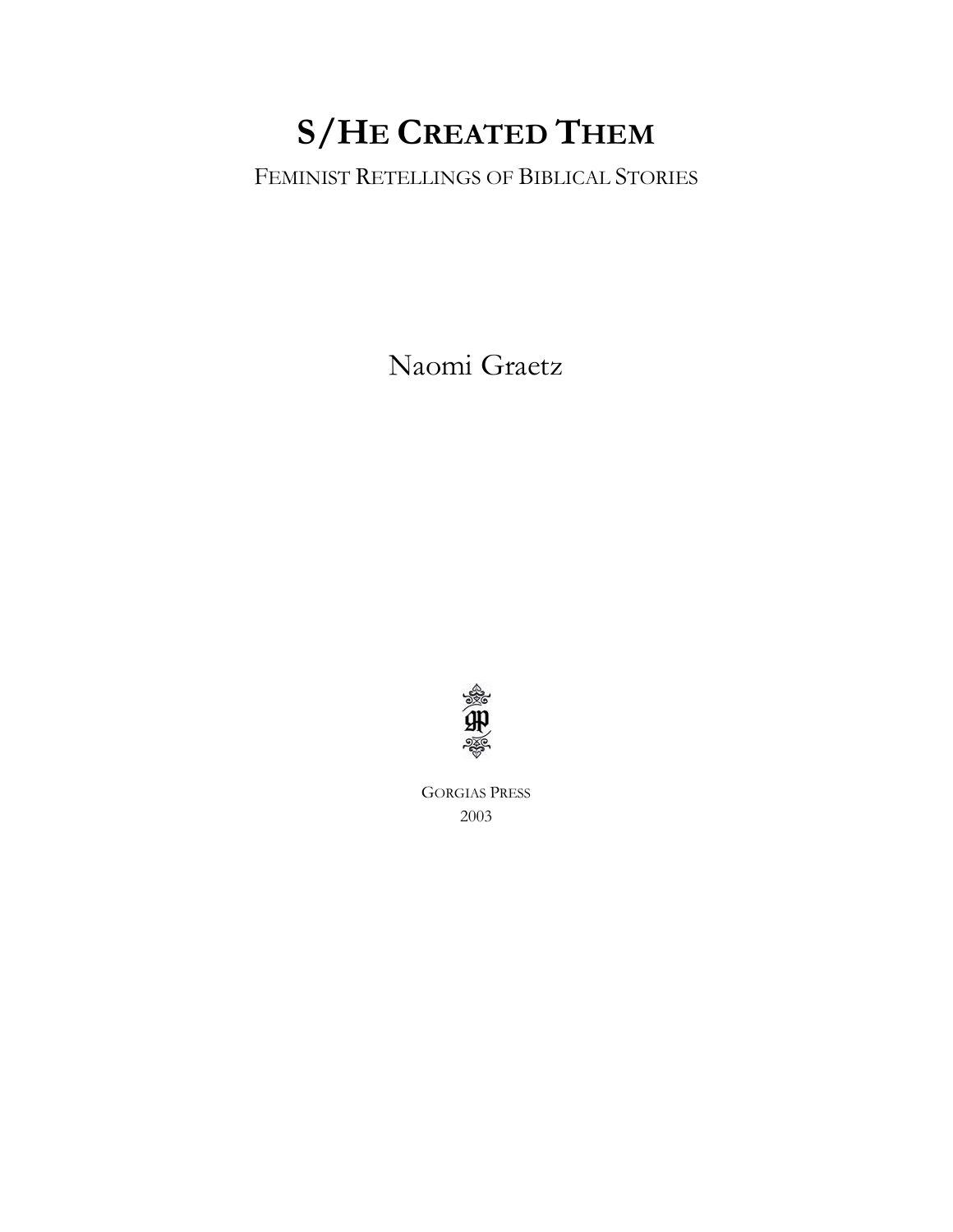First Edition © 1993 by Professional Press, Chapel Hill, NC

Second Revised Edition © 2003 by Gorgias Press LLC

All rights reserved under International and Pan-American Copyright Conventions. Published in the United States of America by Gorgias Press LLC, New Jersey.

#### **ISBN 1-59333-057-X**



GORGIAS PRESS 46 Orris Ave., Piscataway, NJ 08854 USA www.gorgiaspress.com

Printed and bound simultaneously in the United States of America and Great Britain.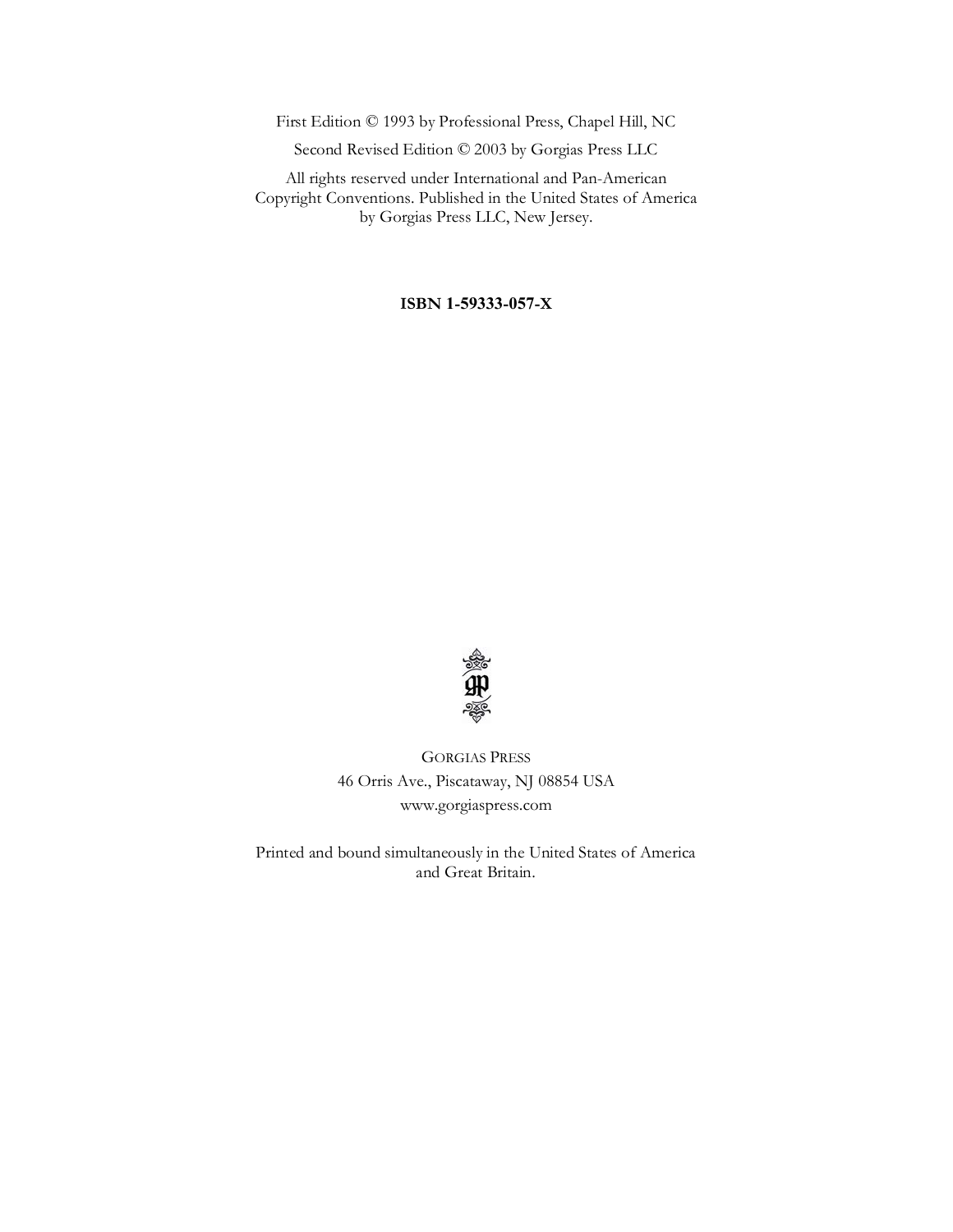This book is dedicated to my three children, their spouses and my two grandsons.

Ariella Graetz and Menash Bar-Tuv Zvi Yehuda Graetz and Shirley Ledermann Avigail Graetz Itamar Yehezkel Bar-Tuv Har-el Meir Bar-Tuv

> יגיע כפיך כי תאכל אשריך וטוב לך בניך ובנותיך זיתים סביב לשולחנך יברכך הי מציון וראה בטוב ירושלים כל ימי חייך וראה בנים לבנותיך שלום על ישראל

You shall enjoy the fruit of your labours. You shall be happy and prosper. Your children like olive saplings around your table. May the Lord bless you from Zion. May you share the prosperity of Jerusalem All the days of your life. And live to see your children's children. May all be well with Israel.

(Adapted from Psalm 128)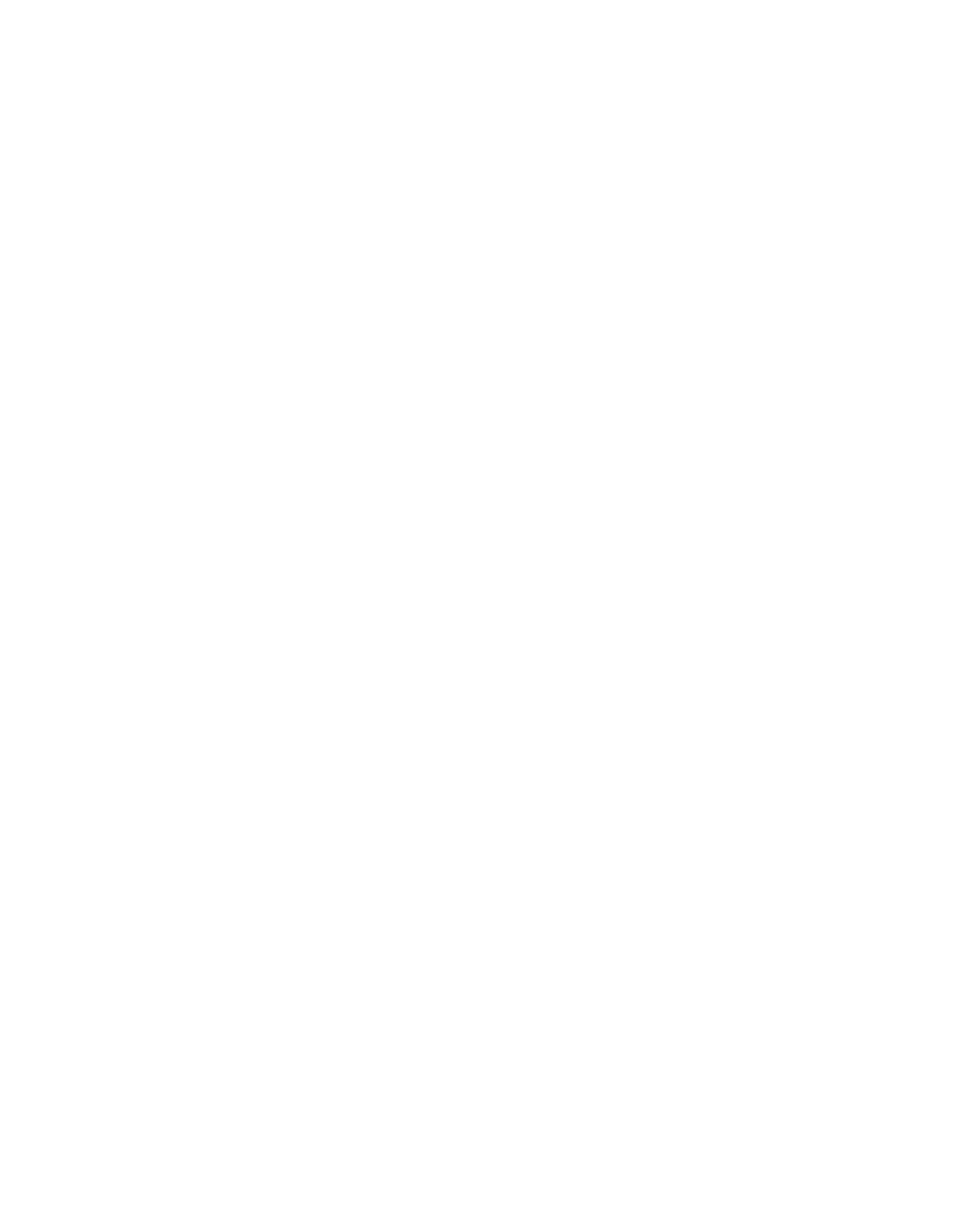# **CONTENTS**

| ACKNOWLEDGEMENTS TO THE FIRST EDITION  XI |  |
|-------------------------------------------|--|
|                                           |  |
|                                           |  |
|                                           |  |
|                                           |  |
|                                           |  |
|                                           |  |
|                                           |  |
|                                           |  |
|                                           |  |
|                                           |  |
|                                           |  |
|                                           |  |
|                                           |  |
|                                           |  |
|                                           |  |
|                                           |  |
|                                           |  |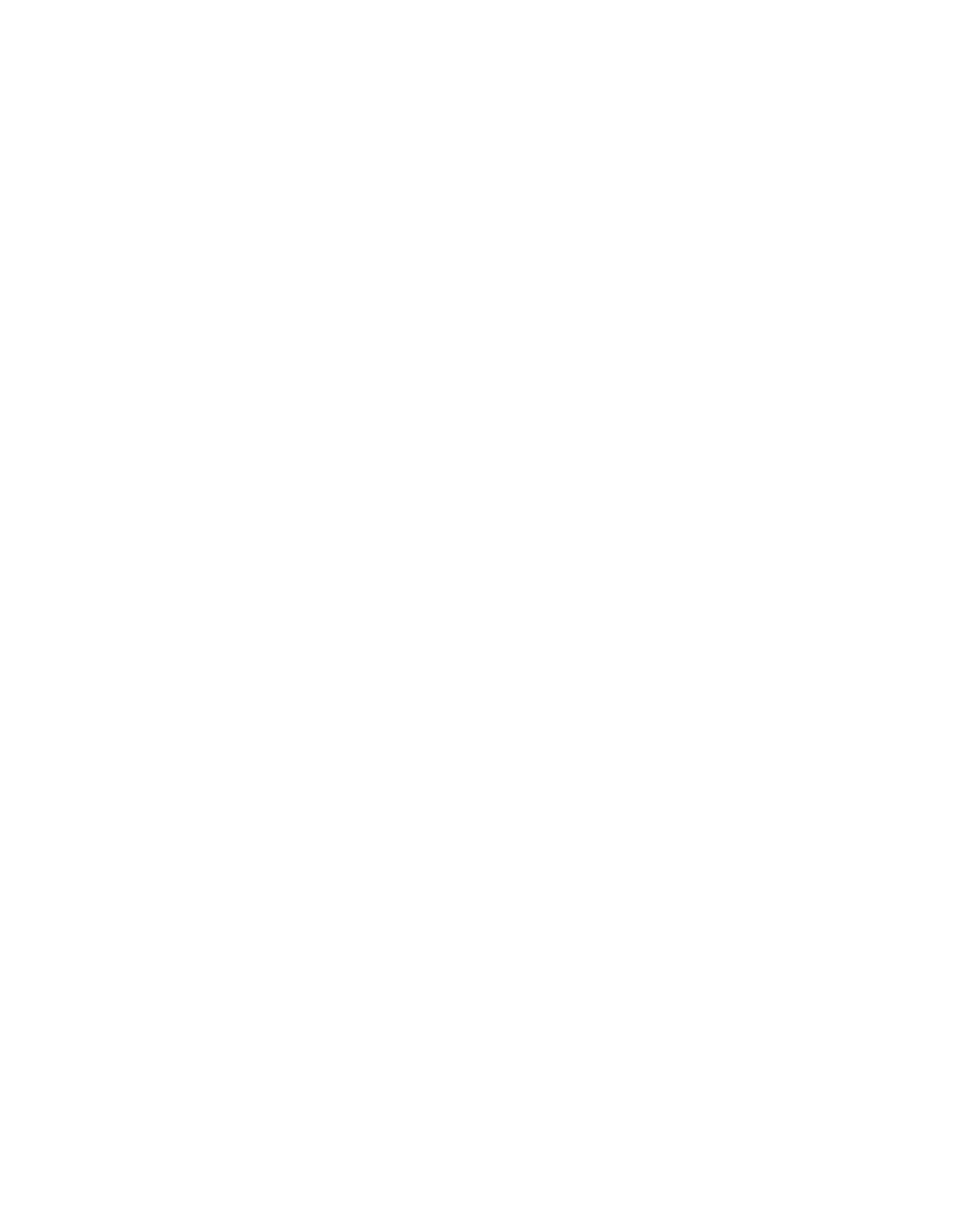#### **CREDITS**

Several of the midrashim in this book have appeared in various versions in periodicals and edited collections.

Sarah's Three Lives:

"Sarah's Three Lives," *The Journal of Reform Judaism* (Summer 1986): 43-48.

In the Shadow of his Father:

"In the Shadow of His Father," *Response* 16 (Spring-Summer 1988): 83-90.

A Daughter in Israel is Raped:

"A Daughter in Israel is Raped," in Naomi M. Hyman, *Biblical Women in the Midrash: A Sourcebook* (Northvale, NJ: Jason Aronson 1997): 68-71.

The Old Man and his Grandsons:

"Jacob in Egypt," *The Jewish Spectator* (Fall 1986): 19-21.

The Discredited Prophetess:

"The Discredited Prophetess," *The Melton Journal* (Winter 1987): 10.

"The Discredited Prophetess," in Naomi M. Hyman, *Biblical Women in the Midrash: A Sourcebook* (Northvale, NJ: Jason Aronson 1997): 68-71.

The Daughters of Yocheved:

"Yocheved's Daughters," in Rebecca Schwartz (editor), *All the Women Followed Her* (Mountain View CA: Rikudei Miriam Press 2001): 103-109.

When Will It Be My Time?:

"Wanneer Komt Mijn Tijd? Een joods-feministische midrasj," *Werkschrift* 9/6 (Maart 1989): 15-18.

'Mother' in Israel:

"Deborah the Prophetess," in Jane Sprague Zones (editor), *Taking the Fruit: Modern Women's Tales of the Bible* (San Diego 1989): 81-84.

Appeared first in *The Jerusalem Post* (March 4, 1988): 10.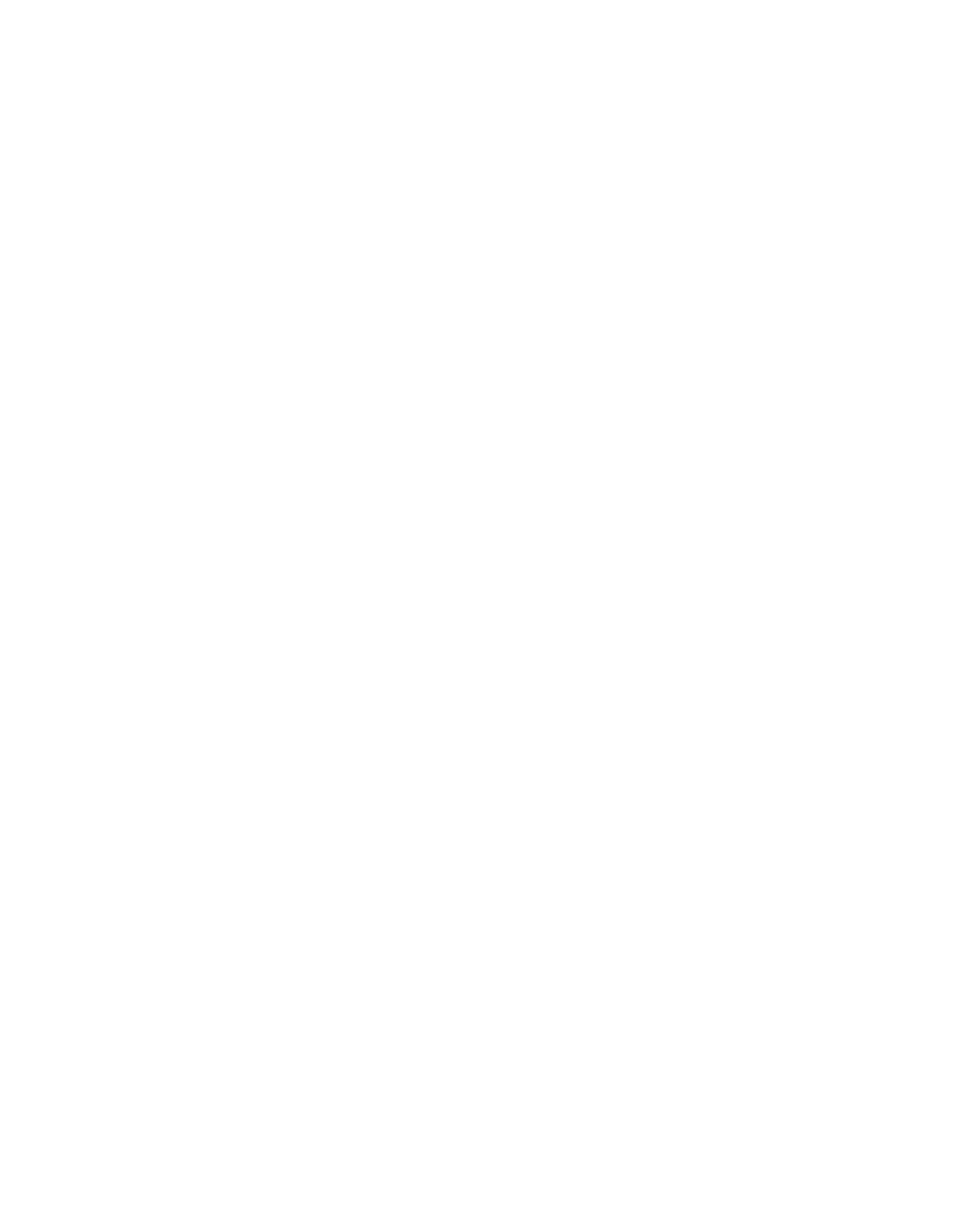# **ACKNOWLEDGEMENTS TO THE FIRST EDITION**

These retellings of biblical tales were conceived during my first sabbatical from Ben Gurion University in 1985. I publish these *midrashim* as closure to my enriching sabbatical at the Five College Women's Studies Research Center at Mount Holyoke College.

These stories would not have received shape were it not for my friend Fredi Kaddar who taught me to rewrite and rewrite and rewrite. I wish to record the contribution and love of my immediate family: my sister Menorah Lebowitz Rotenberg, her husband, Aubey and their three children, Josiah, Ethan and Elizabeth, who share home and heart with me during my extended visits in Teaneck; my three children, Ariella, Zvi Yehuda, and Avigail—now wonderful, responsible, young adults--who have always encouraged me to write; finally, my partner and friend in marriage, Rabbi Michael Graetz, who has lovingly enabled me to believe in myself.

This book would be impossible were it not for the solid Jewish education I received at Ramaz, Massad Camps and the Jewish Theological Seminary of America. My parents, Edward Lebowitz and Charlotte Jaray Lebowitz, sacrificed much to secure the finest modern Jewish schooling for their two daughters. With love and gratitude, I dedicate this book to my parents.

Naomi Graetz, South Hadley, Massachusetts Teaneck, New Jersey February 1992/Shevat 5753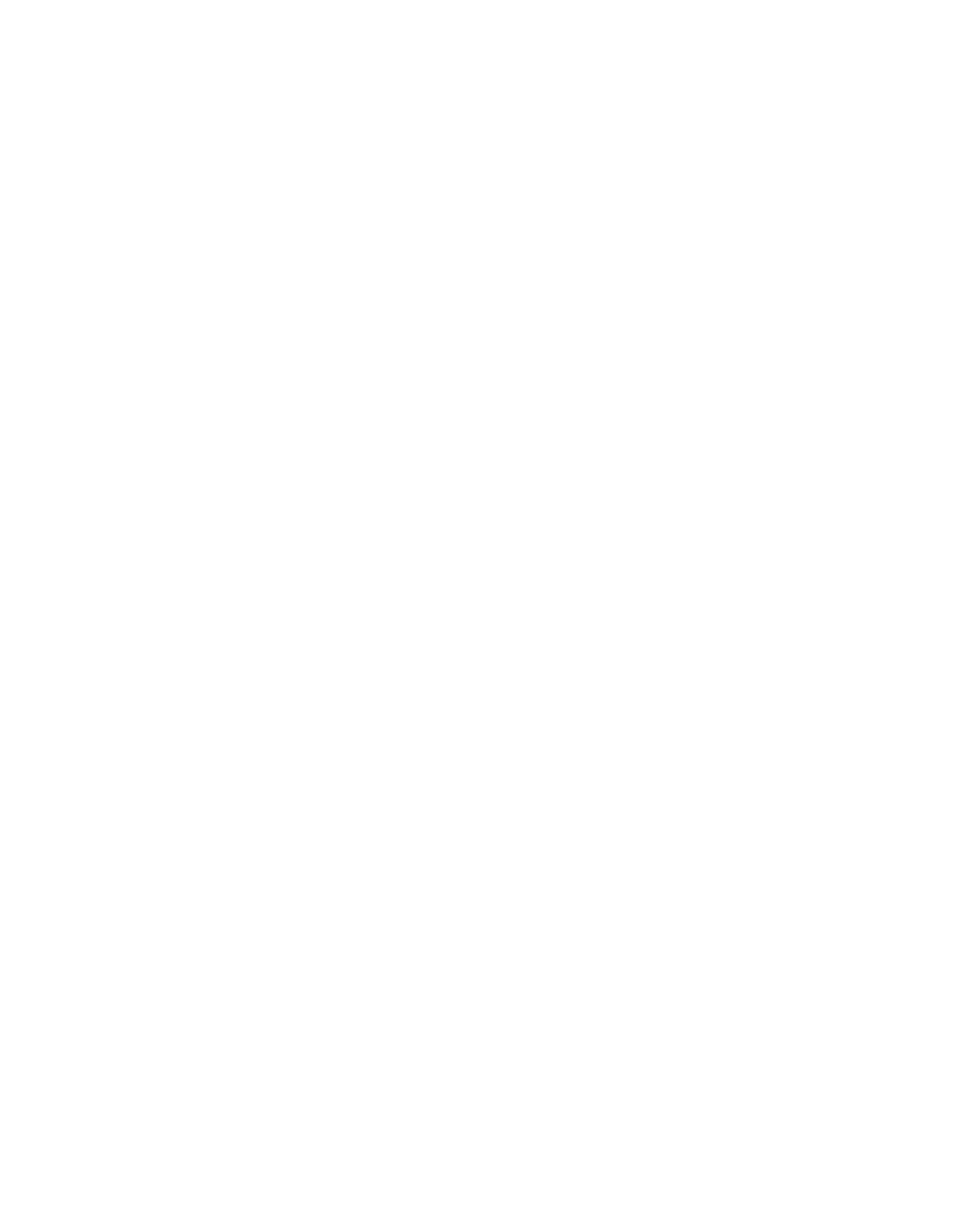# **ACKNOWLEDGEMENTS TO THE SECOND EDITION**

It is the tenth anniversary of the publication of my collection of *midrashim*. Since its publication, many readers have written to me and asked me about the availability of the book, but since a limited edition was published then (and sold out) I could not supply the demand. So I am grateful to Gorgias Press for reissuing the *midrashim*. I would like to thank Lieve Teugels for her editorial suggestions for this new edition. The essay at the beginning has been completely revised. The *midrashim* are essentially the same, but a new one on "Yocheved" has been added and the original version of "The Discredited Prophetess" as it originally appeared in print is included.

Since 1993, our family has grown. I have welcomed to our family, my son in law Menash Bar-Tuv, my daughter in law Shirley Ledermann Graetz and my two grandsons Itamar Yehezkel and Harel Meir Bar-Tuv. My mother, Charlotte Lebowitz died recently followed by my father and mother in laws, Marion and Marjorie Graetz. As our family shrinks on one end, it grows on the other end and this has been a great comfort to me. That is why I am dedicating this new edition to my children and grandchildren.

Naomi Graetz, Omer, Israel April, 2003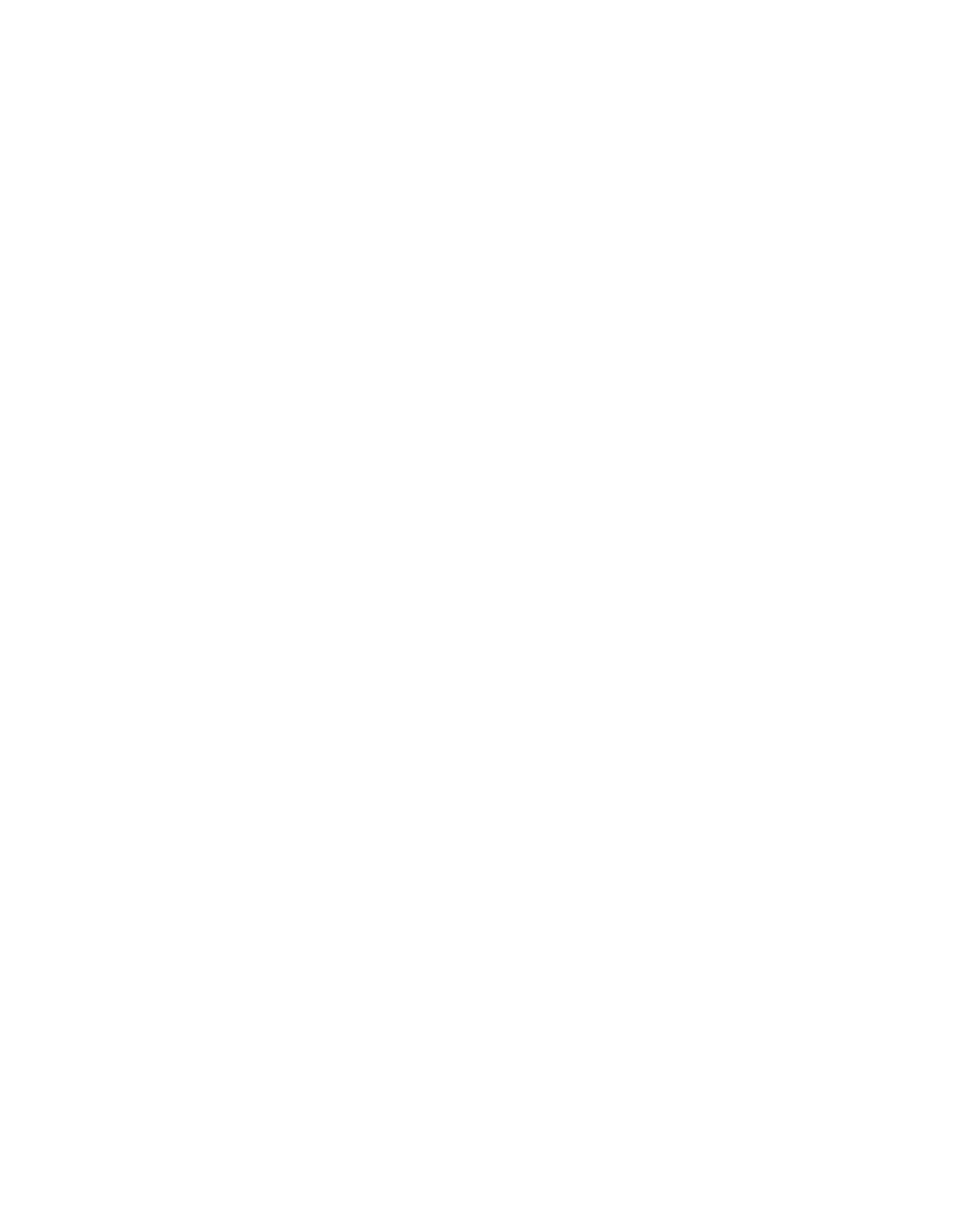### **WHY I WRITE MIDRASH**

The purpose of this brief introduction is to justify my attempt to continue writing in the literary genre known as Midrash Aggadah. Midrash is a process of exegesis. Although it uses primary text as its starting point, it seeks to reveal new meaning in the biblical text that can be applied to contemporary issues. This can be done through the retelling of the biblical tale in contemporary language, by adding dialogue and/or description to the original story, or by recovering or inventing other stories.

The new version should be more than a re-telling of the biblical tale. It should contribute new insights and/or perspectives to the original version. It may treat the tale from a new angle or draw a new or unusual conclusion from it. In short, its purpose is to make the biblical text relevant to us, so that it speaks to us in our idiom.

Midrash is a genre which was begun by the rabbis in antiquity. The classical period and "great flowering of [mainstream] midrash was roughly between the years 400 and 1200 C.E."1 Midrash flourishes today largely thanks to feminism.2

Why the need to update an existing genre? The problem is that the genre in its ancient form is fairly recondite and inaccessible to the average, non-Hebrew speaking reader. The creative philology used by the rabbis may even have been meant originally for in-house purposes, i.e. for professional rabbis writing for other professional rabbis, hence the "puns and wordplays, reversals of letters and convergence of sounds. This aspect of explication may be foreign to our sensibility and difficult to capture in translation."<sup>3</sup> Perhaps the rabbis did not want or expect midrash to be read by

<sup>1</sup> Barry Holtz, "Reading a Midrashic Text," in *Back to the Sources* (Summit, 1984). 2 Lori Lefkovitz, "When Lilith Becomes a Heroine," *Melton Journal*

<sup>(</sup>Spring 1990):7. 3 Barry Holtz, p. 189.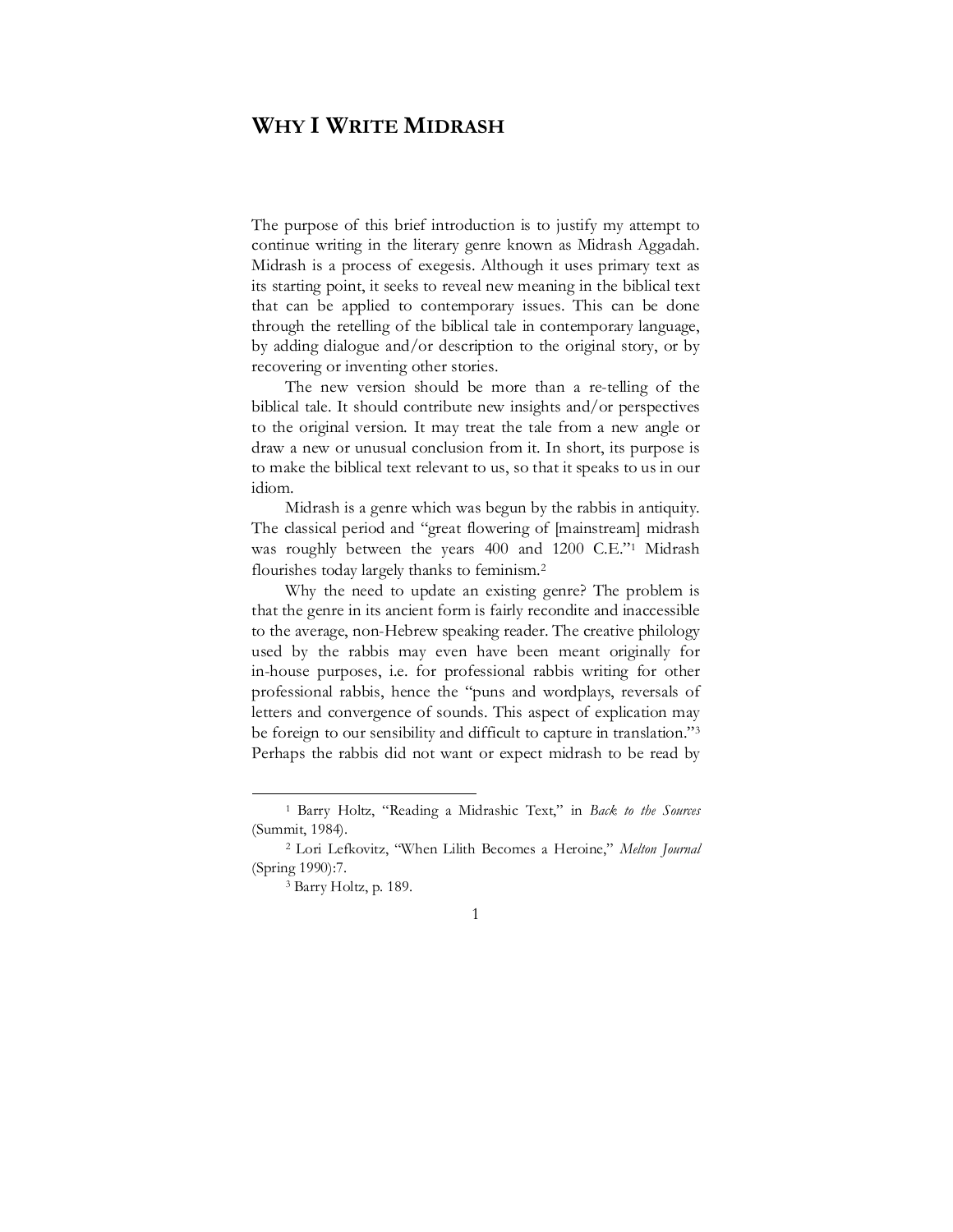*amcha* or the ordinary laymen. Because the genre became recondite, the process withered.

For the Bible to be kept alive, it must be remolded on a regular basis. The midrashic process has to continue. In every generation there are those who feel the legitimate need to re-interpret the Bible, to demonstrate its relevance―a sort of renewing of the covenant. In this generation it is women who feel this need.

Judith Plaskow writes of the midrash's power to remember, to invent and receive the "hidden half of Torah, reshaping Jewish memory to let women speak."4 Modern feminist midrash attempts to redress the misogynist tendencies of traditional mainstream midrash.

The mainstream of rabbinic tradition depicts biblical women positively only if they are willing to assume the enabling roles of wife and/or mother.<sup>5</sup> Since most mainstream midrashim present biblical women as being of marginal importance or in a negative light there is a need for contemporary feminist midrash to change this image, to create role models for the next generation of women.

Not everyone agrees with Plaskow that Jewish women should be writing midrash. There are those women who critique the use of midrashim by women since it "holds marginal authority in the economy of rabbinic texts." Secondly it may possibly obscure the processes by which midrash is produced. Finally, "midrash as the appeal to women's voices, risks essentializing women…"6

The midrashim I write are not only exegetical, they are also eisegetical, i.e. they reflect personal concerns which are read back into the biblical text. It is possible to criticize feminist readers like myself whose contemporary "midrashic solutions" run the risk of not being taken seriously, of being considered children's stories rather than an authentic genre.7 The series of midrashim which I

<sup>4</sup> Judith Plaskow, "Standing Again at Sinai," *Tikkun*, I, 2 (1986): 32.

<sup>5</sup> Linda Kuzmack, "Aggadic Approaches to Biblical Women," in E. Koltun (ed.), *The Jewish Woman: New Perspectives* (Schocken 1976): 248-56.<br><sup>6</sup> Jennifer Gubkin, "If Miriam Never Danced... A Question for

Feminist Midrash," *Shofar* 14:1 (Fall 1995): 59. She is referring to Miriam Peskowitz's, "Engendering Religious History," in the same volume. 7 Lefkovitz, p. 5.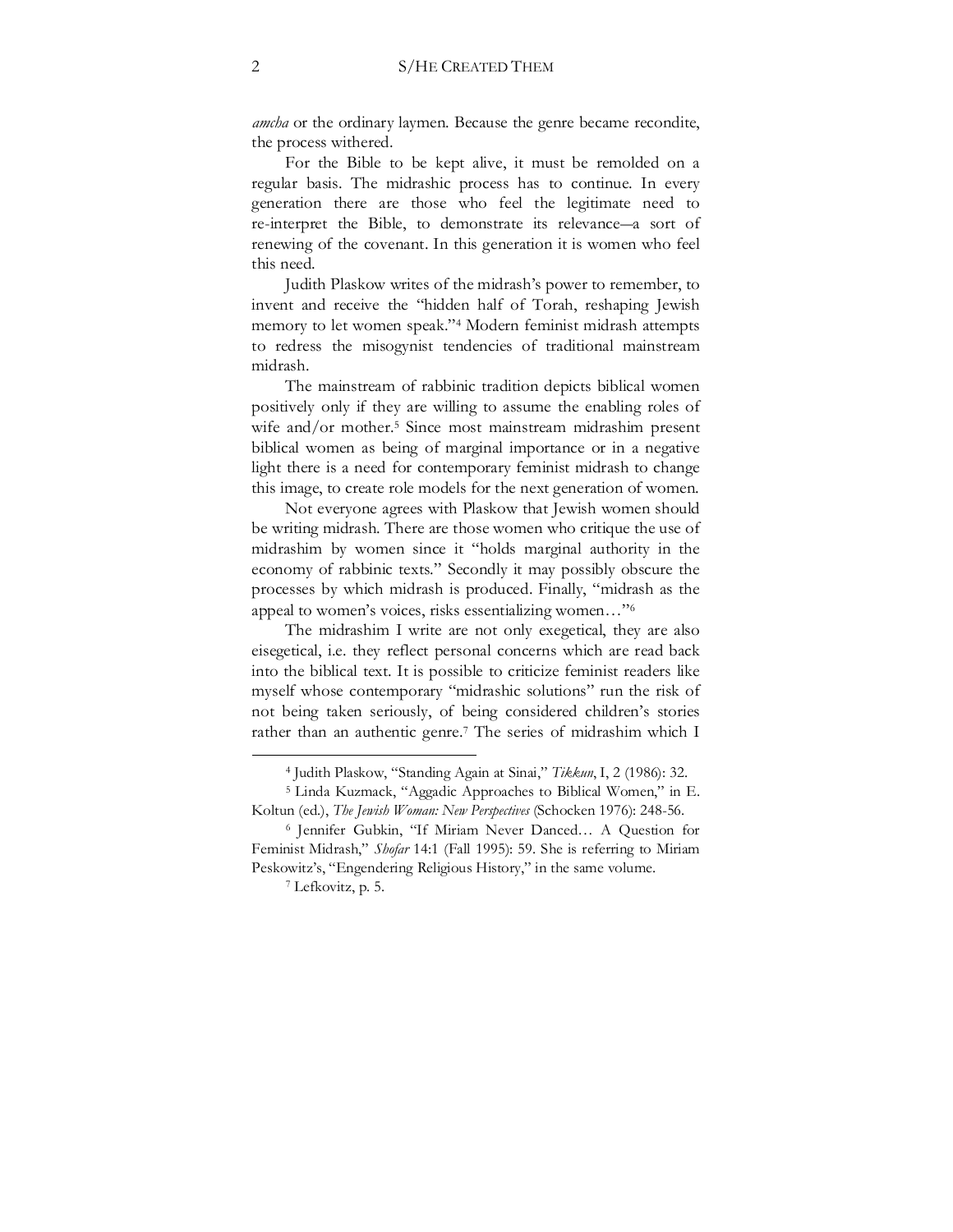have written attempt to strike an equal balance between men and women, following the biblical adage that "God created man in His image … male and female He created them."8 Some of the stories deal with the typically feminine concerns of motherhood, barrenness, resentment about polygamy, the after-effects of being raped, the joys of shared gossip, the tribulations of the aging process, and the unique relationship of siblings.

I wrote about Miriam, Deborah and Elisheva (Aaron's wife) after I had developed a strong sense of my need to find in the Bible role models with whom my daughter could readily identify "for reasons other than their power in domestic space or within the family romance".9 I have tried to depict the loneliness and ambiguities of women's leadership in a patriarchal society. These three women of initiative are reproved when they assert themselves because women are not supposed to be leaders of men.

I try to be consciously feminist when I attempt to imaginatively rediscover a past in which biblical women were active participants. In the case of Elisheva I suggest that given the opportunity to be leaders, women's form of leadership might lead to a better world. Although Elisheva is only a name in the Torah, I have fleshed out the gaps<sup>10</sup> in the text, by inventing a daughter, a lover and an independent role for her. I have suggested that her feminist vision no doubt amplified the male-bound Torah.

The consequences of a patriarchal world view for us are clear. Conventional attitudes toward Jewish women are still being transmitted to us as part of our heritage and we respond unquestioningly to these views as if they were given truths.

Since, in addition to being a feminist, I am a politically moderate Israeli, active in the Masorti movement, I am very concerned about the influence of the extreme Right. In the midrash about Elisheva, Pinchas typifies the religious right-wing zealot who

<sup>8</sup> Genesis 1:27. Note the title of this monograph, *"S/He Created Them.*"

<sup>9</sup> Lefkovitz, p. 5.

<sup>10</sup> For more on the subject of gaps, see Lieve M. Teugels, "Gap Filling and Linkage in the Midrash on the Rebekah Cycle", in A. Wenin (ed.), *Studies in the Book of Genesis*. *Literature, Redaction and History* (BETL 155) (Leuven 2001): 585-598.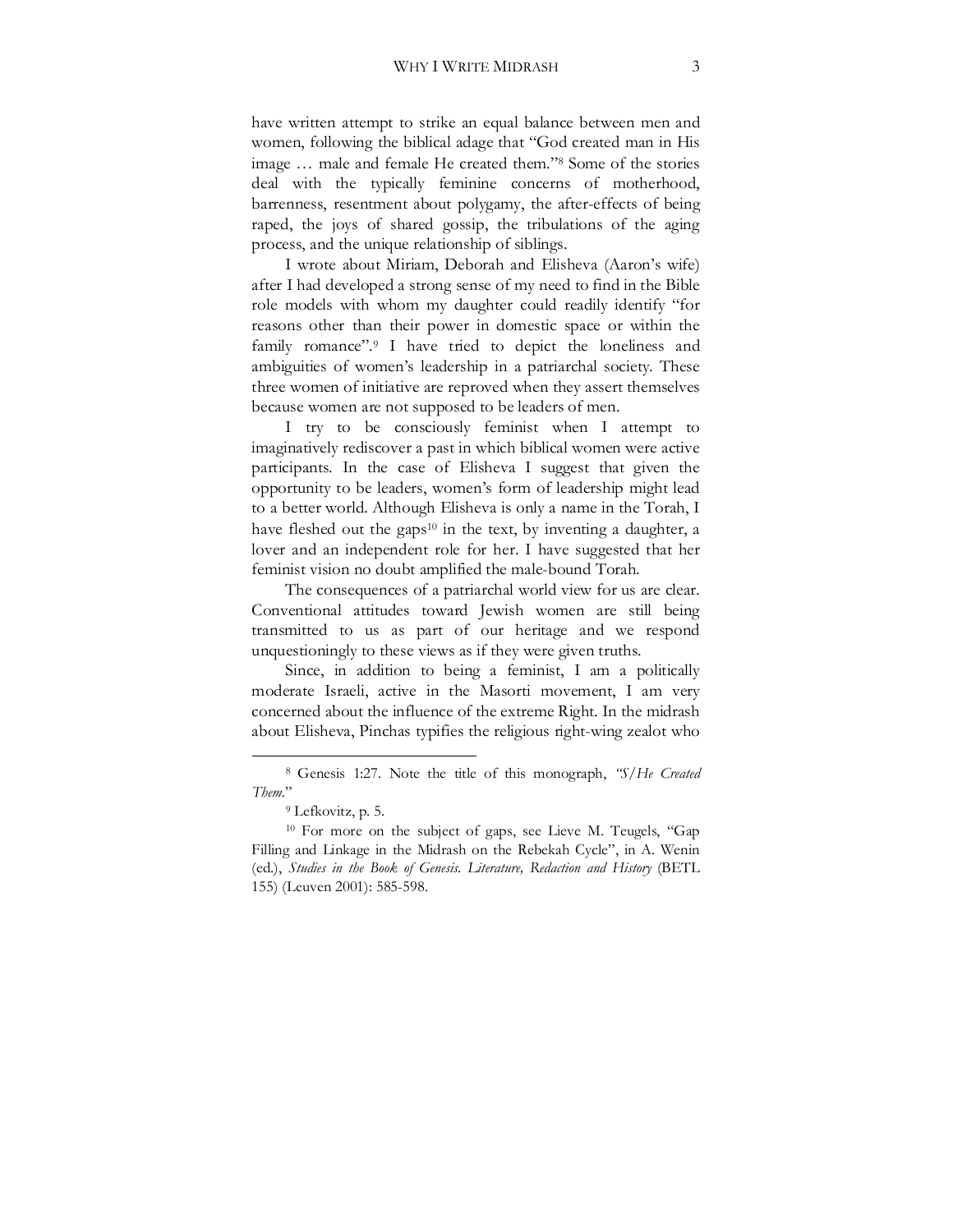sticks to the letter of the religious law often in violation of the moral law. He is depicted as a dangerous model for us to emulate, in contrast to some macho mainstream midrashim which praise him for his act.

The woman who reads the Bible is expected to view this kind of male behavior as normative. She is asked to identify against herself and accept that woman has lost the power to express her own voice. Instead women must be revisers and revisionists, with new vision bringing new perspectives to the old text.

I don't want to rewrite the Bible; I want to make it ours by having it reflect women's reality as well as men's. In other words, our task in writing interpretative works, or midrash, is to put woman's voice back where it should have been in the first place. This kind of midrash does not detract from or undermine the Torah, rather it adds additional dimensions to the Torah by making it contemporaneous, relevant and religiously meaningful. By "imaginatively re-engaging with our sacred texts, by writing midrash, all voices, not only a few, can be part of the partnership."11 However, one should be careful to make explicit that our woman's voice is not necessarily all women's voice.

Gubkin writes that the "interconnection of voice and partnership that Graetz presents deserves closer examination because it makes explicit the theoretical presuppositions which under gird many feminist midrashim. The 'demand for the women's voice' when heeded has led to new interpretations of the biblical text. Often feminists offer new readings by creating voices for the silent women in the Bible… By speaking in the voice of biblical women the contemporary writer places her own needs and concerns onto the biblical text without explicitly claiming them as her own."12

If the first theoretical construct that I have presented is that of voice then the second is the notion of partnership. I ask, "Can men and women who experience a conflict with those who continue to interpret the Biblical text in such a biased manner do anything

<sup>11</sup> Naomi Graetz, "Miriam: Guilty or Not Guilty?" *Judaism* 40 (1991): 185. Gubkin (see note 6) quotes this and refers to it in her argumentation against the use of midrash by women. 12 Gubkin, p. 61.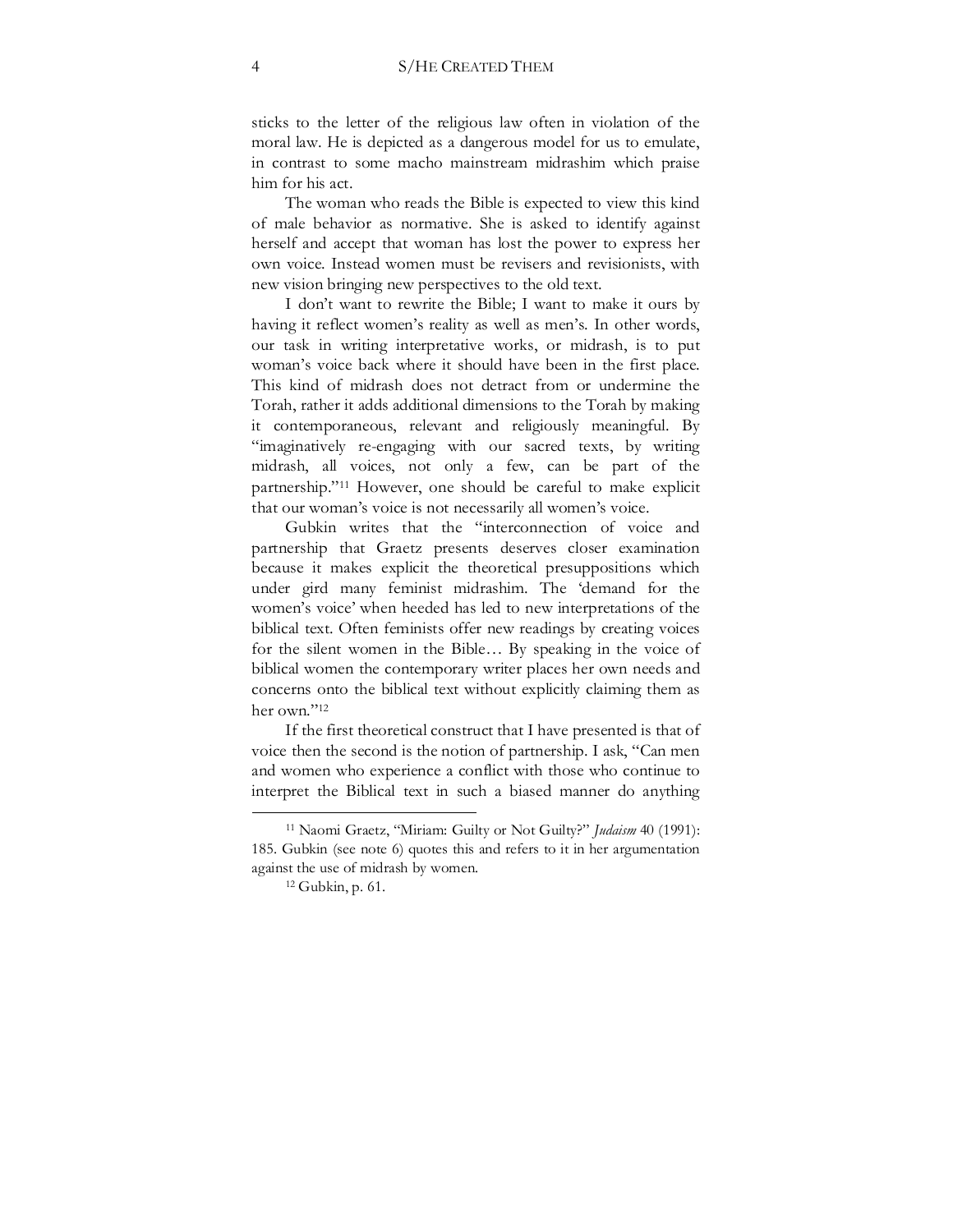about it?" My answer has been: "Certainly. One can insist on the partnership model as the traditional Jewish midrashic approach to text." Gubkin, however, sees danger in this since "this understanding of partnership continues the Enlightenment fallacy that we approach and read texts as autonomous individuals in equal positions of access, influence, and power… [U]nfortunately it does not provide a satisfactory solution [since women's writings] belie the fact that it is the Torah given through Moses that is canonical today."13

Gubkin then goes on to call into question the use of midrash as a tool. Since women are marginalized then we cannot simply add women's voices and stir. Secondly "the authority of midrash within the traditional economy of rabbinic texts was marginal, as these texts were accorded lesser status than halakhic forms."14 Thus there is no libratory power, no gaining of partnership if women, who are marginal to begin with, latch on to a marginal activity that has no authority in the patriarchal community. She feels that by devoting our energies to this activity we are solidifying our position as the "other" within Judaism. Gubkin would prefer to deal with the meta-text rather than the content itself. Rather than empower the historical biblical women through imaginative creations, she would prefer to ask the question of how does silencing of a particular woman function in the text.

For me the purpose of contemporary Midrash is threefold. It addresses itself to the biblical text, which cries out *darsheni*, interpret me! Secondly, it makes the Bible relevant to an audience that does not overly care about its biblical roots. Finally, it serves my need to relate to a text, which I perceive as flowing over with hidden meanings. I feel that in writing midrash I am continuing to contribute to the work of revelation. If, in the process of my new representation of facts, I help to produce new "facts: or in writing about the text in a new way contribute to determining the text—so be it". Unlike Gubkin, I see this as positive. However, I would agree with her that we must avoid speaking in universals in order to avoid committing violence against the particular. It is not one voice

<sup>13</sup> Gubkin, p. 62

<sup>14</sup> Gubkin quoting Peskowitz, p. 62.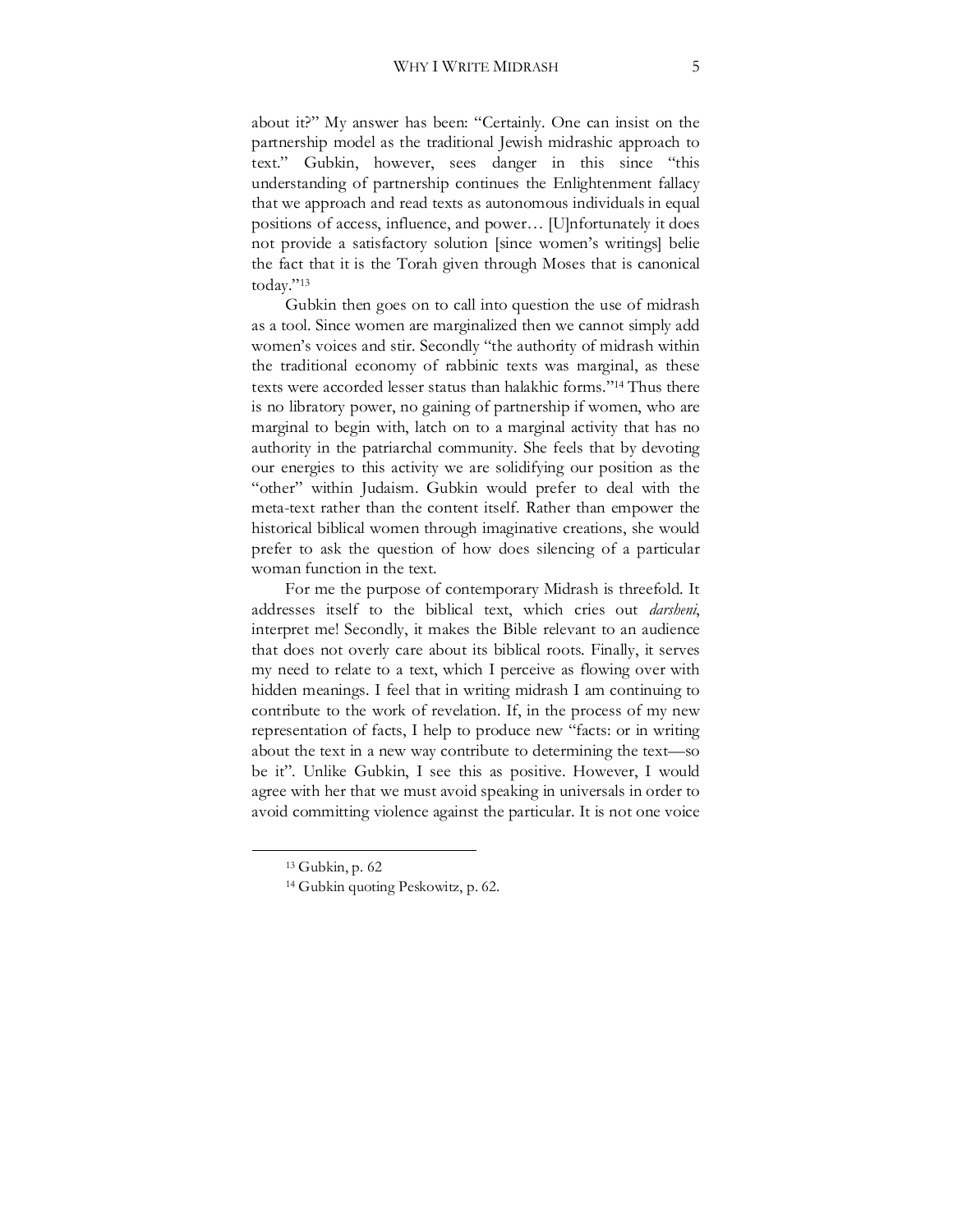that can be transformative, only many voices. And if I play my little part in this then I have succeeded.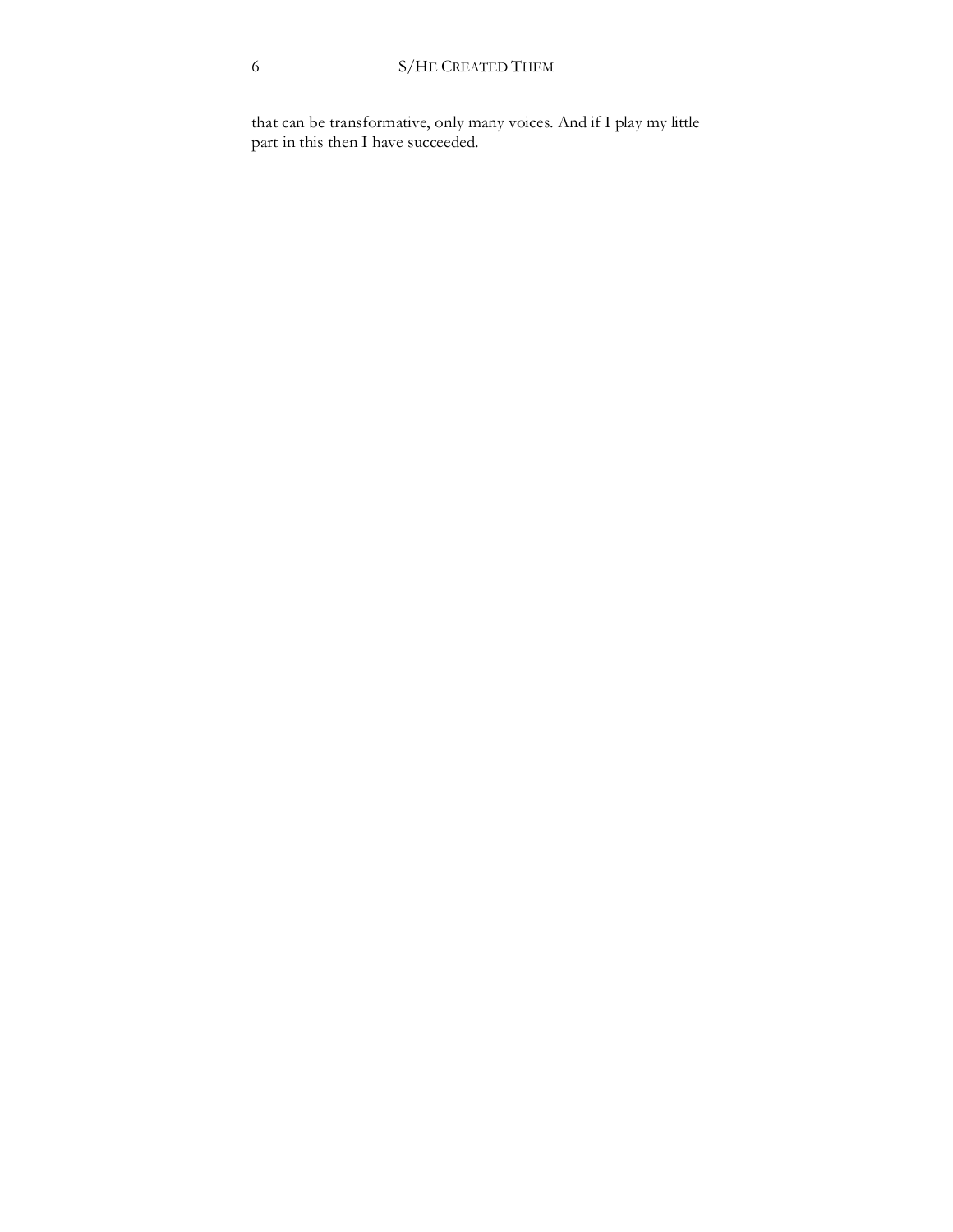#### **BEGINNINGS**

"Give us another chance. Let us back in. We'll be good. We won't do it again. Oh please, let us back in, please!"

The hapless couple stood outside the Garden of Eden wringing their hands, beseeching the angels.

"We have nowhere to go, no plans. Please let us in," they implored.

They pleaded with the guards. Surely if they cried enough someone would take pity on them and let them return.

But their entreaties were in vain. The angels remained stiffly unmoving at their stations, swords in front of them. They had a job to do. They had their orders. No one was to be let through.

Eve and Adam finally gave up and started to walk away sadly from the Garden of Eden. Adam bitterly regretted that his need for another human being had led to this. *If only she had not been created! Because of her I have been punished and have lost my home."*

Aloud he said, "It's all your fault! Do something to get us out of this!"

Eve thought, *the greatest punishment is to have to hear his complaining*.

Aloud she said, "Let's walk until we get tired and then rest under a tree."

When they reached a stream beside a grove of trees, they stopped and refreshed themselves by drinking from a stream. They ate some figs, which they had salvaged from Eden, and rested.

They felt better when they awoke. Eve wanted to go back and reason with the angels.

"Perhaps if we behave with more dignity this time they will give us another chance. Let's try! Maybe there is a second entrance."

Adam, however, had resigned himself to the new reality and argued convincingly against her.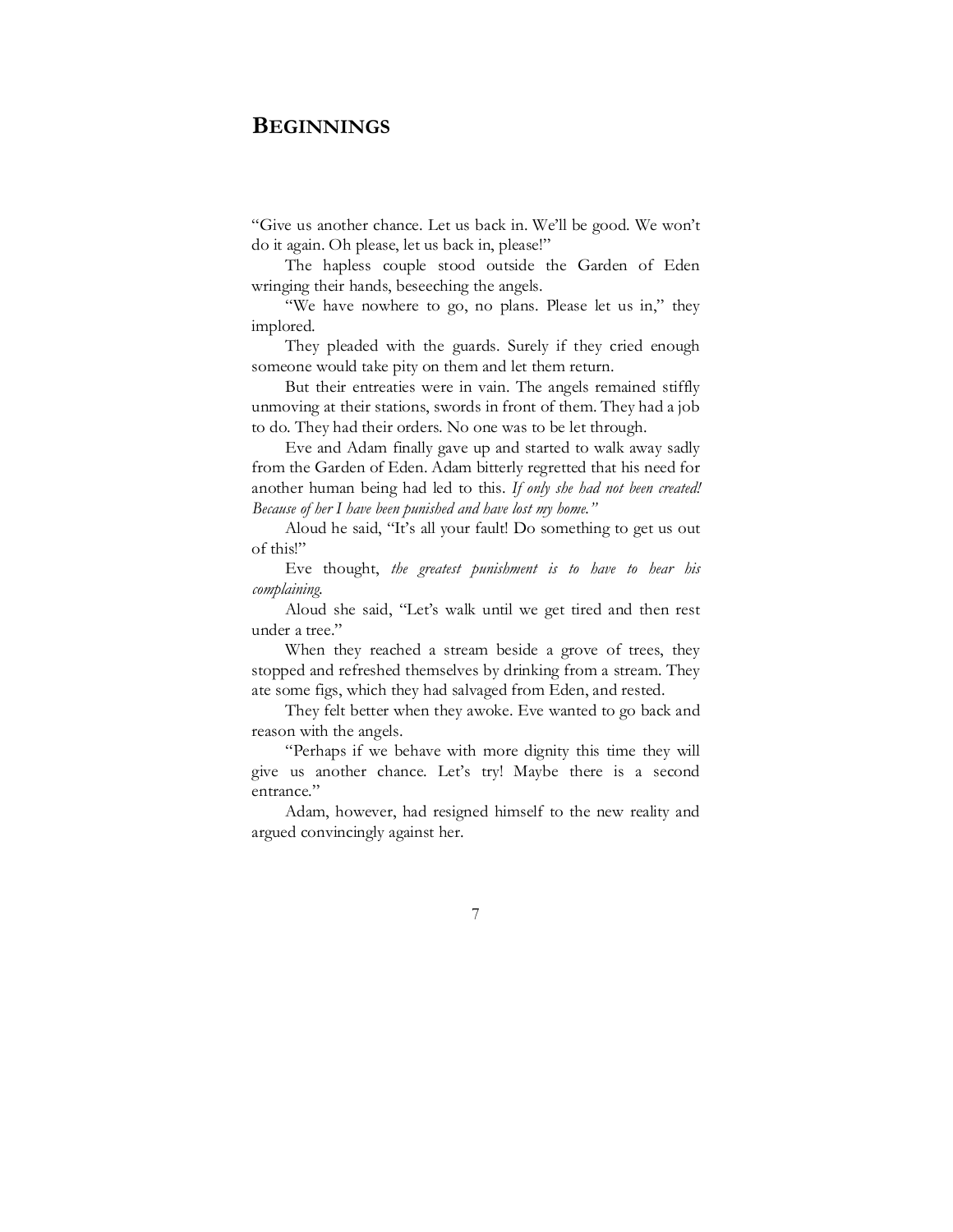"I think we are expected to make it on our own from here on, without outside help. Let's try to work together, to re-create an acceptable kind of life."

Eve reluctantly agreed. "We must try to create a new life in the image of our old one. It won't be easy since our life in Eden was idyllic, but I won't be able to go on if we don't at least try. I must have a future to look forward to."

Privately, Adam thought it an impossible task. But what harm could it possibly do for Eve to dream? If she were happy, their life together would be more pleasant.

They began looking for a suitable site on which to build a home. Each time Adam thought he had found the place, Eve noticed some minor imperfection and refused to remain. After some months of wandering, however, she began to tire easily as her body became gross and clumsy. She appeared willing to compromise and Adam took advantage of this one afternoon, when they wandered into a shaded arbor with a source of water, animals, and lush vegetation.

"We are staying here," he said forcefully.

Surprisingly, Eve agreed without argument. Within a short time they had built a rough house with mud and twigs and discovered which plants were edible. They learned to hunt and use animal skins for clothing. After several months Eve thought that maybe this new life would not be so bad after all.

She woke up early one morning with piercing pains in her lower back. As they got more frequent and closer together, she cried out and shook Adam, disturbing his sound sleep.

"Adam, wake up! It hurts! Help me. I can't bear the pain!"

He noticed there was a rhythm to her pain and tried to comfort her. "Don't worry, it will get better. I'll help you. Try to push with the pain. Don't fight it. See if that helps."

Finally, with a terrible tear and a shriek, a baby was born. Instinctively, they both recognized what it was and what had to be done to take care of it.

"I've earned this. It is mine," Eve proclaimed. "With my suffering I've paid for whatever wrong I've done."

She named the baby "Cain" (I bought it), and vowed she would never willingly suffer such agony again. But she quickly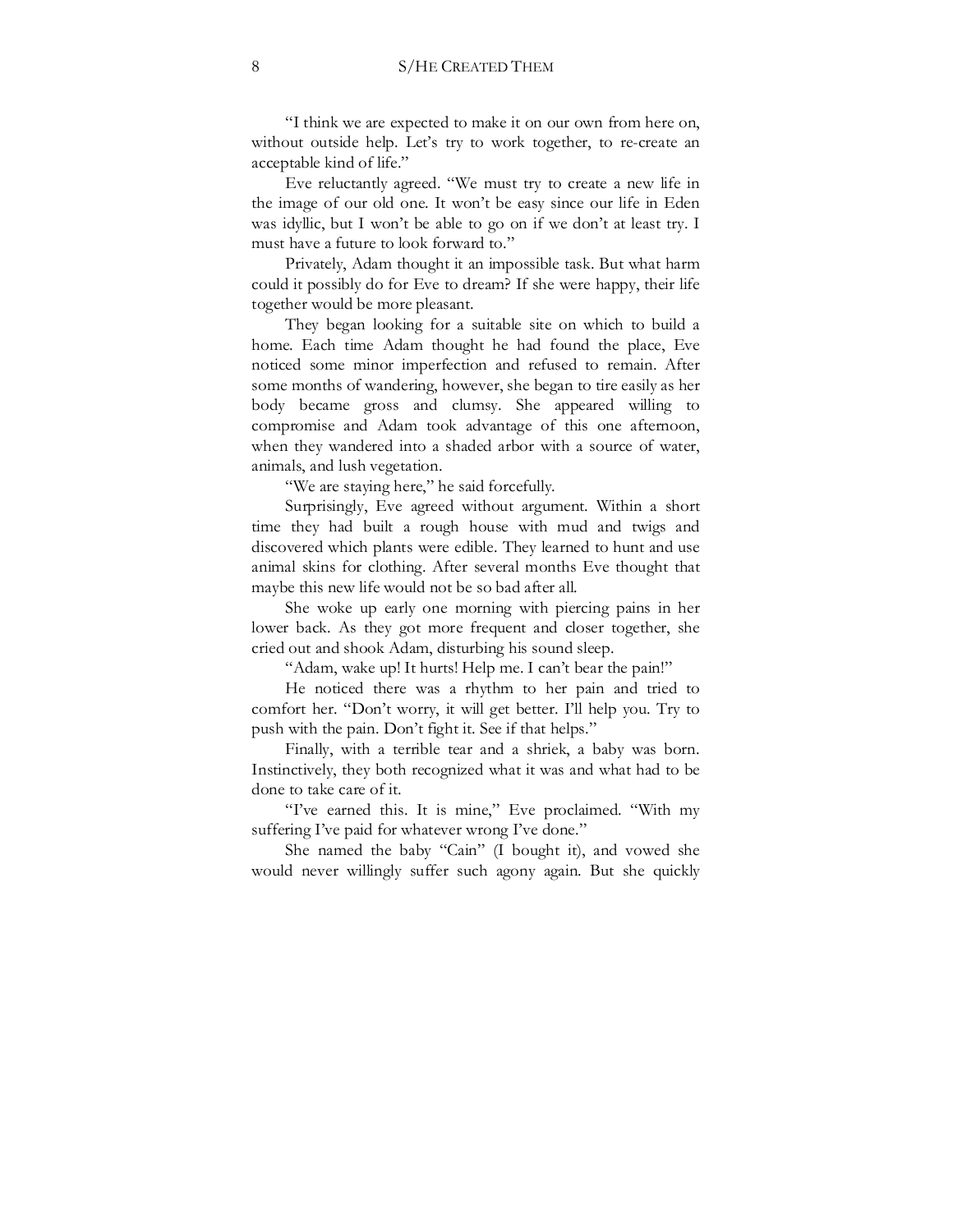#### BEGINNINGS 9

forgot the birth experience for she had to cope with the daily demands made by the new baby.

He was not an easy child. He cried a lot, and so did she. He was often sick, did not digest his food well and the smell of blood upset him. She discovered that singing to him and telling him stories calmed him.

She tried very hard to do what was expected, but it wasn't easy. Adam was no help for he blamed the existence of the child on her. His primary connection to their family unit was to provide them with food and shelter.

Adam's attitude annoyed Eve less as Cain grew older. She was very attached to the boy. She told him stories about the Garden of Eden, telling him that it was like Paradise.

"Where's Paradise?" Cain asked.

"It's a far away place where one day you and I will go, and if Father wants, he can come too. We spoke a special language which the animals understood. We didn't have to worry about foraging for food. All we had to do was sit under the trees and command the fruit to drop into our hand."

"Why did you leave such a wonderful place?" Cain asked.

"I'll tell you when you are older," she answered.

Eve was uncertain why they had been driven out. Surely the fruit which she had eaten wasn't a good enough reason. It must have been something Adam had done. The proof was that he was the one who was punished daily much more than she was. *Look how hard he has to work in this new world.* Her life wasn't so bad, for she had Cain to keep her company.

She and Adam argued a lot. "Why do I have to work to create a new Eden for you? You don't do anything except spend time with the boy. When I return you don't even have a fire going with hot food ready for me. I have to do everything myself."

She used Cain as her excuse. "I was so busy with him today. We looked for some goats in order to get milk. When we finished, we rested in the woods. We just got back."

Eve would tell Adam how busy she was teaching Cain the names of plants which were safe to eat. Adam realized that she was very good at keeping the child busy, but she was having fun while he was doing real work.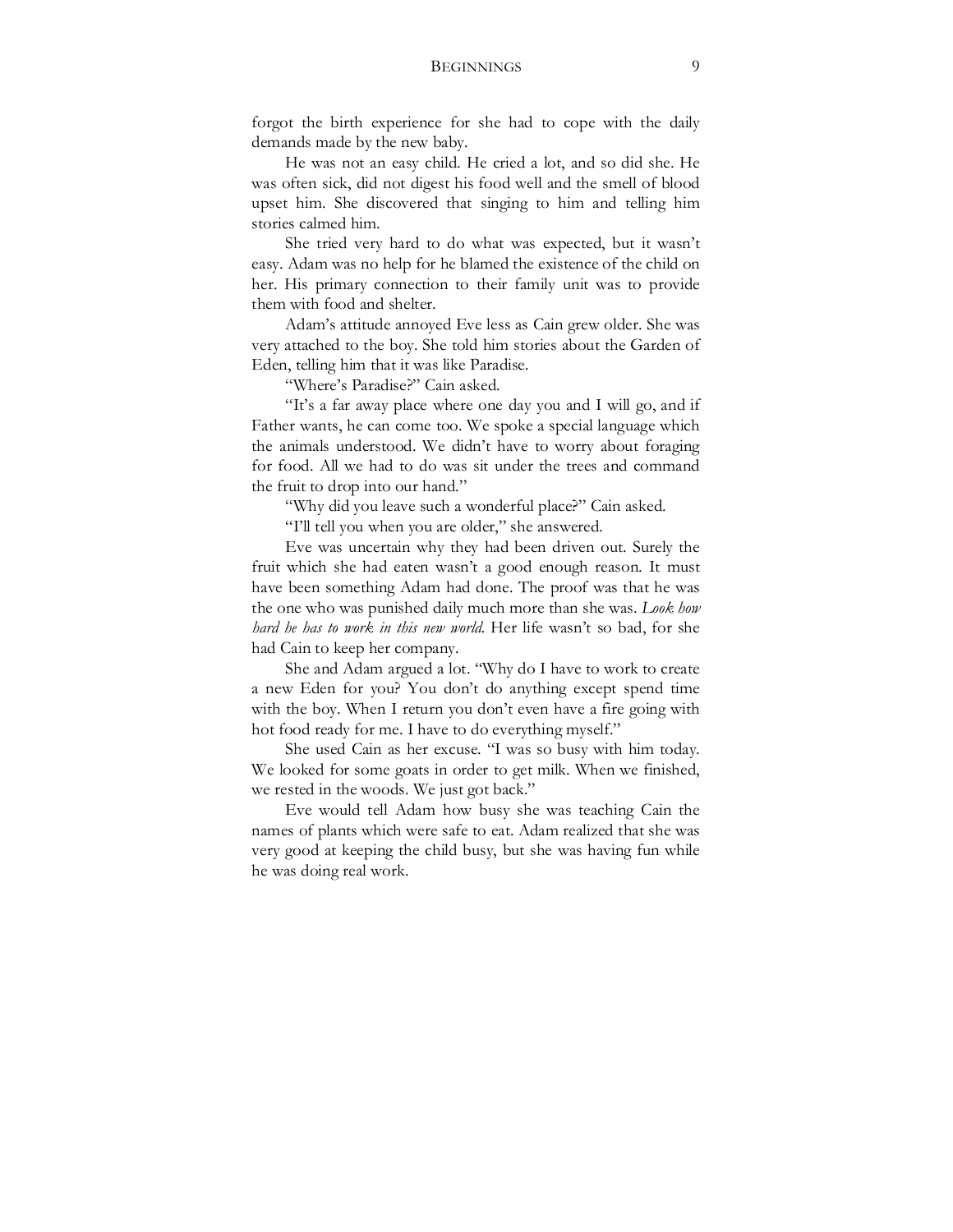All this changed when their next son was born. This time Adam was ready for the responsibilities of fatherhood. He welcomed the infant with open arms. He even chose his name. He called him Hevel<sup>1</sup> (vanity), an indirect comment on his wife's vain hopes of finding her way back to Eden. Now with a second child, she would be too busy to dream.

This was true for a while. She was exhausted. Cain cried vainly for attention. He hated this new brother who took his mother away from him and when she wasn't looking, would pinch him. This would make the baby cry and then his mother would pay even more attention to Hevel, so he learned not to do that. He missed the old story times and the loving attention. Eve felt badly about Cain's unhappiness and promised she would find time alone with him, but she never did. Cain felt deserted. He hid his feelings, but never forgave his mother for abandoning him to take care of Hevel.

The children grew up and became independent. Cain took Hevel to explore their surroundings. While they were gone Eve had time for herself. She often thought about the Garden of Eden. She felt that she had been forced out of a life of luxury and now was doomed to continue as the servant of two sons and a husband. She had no real purpose in life. Cain seemed to need her, even though he tried to pretend that he did not. *I must find some time to spend with him.*

One fine morning, she watched the boys through the opening of their house.

Look at them! Cain's leading as usual. I wonder what they are doing. They look so intense. I hope they don't get into trouble. Sometimes Cain is so mean to Hevel.

She saw Cain signal Hevel to follow him. Cain took some cornmeal and Hevel took his pet sheep, the one he had raised himself. She wondered where they were going, but decided not to worry.

Oh, it's going to be so much easier, now that they're not dependent on me. I won't have to decide who is right in their endless disputes. She had never realized how draining it was to

<sup>&</sup>lt;sup>1</sup> This is the Hebrew name for Abel.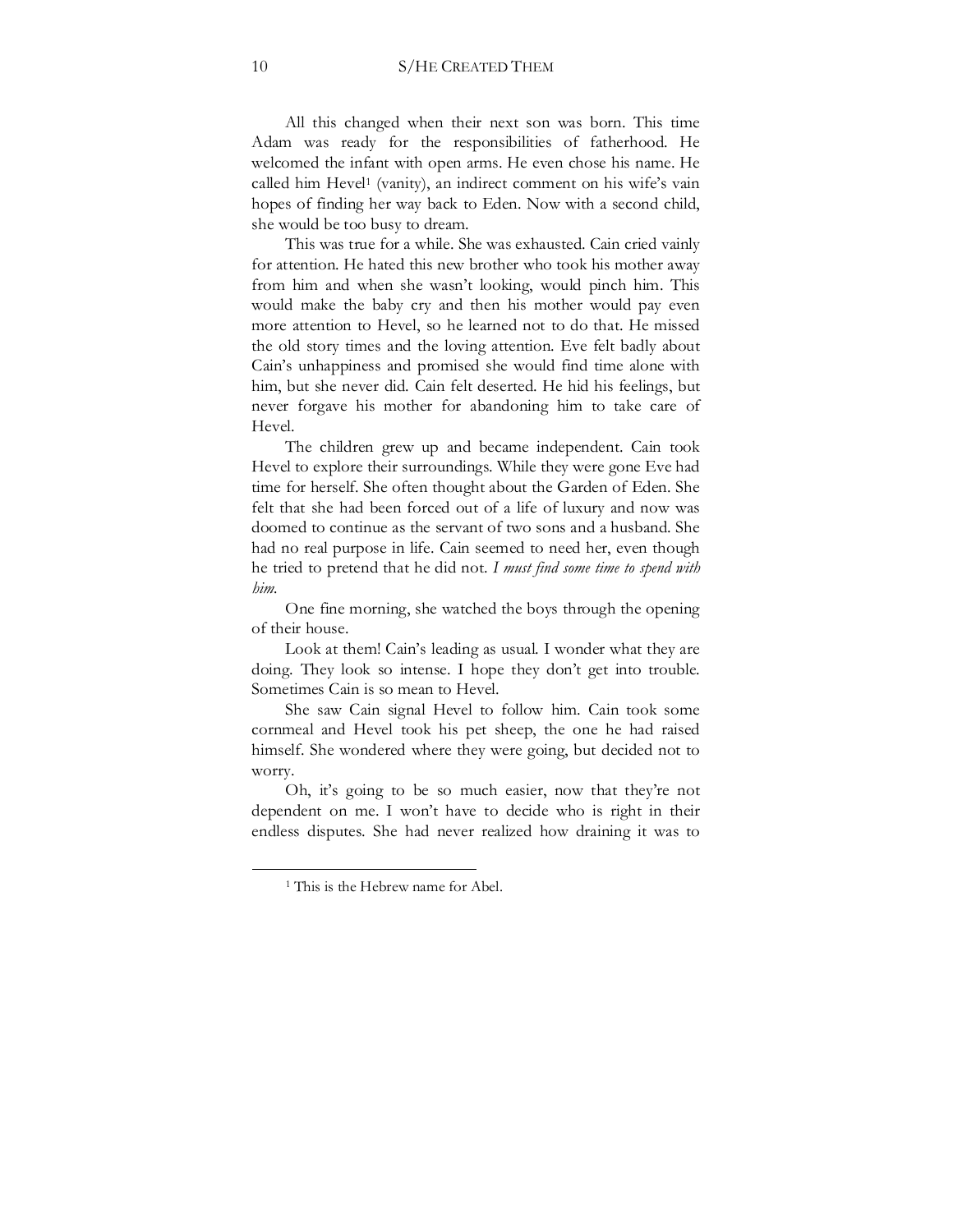have more than one child. Fortunately they are almost mature. Soon we can all spend time together as a happy family.

In her day-dreaming, she didn't notice that the sky was now overcast with dark threatening clouds. Adam rushed home to avoid the downpour.

"Where are the two boys?" he asked.

"They went off in the direction of the mountain," Eve answered.

"How could you let them go in this weather?"

"It was beautiful this morning."

"And you let Hevel go with Cain! You know how rough Cain is when the two of them are alone."

"I thought it would be good for them to spend some time together. They have to be friends."

"Well, I'm going to search for them. I hope nothing's happened to Hevel."

"Hevel, Hevel. That's all I ever hear from you."

"What about you and your precious Cain? Ever since he was born, you had no time for me. I kill myself so you can pretend you are still in Eden and what thanks do I get for that!"

The battle of words only ceased when Adam strode off to search for his sons.

By night time the three of them had not returned. It was raining hard. Eve assumed that the three must have found shelter for the night. Her primary concern was for Cain. Adam would no doubt punish him severely for having disappeared with Hevel.

In the morning, Adam came back alone, soaked through and visibly upset.

"I searched all night for them. I looked in every cave, in every possible shelter. I don't know where they've gone to. They've both disappeared off the face of this earth," he sobbed.

Moaning, he tore his hair, rent his damp clothes and smeared them with ashes. With watery eyes he lowered himself to the ground to lament his favorite son, Hevel.

Eve sat hugging her body, rocking back and forth, keening to herself.

"I am alone. My children have left me! What has become of my first-born son? What will I do without Cain? Oh, the pain and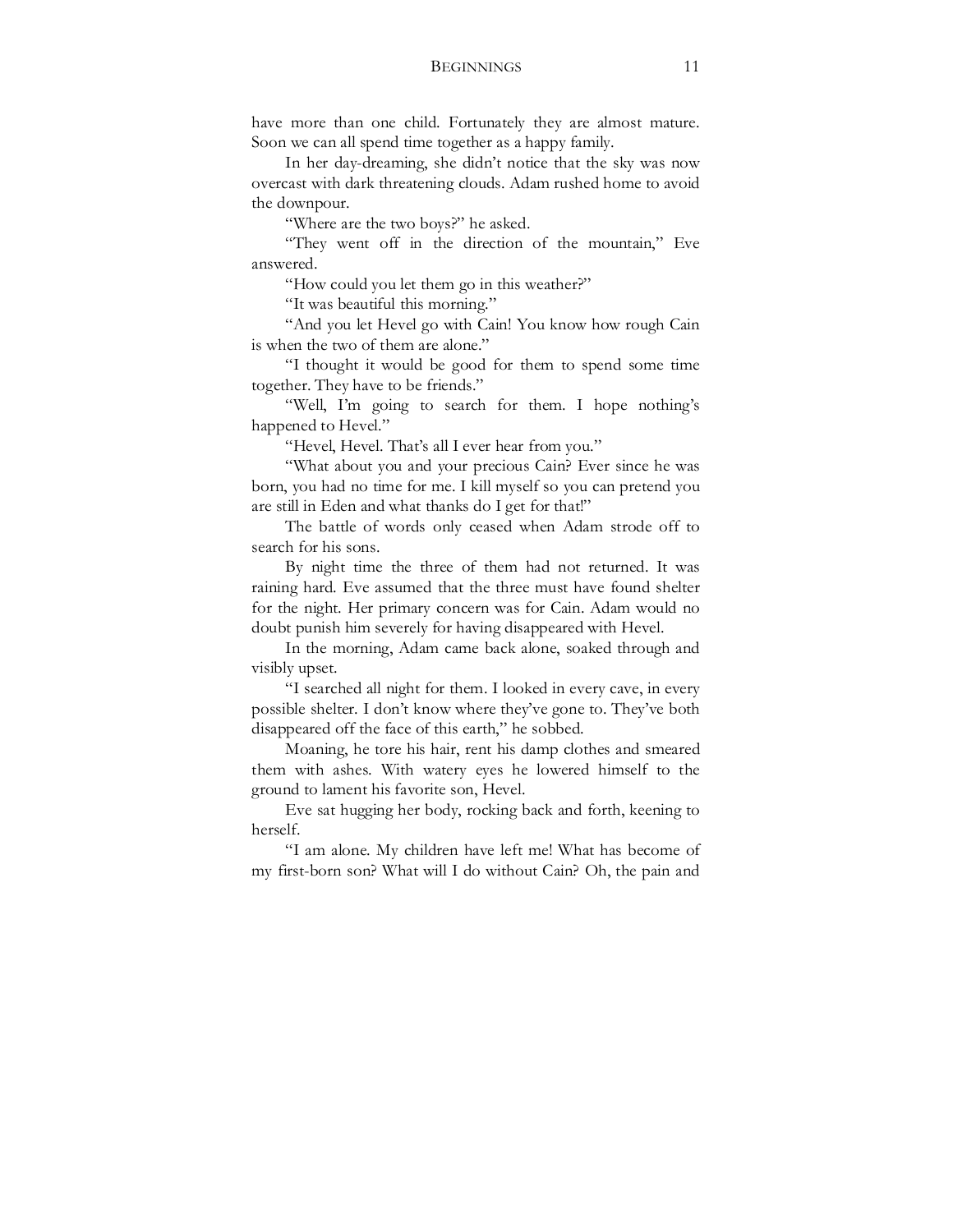torment of bringing him into this world! How will I ever get back to Eden, alone, without his help?"

She was bereft and tired of life. If only she could persuade Adam to return to Eden. Then she would have a reason to live.

But he was adamant about not leaving. He was comfortable here. He blamed her for the loss of their sons. He clung to the belief that if they stayed here their sons would know where to find them on the day they came back. She, however, had no illusions about their return. They were gone forever.

She knew that without Adam's cooperation she would not search for Eden. She was slowing down. She had no reason to get up in the morning. All day she would lie on her pallet, scheming how to get to Eden, but she lacked the will to proceed. She wanted the good things in life served to her, without having to work for them.

Adam had no sympathy for her. He had faced reality long ago, the day they had left Eden; he had accepted the fact that life was hard. He had put Eden behind him, fathered a family, and never looked back. *Why can't she do the same?* If only she would consider having *another child. Perhaps that will give her a sense of purpose? Make her young again.* Adam was confident of almost everything, yet unsure of this.

Can I let the world end with us? I need a son to keep me company in my old age. But if we have another child and she neglects him? Or worse, if she spoils him and he turns out to be another Cain? I won't know if I don't try! Will I? What if she rejects my advances? I will have to risk that, won't I? With that, he pushed aside the curtain separating her area from his.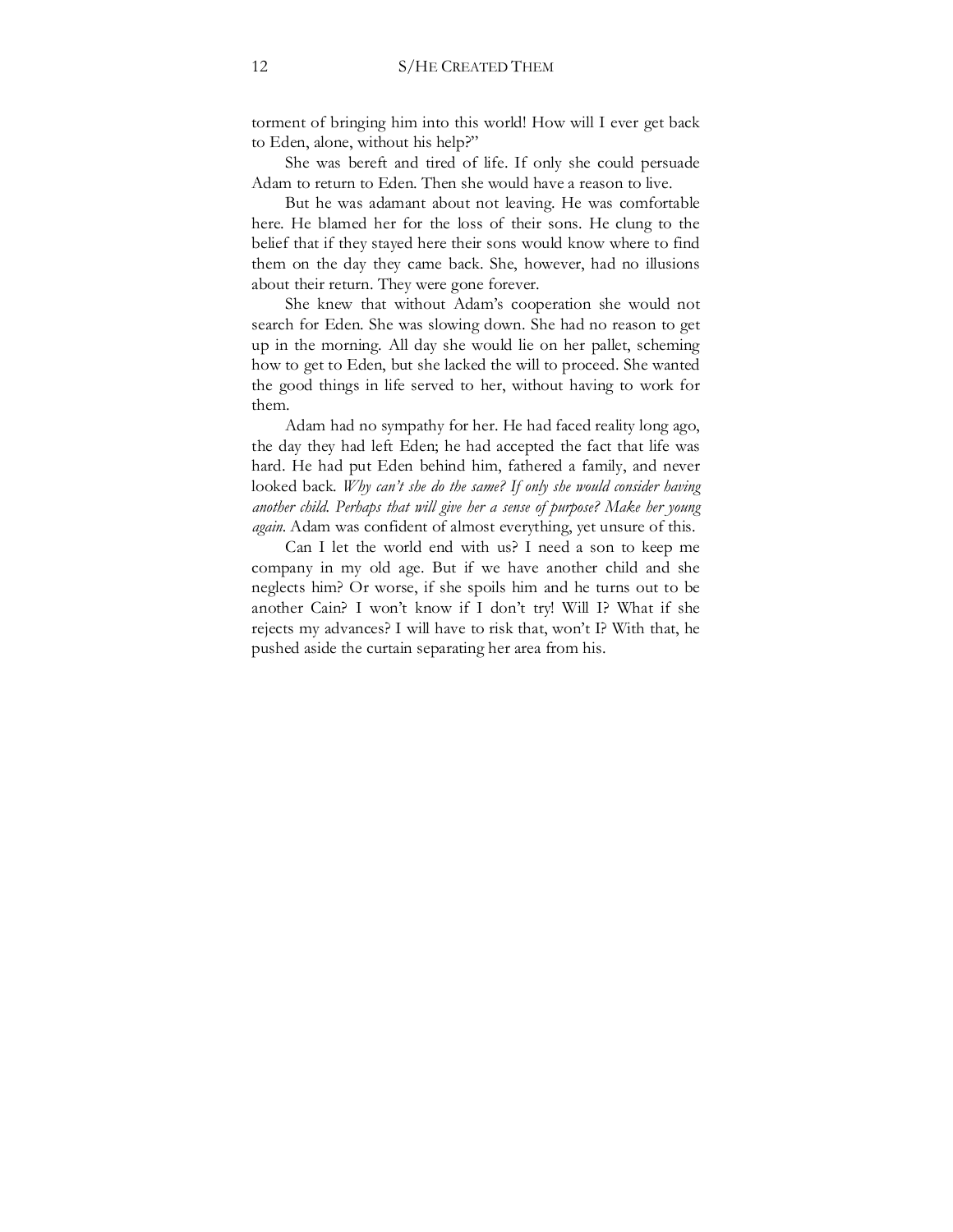### **IN SEARCH OF LOST PARADISE**

When their two children pressed Adam and Eve to explain why they were forced to leave the Garden of Eden, Cain and Hevel were told conflicting stories about why they had to leave Eden. The first tale concerned their good friend, the talking snake, who was always giving them advice. This tale was connected to a story about a tree whose fruit was so delicious and tempting that God put it there just to test Adam and Eve. It seems that God had forbidden man to eat fruit, but the snake convinced them otherwise.

The story that fascinated Cain most was about Adam and Eve's punishment for discovering the secret of childbirth. This apparently was why his parents had been made to leave the Garden of Eden. God had reasoned that with children, Adam and Eve could take over His world.

Cain rather thought he would have liked living in the Garden of Eden. His mother would have more time for him and he wouldn't have the daily chores of collecting wood for the fire, or of helping out with the harvest—two tasks which he detested. He wished he could have had the experience of snapping his fingers at the trees and commanding them to drop their fruit into his waiting hands, as his parents had done. But had his parents not left Eden he would not have been born.

Cain was a confused young man who angered easily. Until Hevel came along he had his mother to himself. Having a younger companion wasn't all that bad, especially since Hevel worshipped Cain and would do anything for him. There was no real reason for Cain to be so unhappy and dissatisfied. And indeed, when the harvest was good, he would have a sense of pride in his work and not think too much about the easy life that could have been his in Eden. But when it rained before he could get the harvest in, or when his younger brother, Hevel wasn't quick enough to serve him, he would brood about his fate.

*If I hadn't been born, I wouldn't have to work or suffer. I wouldn't have*  to look after Hevel or help out in the garden. I would be free, with nothing to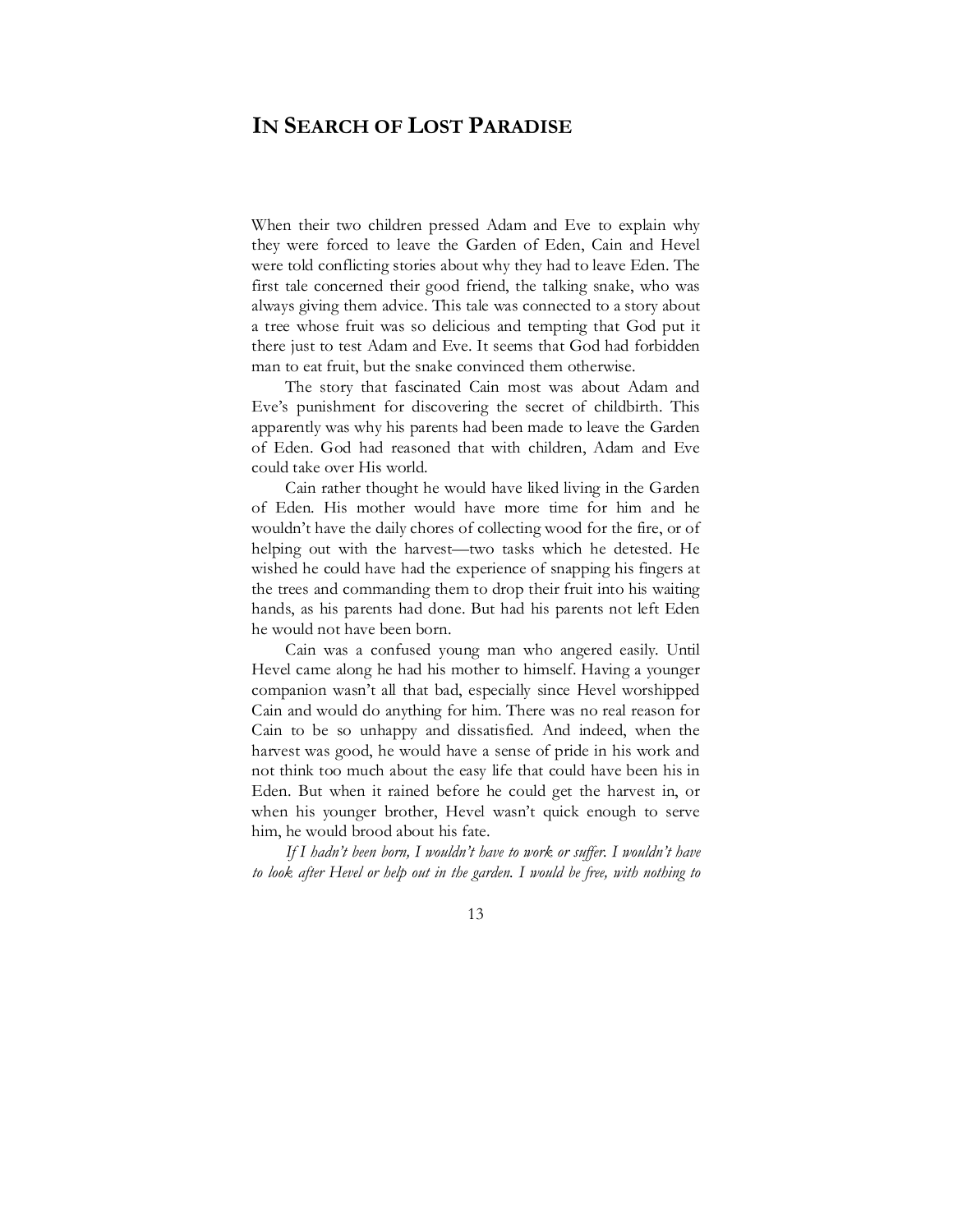*worry about*. These unsettling thoughts he kept to himself. If only I had someone to talk to! But there was no one.

Cain was too busy to brood for long. Sometimes he shot an animal with his bow and arrow, burying the evidence immediately for he had mixed feelings about killing animals: the smell of blood disgusted him, yet it was exciting to have the power to cause the pain and squirming that preceded the sudden end of all life.

One particular day everything Cain did turned out wrong. It was a windy hot day and sand was in everything. He was fencing a garden for his mother when a heavy stone dropped on his foot. He blamed Hevel.

*Where is he? He's always pestering me, asking me what he can do to help. And today, when I need him, he's off playing with that disgusting pet sheep of his*.

He cried out bitterly, "Oh that I was in the Garden of Eden, where the weather is always pleasant, where one doesn't have to tend the fields."

At times like this Cain had a place of refuge, a nearby mountain where he would go to calm his uncontrollable anger. He decided to place some corn meal on the sacrificial altar he'd built there, in hopes of settling his mood. Just then Hevel came by and he impulsively asked him to join him.

Hevel thought Cain would be pleased if he took one of his sheep. He and his big brother would eat roasted mutton after the sacrifice.

But this pleasant vision of brotherliness was not to be. The bleating of the sheep, the blood and the smells disturbed Cain and as they walked up the hilly path Cain's anger mounted.

"Can't you walk faster? Why are you dragging your feet?"

Hevel was used to his brother's moods. He was proud to have been invited on this expedition with his big brother so he explained without rancor, "My sheep is heavier than your grains. That's why I am walking slower than you."

"Who told you to kill a sheep? It is so bloody and messy! And you smell!"

And so it went, with Cain's anger becoming an overwhelming force.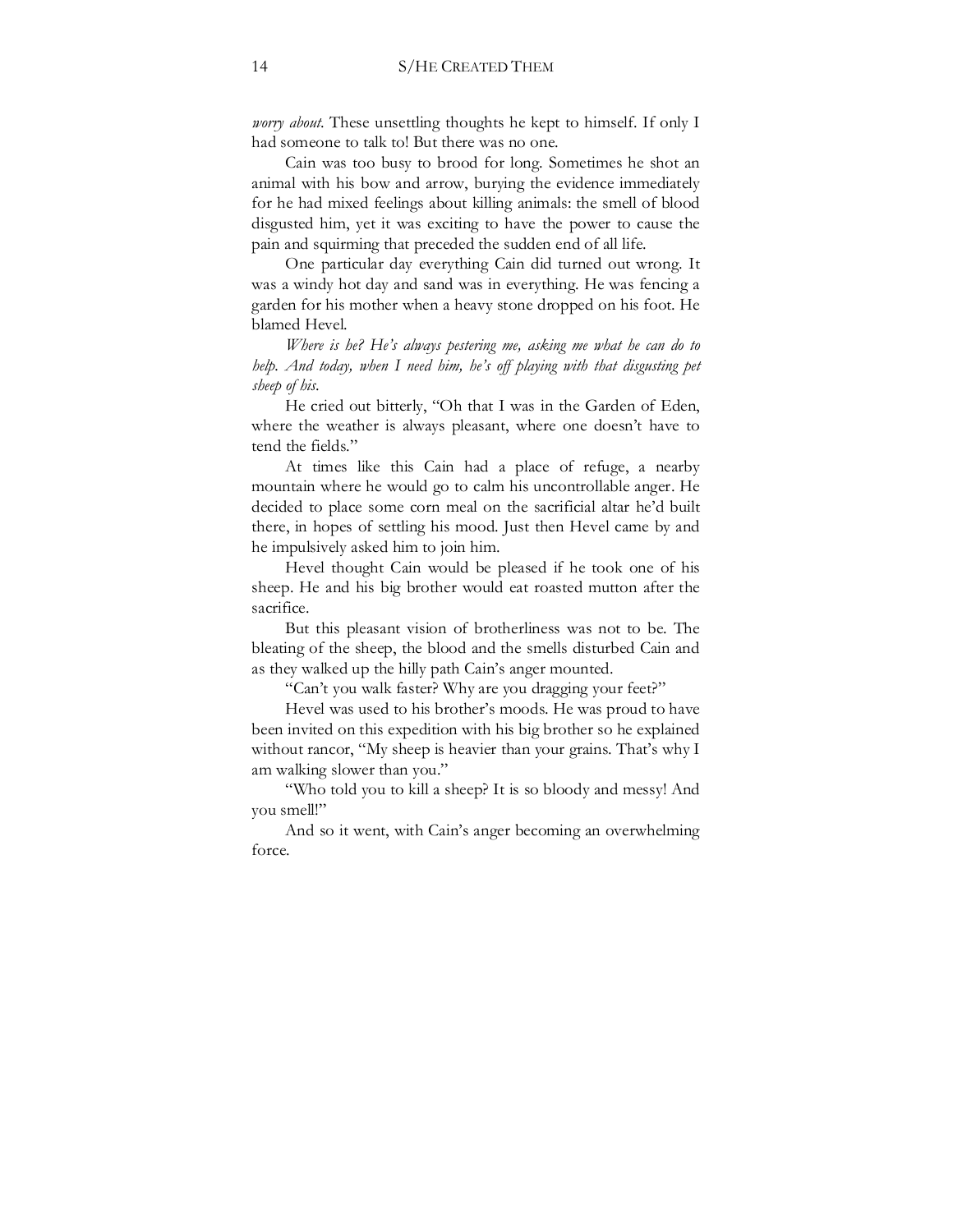They arrived at a clearing and gathered stones to build two simple altars with room at the center for the offering. Cain put his grains on his altar and Hevel placed his slaughtered sheep on his altar. There was a peaceful moment while they both concentrated on the meaning of their sacrificial offering.

Nothing happened to the corn meal! Cain put more energy into purifying his thoughts; still nothing happened. His grains did not burn. But Hevel's sheep offering did. Cain was amazed at the unfairness. Could the killing of an innocent creature be preferable to his own simple peace offering of corn meal?

Cain was furious. He yelled at God and grabbed a stone from the altar, "So it's shedding blood You want!"

In an outburst of anger he struck Hevel on the head. Hevel dropped to the ground. He lay still, unmoving. It was over. There was a long moment of silence.

Cain went over to inspect his deed. *Oh my God! What have I done? I've killed my brother!*

Cain's immediate reaction was to deny his responsibility for his brother's death. *It was an accident! I didn't mean to do this!*

He quickly cleaned up his brother's blood, looking around to see if any one had seen him. Then he dug a deep hole in which to bury his brother, just as he had done with the remains of the animals he had hunted.

Although he knew he had done something terrible, some part of him expressed pride at the cool and efficient manner in which he was disposing of the evidence.

When he was finished he sat down thinking, *Hevel is dead! I will be held responsible. What can I do to atone for my deed?* He couldn't face his parents. He couldn't explain to them what he had done. Rather then go home; he went out into the desert to think through his future course of action.

*It's their fault! They shouldn't have left the Garden!* He thought in confusion. *God didn't plan that I be born. He has been pushing me to this act. Should I finish the job and kill myself as well? There's no one left who cares about me. The best thing I can do is to disappear off the face of the earth.*

Cain put his face into his hands and wept. *If only I had someone to talk to!* But he was alone with his thoughts in the desert.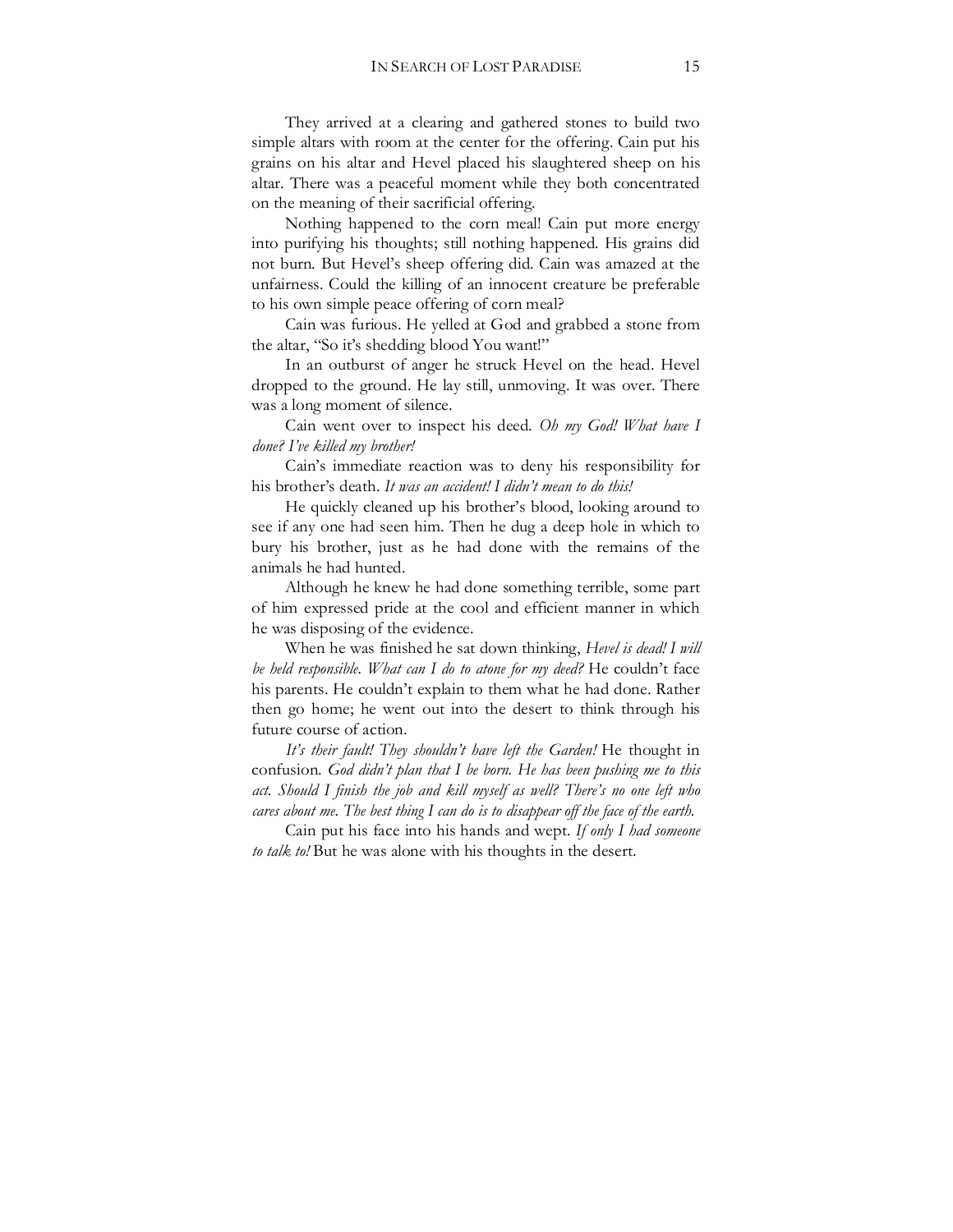The vultures were flying in a circular pattern, waiting for his decision. Why make it easy! If I take my own life, it will all end with me. Perhaps this is what God planned? But is this what I want to happen?

He left the desert and began wandering around the world. He finally settled east of what he believed was Eden. He found a mate and had many children, grandchildren and great grand children. He remained an enigma to them. They always wondered about this restless, driven man who could not find contentment despite all that he possessed.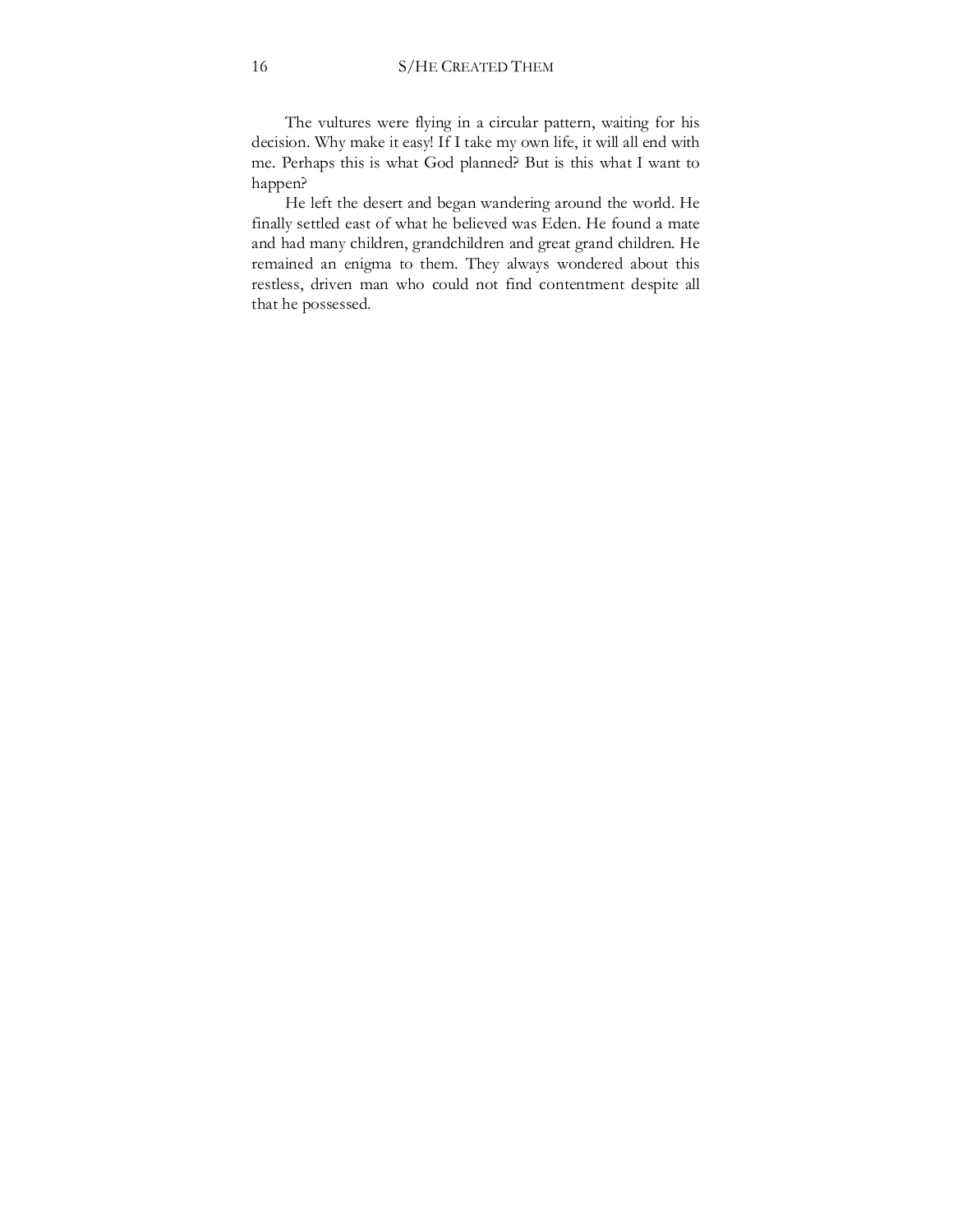## **THE END OF THE LINE**

*Cain left the presence of the Lord and settled…east of Eden. Cain knew his wife and she conceived and bore Enoch. And he then founded a city…and Methusael begot Lamech [who] took to himself two wives… [who bore him] Javal…Juval…Tuval-Cain…and Naamah…Adam knew his wife again, and she bore…Seth, meaning, "God has provided me with another offspring in place of Hevel"…And to Seth…a son was born, and he named him Enosh. It was then that men began to invoke the Lord by name.* (Genesis 4:16-26)

All of humanity gathered to pay their last respects to Adam at his funeral. The two families of Adam, descended from his two sons, Cain and Seth, sat in the shade of the date tree groves, sipping hot mint tea. At first their voices were hushed and respectful as befitted the occasion. But later the tone became loud and recriminatory.

Both families were related by blood to Adam. But there the resemblance ended, for the two clans differed in both character and life style.

Cain's descendants were polished, and fastidious in their tastes. Since they did not believe in having many children, this last generation had remained childless.

In contrast, the descendants of the Seth-Enosh branch of the family were a pious and unpretentious group of shepherds whose main talent was in nurturing animals. They had many children and praised God for his bountifulness.

Inevitably the polite chatter of the two clans turned into a heated discussion. The topic: Which family deserved to continue Adam's line?

Tuval-Cain, son of Lamech, listened attentively to the attacks of his pious relatives. He found it difficult to sit silently while they besmirched all that his family stood for.

The Enosh side insisted they were a chosen people.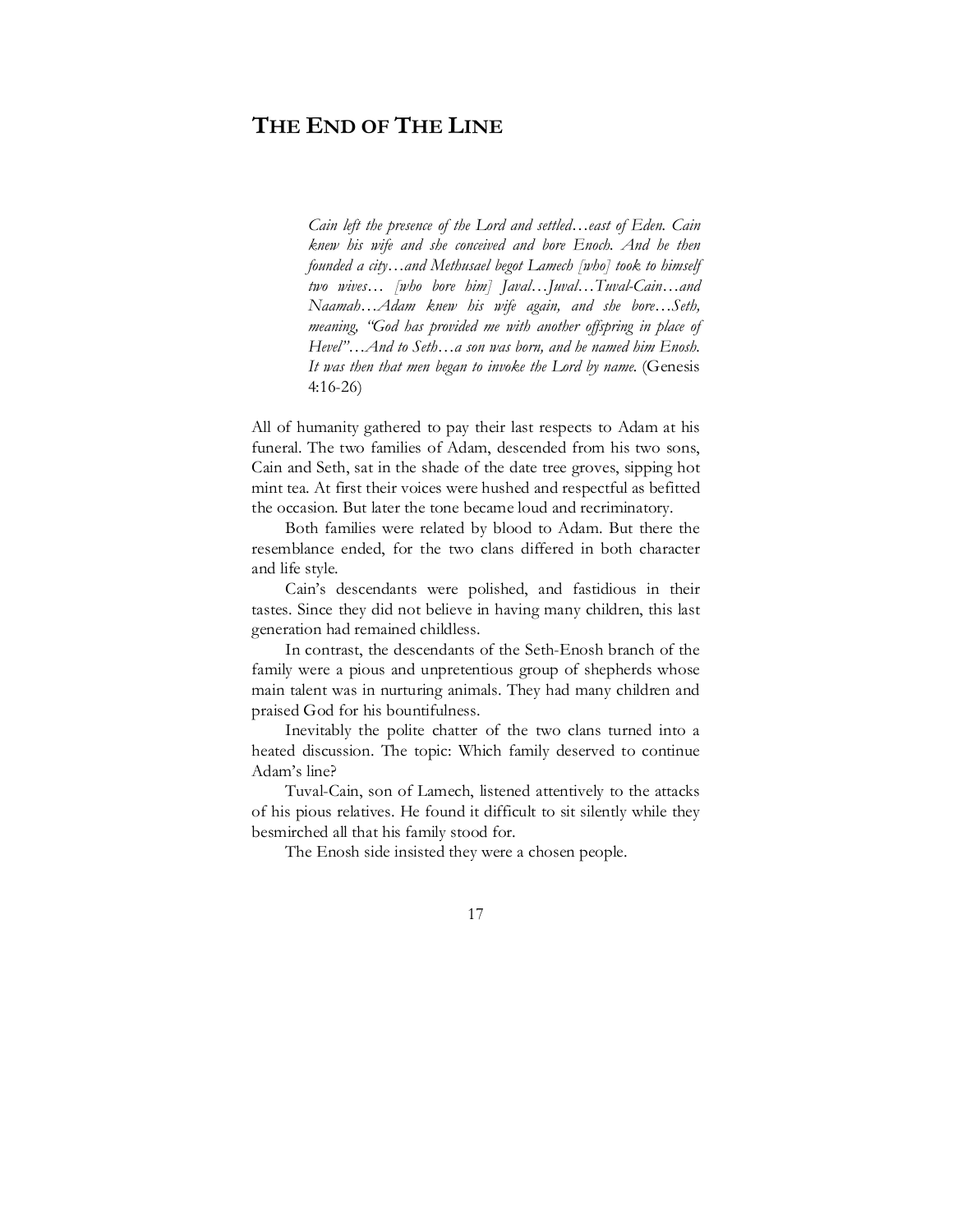Tuval-Cain asked his cousin Jared, "Why do you consider yourself "chosen"?

"We are the only ones worthy of this distinction," Jared claimed. "When Adam decided to begin a new family, it was a way of punishing your ancestor Cain for having murdered Hevel. Since the curse of Cain is on you, we are clearly the ones chosen to carry on the line."

"Yes," Enoch son of Jared added, "When Adam had another child at the late age of 130 it was because he was dissatisfied with you. Our ancestral progenitor, Seth, was meant to replace his favorite son Hevel, murdered by your ancestor, Cain."

"What nonsense!" Tuval-Cain countered. "You may not know this but my two brothers and I were named to commemorate Hevel."

"That meant nothing to Adam," Jared countered obstinately. "He didn't think your father's attempt at making amends was enough. That's why he had Seth: to ensure that his family line would not die out."

"We three 'Hevels' are substitute enough," Tuval-Cain responded. "Each one of us is making his mark on society. Have you anyone in your branch who equals the four of us in talents? You know me! I am a master forger and builder, an artist. Yaval, my brother manages vast estates and the affairs of men. Yuval plays the horn and writes music which gives people much pleasure. Even our sister Naamah, who has a beautiful voice, does delicate sewing which gives pleasure to the eye."

Mehalalel admitted appreciatively that they did enjoy listening to their music and seeing their artistry, but after a pause, he ridiculed these achievements. "You may be talented but you lack a purpose. None of you have children. You've been too intent on creating things."

Tuval-Cain counter-attacked. "It is true that the four of us have decided against having children. But it is ridiculous to regard it as a curse. It is a decision which each one of us has made personally."

"That may be, but how can you continue a family line without children," pointed out Lamech.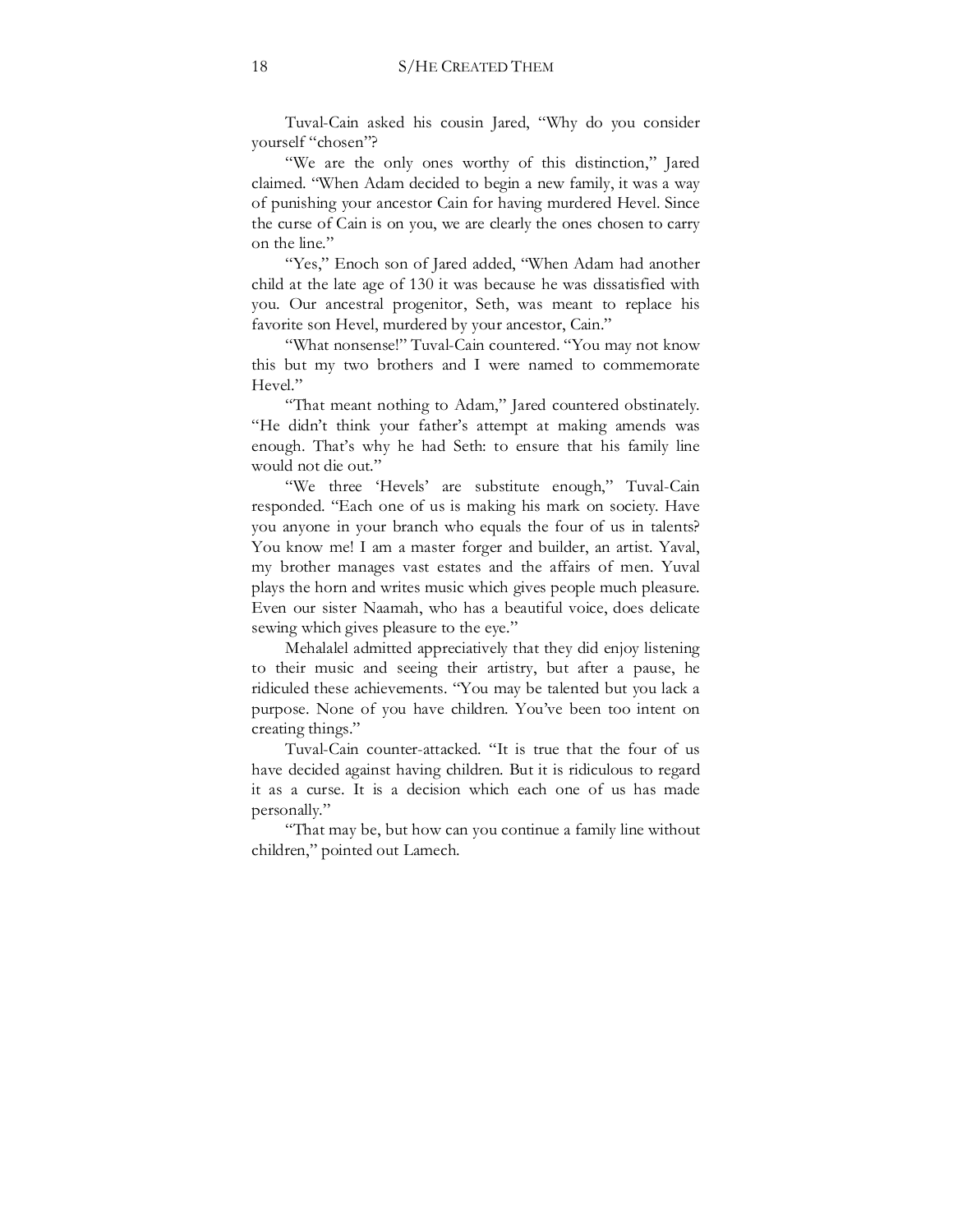Tuval-Cain had to admit that the debate over the "chosen" family was academic as long as his side remained childless. He listened some more to his simple, yet articulate, relatives in the hope of learning something from them.

Noah, son of Lamech was detailing the responsibilities involved in caring for animals, large and small. "We have a secluded oasis-like area which is ideal for grazing. Animals don't fear us and we don't harm them. We all live together in harmony."

While Noah was describing his pastoral life, a young man with a straggly beard interrupted him. He cried out, pointing to Tuval-Cain, "The end is near for you, oh son of Cain. You are doomed. The ancient curse is about to be carried out. Even your name, Hevel, conjures up vanity, mourning, nothingness, evil and woe!"

Tuval-Cain was offended by this diatribe. "This is going too far!"

He started to leave but felt compelled to stop, for one of Noah's daughters had just begun to speak. She was an unusually attractive young woman, almost as striking as his sister Naamah. Her speech was very persuasive as she talked rhapsodically about their pastoral existence.

"Our life style dates back to the Garden of Eden. In Adam and Eve's time one didn't have to work for one's bread. In those days we were in partnership with the earth. People, animals and the land did not compete with each other. Life was better and simpler in those ancient times."

"That may be, but today there are too many people in the world for us to wait for fruit to drop from trees. The world has progressed and become more complicated. There is no going back," Tuval-Cain said.

"But look at the consequences of competition, the concomitant inequality and poverty that exist. Those who are responsible for this a state of affairs will be punished," she insisted.

"Surely not our clan" countered Tuval-Cain, "for we are the purveyors of food, shelter and clothing to mankind. Society depends on our contribution."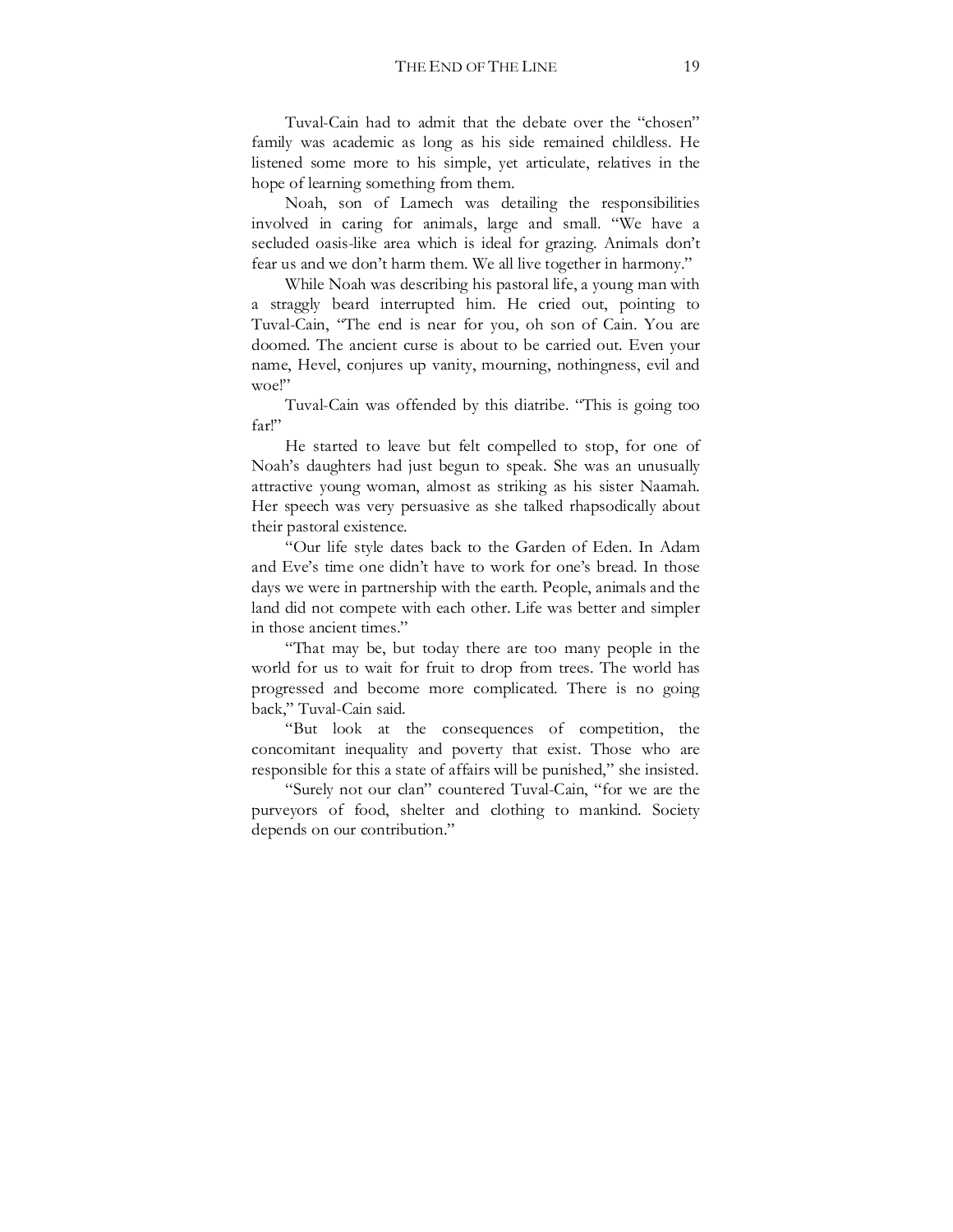"But look at what you have done in the process: you have destroyed the natural resources around you by hunting and by uprooting trees and plant-life."

This woman had hit a sore spot! *It's true! The trees are not replacing themselves as fast as they used to*, Tuval-Cain was forced to admit. *Is there any truth to her claim? Is she living closer to paradise than I am?* It was too complicated. He had no answer. He wondered about this forceful woman. She was more than his match.

The sun was about to set. Tuval-Cain reviewed the day's events. It had been an unusual day. Not one female member of the Enosh family had approached the Cain branch. Normally, at family gatherings such as these, the women and their young daughters would be after the three of them. Tuval-Cain and his brothers had much to offer on the marriage market; but, today, no one had shown the slightest interest in him. Maybe it was time for him to take the initiative.

*That attractive young woman speaker has possibilities,* he thought. *She*  is more intelligent than the rest of them. We might be compatible. Perhaps we *could work out a compromise between our differing life styles.*

He walked over with the intention of introducing himself. Noah's daughter saw him coming and deliberately turned her back on him.

He was taken aback. *She is not interested in me!*

He faced a harsh truth. *She has given up on me. Does she have an intimation of my future that is denied me?*

Suddenly he was weary. Could it be that the vanity they had introduced to the world would erase the memory of their accomplishments?

Tuval-Cain prayed that it would not be; that future generations would remember the family of Cain.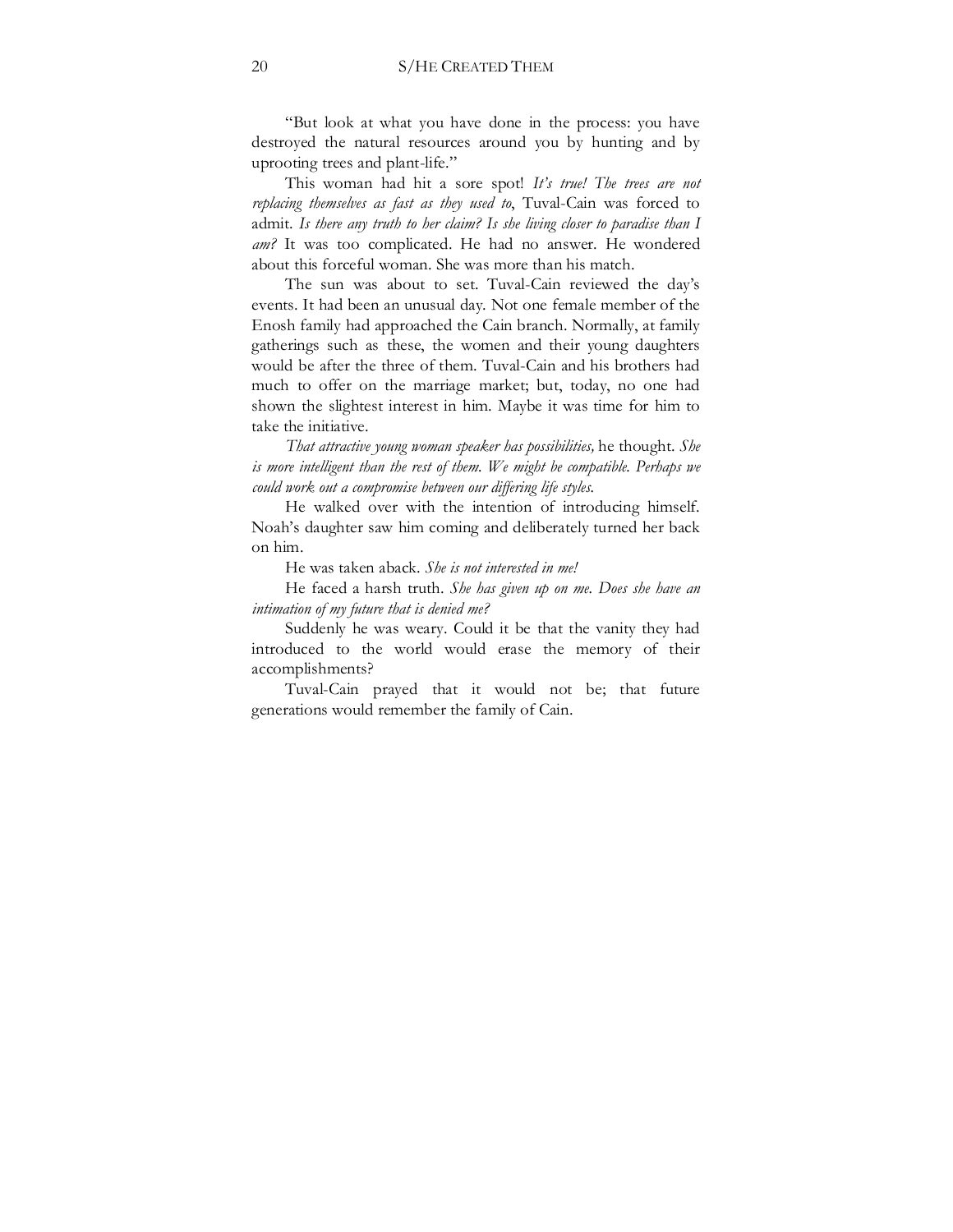# **NOAH, THE FIRST OF THE JUST**

Everything would have been perfect except for the bane of his existence, the city of Babel. Noah was raised in an oasis, east of Eden, where animals were free to roam and food was abundant. Despite the hard work, he enjoyed caring for the animals. His wife and three children agreed that their life was idyllic. Unfortunately they needed occasional supplies available only in Babel. The people dressed and talked differently there. Noah's family felt out of place. They didn't have anything in common with the city-dwellers. They worshipped progress, and in its name argued that anything was acceptable. This meant they would push people aside; cheat; kill; lie; destroy. They considered Noah's family uncivilized barbarians.

Noah would chat with shopkeepers in the marketplaces; they would laugh at him when he complained about their warped civilization, saying to him, "You are a simple *tzadik* with old-fashioned values."

Noah was proud of this nickname. But these encounters depressed him. He saw that with the passing of time, life in the city was getting worse. He worried that the depravity which existed outside his oasis might interfere with the education of his three sons. He was determined to keep his own immediate family together as an uncorrupted unit.

If I have to, I, my family and animal friends will leave the oasis, rather than be contaminated by these evil people. But where can we go? Who will want us? We will have to be self-sufficient. We will have to be housed and fed.

The possibility of transporting his mini-civilization preoccupied him, although he didn't seriously believe that they would ever have to actually move.

Life remained the same for Noah, but the pace of life in the city became frenzied. It was no longer safe to go to the marketplaces. The teasing and taunting had changed to stone-throwing and threats. Noah preferred doing without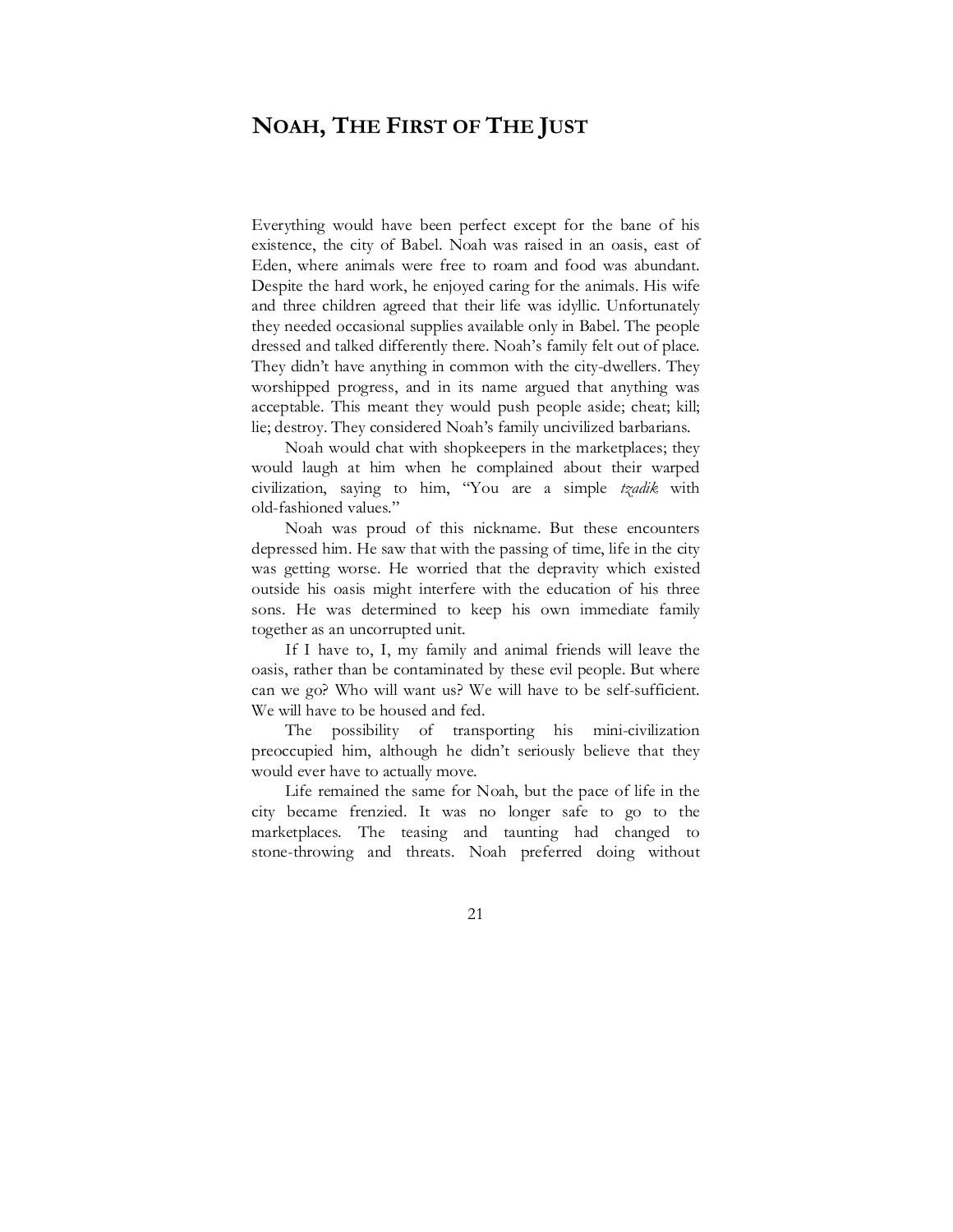supplies, rather than subject his family to the terror of visiting the city.

He visualized finding another oasis, one with friendlier neighbors. Noah had a vision of a new world without unpleasantness, one that would be peopled only by his own descendants. He dreamt that he would build a gigantic boat, an ark that could house all of his family and all of the animals in the oasis. Then they would go off on a voyage to discover a new world.

The only problem was that there was no sea around, so how could he transport his ark? It was too big to be put on wheels.

The vision of the ark obsessed him and he decided to build it.

Noah had good hands and all his three sons were carpenters. He drew up specifications and insisted on them. He braved the marketplaces and the taunting people to get the tools he needed. People heard about his boat and came out to see it. They mocked him and called him by the old nickname, "simple *tzadik*".

When the ark was finished Noah walked through his oasis, counting the animals and planning ahead for their needs. Seeing that there were a great many, he decided to take only a male and female of each species. He calculated the amounts of grain needed. He gathered it all and put it into storage. Soon everything was ready.

One day it began to rain. When the rain didn't stop for a week, Noah decided that this was the sign. He loaded the animals and food on the ark and told his family to get on board. His mother and father didn't take him seriously and refused to go, so they were left behind. With a lot of complaining his wife, sons and grandchildren got on, each dragging their favorite possessions.

Once on the ark, the grumbling began in earnest. Outside where there was room, food, water in abundance everyone had been happy. But here on the boat, space and supplies and patience were limited.

Noah's wife was the first to complain. "I can barely breathe; it smells in here and there is so much cleaning and cooking to do."

Next to complain were his three sons' wives: "The children are driving us crazy, running around, and begging us to invent new games to keep them busy."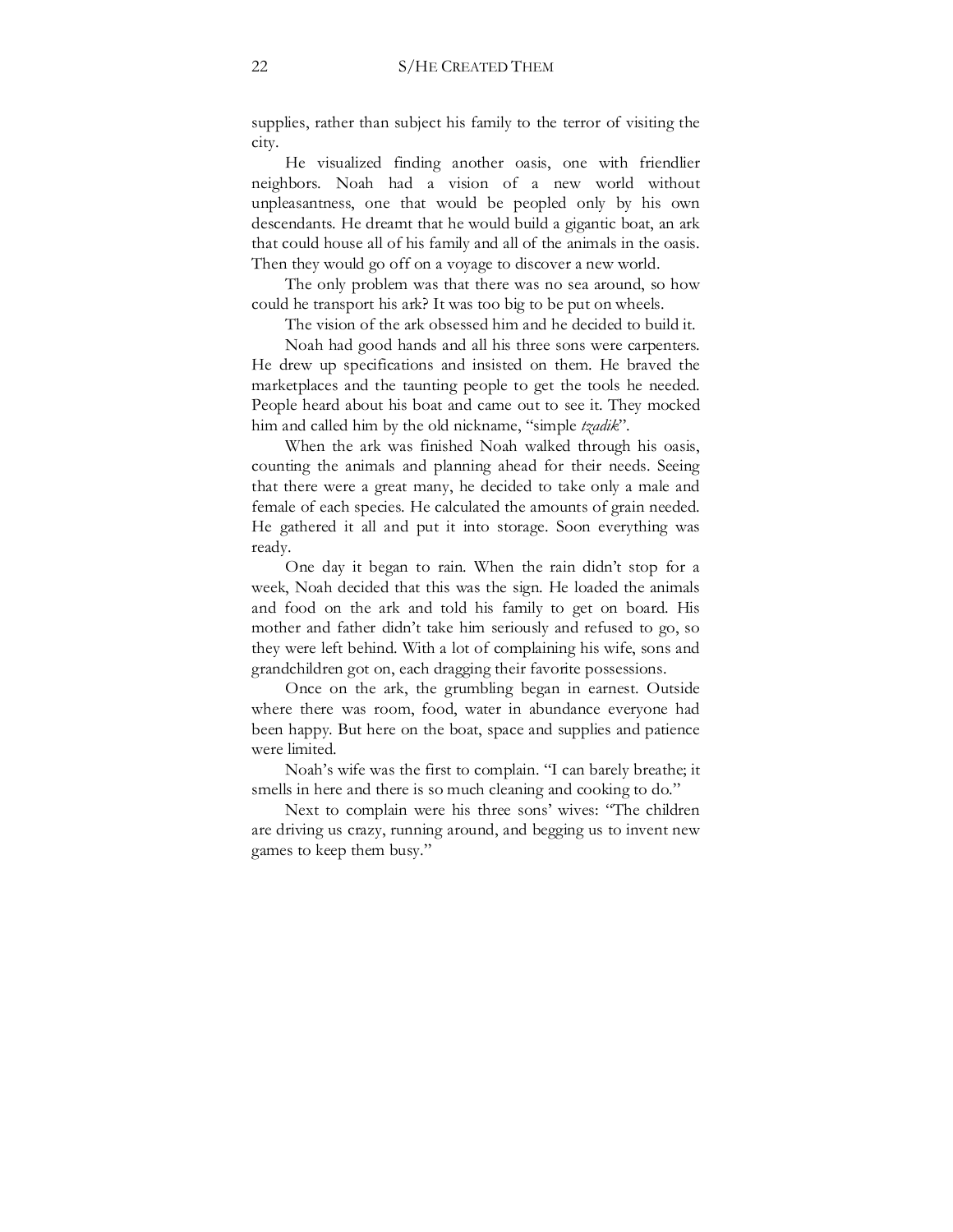His sons were not used to disagreeing with Noah, so they took counsel among themselves.

Ham said, "The old man has gone too far. Let's get off this boat before it's too late."

Yafeth agreed. "Life may have been boring in the oasis, but this is much worse. If father wants to stay on board, it's his business."

They organized their families and invited their mother to join them. They packed their possessions and prepared to leave in the morning. Although it rained very hard that night, they didn't give it much thought.

In the morning, they readied themselves to disembark. Suddenly Shem shouted, "Look! You can't see a thing for miles around—no trees, no land, no houses, nothing. What can we do?"

Noah appeared at this point and, without referring to their mutinous plans, said, "I guess you can all stay and help with the animals. The cows must be milked, the hens have just laid some eggs, and we have to repair the damage caused by the rocking of the ship to the lions' and tigers' cages, otherwise they might get out."

It rained for forty days and forty nights. Noah wondered what was in store for them. *Would they have to stay in the ark forever?* He calculated how long the food on board could last and how long they could survive without killing any of the animals. *I wonder if our relatives in the big cities are making out any better with all this rain.*

On the fortieth night, the rain abruptly stopped. In the morning, the sun came out. The women washed all the dirty clothing and hung the clean laundry on lines in every available space. The fresh smell of soap inspired the men to clean up as well. When everything was spotless, they put on their best clothing and prepared to celebrate. But when they looked around them, they didn't see anything to celebrate for there was no land in sight. They were trapped on this boat, with each other and all the animals.

To take everyone's mind off their predicament and give them something to look forward to, Noah decided to send off one of the birds to see if it could find land. They placed bets on whether it would return. It came back in the evening. The next day he sent it out and again it returned. A few days later he sent out a dove, and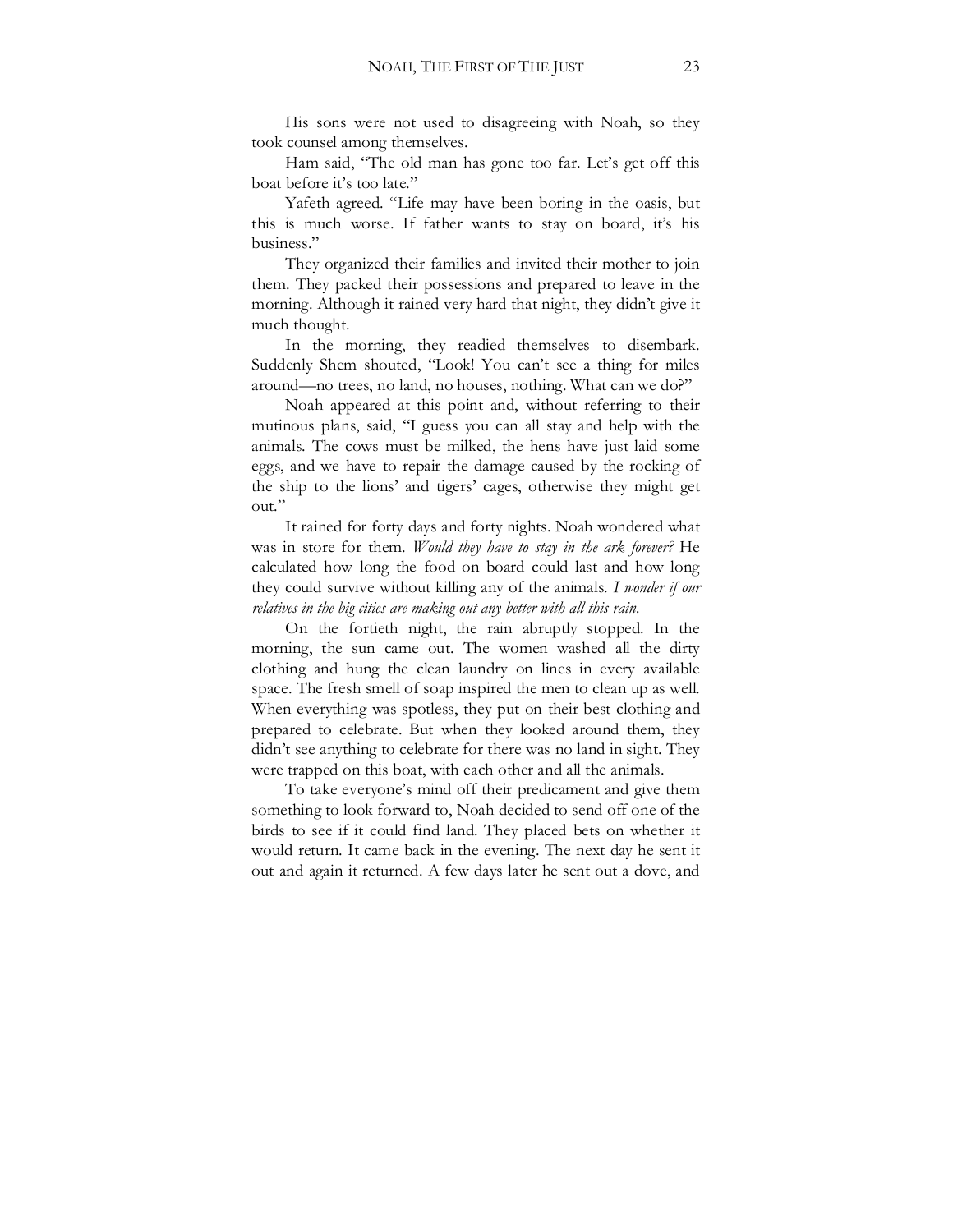after two days the dove flew over them proudly bearing an olive branch in its beak. They all cheered the bird aware that in a few days they would be able to get off this god-forsaken boat.

The waters receded. There was a sudden bump and they landed. Despite the mud, they left the ark. They decided to hold the celebration that had been postponed on the ark. They planned to slaughter all the new-born animals and have a gigantic feast. They planned to invite all their old friends to this feast, but couldn't find any other human beings or animals.

Noah sadly realized that his awful vision of starting over was coming true. They were all alone in the world. He would have to be like Adam. He was overwhelmed, doubting whether he could handle the responsibility involved.

During the feast that followed, Noah fell into a drunken stupor. His sons saw him lying in the mud.

"Is this how we start off our new civilization?" Ham asked, pointing to his father in disgust.

The other two brothers, however, covered their father and defended him by saying that he was entitled to a night off to celebrate.

"Don't be so hard on Father, Ham!" Yafeth said.

"We can be proud of all father has accomplished. Because he kept us apart from the rest of civilization, we were not destroyed," Shem said, adding, "It is up to us to make the best of what we have, to have as many children as we can, and to start a new world."

Noah awoke during this discussion. He cursed Ham for letting him lie half-clothed in the mud. He vowed never to drink or eat that much again, since it wasn't good for him.

To show his sons that he could indeed lead them in this new world, he discussed with his sons a few practical and obvious rules. The first one concerned food. Adam and Eve's generation had been forbidden to eat meat. For Noah it was not so simple. He both loved animals and revered life, yet he also liked the taste of meat.

His first decision was therefore a compromise. It would be permissible to kill animals for food. But they must be careful to remember that what they ate was once alive. As a sign of respect to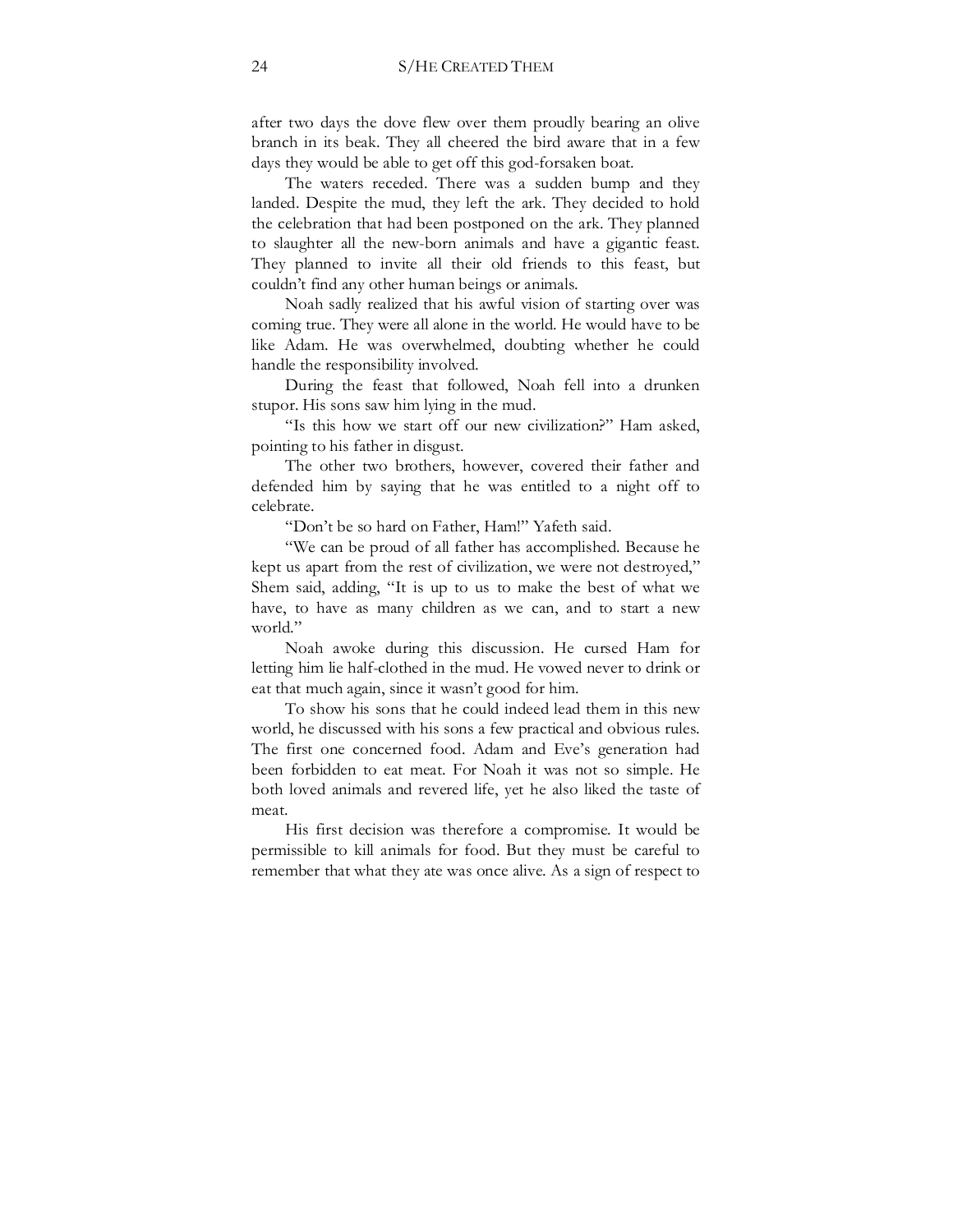all life, he ruled that eating the blood of any animal was prohibited, since blood is the symbol of life.

As they were making this and other decisions, they saw a bowshaped spectrum of many colors arched over the sky. It seemed to cross the entire universe. They thought it augured well for their future. *This rainbow is nature's signature, its approval of our decisions.* They pondered the meaning of something so beautiful. It was exciting yet sobering to know that the future world depended on them.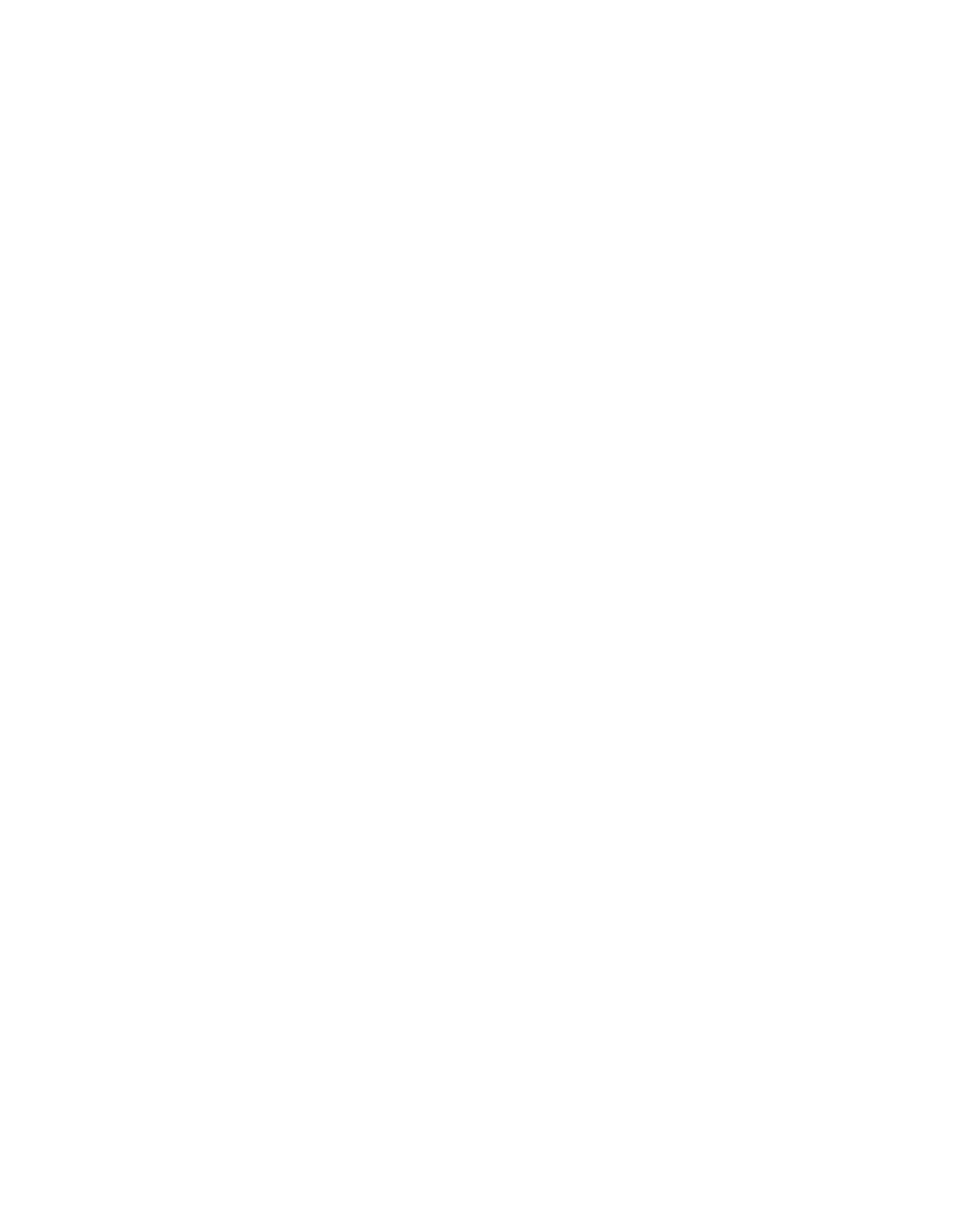## **THE MOMENT OF INDECISION**

She had no name of her own. She was known to the community as *eshet lot*, Lot's wife. This offended her because she had an identity of her own. She had sought appreciation for her own accomplishments. She had proved more than once that she was more than just a wife and mother.

From the time Lot's wife had arrived in Sodom, she had found that staying at home dissatisfied her. She had left the mundane details of keeping a house to her daughters and servants and involved herself in society. Life had been full of opportunity for someone like her in the land of Sodom and Gomorrah.

Most cultural activities existed in Sodom because she had initiated them. Sodom was on the crossroads of civilization and many visitors passed through, often staying to sample the therapeutic waters of the Dead Sea. She was the hostess and acknowledged leader of society and no social event was complete without her patronage. She had inaugurated the famous host-guest service system whereby visitors to Sodom would be matched by their size to the size of the bed.

She should have felt a sense of pride at her success in wiping out poverty in Sodom, yet she was tired and a bit afraid of the responsibilities involved in being a leader. Her friends had gone further than she had intended in eliminating undesirable social elements. They were now drawing up endless lists of people who constituted a threat to their homogeneous society. Comments were now being made about "outlanders", people who had not been born in Sodom. She thought it advisable to withdraw from active leadership while she was still nominally the leader.

Although technically Lot's wife qualified as a foreigner, her feelings about her primitive relatives who lived in the backward area of the Negev were so well-known that she had had honorary citizenship bestowed upon her. Sodom was her adopted homeland; nothing would induce her to leave it. Yet she felt it was time to step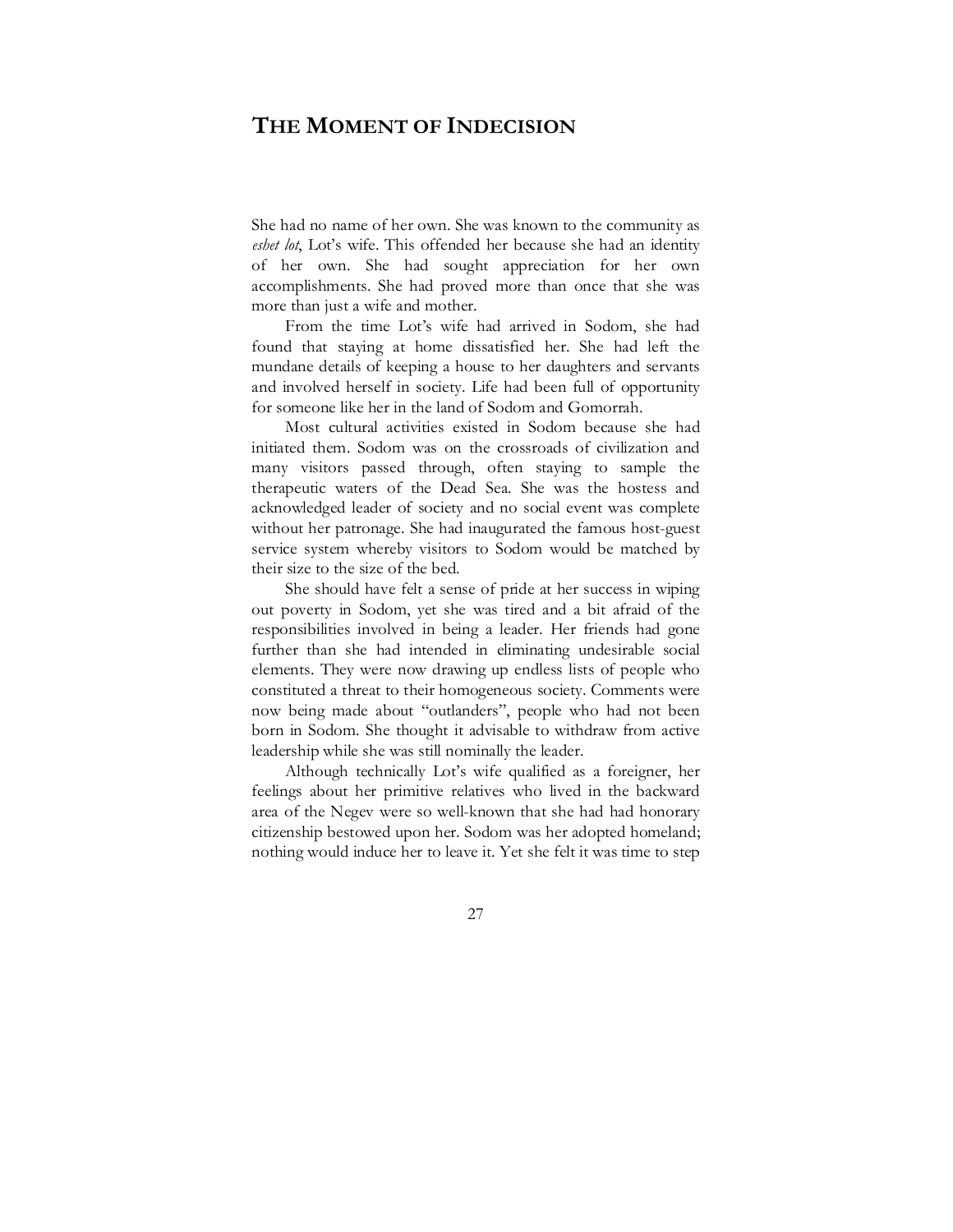down and enjoy the civilized pleasures and opportunities that she had helped create.

Their spacious home was lavishly decorated with tapestries and rugs. Artistic arrangements of wild flowers and thorns were displayed in her collection of burnished pottery. Her home was open to all. Food was plentiful. She made sure that the wines they stored came from the vineyards of Hebron; that their oils came from the olive groves of Northern Canaan; that the dates they grew themselves at Ein Gedi were not bruised, and that the grains, which were transported by oxen from the coastal area, were the best.

Their many slaves enabled her to entertain in style, yet her husband enjoyed cooking and on special occasions would dismiss the servants and prepare the meal himself. He especially liked to prepare a meal for Abraham and Sarah when they came down for their annual visit.

She, however, always dreaded their coming.

"I can't stand the way she criticizes me, and tries to show how much better she is than me," she would complain to Lot. "Who does she think she is?"

Lot would try to calm her, since Sarah was his step-sister, and he wanted them to be friends. But Lot's wife was too busy thinking about how she could hold her own with Sarah. It was fairly easy. All she had to do was lead the conversation to her daughters and their accomplishments.

"Why, it's amazing how they take after their father; how they always follow him around, and are willing to do his bidding. I have never seen such a close relationship between a father and his daughters." Then she would add maliciously, "But then you wouldn't know about that, would you?"

Sarah, who was unable to have a child of her own, would get upset. Lot didn't like her to bait Sarah, so she did this infrequently. When the two women weren't trading veiled insults they would talk, as all women do, about their husbands, their household problems, and their wealth.

Sarah was lonely and bitter, without female friends. Although she didn't especially care for Lot's wife, she tried to persuade her to come back to the Negev since she was better than nothing.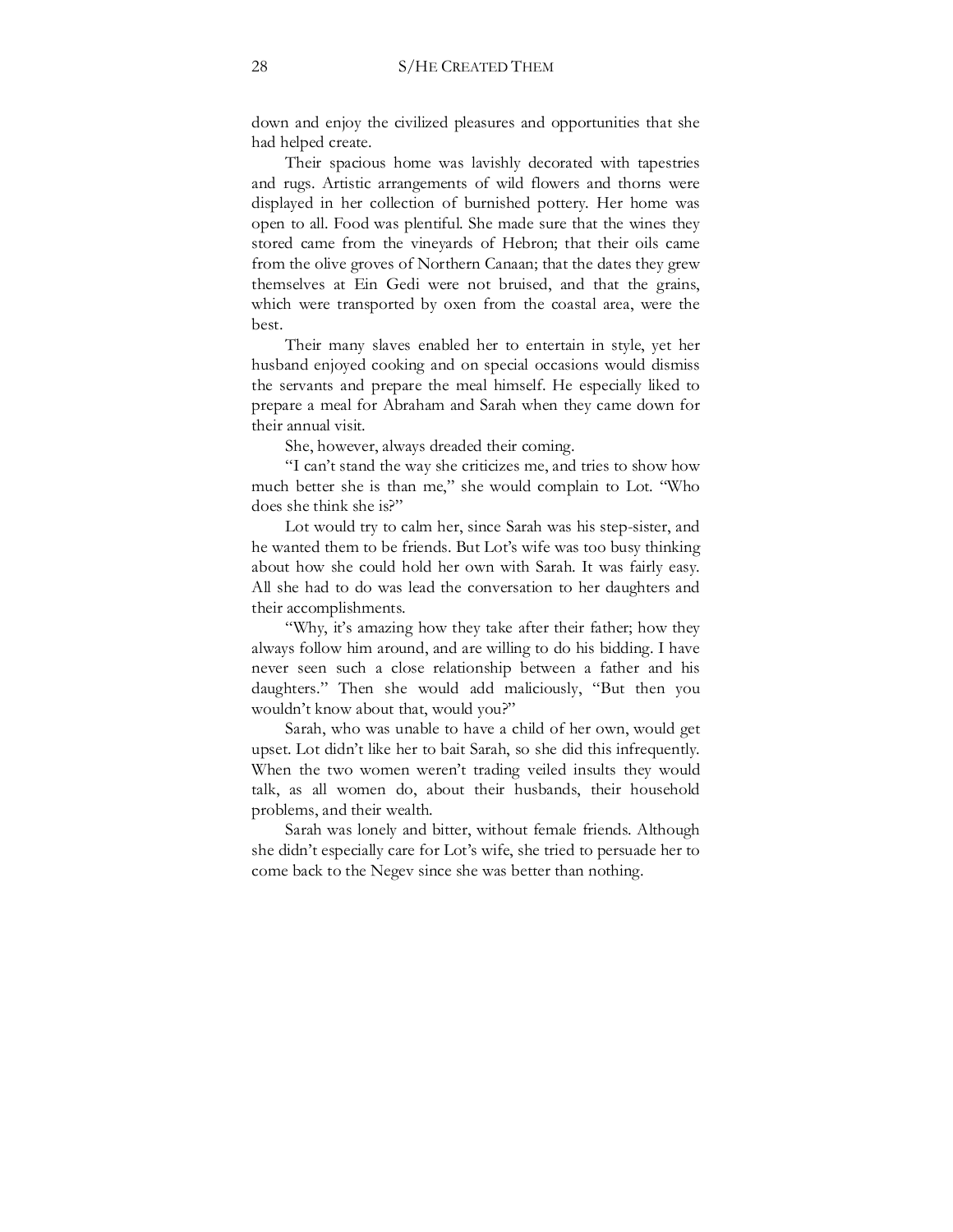"I too am well-thought of by society," Sarah said to convince her.

But Lot's wife always refused. She was bored by Sarah and besides, she did not want to ever leave Sodom and play second fiddle to Sarah and Abraham, even if she and Lot would become Abraham's heirs.

Messengers often came to Sodom from faraway places. Since Lot was usually to be found doing business near the gates of the city, the first place they would come to would be Lot's home. Thus Lot's household was the source of all news in Sodom. Whenever newcomers arrived, the citizens of Sodom would gather in front of his house to find out what was happening in the mid-eastern world.

During the Battle of the Kings, Lot aligned himself with the wrong side and was taken hostage with his whole family. They were held for ransom and had to be rescued by Abraham's men. Lot's wife found it humiliating to express gratitude to Abraham. Once home, she would have nothing to do with Sarah, and refused to send even greetings to her with Lot's messengers.

Lot worried about his wife. She was alienating him from his family. He wasn't ready to cut himself off from them. You never knew when you might need them. After all, Abraham was held in high esteem by the Sodomites for his part in the Battles of the Kings. Then too, Lot was his nephew and there was the tantalizing prospect of inheriting Abraham's wealth. Were this to happen, he might want to leave Sodom. He did not agree with his wife that Sodom was the only possible place on earth for them, although it certainly was the most developed city of its time.

Lot was not sure if the notorious sophistication of the Sodomites was to his liking anymore. Degenerate people were coming from neighboring countries to partake of the excessive pleasures of Sodom. Life was fast becoming decadent. Lot closed his eyes to the unusual practices his friends engaged in and fervently prayed that his wife and daughters were not involved in anything which might later embarrass him in the eyes of Abraham.

One evening when Lot was sitting near the city-gates, two messengers from Abraham arrived breathlessly. They wanted to speak to him immediately as they had something urgent to tell him.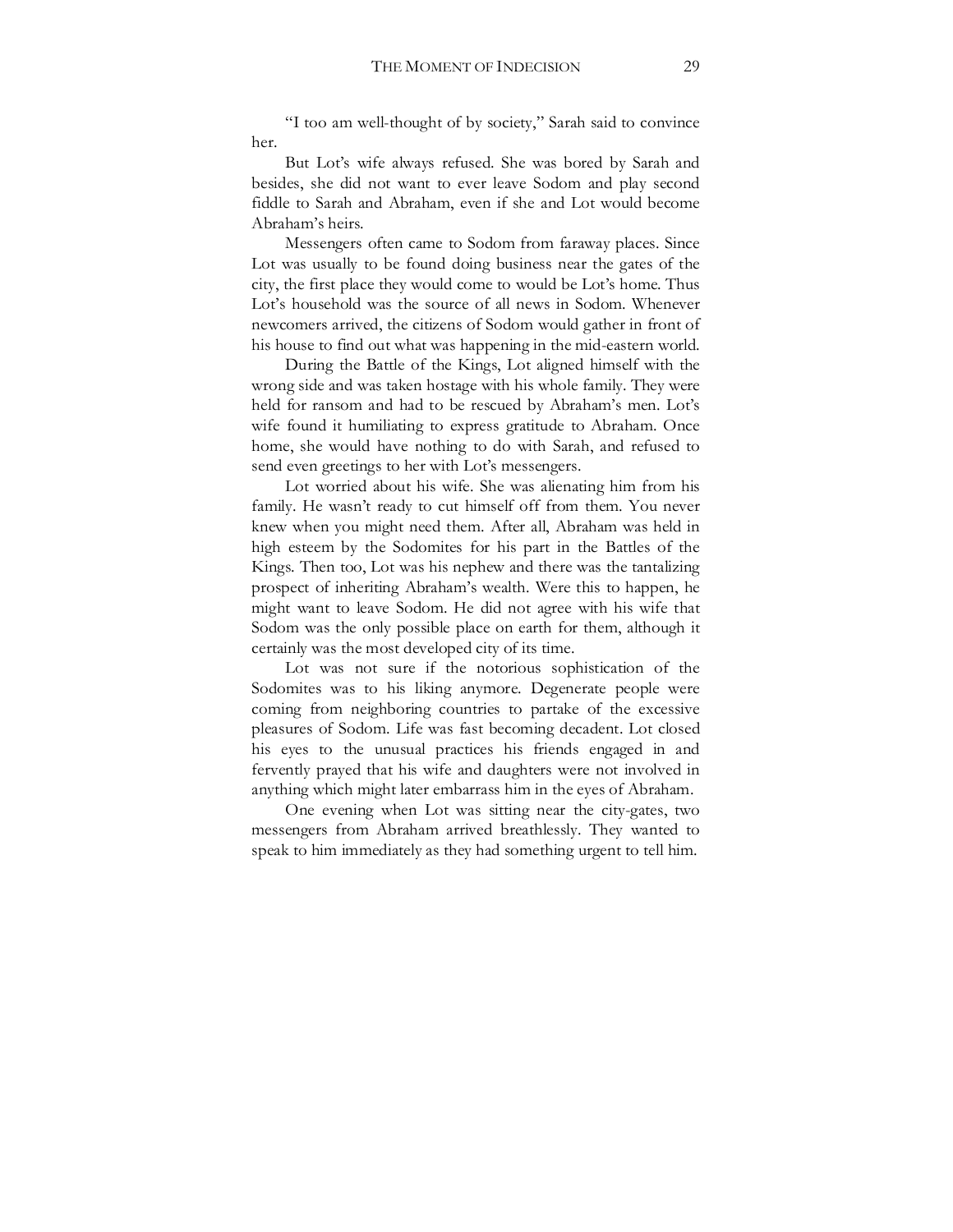Lot suggested, "Why don't you first come to my house and wash up, have something to eat and drink. When you are rested, we can talk."

But the messengers did not want to enter the city and insisted that Lot talk to them on the spot.

Lot's sense of hospitality was outraged. It was unthinkable for him to discuss family affairs at the gate with strangers, without inviting them to his home. He left them there and returned home.

When Lot related this to his wife, she reacted similarly, saying, "How ungrateful! No one has ever refused the hospitality of our house!"

The messengers remained waiting on the outskirts of town. The Sodomites assumed that these strangers were homeless outcasts. They tried to lure them into one of their homes with promises of "good times" and "fun". The messengers had a good idea of what was being hinted at and signaled their disinterest. The Sodomites thereupon hounded them so much with their obscene gestures and comments that the hapless messengers decided to seek Lot out after all. They came in the dark, pursued by a mob of people yelling crude insults and making vulgar gestures.

After relating their narrow escape to Lot's family, they drank water and ate the *matzah* bread that Lot had hastily baked for them. They accepted Lot's hospitality just for the night. As they were preparing to go to sleep they heard terrible drunken shouting outside and banging at the door. Lot threw open the window and saw crowds of people young and old, waving torches.

They were clamoring for his guests. "We want the strangers, we want the strangers! Give them to us! They're ours, not yours!"

Lot was appalled. Surely the mob outside didn't think he had carnal intentions, that he wanted them. He went out to explain and tried to calm them.

"They are our guests, enjoying the protection of our roof and you cannot have them," he said. The rabble outside refused to take no for an answer and continued to storm the house.

In desperation Lot offered them his daughters.

"They are virgins, take them and do with them what you will, just leave my guests alone."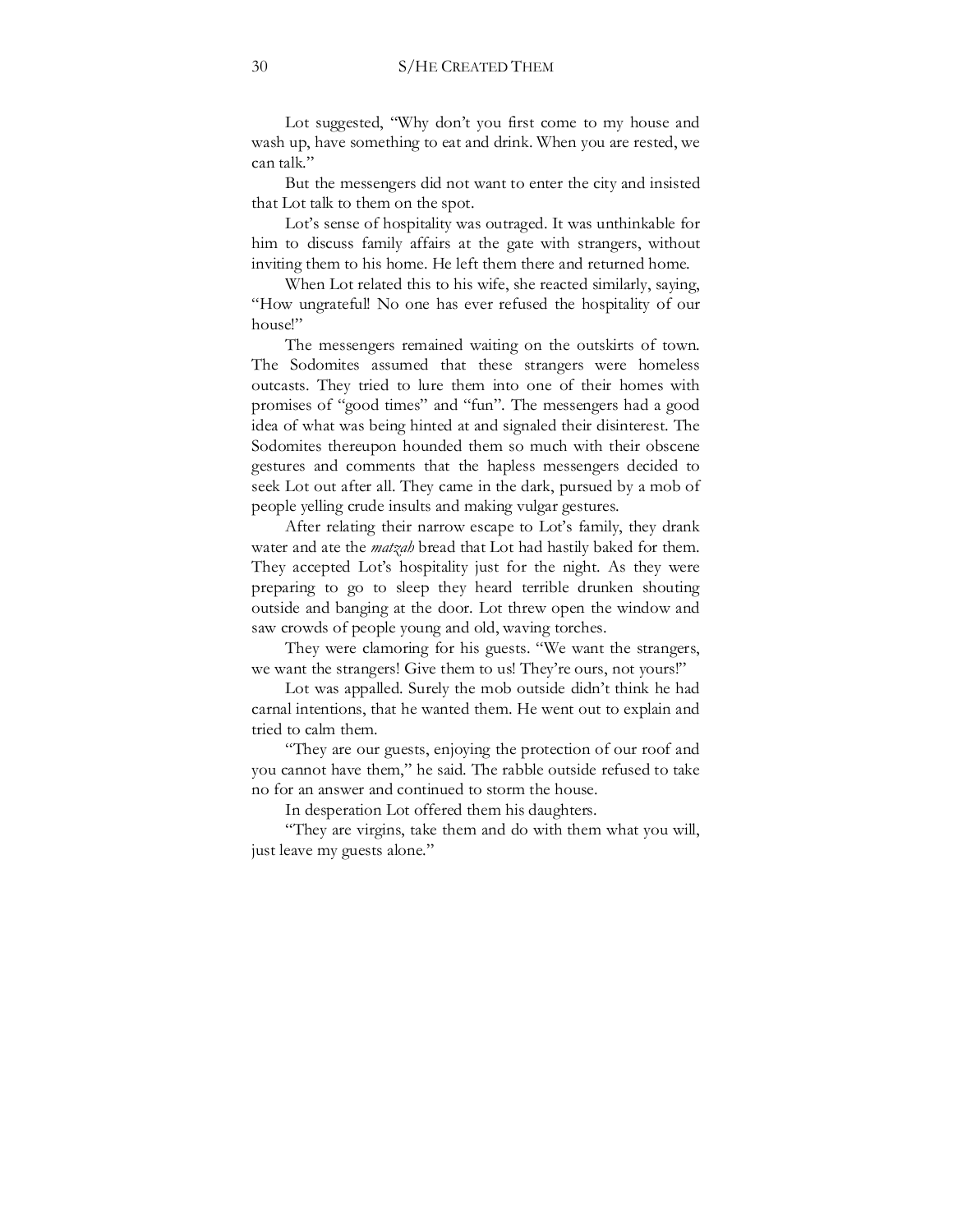But the mob refused to be placated; they wanted the men inside.

The scene was rapidly turning ugly and they girded themselves for an attack by barring the shutters and preparing to bolt the heavy front doors. Suddenly one of the messengers pulled Lot back into the house. Simultaneously the group storming the door was temporarily blinded by a stabbing ray of light. The tenor of the mob now changed. Since they could no longer see, they attacked at random. After a while they lost interest and with difficulty felt their way home.

The inhabitants of Lots house were recuperating from after-shock. One daughter exclaimed to the other, "Would he have really have handed us to the mob? What good is hospitality, if it means sacrificing your own family?"

Lot went outside to inspect the damage inflicted on the exterior of the house and locked the gates against any possible return of the mob.

Lot's wife found it difficult to deal with the ugly reality of her fellow citizen's behavior. "Don't they know who we are? I will complain about it tomorrow. They cannot go unpunished!"

The messengers interrupted their thoughts. "Listen to us! We have come to save you. The city is doomed. The people here have gone too far and are beyond redemption. Because of Abraham's intercession, only you and your immediate family will be allowed to escape punishment."

Lot was in a state of shock and unable to decide what to do. He gave each woman a chance to voice her opinion about this sudden turn of affairs. They spent what was left of the night arguing with each other and the messengers.

Lot's wife refused outright to leave Sodom. "What, give up all the comforts of home and go back to Abraham and Sarah in defeat!"

The daughters wailed, "If we leave we may never find suitable husbands! How can we give up our friends and comfortable life?"

Lot himself wasn't overjoyed at the prospect of leaving behind all his possessions and becoming dependent once again on Abraham's bounty.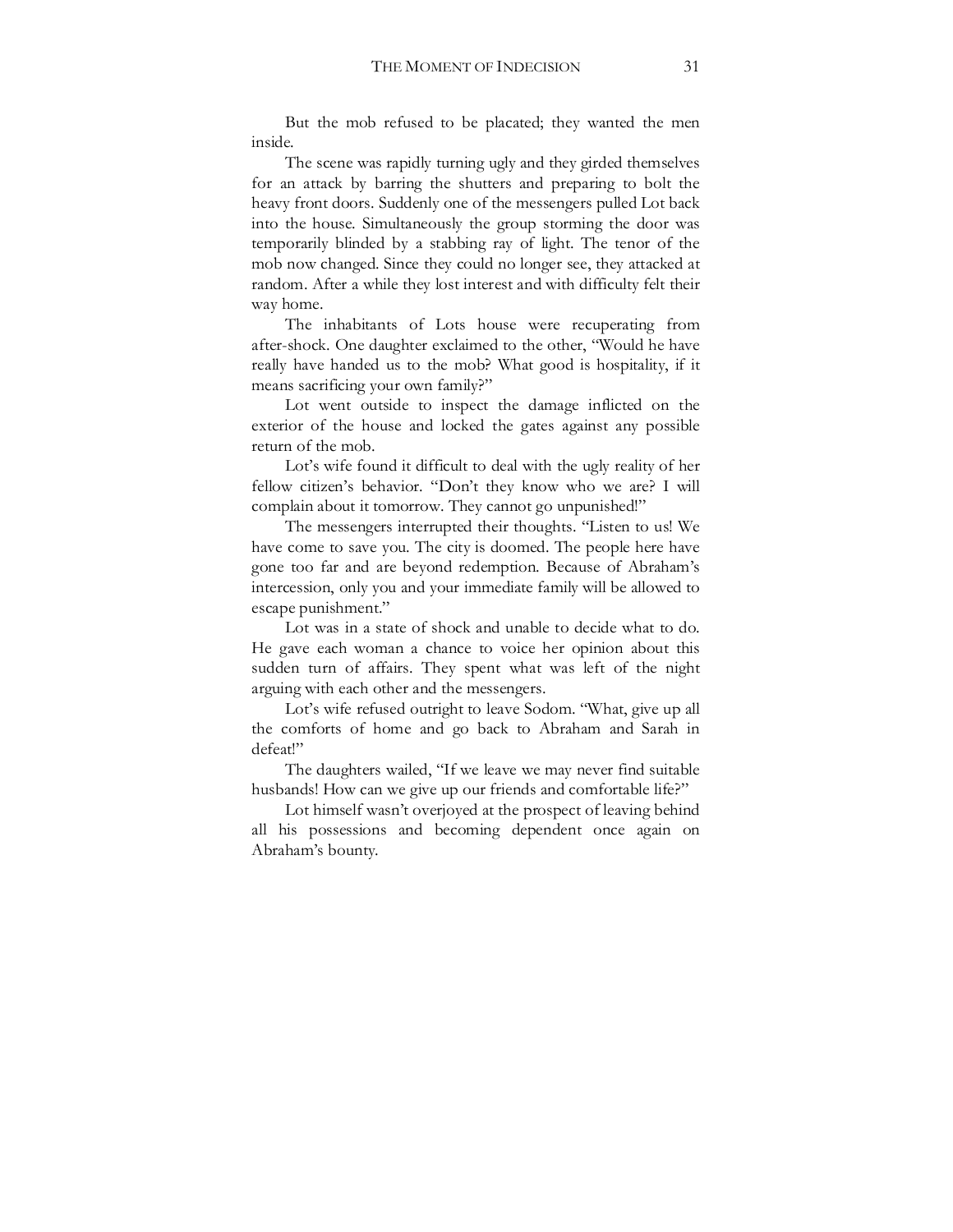The messengers sensed that they would not achieve their mission unless they took the four of them forcibly in hand. The messengers eventually convinced Lot and the girls that there would be a total annihilation of the cities of Sodom and Gomorrah. But Lot's wife was impossible to convince.

"I don't believe you. Abraham and Sarah are behind this. It's a plot to get us back in their power. I'm not going with you."

The two angels had to drag her out of the house and pull her down the street until her innate sense of dignity made her capitulate. Fortunately it was dawn and no one was up in Sodom to see them leave in this ignominious fashion.

When they were all safely on the outskirts of town, the messengers told them to start walking in the direction of Zoar and not to look back in the direction of Sodom. They all had thoughts which occupied them on the long walk. Each one regretted leaving the accumulations of a life time: their pottery, their clothing, their jewelry, and their rugs.

Although this pre-occupied the daughters, their overwhelming concern was the loss of their friends and admirers. They wept over their fate, "Will we ever have families of our own?"

Lot's thoughts on the other hand were of a practical nature. *Where is the nearest oasis? We must get there when the sun is at its zenith. How long can the women walk without tiring? Should we try to get to the Negev on our own? Should we wait for Abraham to send some men down to help us?*

Lot and his daughters walked ahead, trying to set a rapid pace. Lot's wife did not walk with them. She needed to think. She was distraught. Her thoughts were bitter.

*How dare they force me to give up the life I love? How will I ever recoup what I've lost? If Sarah and Abraham become our protectors, we will be their vassals. If Sodom is going to be destroyed because of its wickedness, no one will remember all my achievements. Surely I too am answerable in part for their crimes.* 

*Why am I being spared? I should be punished with them! The decision has been taken out of my hands because I'm 'Lot's wife'? Already I am being pushed around as if I'm just chattel, without an identity of my own.*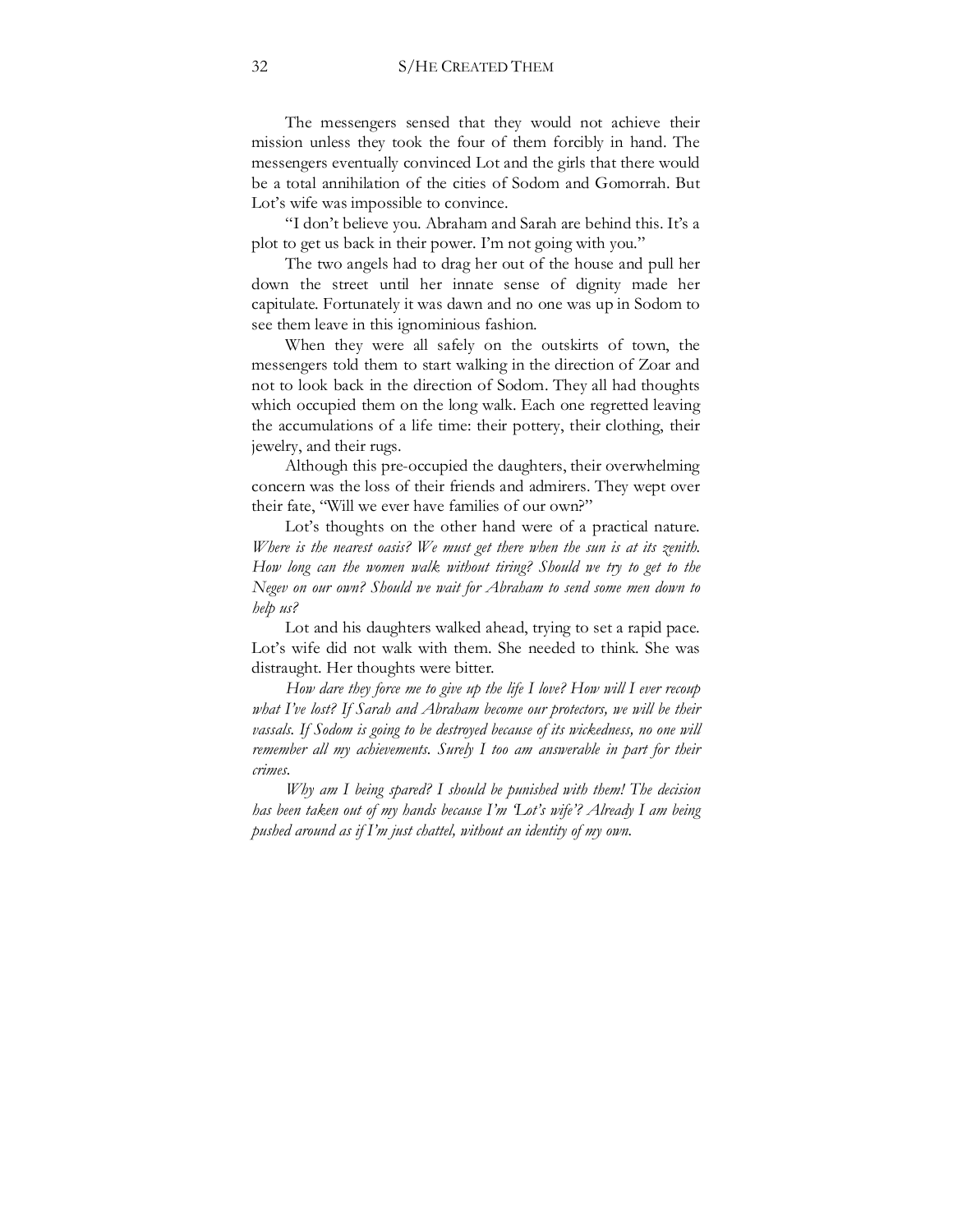She was torn between loyalty to her family and allegiance to her adopted home. *If I return, what will become of them? If I stay with my family, what will become of me?*

In an agony of indecision, she turned and took one single fatal step back in the direction of Sodom.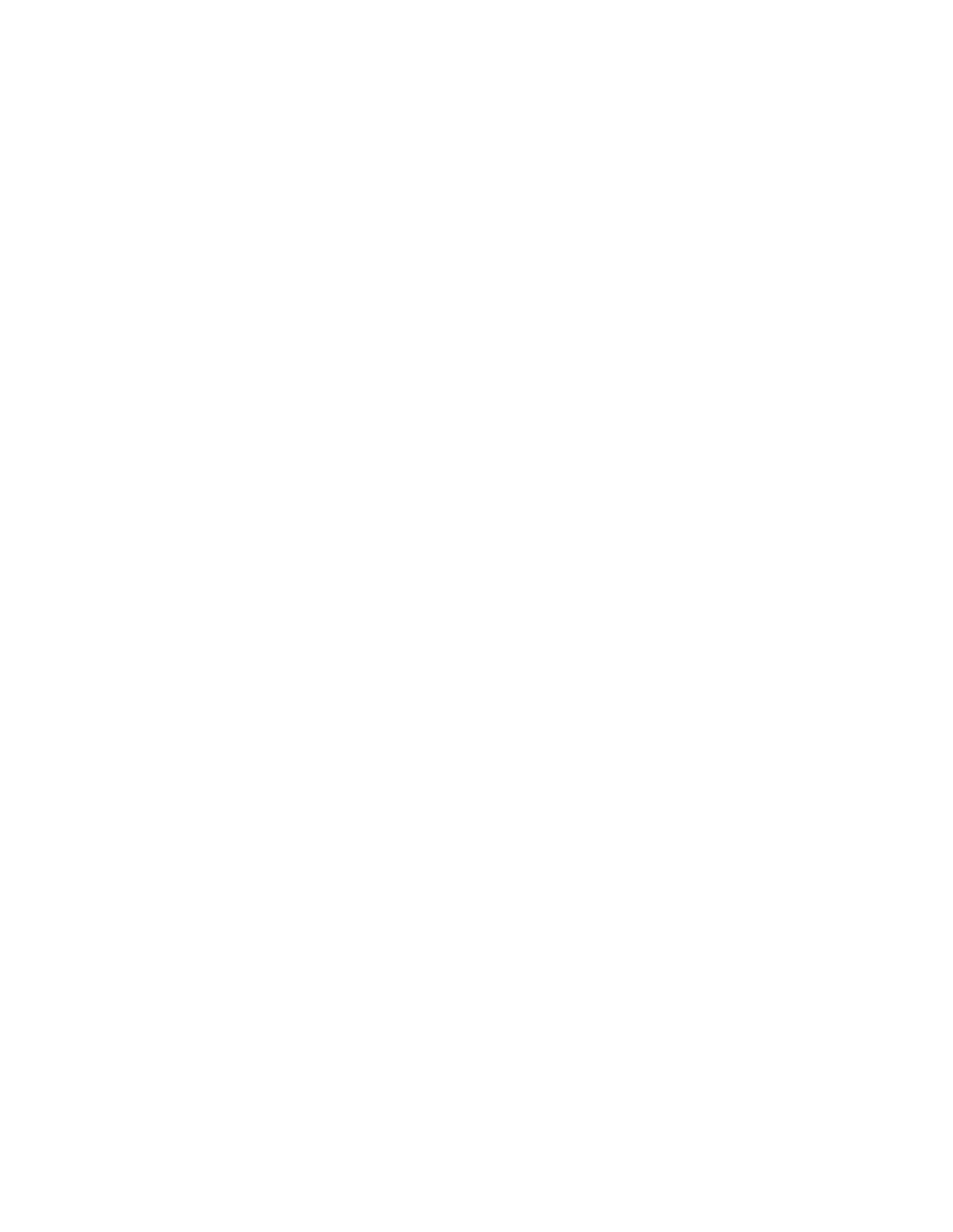## **SARAH'S THREE LIVES**

Her beauty was renowned. Stories were told of the comeliness that had to be hidden from lusting eyes.

No one knew her real age or name. Her spirit was incandescent; her smile, balm to the weary.

Her life was marked by three distinct phases. Her formative years were dominated by the rumors of her magnificent beauty. Sarai, or Yiscah, was born in the kingdom of Ur Casdim to the notable family of Haran whose lineage could be traced back to the beginnings of time. Despite her extraordinary beauty she was a learned person with a mind of her own. She focused her attention on her step-uncle Abram, son of Terach, whose ideas she admired. Although there was a ten year's difference between them, she planned to marry him when she grew up.

They were like-minded individuals who regaled in each other's company and were always in rapport. He was handsome, thoughtful and full of initiative. Their relationship was one of mutual respect. She was entranced by his revolutionary approach to theology and he appreciated both her beauty and inquisitive mind.

They were a perfectly congenial couple. Soon after their marriage they shocked their family by announcing that they were leaving Ur to pursue a semi-nomadic existence. Abram had a sense of calling which beckoned him to go elsewhere, a mission which could not be fulfilled in an atmosphere of luxury and sophistication. Sarai full-heartedly had been converted to his beliefs and was as eager as he to experiment with a new form of worship.

Thus the beautiful and intellectual Sarai gave up the comforts of civilization for the primitive conditions of travel. To concretize the next phase of Sarai's life: transmigration in search of meaning and identity, she and Abram changed their names: she to Sarah (servant of God); he to Abraham1, to signify his allegiance to the One God.

<sup>1</sup> God changes Abram's name to Abraham as part of the covenant in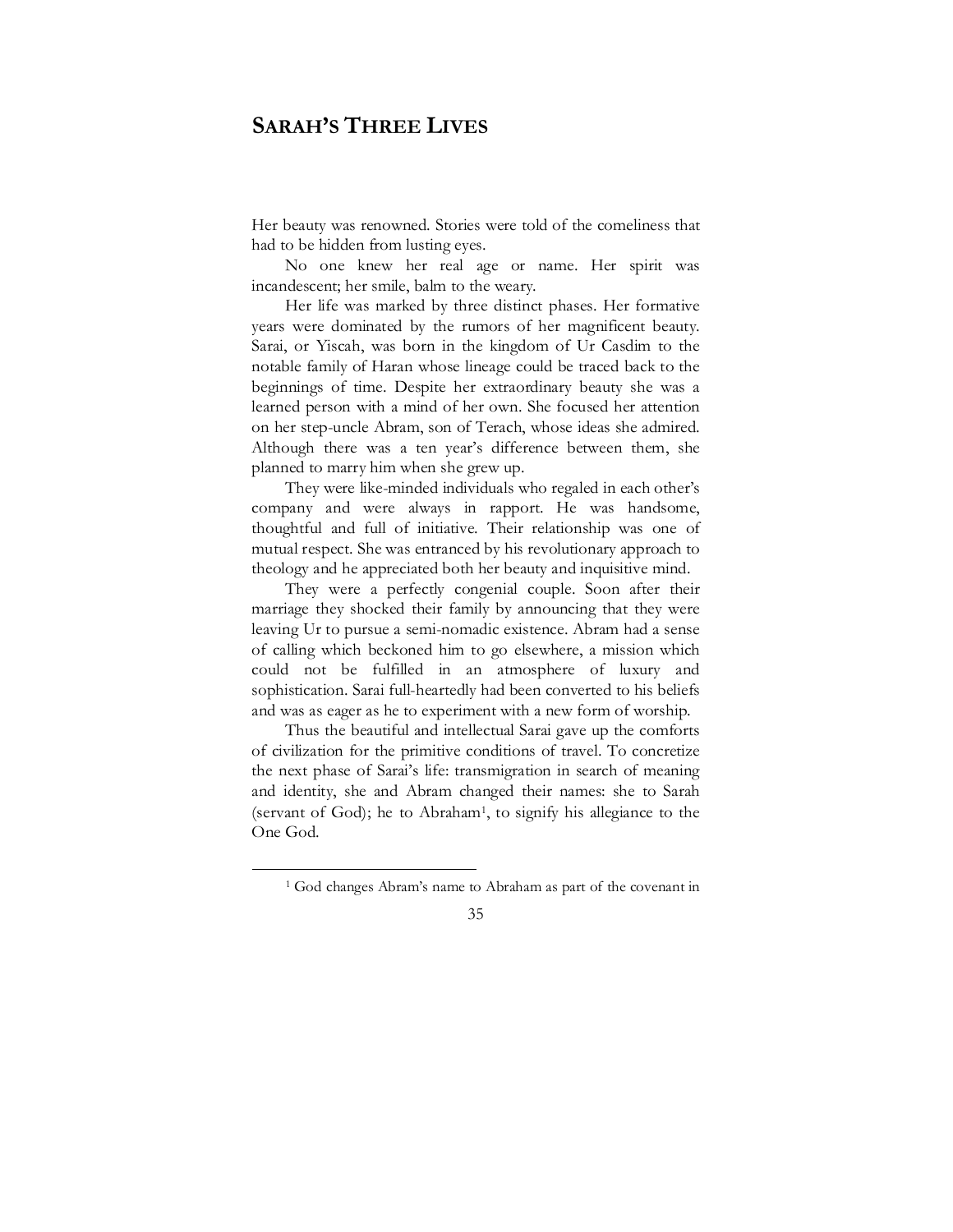They cut their ties with everyone, except for her brother Lot and his wife, who for reasons of their own joined them.

The four of them had no idea what awaited them. At first each day was an adventure. Then Lot and his wife took over the preparation of food and care of the livestock with Abraham and Sarah managing their large retinue of slaves and servants. Most of them had families and many children and since she didn't have a child of her own, Sarah pre-occupied herself with their personal problems.

Abraham was in charge of travel arrangements. He alone knew where they were going: to the Promised Land of Canaan which was in a southwesterly direction.

At night Abraham told Sarah of his dreams, of his concept of One God: a god of justice and mercy, who viewed all men as equal, and who would reward the good and punish the wicked. She listened to him and encouraged him. It did not occur to either of them that such a god might one day make demands on them. In this second stage of life, they were wandering towards a land which was promised to them, hoping to begin anew. There they would be free to worship in whatever form they pleased.

The only thorn in their idyllic nomadic life was Lot's wife, who resented living in such primitive conditions and kept talking about what they had left behind. All she wanted was to find a civilized place, and then she would leave them. Abraham and Sarah would gladly have deposited her in such a city, had they found one on the way.

Lot, to his credit, carried out his duties uncomplainingly. The livestock flourished and multiplied under his care. He oversaw the planning and preparing of food so that no one went hungry. Yet there was an uncomfortable tension between the couples, particularly between the two women. Sarah would refer any problem she had to Abraham or to Lot rather than deal directly with Lot's wife.

the flesh (circumcision). "You shall no longer be called Abram; your name shall be Abraham, for I make you the father of a multitude of nations" (Genesis 17:5-6). The expanded form of his name with the addition of the Hebrew letter *hey* hints at his close relationship with God.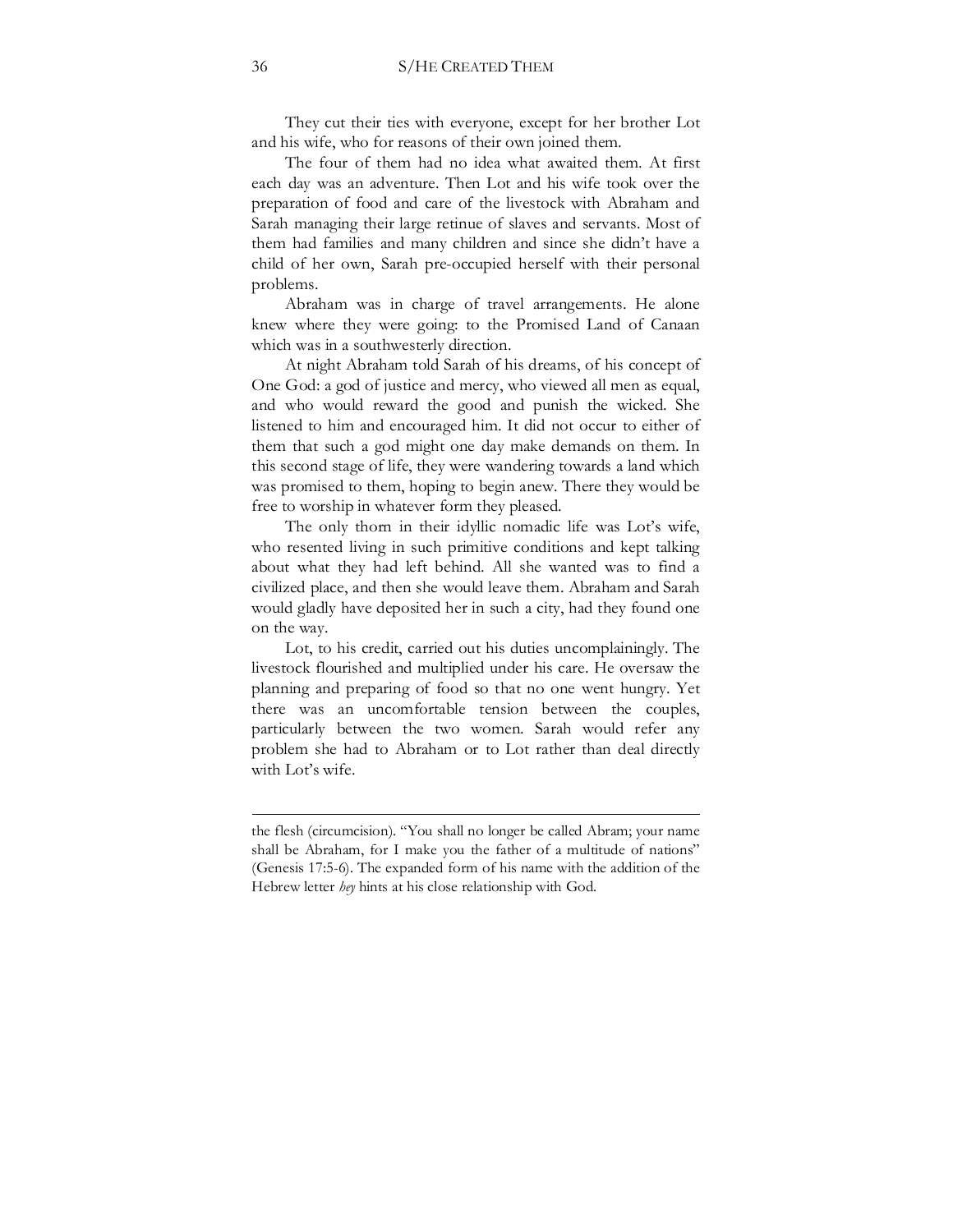The situation was unfortunate for Sarah needed a female companion to whom she could reveal her intimate feelings and personal observations.

It was hard to tell that Sarah was growing older during this second phase of her life, for her face was still as unwrinkled as that of a young woman. But Sarah noted the passage of time. She attended the deliveries of her servants' babies, yet was herself unblessed. She resented being thought the inferior of her servants. Her feelings about her barrenness remained unexpressed, however, for she had no one to talk to.

A major source of excitement for those who pursue nomadic lives is the sighting of another caravan. These meetings of caravans were festive events for both groups. They could exchange information and send messages to relatives and friends. They could find out whether there was peace or war or famine or disease awaiting them on the road ahead. There would be the inevitable ritual of sipping mint tea, and the baking and eating of fresh pita. They might even slaughter a sheep if there was time. Those who glimpsed Sarah's beauty at these gatherings were astounded.

It was on such an occasion, when a caravan coming from Egypt passed them, that Sarah acquired her bondswoman, Hagar the Egyptian. Sarah was intrigued by the regally attractive woman who walked by herself in the slave's quarters. She was attracted to this poised Egyptian woman and asked Abraham to purchase her.

Hagar was a perfect companion. Her inner refinement, sensitivity and good taste hinted at a former high status in Egypt. Sarah appreciated her virtues and overlooked her slave status. In Hagar she found a friend in whom she was able to confide her fear that she would never have children.

Hagar made herself so indispensable that Sarah could no longer imagine a life without her help. Abraham was pleased that Sarah had a friend for he knew the value of having a faithful servant.

When they crossed the border from Assyria into the Land of Canaan, they decided to pretend that Hagar was Abraham's wife and Sarah his sister, so that no one would try to kill Abraham on account of his wife's beauty. As a result, Abraham became better acquainted with Hagar and found that he, too, enjoyed her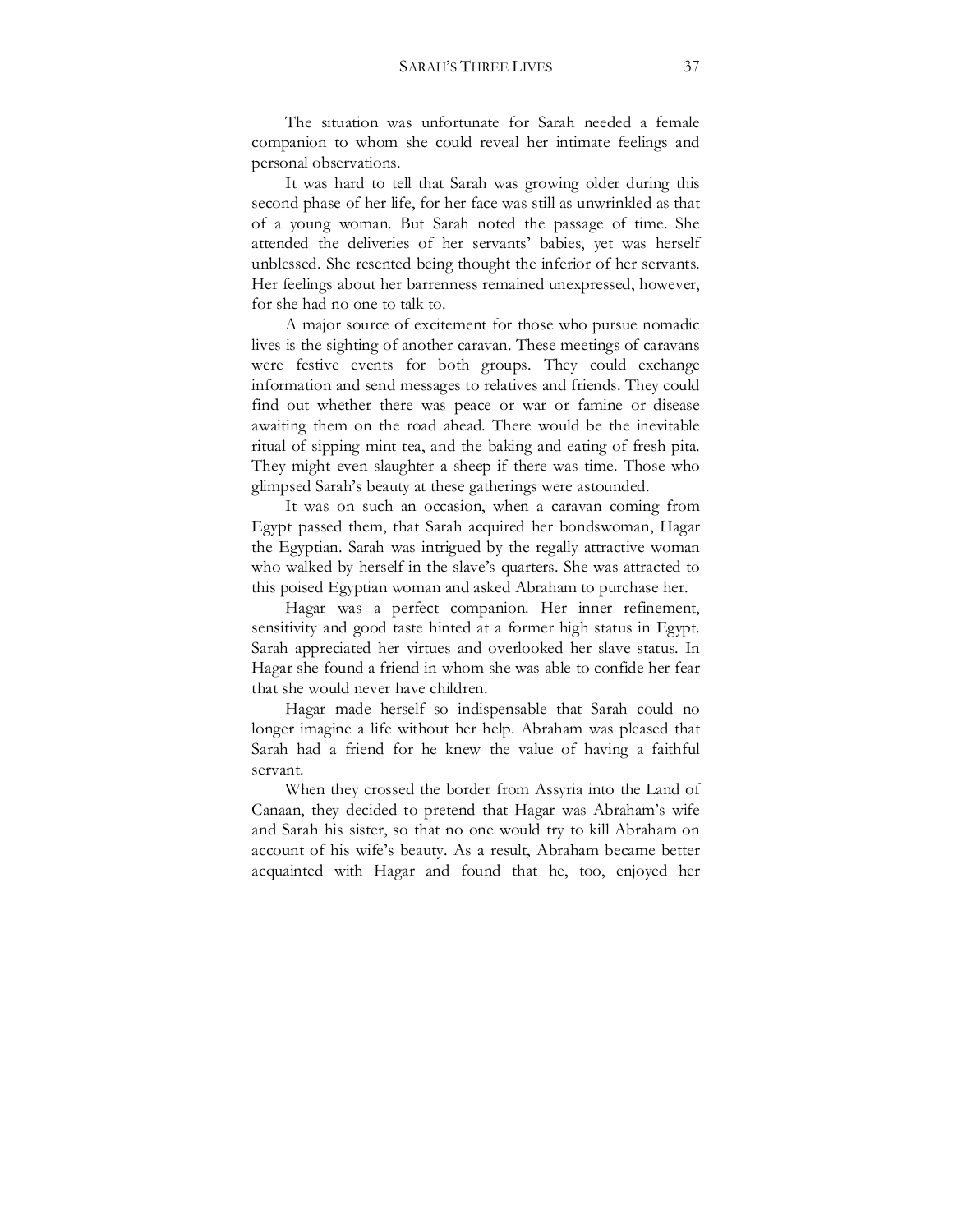company. Lot's wife resented the budding friendship and warned Sarah that it was unhealthy to be too dependent on a slave for friendship.

"Watch out for her, she's dangerous."

Sarah scoffed at this, saying to herself that Lot's wife was jealous of their relationship. But a worm had entered this new paradise and would resurface during the last phase of Sarah's life when she would be besieged with doubts in God, in her ability to have children, and in her husband's fidelity to her.

What was the source of all this doubt?

Hagar had exposed Sarah to the sophisticated religious ideas of the Egyptian upper class. She caused Sarah to question the existence of a God who demanded unwavering obedience without giving anything in return. Her mistress had given Abraham's god her allegiance yet she remained barren.

For the first time, Sarah mocked Abraham's belief that he would father a dynasty. "We are unable to have children, yet you persist in talking about descendants who are as many as the stars in the sky!" she taunted him. "The only way you will get a child out of me is through my bondswoman Hagar."

Abraham did not hear the malice and discontent underlying Sarah's outburst. Instead he chose to understand her literally and took Hagar to his tent.

After this Sarah was violently jealous of Hagar and sent her back to the servants' quarters. When Hagar was clearly with child, Sarah was so abusive that she fled to the desert. Abraham, however, intervened and insisted she take her back. The relationship between the two women was constrained after that.

Sarah felt old and impotent for the first time in her life. Seeing the woman she had adopted as a bondswoman nurse Ishmael, her husband's son, kindled her jealousy. During this phase of her life, she was full of doubts about herself and God. The only thing she knew for certain was that her own childbearing days were over.

Thirteen years went by. Abraham related to Sarah the idea of a covenant which would bind him and his people to the One God. His part of the covenant was to circumcise all of his male relatives and servants. In exchange for this tangible sign of faith, God had promised him another son, one that would come from Sarah's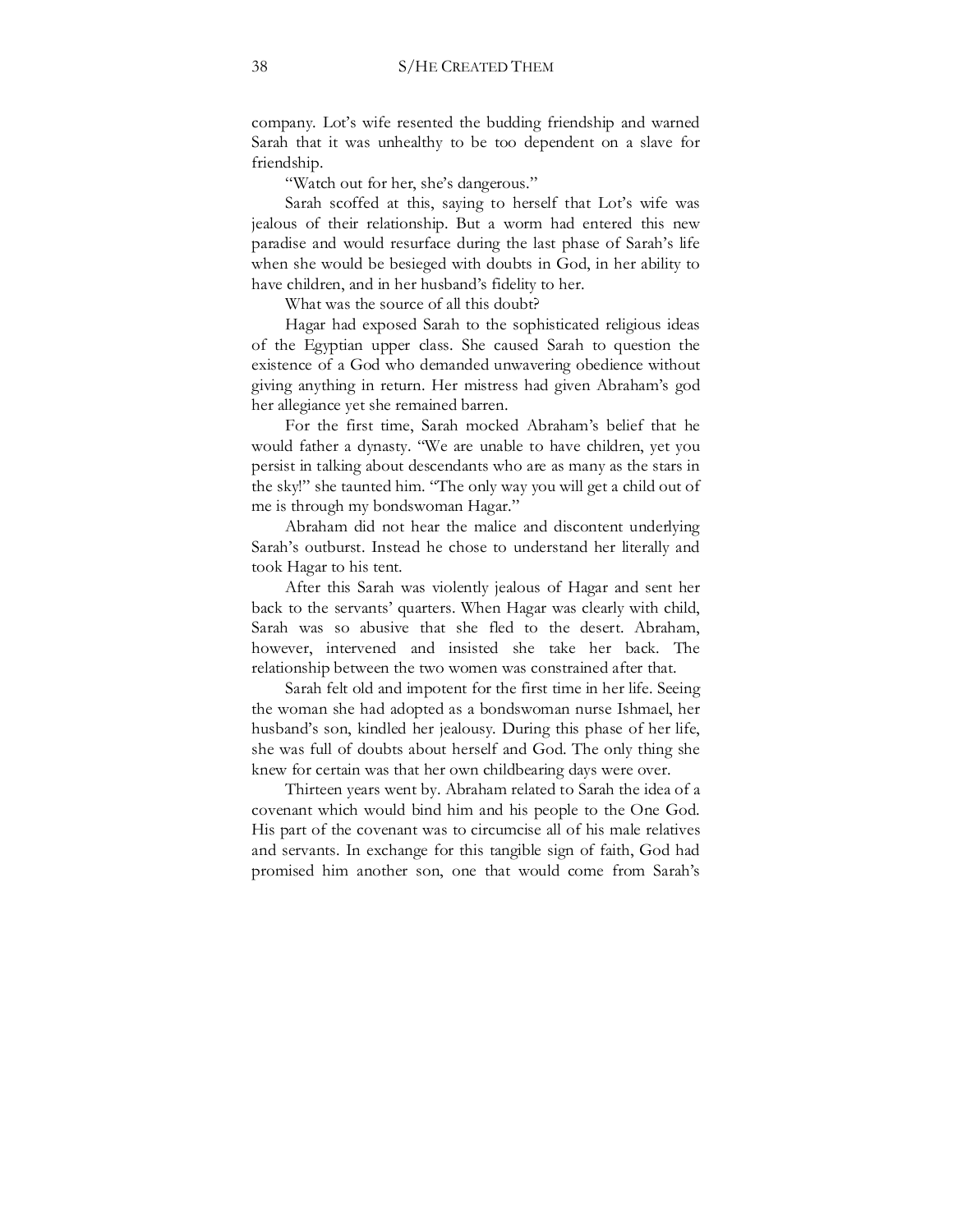womb. This son, not Hagar's son, would be the heir. When Sarah heard this she laughed until her sides ached. Abraham, however, took this seriously and, shortly after he had recovered from the circumcision, came to her tent.

It was a miracle! Sarah conceived, and the effect on her was therapeutic. Carrying the child rejuvenated her physically. She was high-spirited and content again. When the child was born she even named him Isaac (laughter) as an ironic reminder to herself of her former lack of faith, and vowed to raise her child as Abraham wanted. She even agreed to his circumcision, which was done when he was eight days old.

Now that she and Hagar had children in common, the two mothers became fast friends again. Ishmael felt very brotherly toward Isaac, and Isaac idolized Ishmael.

When Isaac was weaned at the age of three, Sarah noticed that he was always running off to Hagar's to play with Ishmael. She began to wonder whether Ishmael's influence on her son, the heir, was healthy.

She thought, why, now that I've stopped nursing him, he spends more time with Ishmael than he does with me. Why does he go over there so much? He's my son, not hers. Is she more fun than I am? What's the attraction? Will she take away my son, as she took away my husband?

At their evening meal, she discussed the problem with Abraham.

"I'm afraid that Hagar is teaching Isaac to believe in the gods of Egypt. She taught me about them a long time ago, but I have not encouraged her to teach our son about them."

Knowing how Abraham felt about pagan gods, she anticipated his reaction.

Abraham shouted, "You must do something about that woman! It is intolerable that she undermine us! Isaac is the one who will carry out the covenant. He is the heir. His thoughts must be pure! He must not be contaminated by being exposed to her lies."

"So you won't object if I send them away?" she asked softly.

"Would that you could dismiss her alone, without my son, Ishmael," he complained. "But do what you have to!"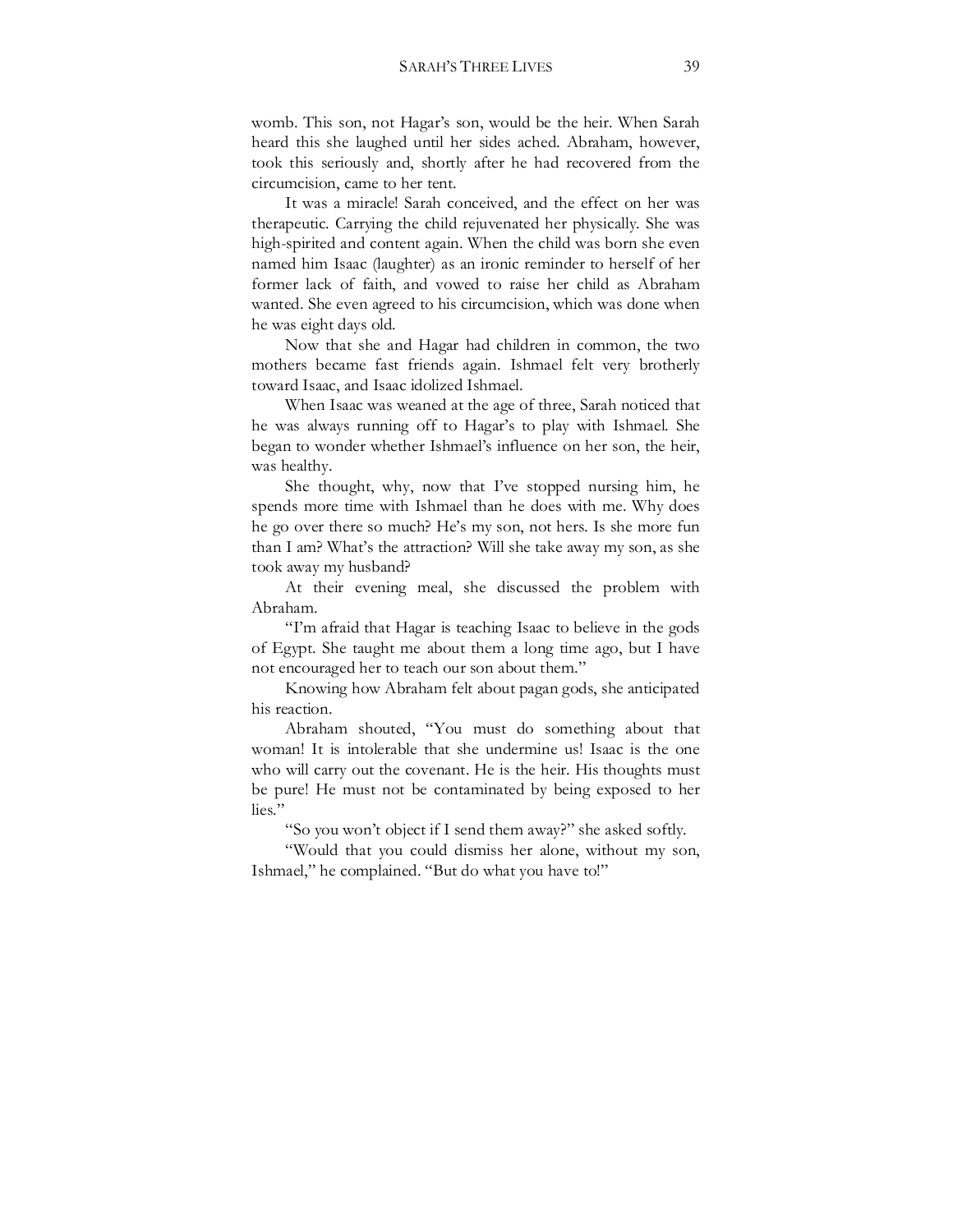Armed with this reluctant permission, she immediately contrived to create a scene that would give her an excuse to send both Hagar and Ishmael away.

She was too honest a person not to be disturbed by what she had done. After they were gone, she had time to reflect on her action. She knew it was wrong. She also missed Hagar. Isaac too was unhappy since he didn't understand why his extended family had suddenly deserted him. He no longer had an older companion at his beck and call.

When Isaac discovered Sarah's role in sending them away, he retaliated by seeking out his father for religious guidance something which he had shunned until then. Abraham was delighted with this sudden resurgence in faith and began to instruct him in earnest about the nature of God, the meaning of the covenant, and the responsibilities of being a chosen people. They were always together discussing theology and excluded Sarah from their conversation.

Hagar was gone, but her legacy to Sarah was doubt. She now withdrew into herself completely. She had no one, for Abraham loved God more than he loved her. Moreover, it was a God she no longer believed in. That their views were no longer compatible became clear to her on the day that Abraham told her how God wanted to test his faith.

"He has asked me to take Isaac to a distant place. I will be gone for about three days," Abraham told her.

"You are too old to go on such a long trip!" she stated emphatically. She then asked, "When will Isaac return?"

"I don't know if Isaac will return," he lied. "God wants to see if I am willing to obey him, even if I do not understand His ways."

"But how can you? What if he asks you to push him off a mountain, or leave him alone in the desert?"

"I will do what I have to do."

She hated this God who demanded so much of His worshippers. He had turned her husband against her, influenced her to banish her companion unjustly, and now He wanted to take her son away.

She tried talking to Isaac. "Do you know what your father intends?"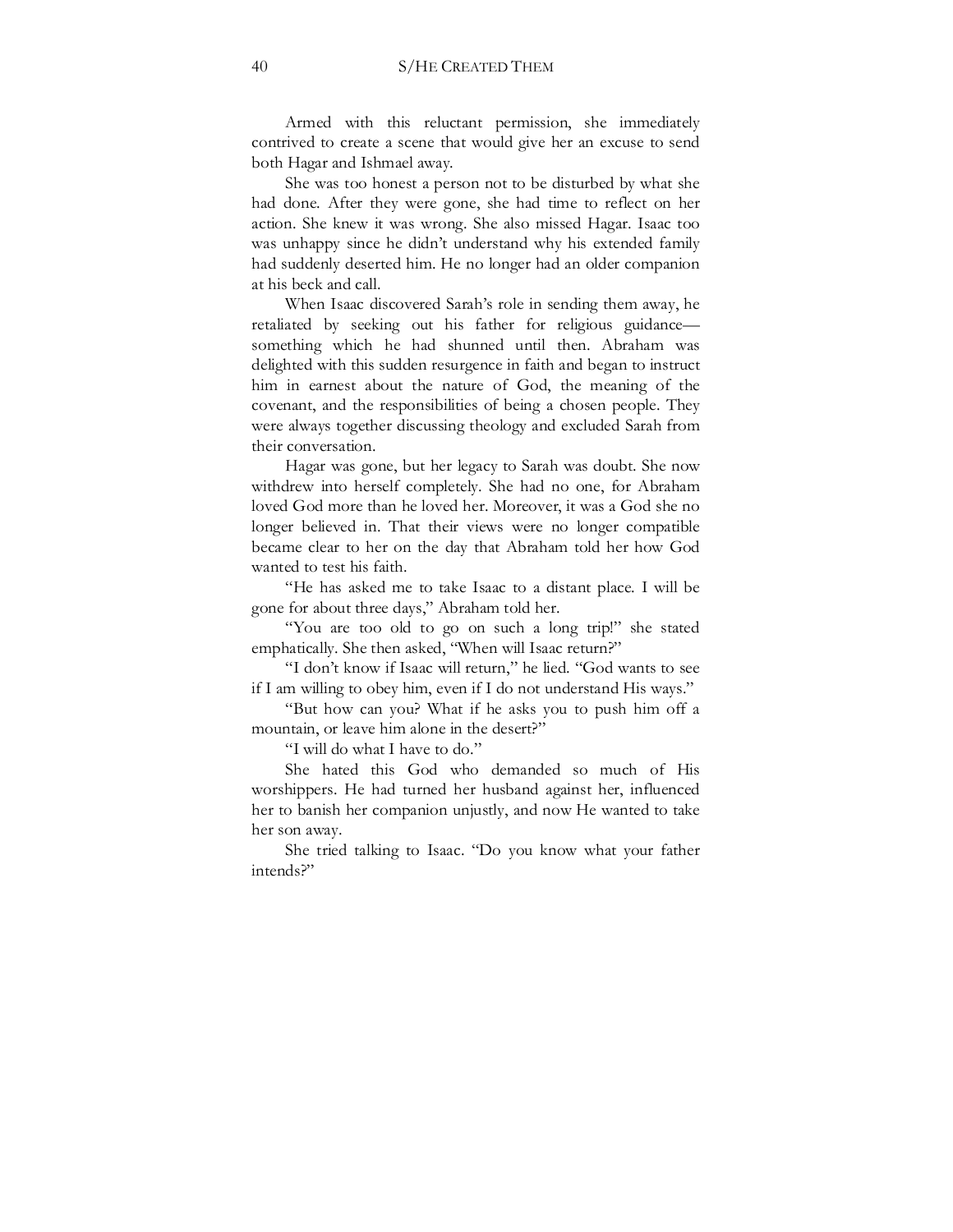"Yes, we are going on a trip in the direction of Mt. Moriah. Father said it will be just the two of us. We are to be tested by God. If we pass this test, then our destiny as a chosen people will be assured."

Listening to him, she realized she had lost him. I won't be able to persuade them to change their plans. I will have to resign myself to this trip. Certainly Abraham will not do anything drastic. After all he loves his son as much as I do.

Three days later while anxiously awaiting their return, she saw Abraham in the distance. Abraham was alone, unaccompanied by her son, Isaac.

She groaned in disbelief, thinking, he has left him to die by himself on the mountain.

This was her last conscious thought as she collapsed. The third and last phase of her life had ended.

Thus Sarah was never to know that Abraham's God was a God of mercy who would never demand human sacrifice, though He had pushed Abraham to the ultimate test. The reason Isaac had not returned was that he needed some time by himself to recover from his brush with death.

Sarah died with her doubts intact. Neither Abraham nor Isaac knew that their faith in God was partly responsible for Sarah's death. Her lost faith was never regained; she took her grief and doubt with her to the grave.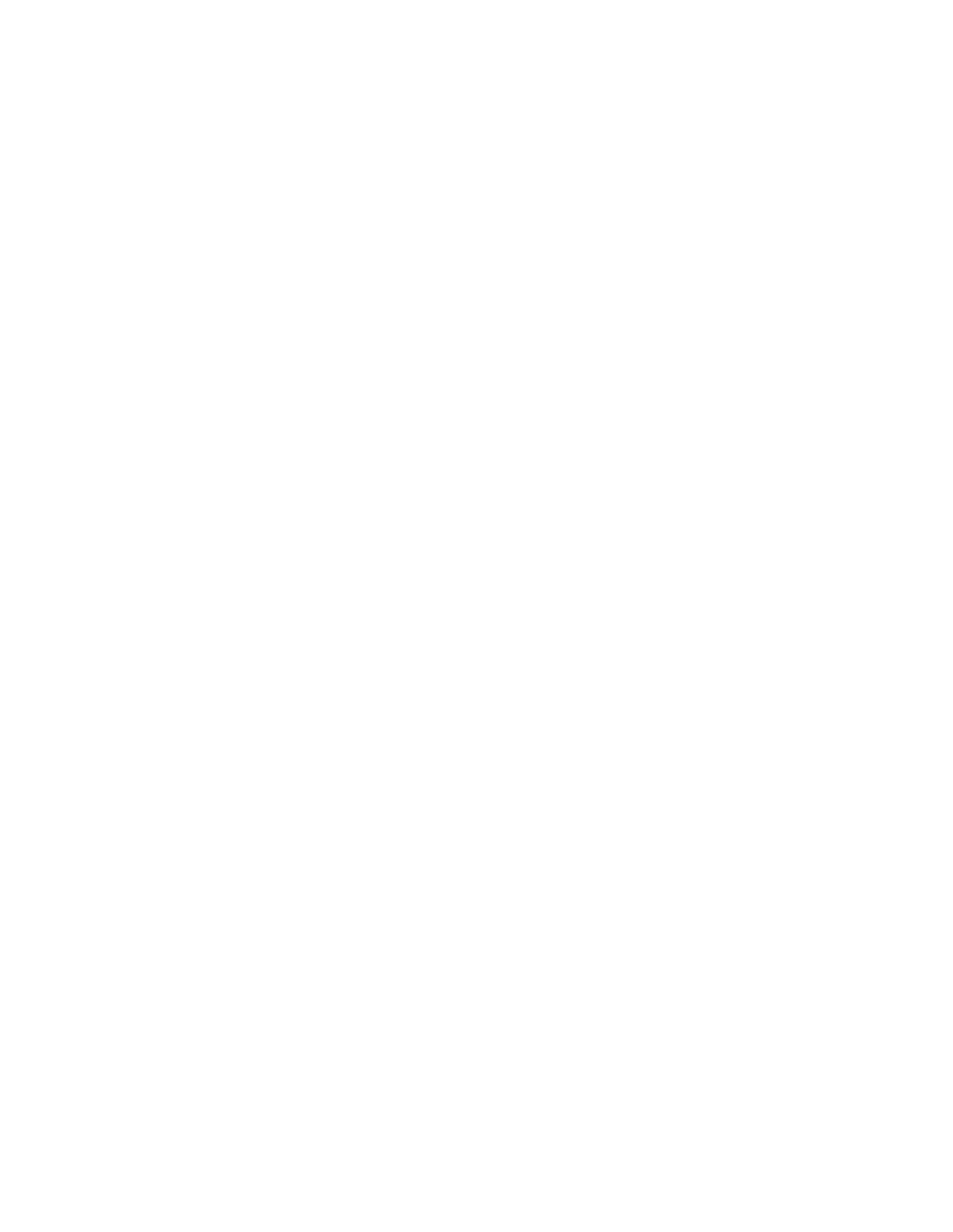## **IN THE SHADOW OF HIS FATHER**

*Sarah saw the son, whom Hagar the Egyptian had borne to Abraham, playing. She said to Abraham, "Cast out that slave woman and her son, for the son of that slave shall not share in the inheritance with my son Isaac." The matter distressed Abraham greatly, for it concerned a son of his*. (Genesis 21:9-13)

 The matter distressed Isaac greatly too, for did it not concern the beloved brother of his?

#### WXWXWXWX

His earliest memories were happy: the sounds of his mother's and Hagar's gossip; the freedom allowed him and his older brother Ishmael. His brother would point to the tamarisk tree outside the tent and he and Ishmael would tiptoe out of the tent to play. Isaac adored his older brother and would do anything for him.

Hagar's tent served as a place of refuge for him. Since his mother Sarah was very old and set in her ways, he tried to spend as much time in Hagar's tent as he could.

"My mother's tired again today, Aunt Hagar. Please tell me the story about the Egyptian gods Osiris and Isis," Isaac would beg. And she would wipe her hands on her apron and tell him the story.

Isaac loved her cooking. In the evening, they would sit outside eating *ful* and drinking *buz*, Egyptian treats, enjoying the balmy desert air. If encouraged, Hagar would teach them an Egyptian song she remembered from her childhood. Ishmael would then regale them with descriptions of the animals he hunted.

*Oh! If only I were old enough to go with him on one of his hunts,* Isaac would think as he fell asleep.

One day when he was four, Ishmael was teaching him to wrestle. Since it was a very hot day, both of them were barely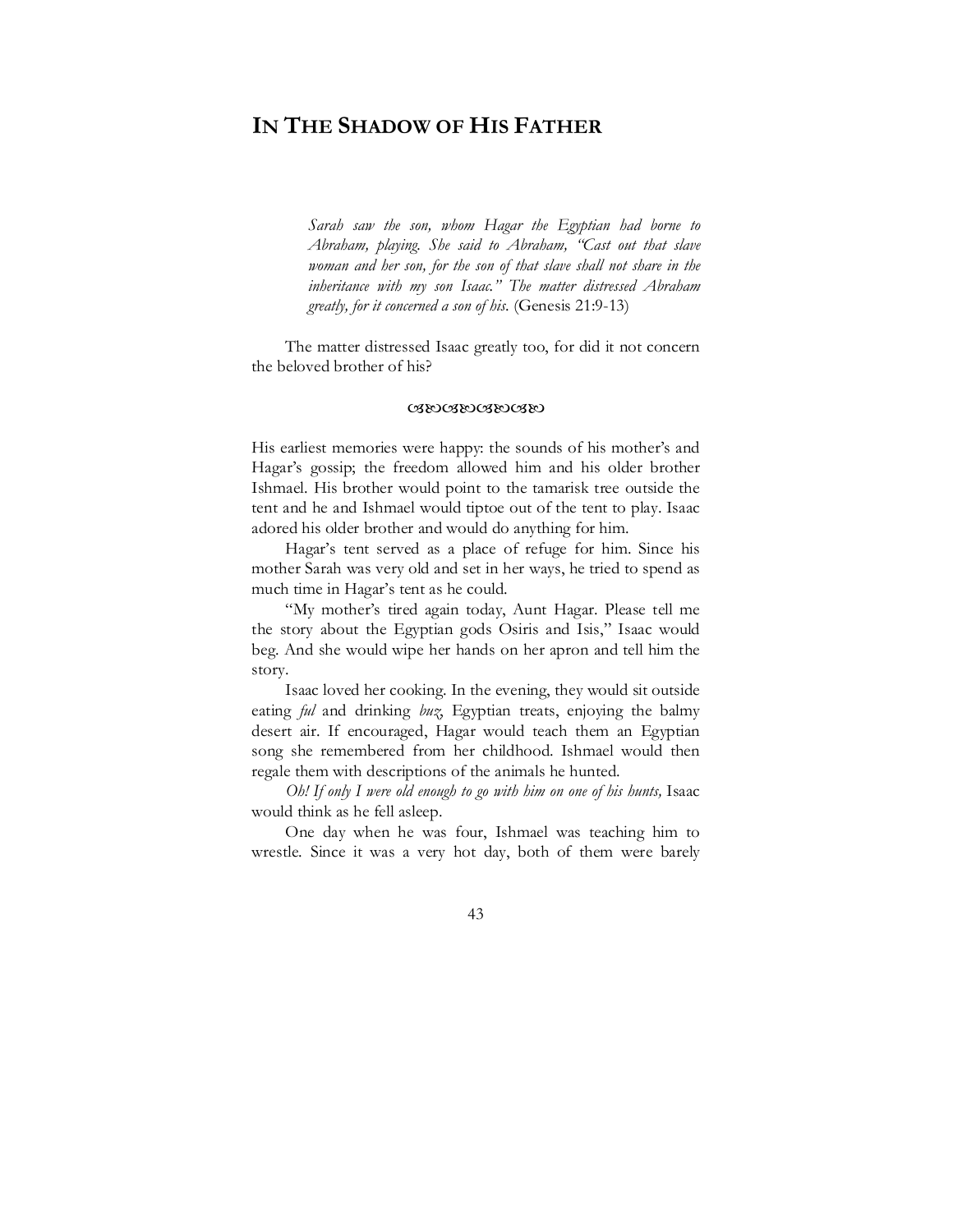dressed. Ishmael's arm was wrapped around Isaac when suddenly Isaac's mother appeared.

"What are you doing?" she shouted at them. "Go back to your tent immediately," she said, adding something else which Isaac didn't understand, but which seemed to embarrass Ishmael. Isaac tried to follow Ishmael to his tent, but Sarah stopped him.

"No! I want you to come with me right now!" He fell asleep that night to his parents' arguing voices.

In the morning, he waited for Ishmael to come for him.

What's taking him so long? The sun has been up for hours. Soon it will be too hot. I'll go find him myself.

He went to Ishmael's tent. He wasn't there.

I'll go see if Hagar knows where he is.

He couldn't find her either.

Sarah saw Isaac wandering around.

"I can't find Ishmael, his bow and arrow are gone; and Hagar's not in her tent either. Do you know where they are?" he asked his mother.

"Yes! They left early this morning."

"Left? Where did they go? Why didn't Ishmael say anything to me? Why didn't he take me with him?" Isaac cried.

"They had to leave," she said stonily.

"Are they coming back soon? What will I do all day until they return?" he asked.

"They are never going to return," his mother told him.

"Well, I'll wait anyway," refusing to move. He sat by his tent to await their return.

When Sarah realized he couldn't understand the meaning of "never", she went to get his father.

Abraham found Isaac sitting in front of the tent, waiting.

Abraham put his arm around Isaac and explained, "Ishmael and Hagar did something bad and had to be punished. We couldn't allow them to stay here anymore. They had to leave."

"What did they do that was so bad?"

"You will understand when you grow up," Abraham said gently.

"Will you send me away if I also do something bad?"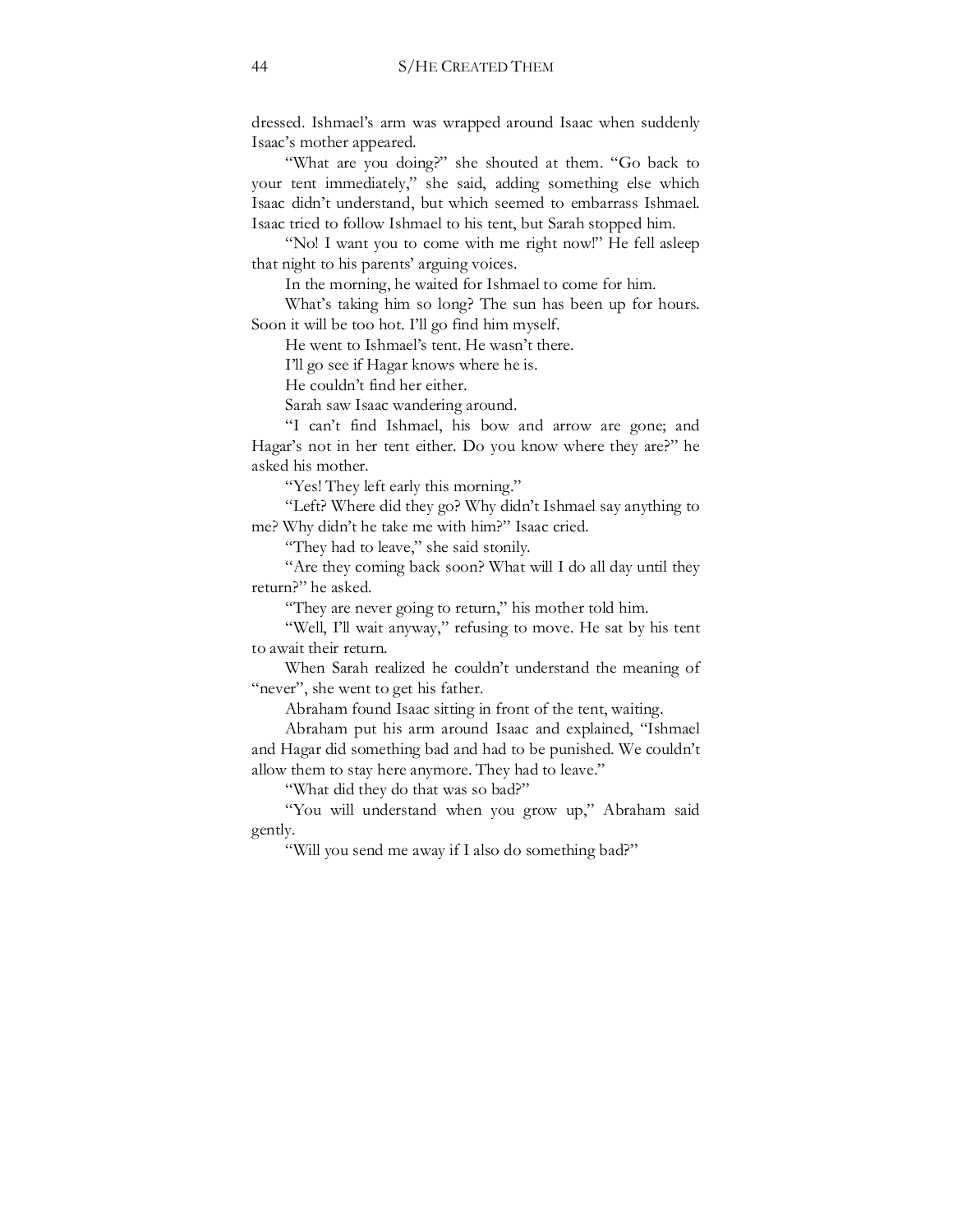"Of course not, you're my son, my favorite son, little Isaac, whom I love. How could you think such a thing?" Abraham said tenderly. "Why don't you spend the rest of the day with me," he suggested.

Abraham took him to the fields to see the sheep and baby lambs. After a short time, Isaac was restless and whining and Abraham returned him to the tents. *By now Ishmael must be back and we can do something more exciting than watching baby lambs. Maybe he'll take me out and we can pretend to hunt mountain leopards.*

But when he went to Ishmael's tent, it was still empty. *They're not back yet! I will wait.* Whenever he heard a noise he would run outside to see if they had returned.

Days passed with no sign of them. Isaac took no interest in what was going on around him.

"The shepherd children look like they are having a lot of fun," Abraham said. "Why don't you play with them?"

"They don't like me. If I want something, they won't give it to me. They make me take turns. Besides," Isaac added, "I have to wait."

Abraham began to spend more time with his son. "Let me tell you a story about how your mother and I left Mesopotamia for the promised land of Canaan." His stories were not as interesting as Hagar's, but at least they were stories.

Abraham made Isaac promise that when he grew up he would never leave the land of Canaan, even if there would be a famine. "I will see to it that you won't even have to leave to find a wife, for I will send a message to Ur-Casdim when the time is right. She will be brought to you!" Abraham said, adding, "The women there are as beautiful as your mother."

*Mother! Beautiful!* Isaac wondered. *Did she really outwit the Egyptians and Hittites by pretending to be Father's sister? And Father, did he*  really save Uncle Lot from Sodom by arguing with God? That sounds brave, *like Ishmael.* But then he concluded they're too old for such a story to be true.

When Isaac was grown up, he asked his father's senior servant, Dammesek Eliezer, about his father. He told him that Abraham was one of the most respected people in all the land,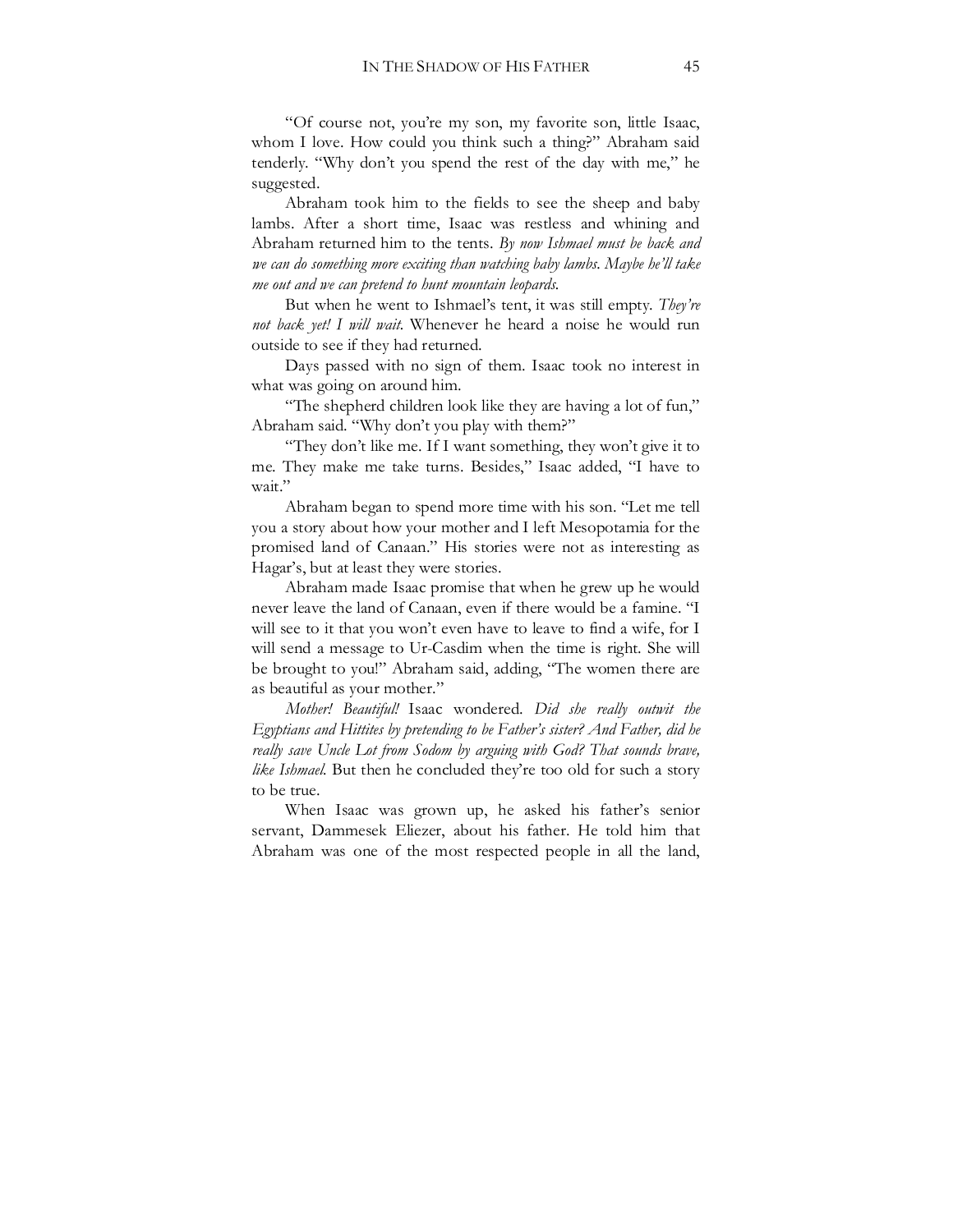from Beersheba to Hebron. "Everyone knows Sarah and Abraham. You should be proud that they are your parents."

*Will I ever be full of energy like they used to be?* He wondered. *If Ishmael were here with me he would teach me how to be bold and adventurous like my parents, and I would grow up strong and brave.*

One day he was listening to his father who was teaching him about the nature of God.

Isaac's attention wandered. He thought resentfully, *God is this, God is that. God, God!* Something snapped and suddenly Isaac realized, *Father is using God to make me forget Ishmael.*

That night Isaac had a very high fever. He dreamed that he was dying and going to God. Ishmael appeared to him in this dream, saying, "Your father is going to send you away too! Come to me now! Don't wait! Leave while you can!" It took him a long time to recuperate.

He had been a quiet young man, but after the illness he became more contemplative; he had frequent visions. He went for long walks; he was always waiting, hoping.

*I don't know what I want, but surely there must be something out there for me, something that will put meaning and laughter into my life*.

#### WXWXWXWX

One morning his father announced to Isaac that the two of them would be going to Mt. Moriah. They would be gone about three days. On the way Abraham was unusually silent. As they climbed the mountain, Abraham's pace slowed down. Isaac was concerned and suggested returning.

"Father, I think we should go back. You don't look very well."

"My son, I am not tired. I am simply not in a hurry to find out what awaits us there."

Isaac thought, *whatever will be I will have to accept.*

They arrived at the peak of the mountain and built a sacrificial altar together. Abraham revealed to Isaac that he was to be the sacrifice. "God has asked me to sacrifice you, my son, my favored one, Isaac, whom I love so much," he said sobbing uncontrollably.

In disbelief, Isaac allowed Abraham to tie him down. His mind whirled. *This is just like what Ishmael warned me about in the dream.*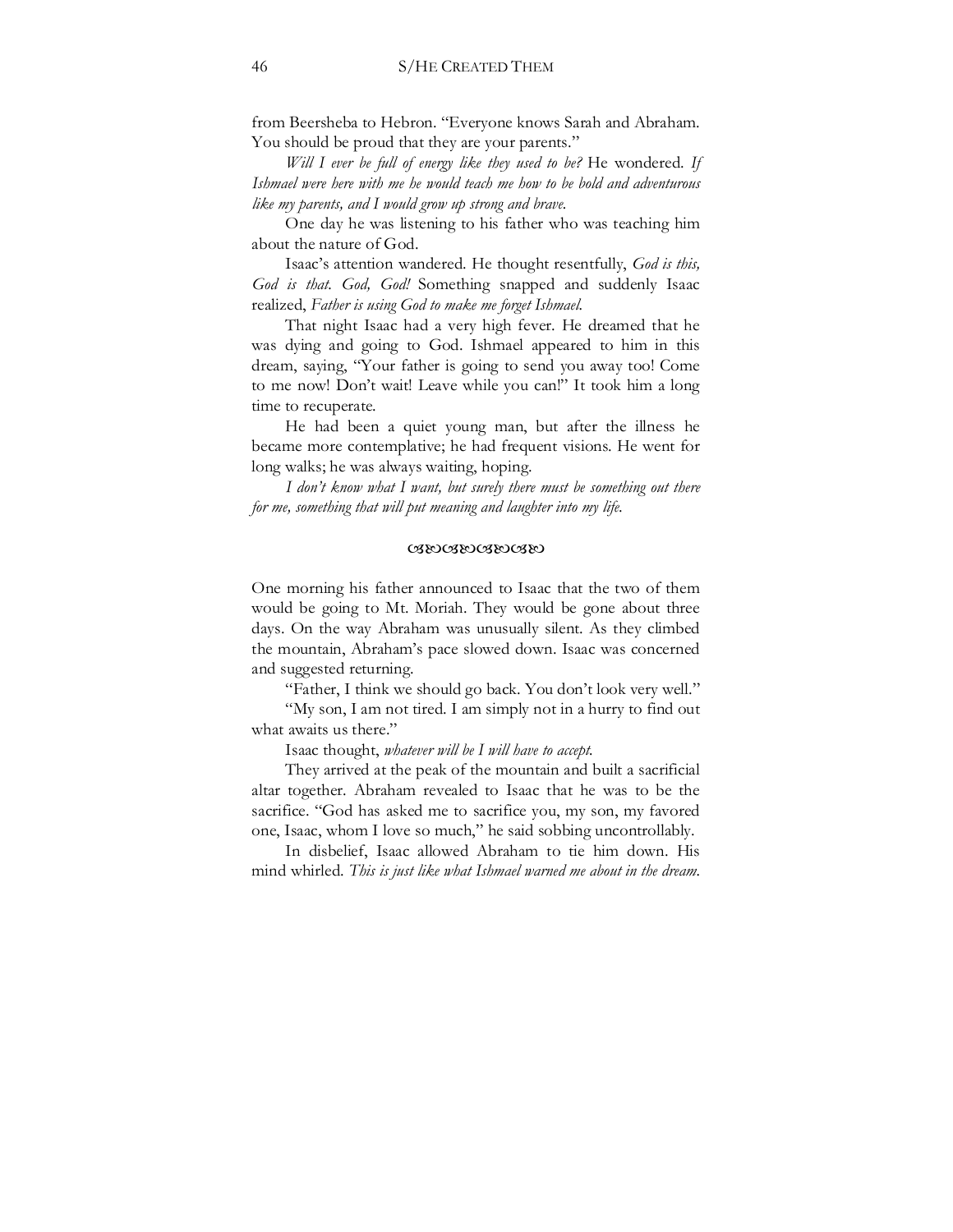*Soon I will be with Ishmael. We will be re-united*. Then he fainted. He awoke in bewilderment. He saw his father sacrificing a ram in stead of him.

"Where did it come from?" he asked.

"God sent it, my son. I now know that I was not mistaken in sending away your brother. You are going to be the father of a great nation. We must return immediately to find you a wife."

It was too much for Isaac to take in. Having had the brush with death, he was now forced to choose life. "Father, you never shared your doubts with me about having sent Ishmael away. I thought you were sure that your decision was right."

"Of course I had doubts; I'm human aren't I. He was my son, my first-born son. And had I lost you, I would have had no one."

"Would you have sacrificed me to God?"

"I honestly do not know. Let us be thankful that I was not required to complete God's test. Let us go back now. Your mother has worried for too long; I must make my peace with her. She will have much to do in anticipation of your new bride."

Isaac decided not to return with Abraham; he needed time to assimilate all that had happened to him.

He remained on the mountain top for many days. On his return, he discovered his mother had died of grief and had been buried in the Cave of Machpelah. Moreover, Abraham, without waiting to consult his son, had sent his servant Eliezer to Ur-Casdim to find Isaac a wife.

Isaac felt strangled. *Things are moving too fast! I am alone. I never said goodbye to my mother. She must have thought I was dead.*

Suddenly he had an urgent need to let her know that he was alive. He ran out to the fields and lay down, his face toward the sky. *Mother! I'm alive! Do you see me? I thought I was dead, but I was saved. I've been given the gift of life, born again. Mother, help me to understand the meaning of this gift.*

There was no answer. He went back. Once again he had to wait. Only this time it was for Eliezer's return.

What will she be like? Will she be beautiful? Will she like me? If she is unhappy, because of all she has left behind, will I be able to comfort her? Will she take the place of Ishmael? Or of my mother?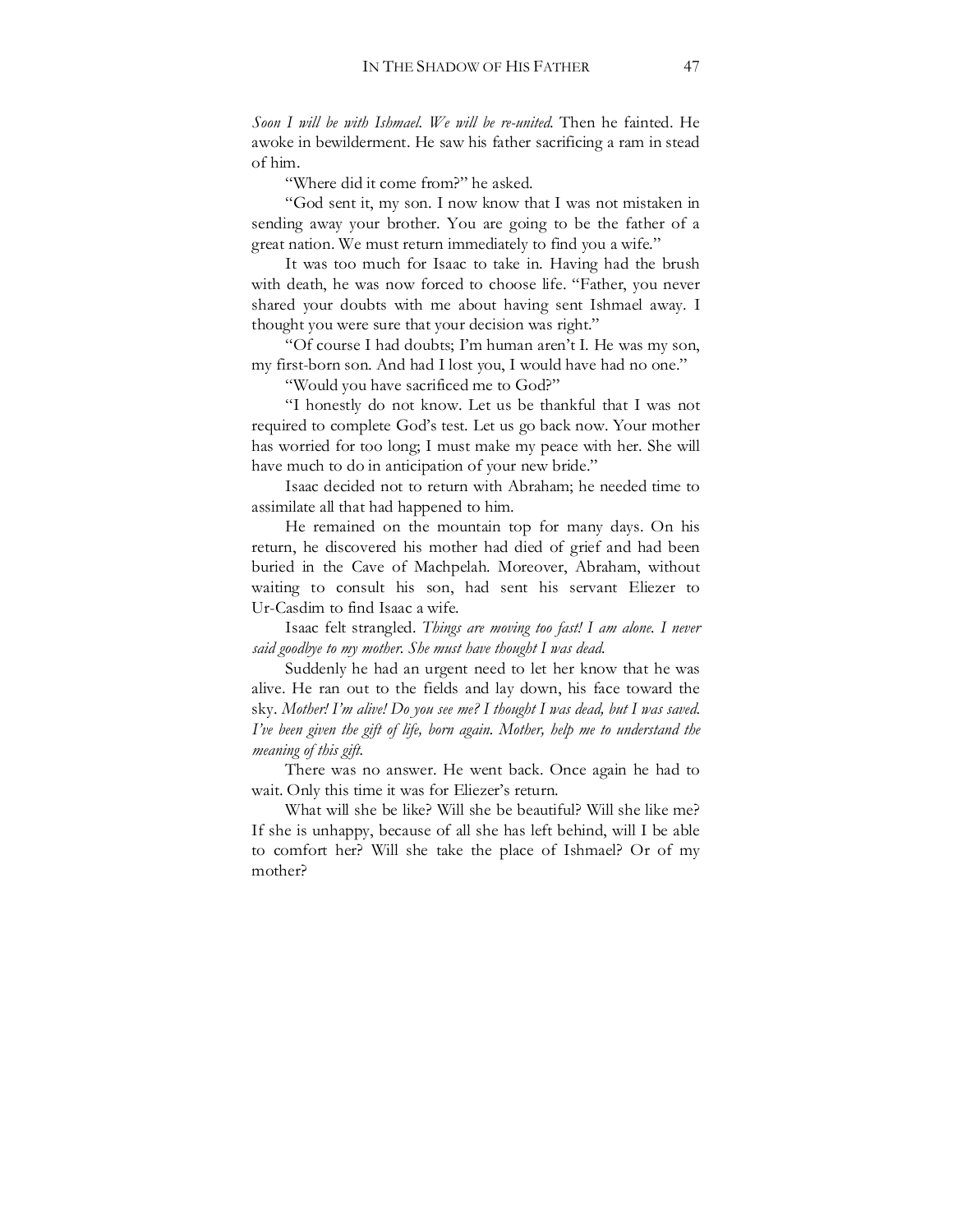This time Isaac did not sit passively beside his tent to await her arrival. He was too impatient to sit still. He went out to the fields to pray and think. He took long walks and surveyed his father's wealth.

The day arrived sooner than he expected. He saw Eliezer help the girl who was to be his bride down from her camel. She looked very slight from the distance. When she saw him, she stumbled.

*Why she is almost a child! Will she be able to bear children?* he thought as he ran towards her. When he saw her, he was overwhelmed by her beauty. They kissed shyly. Later after dinner he joined her and was comforted by her presence.

They talked and talked. He was entranced by her manner. She was a delightful story-teller and he found himself laughing at her amusing recital.

The sound of their laughter was music to the old men's ears. "I haven't heard a woman laugh since Sarah was alive," Abraham said. "We've done the right thing, haven't we Eliezer, sending for a wife from Ur-Casdim?"

"Yes, Master! Soon, no doubt, you will also hear the laughter of their children."

#### (XXVXXVXXV)

Abraham never did hear his grandchildren's laughter. At his funeral many neighboring dignitaries were present. Only Ishmael was missing, but no one really expected him to come, for they knew how shabbily he had been treated by Abraham. Suddenly there was a hush. Ishmael had arrived to pay his respects to his father. The people were both surprised and relieved by his presence for he had done the proper thing after all. "In spite of everything, Abraham was his father," they said.

When Isaac saw Ishmael his heart started to pound. Why am I so happy? My father has just died. I should be sad. But then he thought, we are together, free to be friends again. I will explode from joy. He ran to welcome Ishmael warmly.

But it was too late, too much time had elapsed. Ishmael had forgotten him. "What! You're little Isaac. The last time I saw you,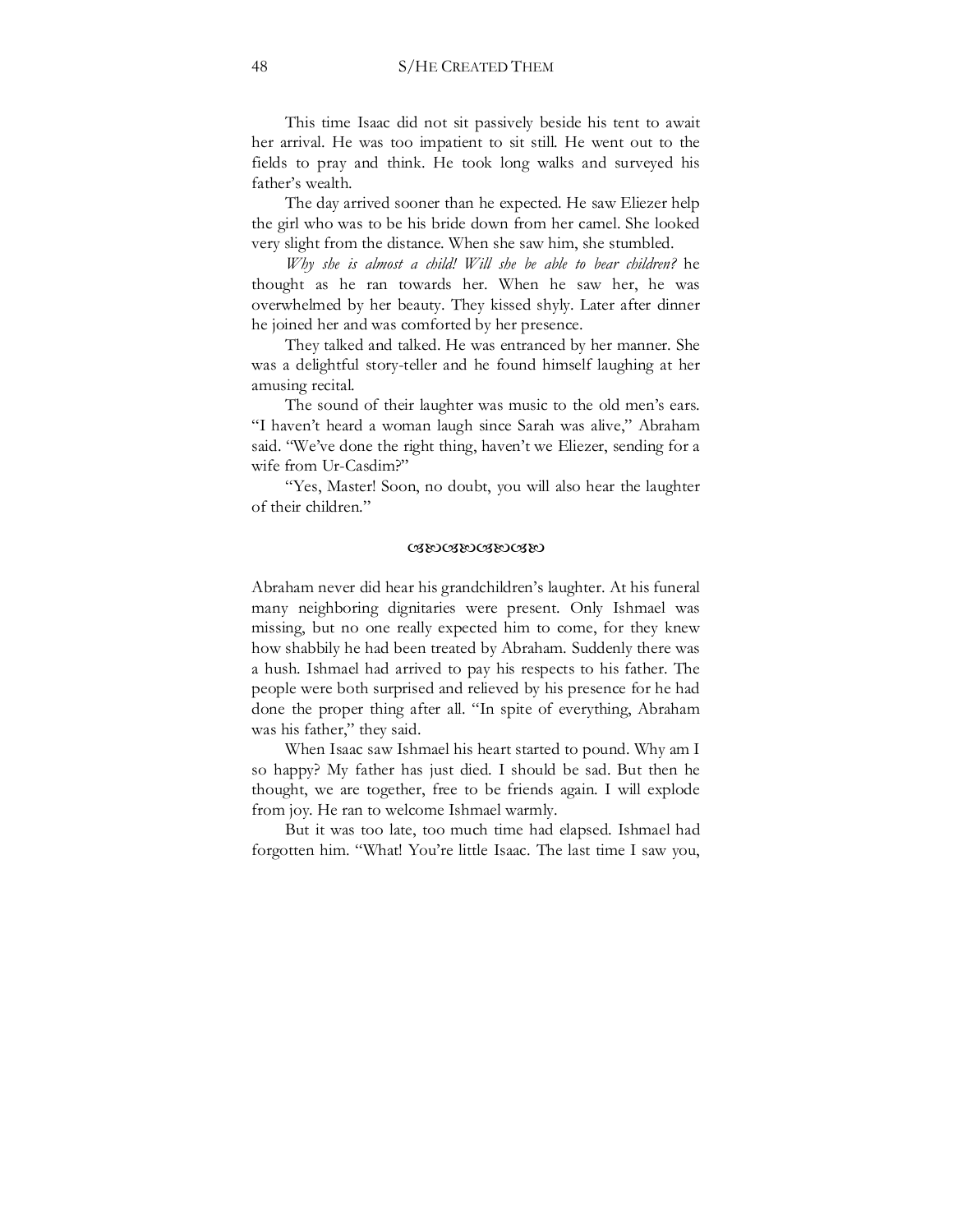you were this high." And then he looked past him, as if at a stranger; which Isaac indeed was.

Ishmael did not live in the past. He had severed his bonds and had missed only his father, not his brother. He was here to mourn his father, not his lost childhood.

Isaac was shattered, but soon after twin sons were born to him and Rebecca. Isaac named the first-born Esau. *He is so tiny, so hairy and wild-looking, just like Ishmael must have looked*. Isaac loved him immediately and barely noticed the second child who, a few seconds later, pulled himself into the world, by grasping his brother's heel firmly.

Isaac only had capacity to love one person at a time. *Esau will be my son, my companion. He will be the one who will restore the laughter in my middle age*. When he was young, Esau was encouraged to be adventurous. Isaac told him stories about his Uncle Ishmael. If Esau grabbed something that wasn't his or pushed his younger brother, Isaac would condone his behavior. Esau never had to do anything in an underhanded manner for if he wanted anything, he was encouraged to go out and take it.

Not so his younger brother Jacob. For him everything was a matter of wit and subterfuge. He held on tenaciously to what was his. Esau didn't understand the workings of Jacob's mind. Mentally and emotionally they lived in two different worlds.

Isaac would often invite Esau to his tent and show him how to prepare his favorite foods. After that he would send him off on some errand or another. While Esau would run off eagerly to do his bidding, Isaac would smile and doze off, dreaming he was talking to Ishmael.

*You would be happy to see this son of mine. I have raised him to be like you. He is quick, impulsive, a good hunter, afraid of no one. You would be proud of him. His mother doesn't like him, just like my mother didn't like you. We must protect him; make sure that he gets the inheritance; see that what happened to you doesn't happen to him.* 

Isaac had this dream very often. One day he sent Esau off and suddenly awoke from his usual reverie. It seemed as if it were no time at all. And here Esau was back, bustling around, arranging the table, making him comfortable. The food smelled delicious. As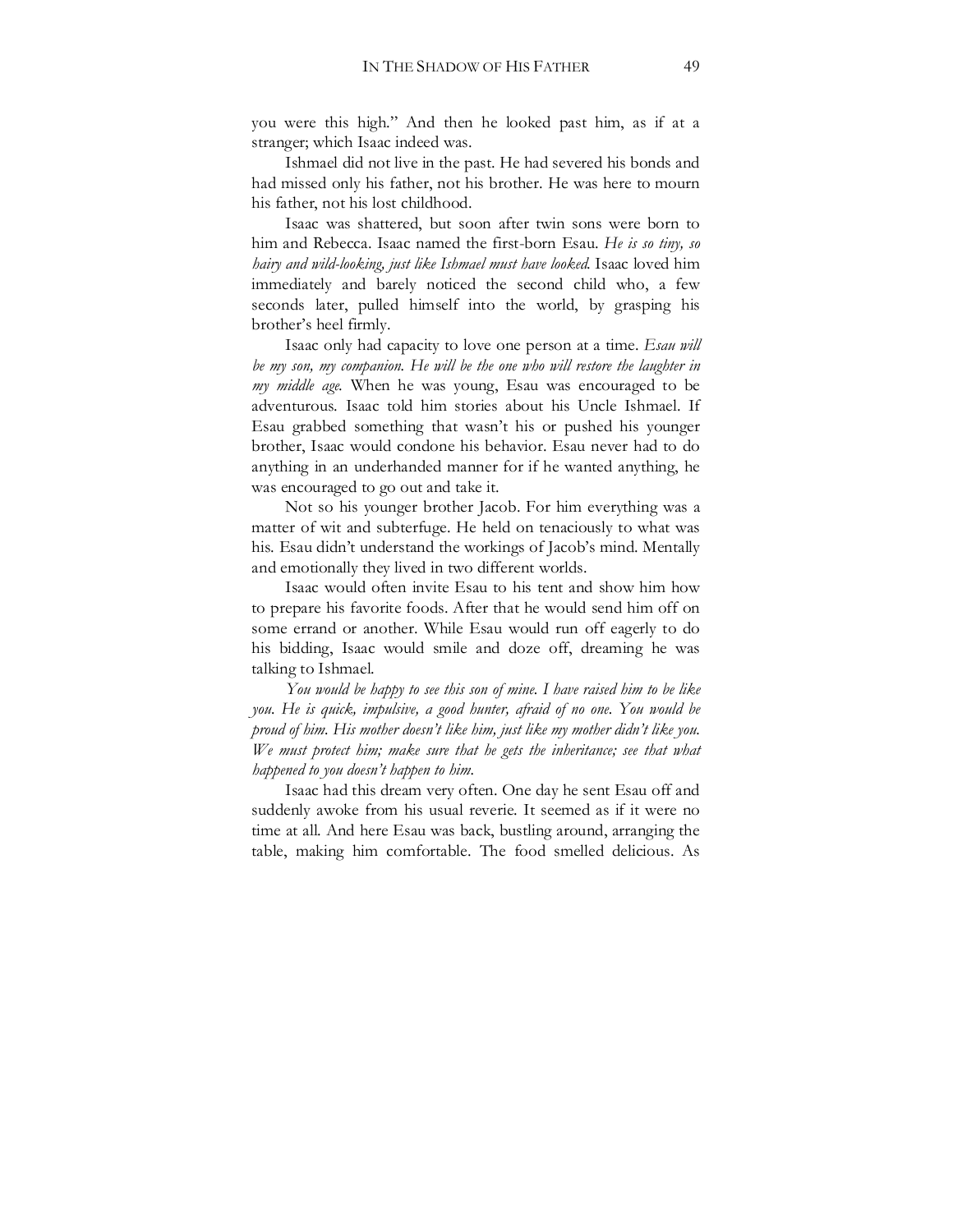usual it reminded him of Hagar's cooking. He realized he was very hungry.

This time, after eating, Isaac asked his son to draw near in order to bless him. "Come closer, I cannot see you. Let me touch you to make sure you are indeed Esau."

As he drew near, his son laughed and asked, "And whom do you think I might be, father?"

"I remember too well those games you and Jacob used to play. This is serious business; I have a right to be careful."

After hugging him and feeling his hairy arms, Isaac blessed him and his son left.

Isaac was getting ready to rest when Esau came rushing in again.

"Here I am father, grilled deer just like Aunt Hagar used to make."

"Don't play games with me, my son. You know I've just eaten. I want to rest now."

"What! You haven't blessed me yet. I've been in the fields until now."

"What have I done?" Isaac cried. "Jacob has fooled us! He again has grasped what is not his! I have given him your blessing."

"Oh Father, don't you have just a small, special blessing for me?" Esau pleaded.

Isaac considered his plea. Finally he said, "You are the son of my heart; but God apparently does not want you to be the heir, just as he did not want my brother Ishmael to inherit. I, however, love you the way you are. If you want something, take it, but be true to yourself, even if it means having less. After I die, go to my brother and take one of his daughters for your wife. Your children will be like you. Your life will not be complicated. Sometimes it is better not to be 'chosen'. That is my blessing."

After Esau left, Isaac could not sleep. He wondered if his "blessing" would help Esau.

Jacob had to leave home because Esau threatened to take revenge after his father was dead. Isaac did not know if he would ever see Jacob again. When Esau followed his suggestion and married Mahlat, the daughter of Ishmael, Rebecca hounded Isaac until he had to cut his ties with his beloved son. His favorite was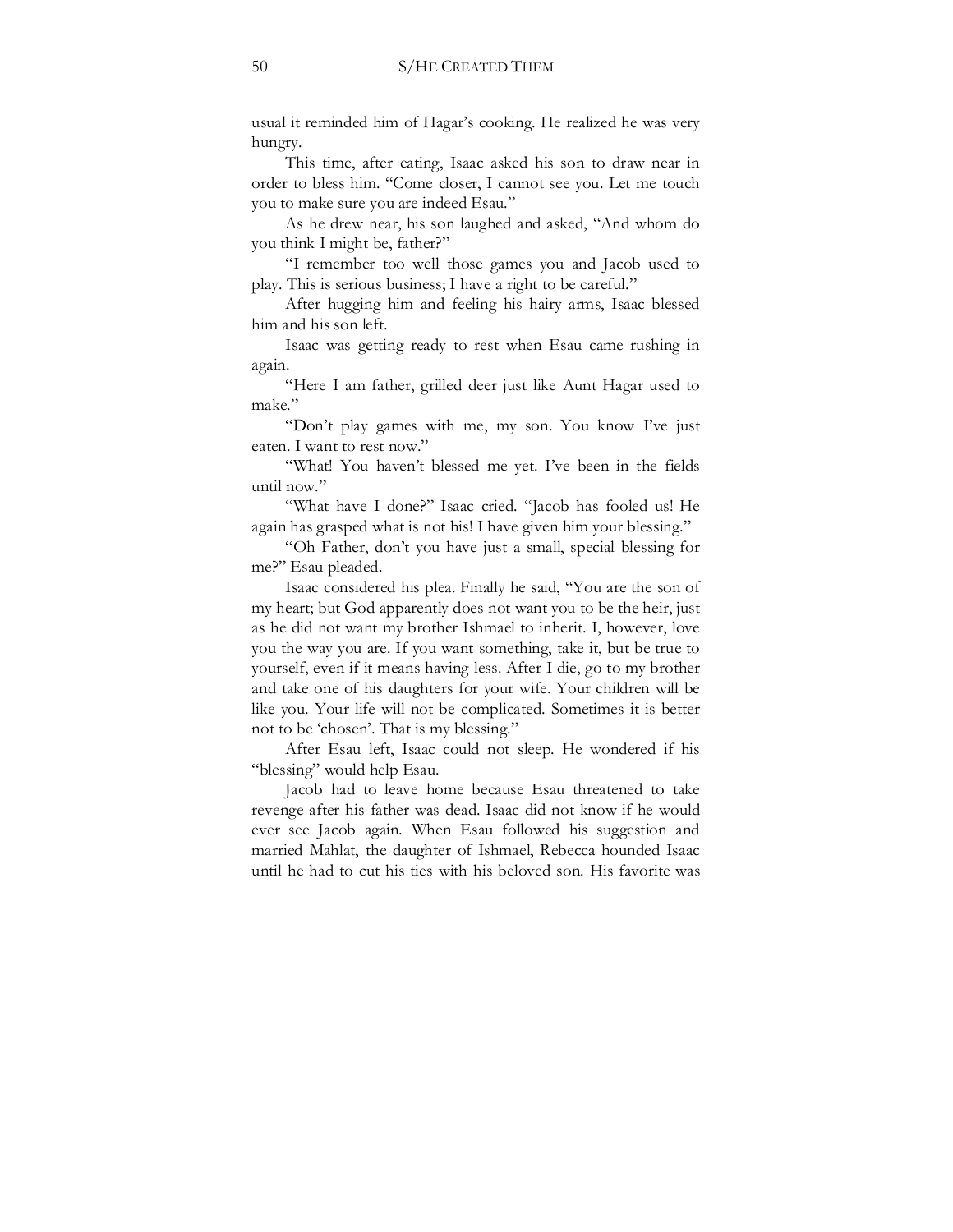no longer his companion. He had no one to laugh with. Once again his life was one of waiting. But now, he had nothing to live for. He wondered if laughter would ever come back to his life.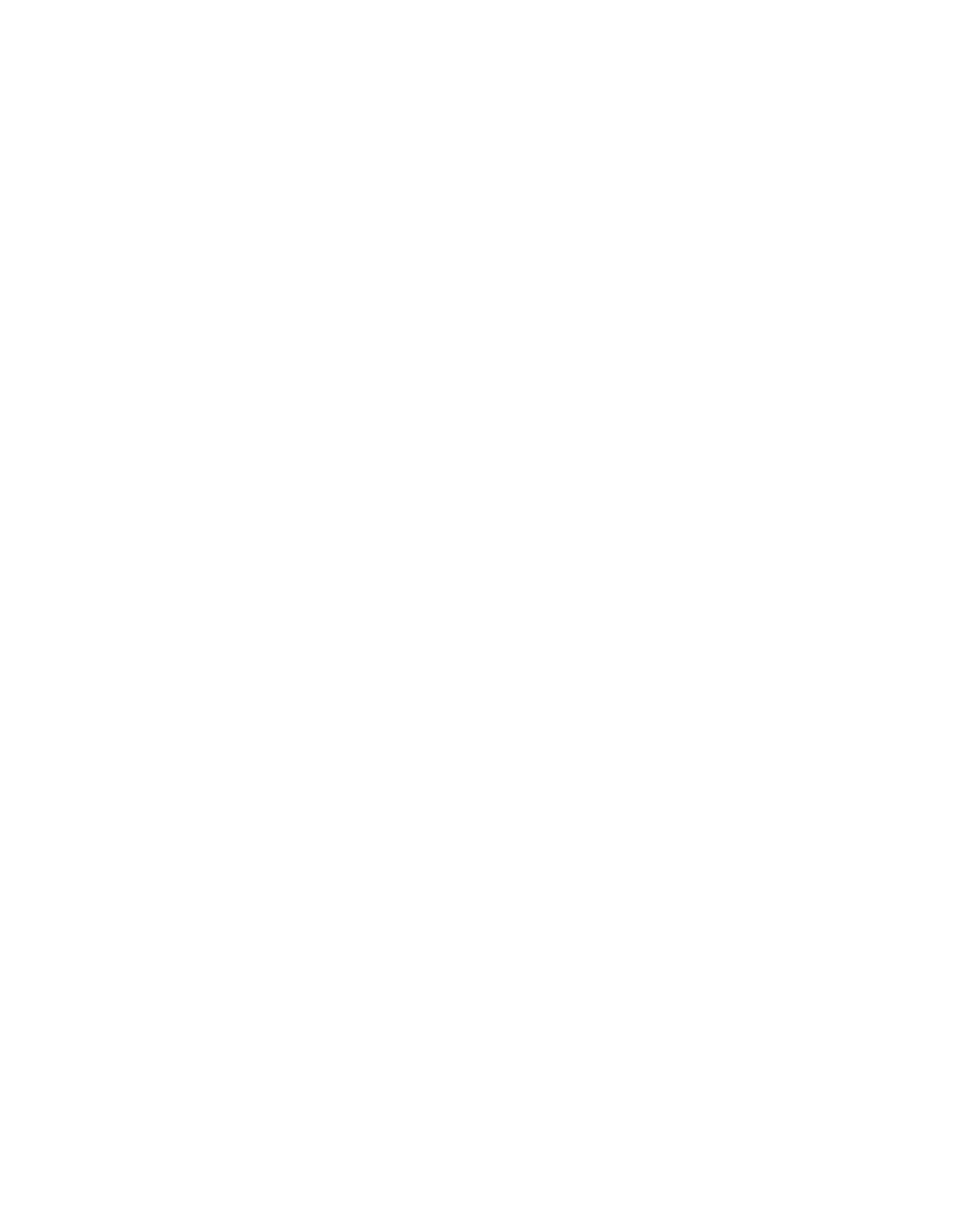### **SISTERS**

"It's mine. Give it back to me."

"I'm just borrowing yours."

"You can't have it. Return it, or else!"

"Why? You never even look at yourself in the mirror. I'm pretty! I need it!"

"Mother, Rachel took my mirror. Make her give it back, before she ruins it."

"But she has two and doesn't even need one."

"Leah, why do you bother me with every little thing? You're sisters! You should share. She's old enough not to ruin it."

*Just because she's younger she gets away with everything,* Leah thought. *How dare she make fun of my looks!* But then she said, "Leah, if you return my mirror, we'll go to the well and watch the shepherds water their flocks. Maybe there will be some new lambs."

"Let's take some bread and olives with us in case we come back late."

"That's a good idea. You and I can have a picnic."

*Sometimes she isn't too bad,* Leah thought. *Maybe Mishlag will come and talk to us.* 

The shepherds at the well gathered around the two girls. One of them said, "Your little sister's going to be a real beauty when she grows up."

"Isn't she cute? She's been admiring herself in my mirror," said Leah. "Hello Mishlag! We thought you might be hungry, so we brought you some bread and olives."

"That's very kind of you Leah."

"It wasn't her idea," Rachel piped in. "We didn't bring them for you. We brought them for ourselves. But you can have some of mine."

"That's very generous of you," said Mishlag, winking at Leah. "Thank you, Rachel."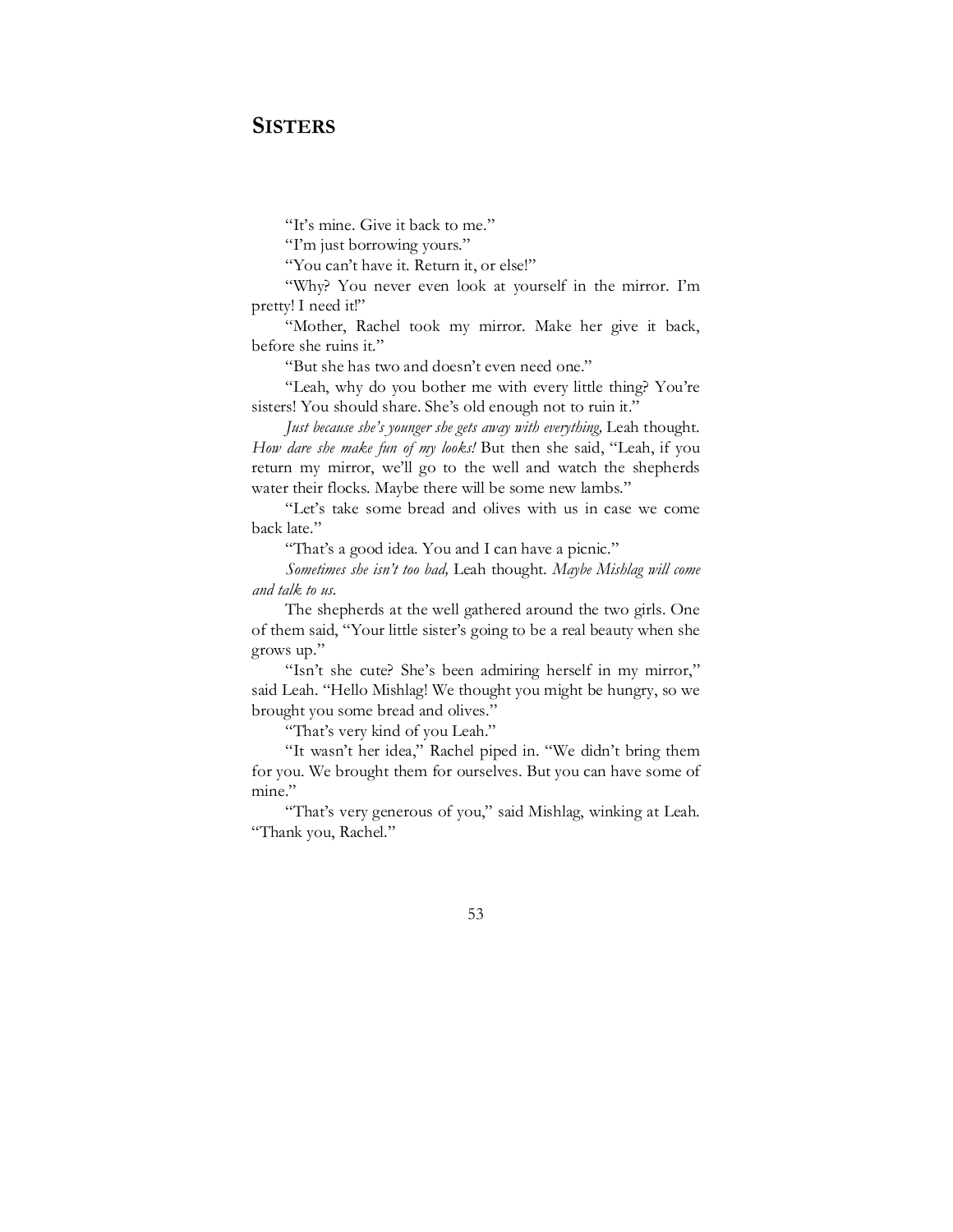Leah was visibly annoyed. On the way home she said to Rachel, "You made a fool of me with Mishlag! Don't ever interrupt when I'm talking to him."

"Leah likes Mishlag. Leah likes Mishlag. Wait until I tell."

"Don't you dare?"

Later Laban called Leah aside. "Rachel told me you were encouraging Mishlag today at the well."

"What a tattle-tale!" she exclaimed. "He and I were just talking."

"Don't be angry. She was right to tell me. My sister Rebecca was about your age when she left us to marry someone in a strange land. Before that she didn't talk to the local shepherds. She sent word that her two sons would be coming, as is our family custom, to ask for your hands in marriage. So that is why I don't want you to encourage the local boys."

Leah didn't answer. She was only twelve. There was still time. The only boy she really liked, and who liked her, was Mishlag; and Laban wouldn't hear of him. The two sons of Isaac were nothing to her. She was never going to leave home.

#### **CRYOCRYOCRYO**

Two years passed. One day Rachel came running to Leah. "I have terrible news for you," she stated dramatically. "I'm dying".

"That's awful! What makes you think that?"

"I can't stop bleeding. I'm afraid to die. Hold me close."

"Don't be silly, Rachel. I am older than you. I will die before you. Show me where you're bleeding."

"It's coming from a place I can't show you."

"Oh, is that it?" Leah started to laugh and hugged her. "Silly, you're not going to die! What's happening is natural. It happens to all girls. You're now grown up, like me. Once a month it's going to happen and you will have to stay near our tent for a few days until it stops. This means you can have babies."

"Are you sure, I won't die before you?"

"I promise you! Now let me show you how to keep the bleeding from dirtying your clothes. If you have any questions ask Mother or me, not Father; never talk about this in front of men."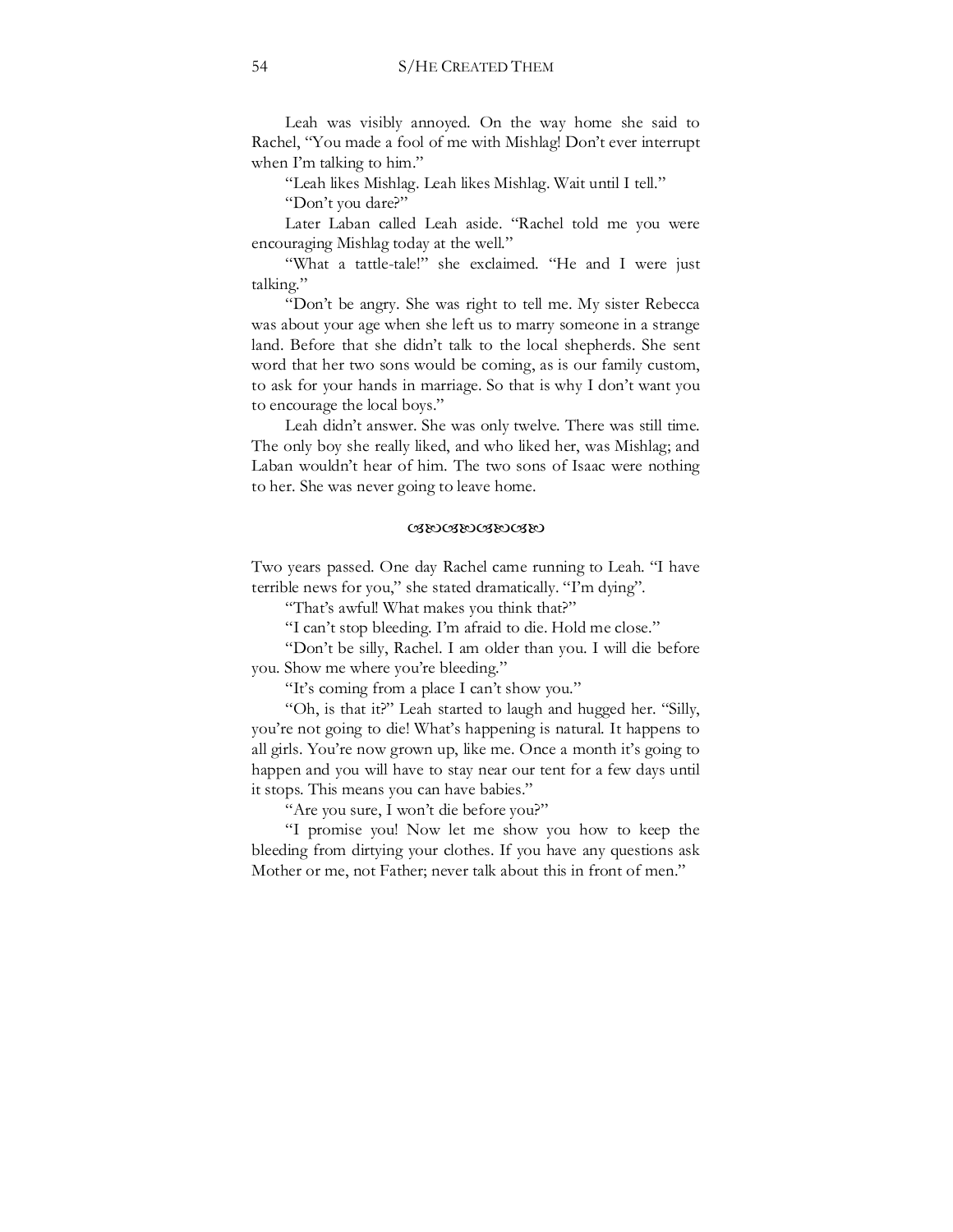### SISTERS 55

After her sister left, Leah reflected on the fact that Rachel was now a woman. *I wonder how that will affect our relationship.*

Now that she was mature, Rachel was given a small flock of her own. She went regularly to the well to water it. The well was their only source of water. It was covered by a heavy stone that could only be moved by several shepherds at once. When she would get there, the other shepherds would tease her. They excluded her from the male ritual of rolling off the heavy stone covering the well. When she wanted to water her sheep she had to get there before they were finished and then they acted as if they were doing her a favor by letting her use the communal water.

One day she came later than usual. The shepherds were just leaving. She asked them to help roll the stone off the well for her. Instead of helping they jeered. She began coming a little earlier than usual, so that she wouldn't have to worry about the stone.

One day she saw from the distance that there was someone new at the well. As she came closer she saw he was young and differently dressed than the men she knew.

*Who is he?* She wondered. *He looks familiar, almost as if I should know him.* He was talking to the other shepherds who had not removed the stone yet. They were gesticulating. Then they saw her and pointed her out to him. She walked self-consciously at the head of her sheep towards the well, wondering what this was all about.

Inspired by her beauty, he rolled the stone off the mouth of the well all by himself and began to water her flock, bucket by bucket.

She was overwhelmed. "Who are you? Why are you doing this for me?" she asked.

Instead of answering, he kissed her and began to cry. She was shocked by his reaction. When he was able to control himself he told her, "I am your cousin Jacob, your father's nephew, and Rebecca's son."

"Why are you crying? Has something happened to your brother?"

"No, it is just that I'm excited about seeing my family. I have traveled so far."

"I will run home and tell father you are here. It's thrilling that you are here!"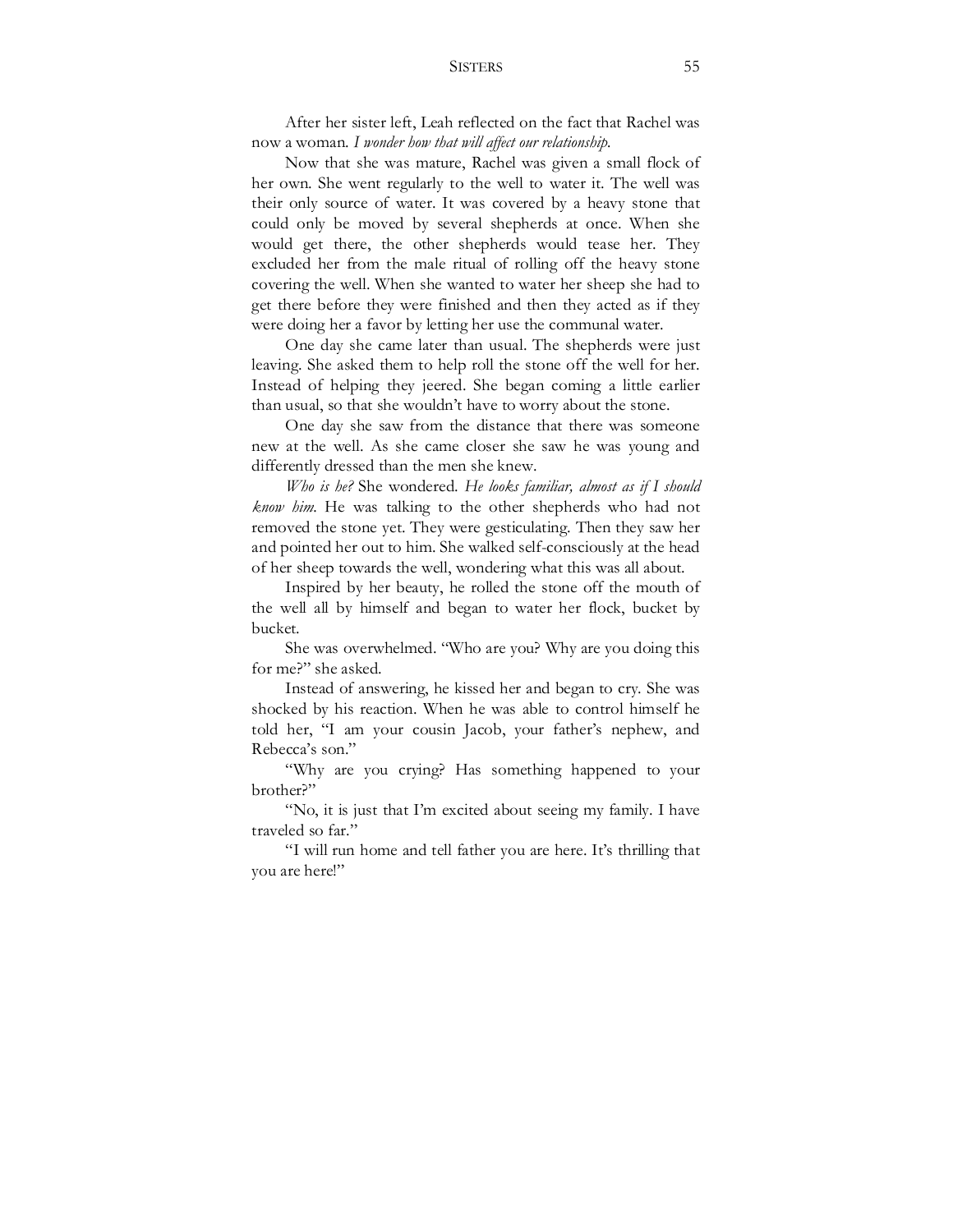With that, she dashed off, leaving Jacob and her two little brothers to tend the sheep. Laban soon arrived, out of breath from having come so quickly.

Laban hugged and kissed Jacob. He took a good look at him and said, "My son! Is your brother Esau many days behind you?" Laban asked, continuing without waiting for an answer. "Were you both so laden with gifts that one of you decided to come ahead to announce your coming?" Laban joked. "For this eagerness, you will have first choice of my daughters."

"That won't be too hard for Rachel is very fetching."

"Who knows what may happen in time! For technically you are the younger son, and she is my younger daughter. Esau will of course have to marry Leah. That is only right!"

"Father, if I may already call you that," Jacob interjected, "I have something to tell you."

"Yes, my son, feel free to tell me anything."

"I hope this will not change your feeling towards me. I have come alone. Esau is not coming. But I am strong and willing. Put me to work at anything you choose."

With great difficulty Laban hid his true feelings and said, "Don't worry, my son. We will talk later. But now come to your new home and meet the rest of your family."

After a few days Jacob began to make himself useful. He helped Rachel tend the sheep and became better acquainted with her. She was the first young woman he had ever known. They exchanged confidences. She reminded him of his mother. She shared his ambitions and expressed sympathy for his plight in having to run away. He was smitten. Within a month he declared his love to her. They decided, however, to say nothing to Laban.

Rachel, who could never keep anything to herself felt she had to tell Leah. "He is wonderful, not like the men around here. He has told me all about his home, his mother and father, his twin brother. He is so strong, so different. Do you know his family believes in one god. He says that our belief in our household gods, the *terafim* is superstition. He plans to teach me about the God of Abraham and Isaac. That's how he calls his god."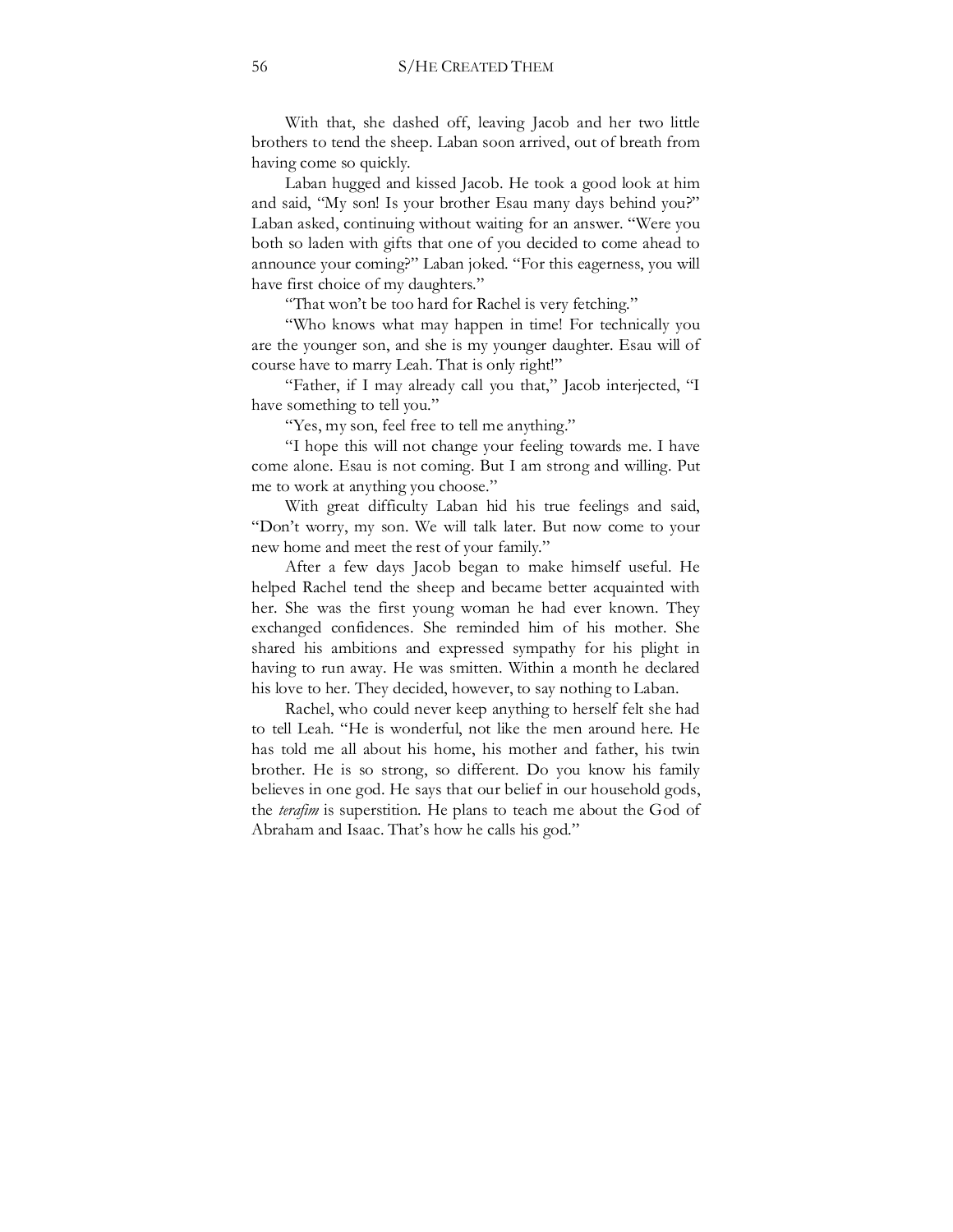## SISTERS 57

"I hope Father gives you to him, and then I will be free to marry Mishlag. Once you're gone he won't make me wait for another husband from Canaan."

A few days after this conversation, Laban called Jacob aside. "You are very useful to me, my son. It dishonors me that you work here like a slave. Name your wages and I will pay them."

"I love your younger daughter. Pay me with her. I'm willing to wait seven years for her."

"Fine, it is better that she marry you than a stranger. Stay with us and work"

Time passed ever so slowly for Rachel. Jacob put a super-human effort into his work so that it seemed like seven days' work to him. On the day when the seven years were completed, he went to Laban and asked for his wife to be sent to him.

"Of course, a bargain is a bargain! But first we must celebrate this momentous occasion. I will invite all of the local shepherds and their families to the ceremony. Then she will be yours."

Laban went to his wife's tent. Leah was there with her. He told them about the marriage ceremony. "You know we cannot allow Rachel to marry until Leah's found a husband for herself."

"I can solve that problem easily," said Leah, "if you permit me to marry Mishlag."

"How many times do I have to tell you that my daughter cannot marry an ordinary shepherd. You must marry someone with a future," insisted her father.

"And what is so special about Jacob. He is an outcast, a homeless wanderer. Why is he acceptable as a husband for Rachel, and Mishlag, who lives nearby and has his own flock of sheep, is not good enough for me? It's not fair. It's just like when we were children. She's getting what she wants and I can't have what I want."

"No, you are wrong, Leah. She is not getting what she wants now, and you cannot have what you want, because that is not what I have planned," said Laban.

"What do you mean, Father?" asked Leah.

"I mean I want you to marry Jacob," he answered.

"Never, how could I marry him? I don't even like him. Besides, Rachel and Jacob are meant for each other. They would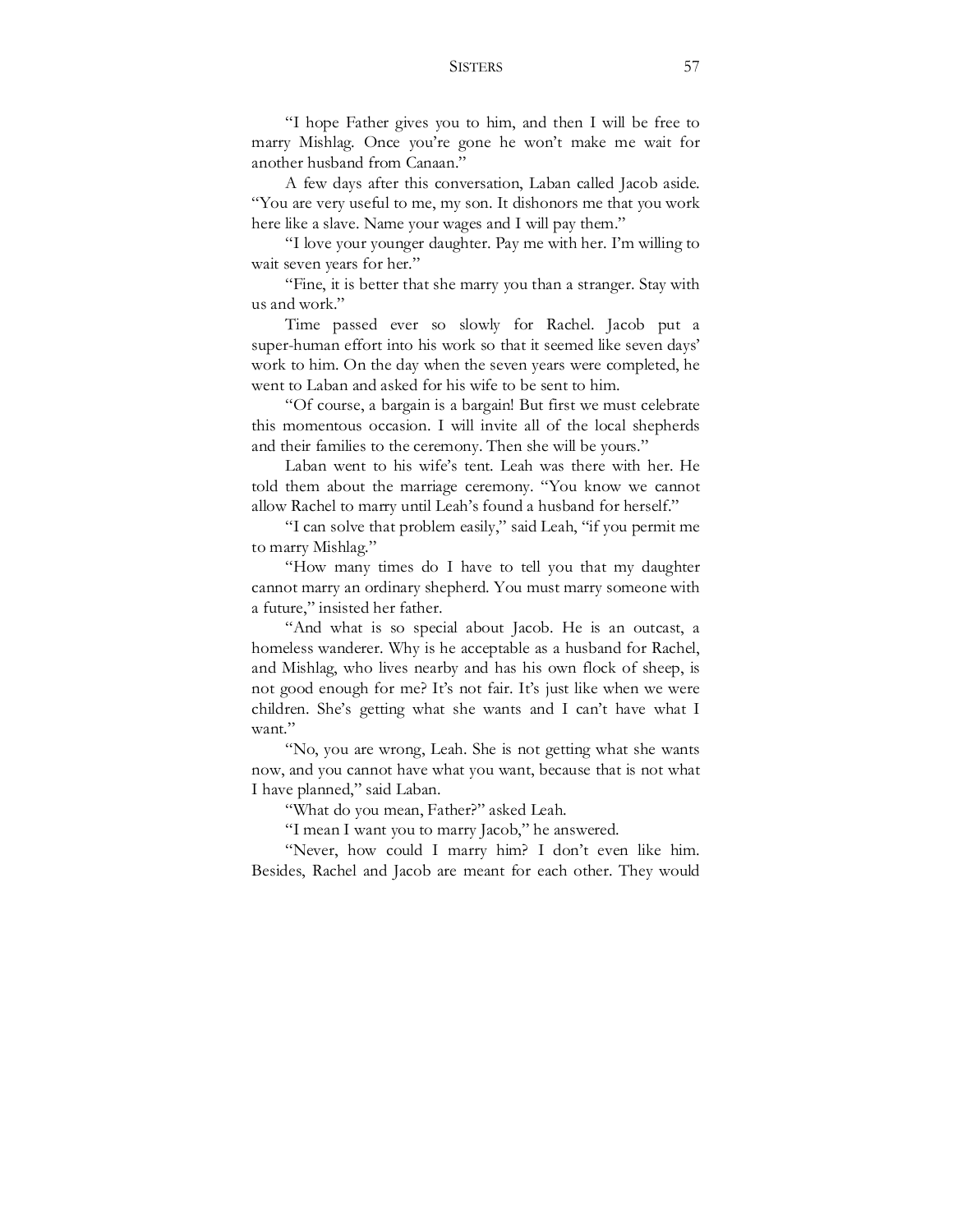hate me and would justifiably never forgive me for getting in the way of their love."

"That may be, but you will do what I say without any further arguments. No daughter of mine will remain a spinster. With your looks, it will be hard to find you another suitable husband. You will be veiled and will go to Jacob tonight after the celebration."

Laban then went to tell Rachel of the plan. She began to cry. "We've waited so long. How can you do this to us?"

Laban said, "You will get to marry Jacob. You will just have to wait a while. Anyway you're still young."

Rachel and Leah had no alternative but to accept their father's decision. They spent the day of the wedding crying.

Their mother tried to comfort both of them. "Many sisters marry the same man and stay friends. They learn to share. They help raise each other's children. You at least know each other, you won't have to get used to a strange woman. I wish I had been that lucky. Your father's second wife and I do not get on. Your step-brothers hate us. I am sure that Jacob will come to love you both, equally. Now stop crying or both of you will have red eyes."

That night, after the wedding feast, Laban brought Leah to Jacob. She was veiled, as was the custom. "Here she is, just as I promised you. Take her! She is your wife."

Leah was terribly afraid. How can father think I will fool Jacob. This is terrible. She was grateful that she was veiled and he couldn't see her. If I keep quiet maybe he won't realize it's me. I hate this. I will never forgive father.

Jacob was gentle with her. "Oh Rachel, I've waited so long for you. I wish it were light so that I could see you. Why are you so quiet? Don't be afraid, I won't do anything to hurt you."

When she heard this, Leah began to weep silently. *Oh Mishlag, if only this were you.*

"Come to me, my beloved, I will comfort you." Jacob held her close and began to caress her gently.

Leah closed her eyes and pretended it was Mishlag. After he was through, she slept fitfully.

The next morning, Jacob awoke. He opened his eyes and turned towards her.

"What are you doing here? Where is Rachel?"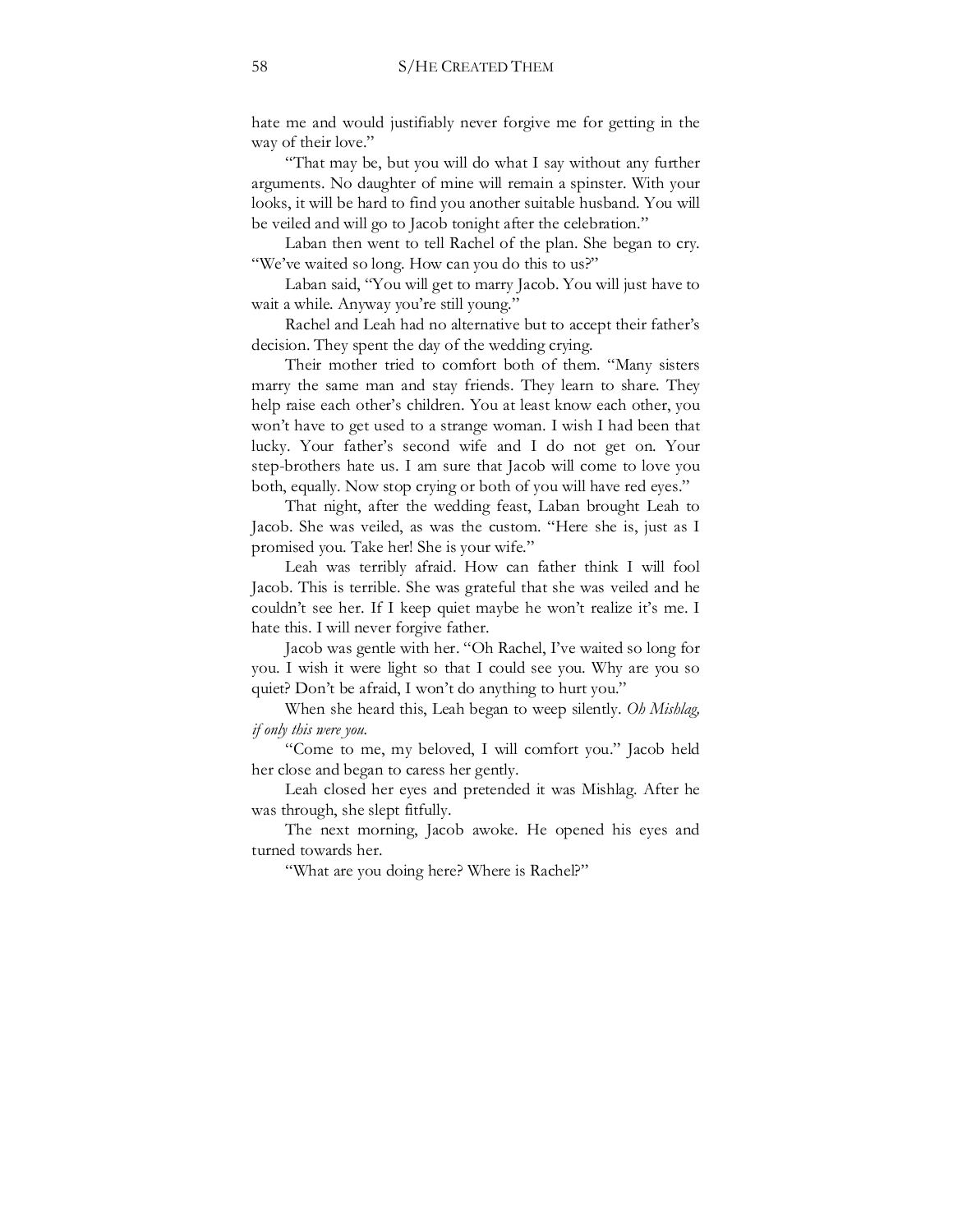## SISTERS 59

Leah, who was mortified by his obvious rejection of her, explained to him that her father forced her to pretend that she was Rachel.

"How could he do that to me? I've worked so hard these past seven years for Rachel. Everyone knows I love her. I've been deceived. Where is your father? He hasn't kept his side of the bargain." Jacob put his robe on and strode off to find Laban.

"What have you done to me?" Jacob shouted hysterically when he found Laban. "Our deal was that I would get Rachel and instead you substituted Leah."

"It is not the custom in our land to have the younger marry before the older," said Laban soothingly.

"Why didn't you let me know when we made the bargain?"

"My son, you and Esau were destined to marry both my daughters. You have told me how you wanted to be the elder son. Good! So now you have the older son's responsibility, and that is to marry my older daughter."

"But I love Rachel and want her for my wife. I don't want to wait!" he exclaimed passionately.

"You can still be husband to both. Work for me during this bridal week and Rachel will be yours as well. You can pay for her by working seven more years."

Jacob had to agree to these new conditions since he was under Laban's jurisdiction. Leah and Rachel, however, never forgave their father for his trickery.

#### WXWXWXWX

Although Jacob loved Rachel more than he did Leah, it was Leah who succeeded in having one baby after another.

Rachel was miserable and complained to Jacob. "It's your fault that I've not become pregnant. You must love her more than you love me; otherwise why does she have four children while I have none. Get me with child or I will die of shame."

Jacob was furious. "I've been doing my best. I've been working hard all these years to pay for you and all you do is complain. Do you think I am god to give you a child? Go ask your sister how she manages. Maybe she will tell you her secret."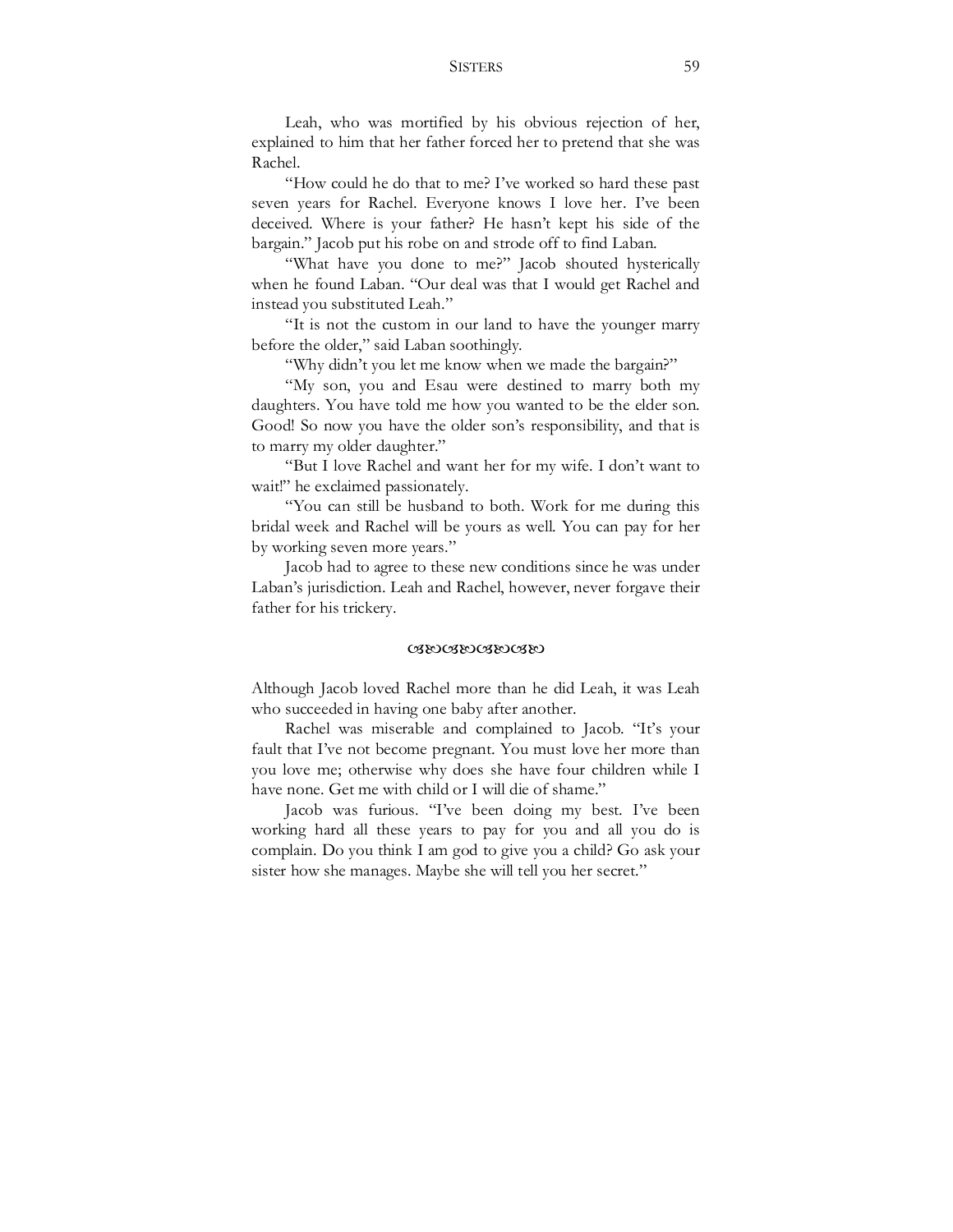Rachel went to Leah's tent. "Leah, I'm miserable," she began to cry. "What can I do to have a baby? I'm so desperate!"

"Stop thinking about it so much! You must force yourself to relax! Just as I no longer think of Mishlag when Jacob comes and have learned to enjoy his company, you must stop thinking about having babies. Just try to relax when it's your turn to be with him and you will see that you will soon get pregnant."

"That's easy for you to say. You have four children and don't care if you have more. I can't force myself to relax. You're right! I care too much!" she said and burst into tears.

After Rachel calmed down, Leah advised her to give her maid, Bilhah, to Jacob. "If she has a child from him, it will be like your child."

That night when Jacob came to Rachel's tent he was surprised to find her dressed. "I've decided that I will try to have a child through Bilhah. She is yours for this month; through her I will have a baby."

Jacob was disappointed. "I've been looking forward to this month with you Rachel."

She pleaded, "We can always be together. Please! Do me this favor! I am sure I will have a baby through her."

During her month off, Rachel decided to visit Rebecca's old nurse Deborah who was always ready to reminisce about her favorite child. "When your father was little he was close to his sister Rebecca. They were inseparable, until Abraham's servant came with all that gold. Laban was so impressed with the gold that he forgot all about her. In fact he encouraged her to leave in such a hurry that she didn't even take our household idols, the *terafim*, with her."

"I am curious about these household idols, the *terafim*? Father always speaks of them as his. Why do you say they were Rebecca's?"

"By rights they should belong to the daughter of the house but since Rebecca left us, Laban felt they were his and hid them from her."

"Isn't it bad luck not to have them?"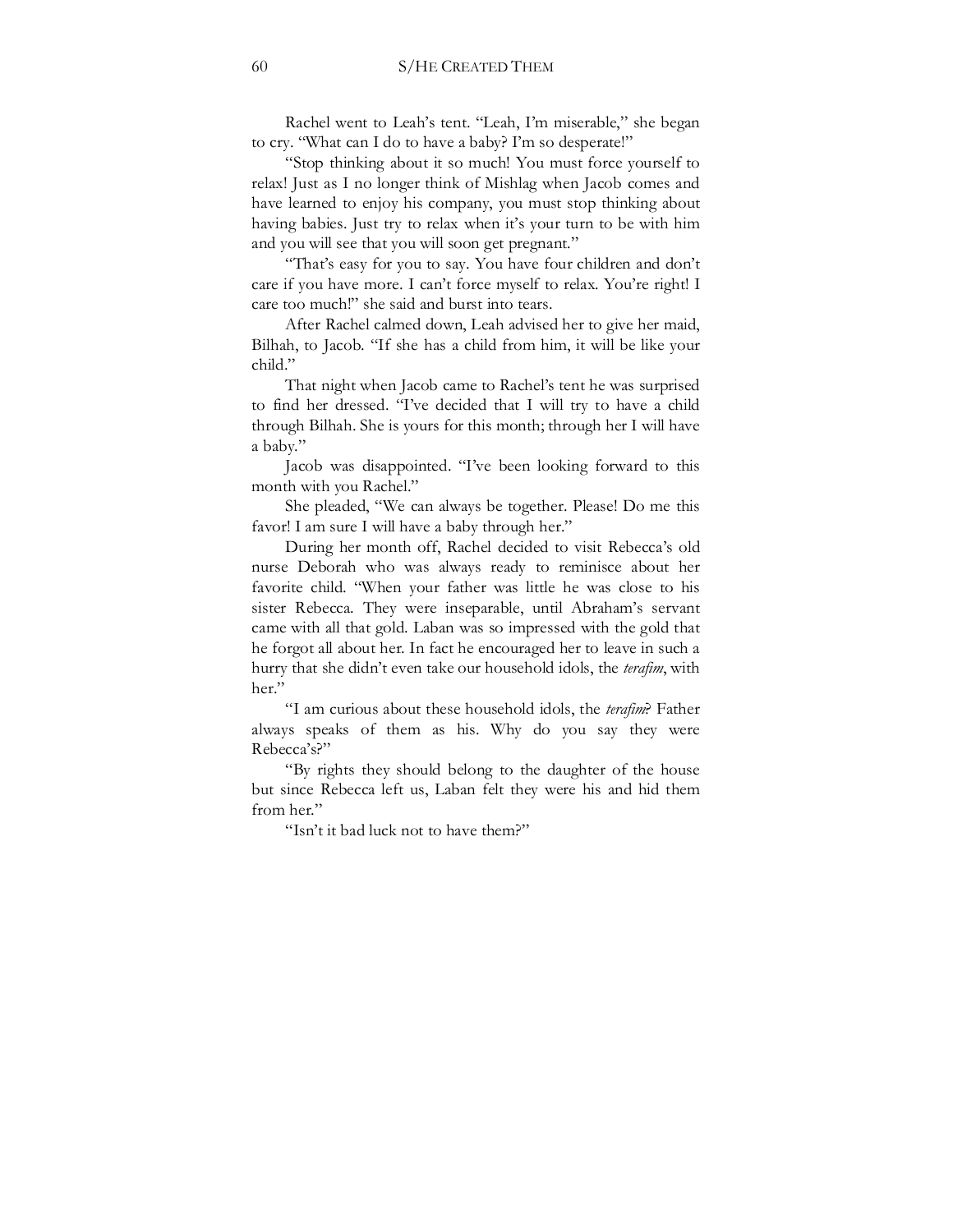## SISTERS 61

"Yes! I'm sure the enmity between her two boys stems from that. If she would have kept the *terafim*, her life would have been happier."

Rachel returned to her tent and vowed that if she had a chance, she would take the *terafim* with her when Jacob took them back to Canaan.

A month passed and Bilhah conceived. Rachel was radiant with joy. "I will name the child Dan (judge), for the *terafim* have judged me and heard my voice."

In this way Rachel, through Bilhah, had two children, Dan and Naphtali. And not to be outdone by Rachel, Leah decided to do the same. *I will give Jacob my maid Zilpah. She will have children instead of me.* And Zilpah had two children, Gad and Asher.

One day Reuven, Leah's oldest, brought his mother some mandrakes that he found in the fields. "Maybe these will help Aunt Rachel to have a baby," he joked. Rachel came into the tent just then and asked what the funny looking plants were. When she was told that there was an old wives' tale that says they could help a barren woman become pregnant, she became excited and asked for them. Leah agreed providing she let her have Jacob for the week.

She readily agreed. After she left, Reuven asked, "Does Aunt Rachel really believe those funny looking plants will help her have a child?"

"She's always been very superstitious. Who knows? It may help. Anyway, now I have your father back."

Leah had two more sons and a daughter, Dinah. The mandrakes did not work, however, for Rachel. Many years passed until she conceived, and then she had a very difficult pregnancy and labor. When she gave birth to a son, she called him Joseph. "God has taken away (*asaf*) my shame; may he give me an additional (*yosef*) son as well."

On hearing this Leah was upset. "You've just had a son and already you are talking about another one. You know how hard it was for you. Be satisfied with this one. Don't tempt fate."

"How can I be happy with only one son, when you have so many?"

"Oh Rachel, why do we always have to compete?"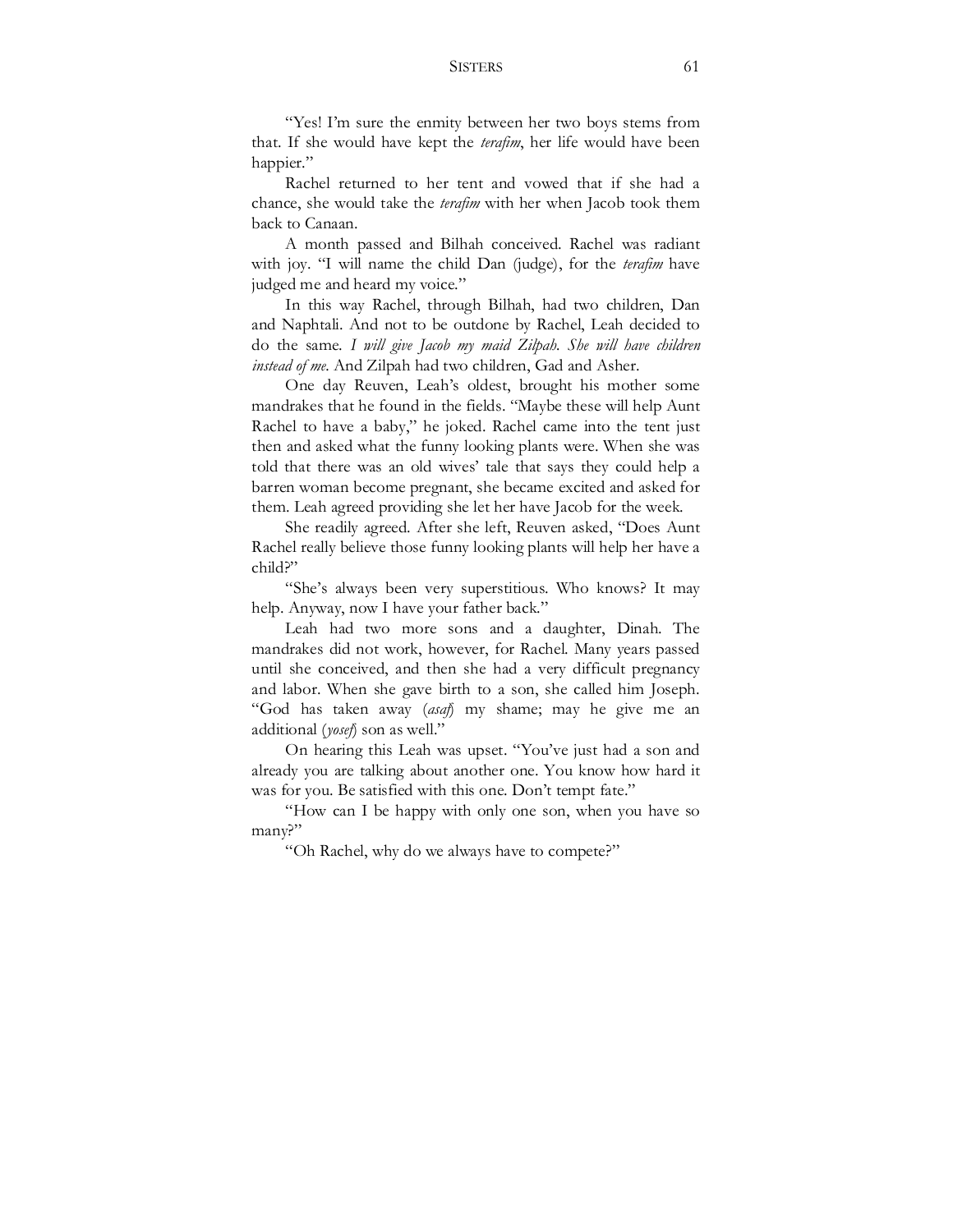"Because we are sisters!"

### WXWXWXWX

Now that Rachel finally had a son, Jacob insisted that it was time to return to his homeland.

"My family is complete, I am ready!" he told Laban. "What are your terms for letting us leave?"

"My son, why talk of 'terms'? You have increased my flocks. I am a wealthy man thanks to you. It is I who should give you a farewell present."

"I don't want anything from you. I'll take only what's lawfully mine"

One afternoon Jacob sent for Rachel and Leah. They came out to the fields where he was grazing his sheep. "I don't trust your father, which is why I've asked you to come here where no one can overhear us. He is cheating me and I plan to leave soon. Will you come?"

"He has treated us worse than he has treated you. He has never been a proper father to us. He has stolen our marriage portion. Of course, we will go with you," Leah answered.

Rachel added, "We should take what we can before we leave."

As they returned to their tents Rachel told Leah that she planned to remove the *terafim* from her father's tent. "Don't tell Jacob," she said.

It was the season for sheep-shearing. Laban was providentially gone for a few days to supervise the cutting of the wool. It was an opportune time for them to depart without being missed. They loaded their children and belongings onto the backs of their camels and left. Ten days later Laban caught up with them at the foot of Mt. Gilad and accused Jacob of sneaking off like a thief in the night with his daughters and grandchildren.

"My son, why have you crept away like this? You have disappeared like a thief in the night with my daughters and grandchildren. Had you told me the date of your departure, I would have bid you farewell with great pomp and ceremony as befit my heirs. Instead, you have disgraced me. Worse, you have stolen my heart: my daughters and my household gods."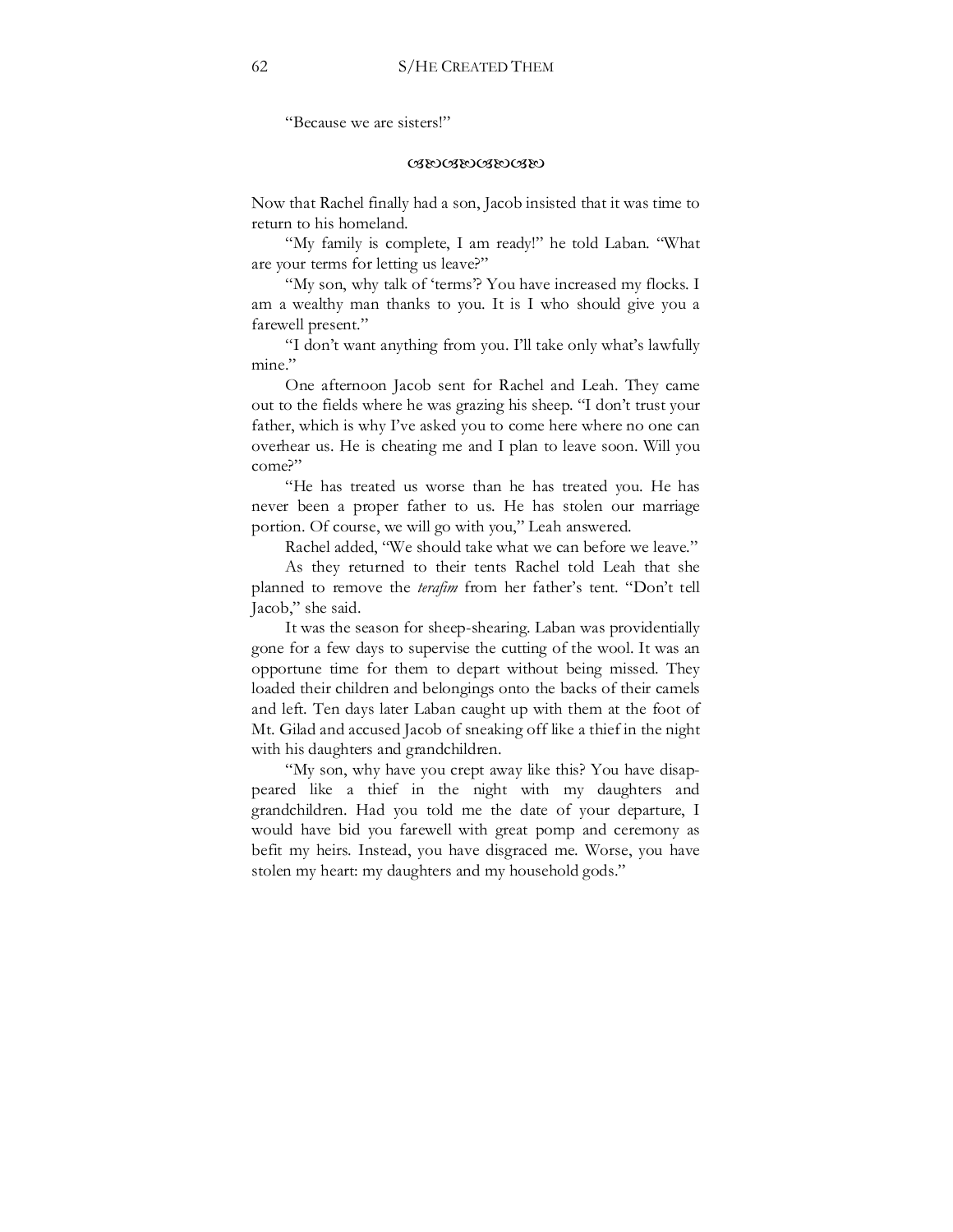## SISTERS 63

"Gods! What do we need your gods for? Search anywhere you please. If you find them, the thief will be punished. My curse will be on him!"

Laban made them unpack all their belongings. Only Rachel was uncooperative. She refused to get off her camel saying, "It is the time of the month when I'm not feeling well, father, so I cannot move from her." She added, "Surely, you don't suspect me of stealing your gods!"

When he had finished, Jacob exploded indignantly. "I hope you're satisfied. You have never accepted me. You cheated me with your daughters, you exploited my labor. This has been the last straw! How dare you accuse me of theft, when you are the master of deception?"

"My son, you are taking everything of mine with you. Don't leave with hard feelings. Let us make a pact of peace between us. This pile of stones will serve as a witness to the end of hostilities between us. Remember me well to Rebecca. Take care of my precious daughters and grandchildren."

Jacob agreed for his children's sake. They both swore by their gods. Jacob felt much better after all this was sealed. His conscience was clear.

Rachel, however, was uneasy. That night she revealed to Jacob that she had the *terafim*.

He was furious. "Didn't you hear me curse the person who had them? What have you done?"

"But they are your mother's!"

"They are not gods to us. Our God is invisible. He is everywhere. Have I taught you nothing?" Jacob added as he left in anger.

Rachel was seized with terror. Her *terafim* gave her no comfort. She had nightmares about the curse.

She ran to her sister. "Leah, what have I done? I feel something terrible is going to happen to me. Don't leave me. I am afraid."

Leah tried to stay with her as much as she could, but it was not easy. She was not mistress of her own time. Jacob needed her too. He was worried about the old enmity between him and his brother Esau.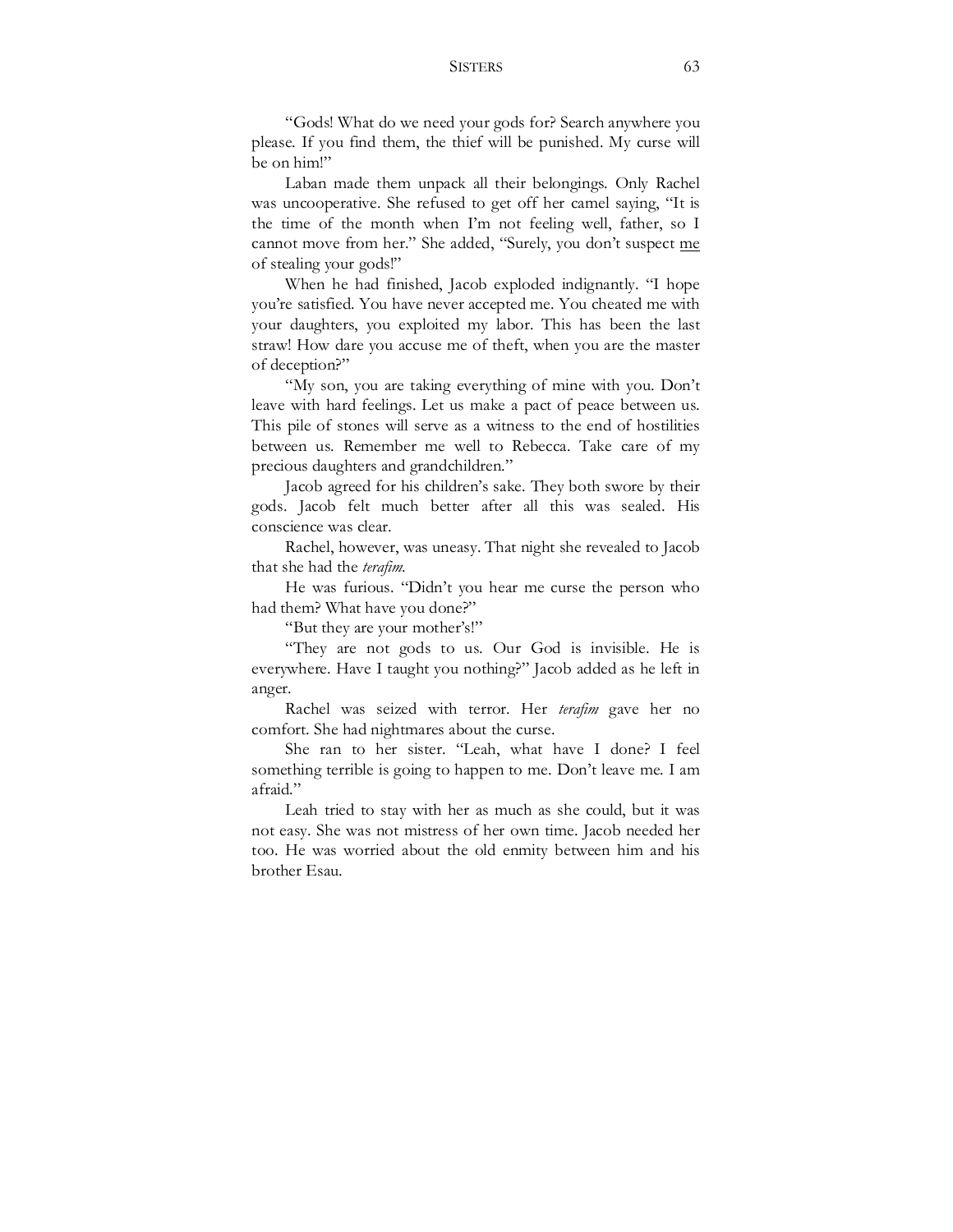"I've made peace with your father, and now I must settle accounts with my brother. I am going to send messengers to Esau."

A week later Jacob told Leah, "He is on the way, coming to greet me. You must help me win him over. Help me with my plans." After they discussed their course of action, she told the children what their part in this dramatic reunion was going to be.

"Listen to me children," she said. "We are going to greet your Uncle Esau. I want you to behave yourselves with him. He is a big hairy man with a deep voice, but I don't want him to think you are afraid of him. Boys, you will line up according to your age and introduce yourselves. Dinah, as the only girl, you will give him a bouquet of flowers and curtsy nicely. Reuven, Shimon and Levi, I want you to bring the best sheep from your flock and tell Uncle Esau that it is a gift from your father. You are all to stay near your mothers and keep clean."

Listening to her, Jacob smiled to himself. She is a wonderful manager and helpmeet. I couldn't manage without her. Perhaps together we can help Rachel learn to cope more.

The night before the reunion, Jacob slept fitfully. He dreamed that he and Esau were fighting. Esau struggled manfully, grabbing him by his ankle. In the end, Jacob managed to pull free and overpower his brother, but with great difficulty.

Jacob awoke with a sudden start. He had pulled a muscle. It was very painful and would not go away. In the morning he walked with a limp, yet he felt calm, prepared for whatever would come. In the distance he saw a cloud of dust and a large caravan.

"Children, remember what your mother taught you."

Esau approached. The two brothers kissed and embraced each other. Jacob presented his wives to Esau. "This is Leah, Laban's older daughter. These are her children. This pretty little one is our only daughter, Dinah."

"Thank you for the flowers, Dinah, they are lovely. You are a beautiful young lady."

"And this is Rachel and our youngest son Joseph."

"I see that soon you will not be the youngest Joseph, it looks like you are to have a baby brother or sister," Esau said.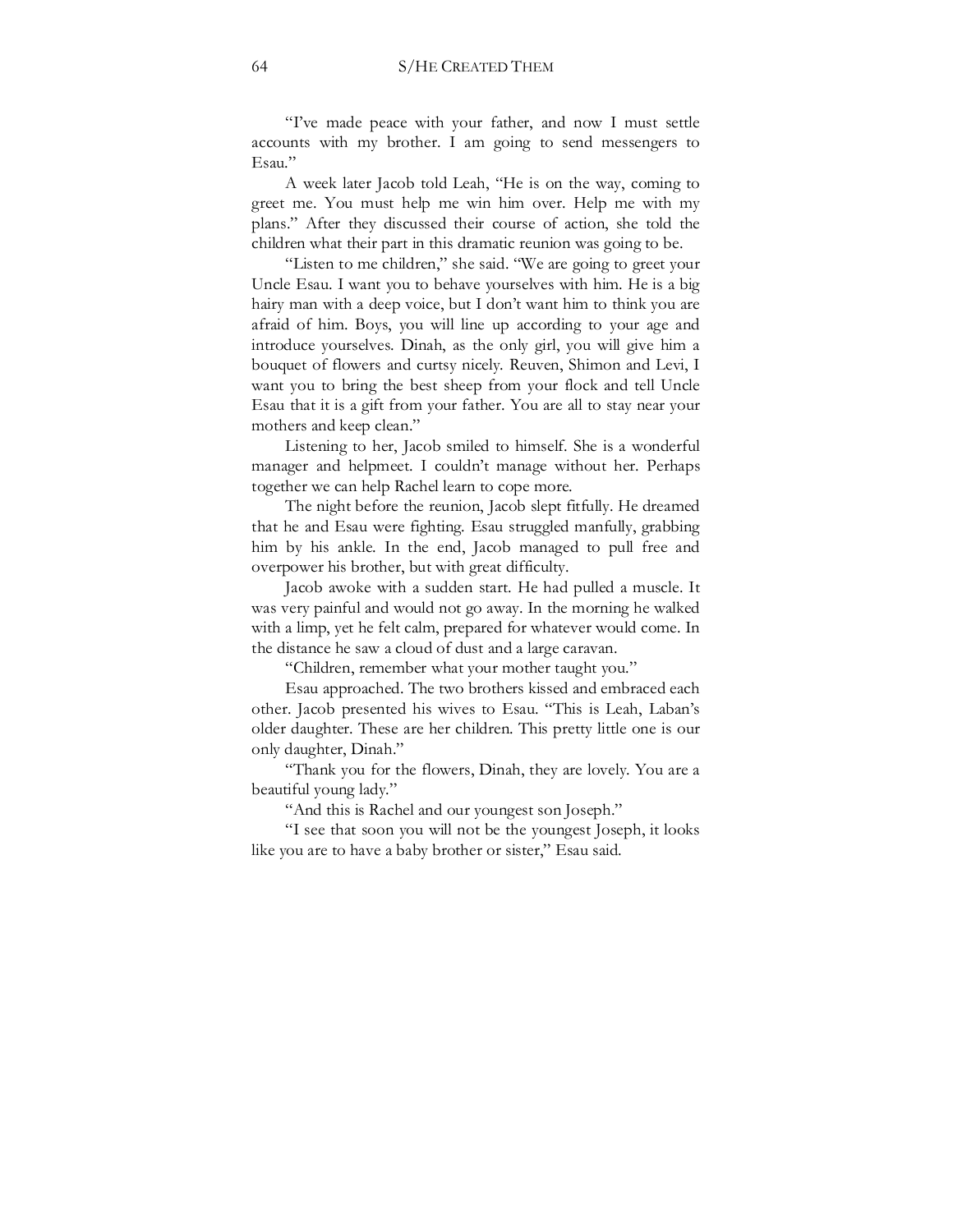## SISTERS 65

And so he went, from family to family, making personal remarks to everyone. Slowly they began to relax. This kind gruff man was no threat to them. They all wondered why Jacob was in such a panic about this meeting.

Jacob, however, remained ill at ease, waiting for some hint of hostility. Esau had apparently forgotten the past. He was genuinely happy to see his brother after such a long time. Still, when they said goodbye, Jacob sighed with relief.

"Thank god that's over with! Leah, Rachel, children, you were wonderful! I am proud of how you behaved. What did you think of your uncle?"

"We liked him, Father," the boys said. "Can we visit him?"

"When you grow up, but now it's time to go to sleep, for we are getting up very early tomorrow. I am ready to enter the land of Canaan."

They traveled a few days and arrived at the River Jordan. They were all excited.

"Tomorrow, we cross the river."

On the road to Bethel, Rebecca's old nurse, Deborah, died and was buried under an oak tree. Rachel had encouraged her to come with them to see Rebecca once more before she died. Her death affected Rachel very much, for the old nurse had been the only one who had understood why she had taken the *terafim*. She had lost her ally.

They journeyed from Bethel towards Southern Canaan. They had to cross a wadi which was still full of water from a recent rain.

"Father, come quickly," Joseph said. "Mother needs you."

"What is it now, Rachel? I'm very busy."

"Jacob, I'm not really up to traveling, I feel terrible."

"If you want to stay behind, I can leave Judah and Asher with you."

"No, I'll manage, but I really don't feel well."

"We will make you a pallet and the servants will carry you across the wadi."

They were on the road to Bethlehem two months later when Reuven came running to Leah.

"Mother, come quickly! Aunt Rachel says the baby is coming." "Is the midwife with her?"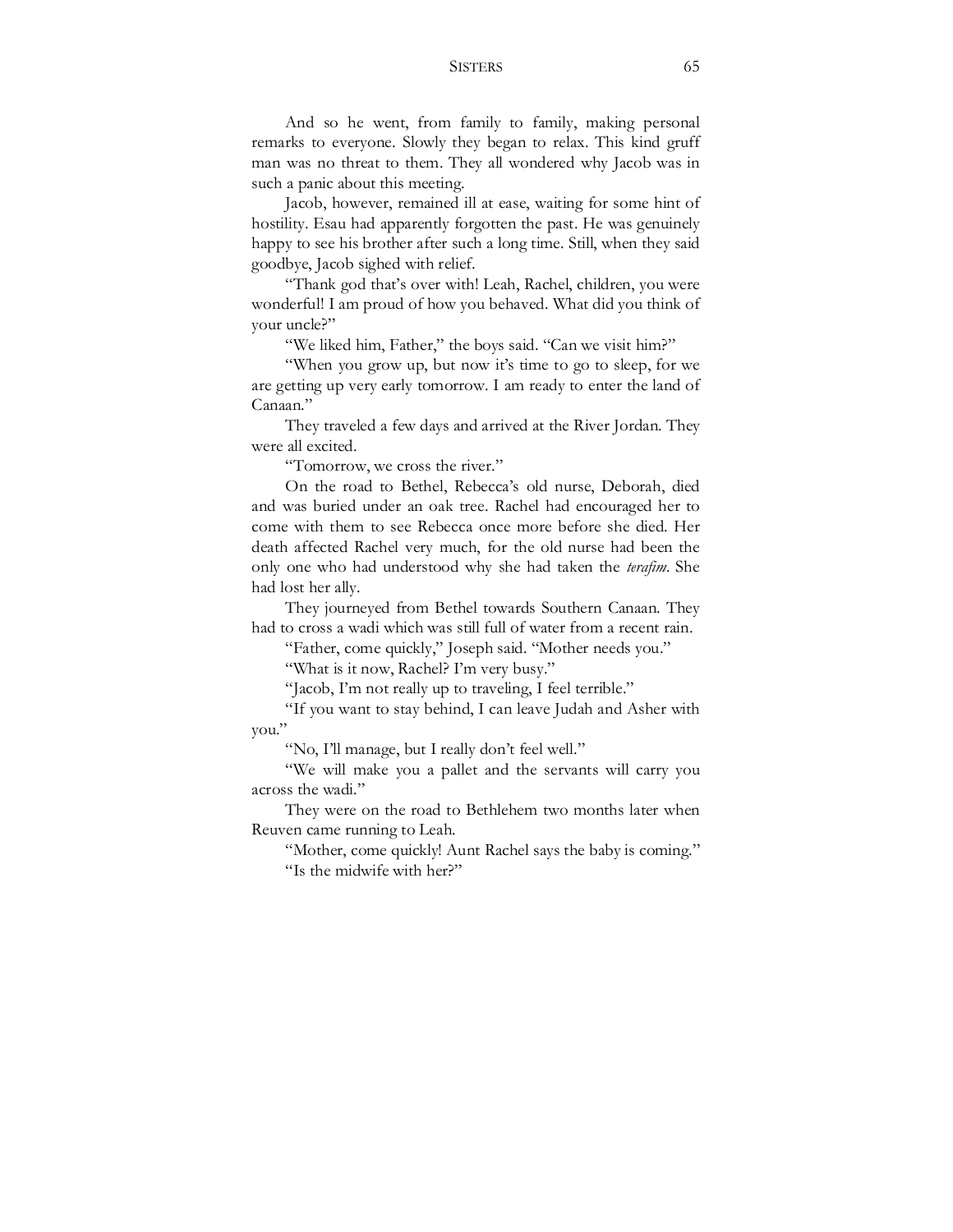"Yes, I sent for her."

"Good, I'm coming. Go find Father and tell him."

"Rachel, I'm here!" Leah said as she entered her sister's tent.

"Leah, I'm in such terrible pain. Help me. Keep me company. I'm afraid that I am going to die."

"Hush, don't be silly. Remember when we were little and you said that to me."

"Yes, when I got my first menstrual period."

"What did I promise you then?"

"I remember, we were so happy then. You said you would die before me, because you were older and I believed you then. Leah, I am terrified. I won't live through this birth. If I die I want you to promise me you will raise this baby as your own."

"Rachel, don't be silly, you're not dying."

"Swear to me that you take me seriously."

"If it makes you happy, so be it. But you're not dying, it cannot be, you are younger than I."

"Leah, tell Jacob I love him. Love him for me when I am gone."

"You will have plenty of time to tell him that yourself. I have sent for him. Now concentrate on having the baby."

"I'm afraid."

"Relax. Breathe deeply, push."

"I can't anymore, I don't have the strength."

"Rachel, push. Good girl. Keep it up. Keep trying. Push, push, it's coming. Rachel, it's a beautiful boy. He looks like Joseph did when he was born."

"Let me see him. I'm so tired. Call him *Ben Oni*, son of my suffering. I can't hold him, take him from me. Let me sleep, I'm so tired," she said as she closed her eyes.

Jacob entered then and asked, "Rachel, my love, are you any better?"

"Sh! She's resting," Leah said. "Jacob, she thinks she's dying, but that can't be can it? She's younger than me."

"She can't die. What will I do without her? Can't we do anything? It's my fault! Why did I curse her when she stole the idols?"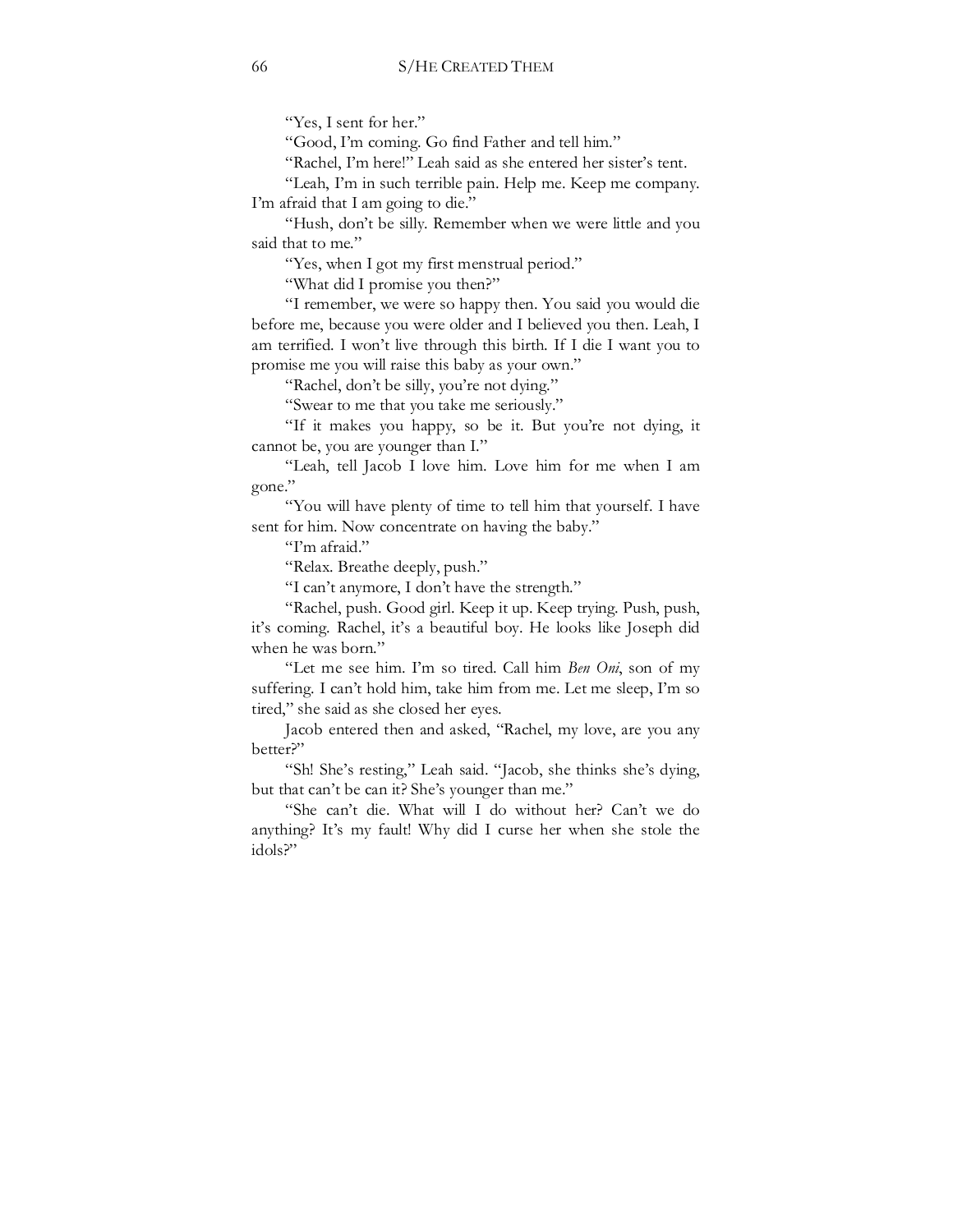Rachel opened her eyes and whispered, "Leah, keep your promise."

"I will, Rachel."

"Jacob, hold me tight. Make Leah as happy as you made me. I love you both."

These were her last words. Just then the baby cried.

"Jacob, she called him *Ben-Oni*. That's not a name to give a child."

"We will call him *Ben-Yamin*, my right hand son. But to me he will always be *Ben-Yamim*, son of my old age. I feel my heart breaking, I feel old suddenly."

"I lied to you Rachel," Leah wept. "I really hoped you would die first. You were always so lovely. Now Jacob is mine. It is my turn to be beautiful. But I miss you so."

She turned to Jacob and they comforted each other. Together they buried Rachel on the road to Bethlehem. Leah raised Benyamin as her own son. He was her atonement for outliving her sister.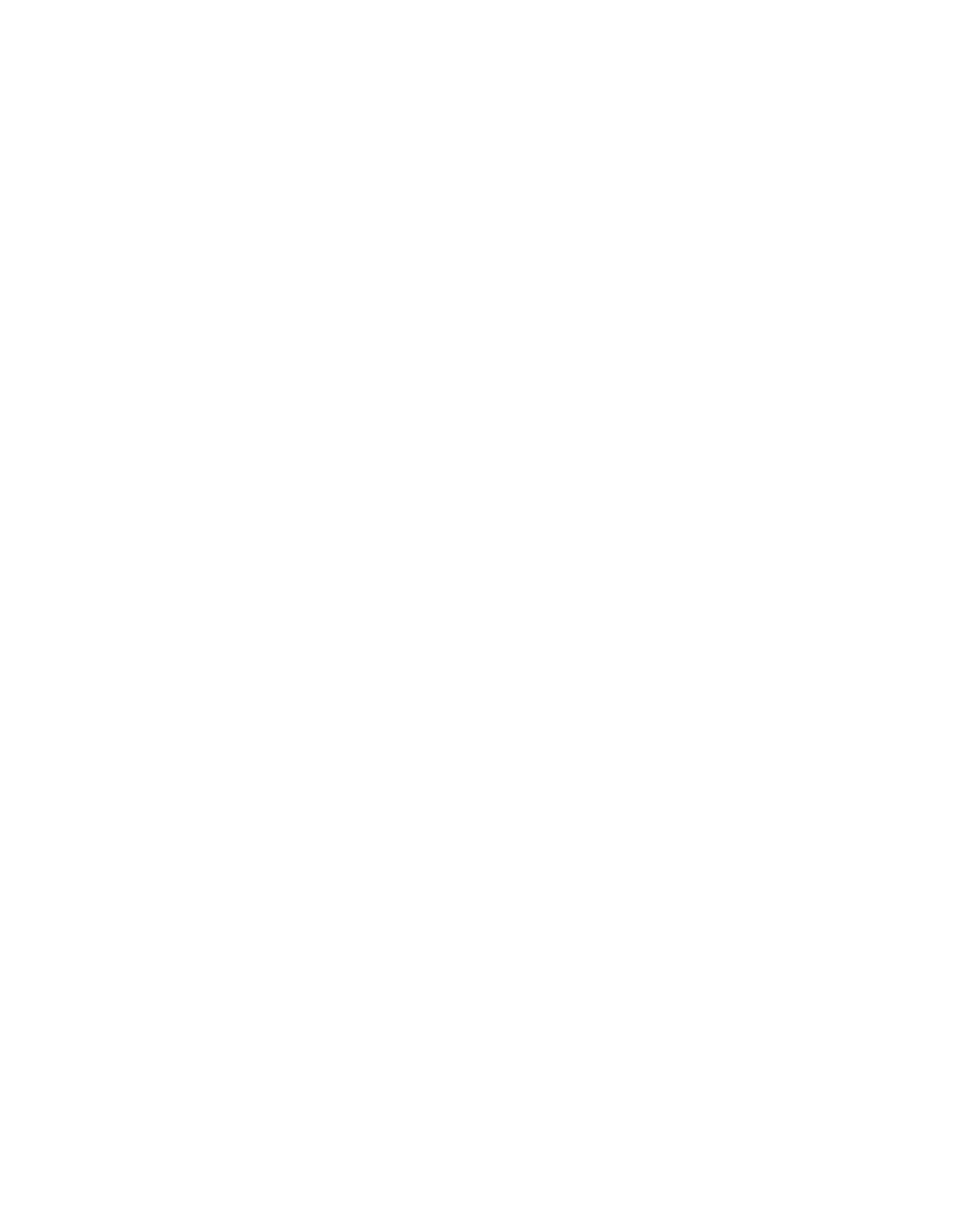# **A DAUGHTER IN ISRAEL IS RAPED**

*Dinah, the daughter whom Leah had borne to Jacob, went out to visit the daughters of the land. Shechem son of Hamor the Hivite, chief of the country, saw her, and took her and lay with her by force. Being strongly attracted to Dinah daughter of Jacob, and in love with her, he spoke to the maiden tenderly. Subsequently, Shechem said to his father Hamor, "I want this girl for my wife."* (Genesis 34:1-4)

They are tearing me apart. Will it never end?

When I was much younger than I am today, I was raped. I remember how the pain seared through me and how afterwards, I couldn't stop shaking.

For months I was in a constant state of fear that it might happen to me again and that was when I stopped going out to the fields for they were no longer safe. I still carefully check to see that no one suspicious is lurking around when I go out to tend the animals.

I wasn't always a coward. Once I was known as princess Dinah, daughter of Jacob's first wife, Leah. I had six adoring brothers who took me with them wherever they went and who confided their secrets to me. I had many friends who visited me and I in turn visited with them.

I was daughter, sister and friend, with an assured place on the land and in society. In the course of time a suitable match would be made for me, I would marry, have children, be wife and mother.

One morning I crossed the mountain pass to spend a few days with the girls in the neighboring village. I had plenty of time to pick some wild flowers, which I did. Shechem was out hunting and saw me alone. I had seen him before. I knew who he was. He greeted me. I wasn't afraid. Then suddenly he threw me down and abused me. Against my will, he forced me to lie with him. I screamed and screamed, "Help me!" "Save me!" "Stop!" "Don't do it!" "Leave me alone!" But no one heard. Afterwards he dragged me to his father's home, alleging that he loved me and wanted to marry me.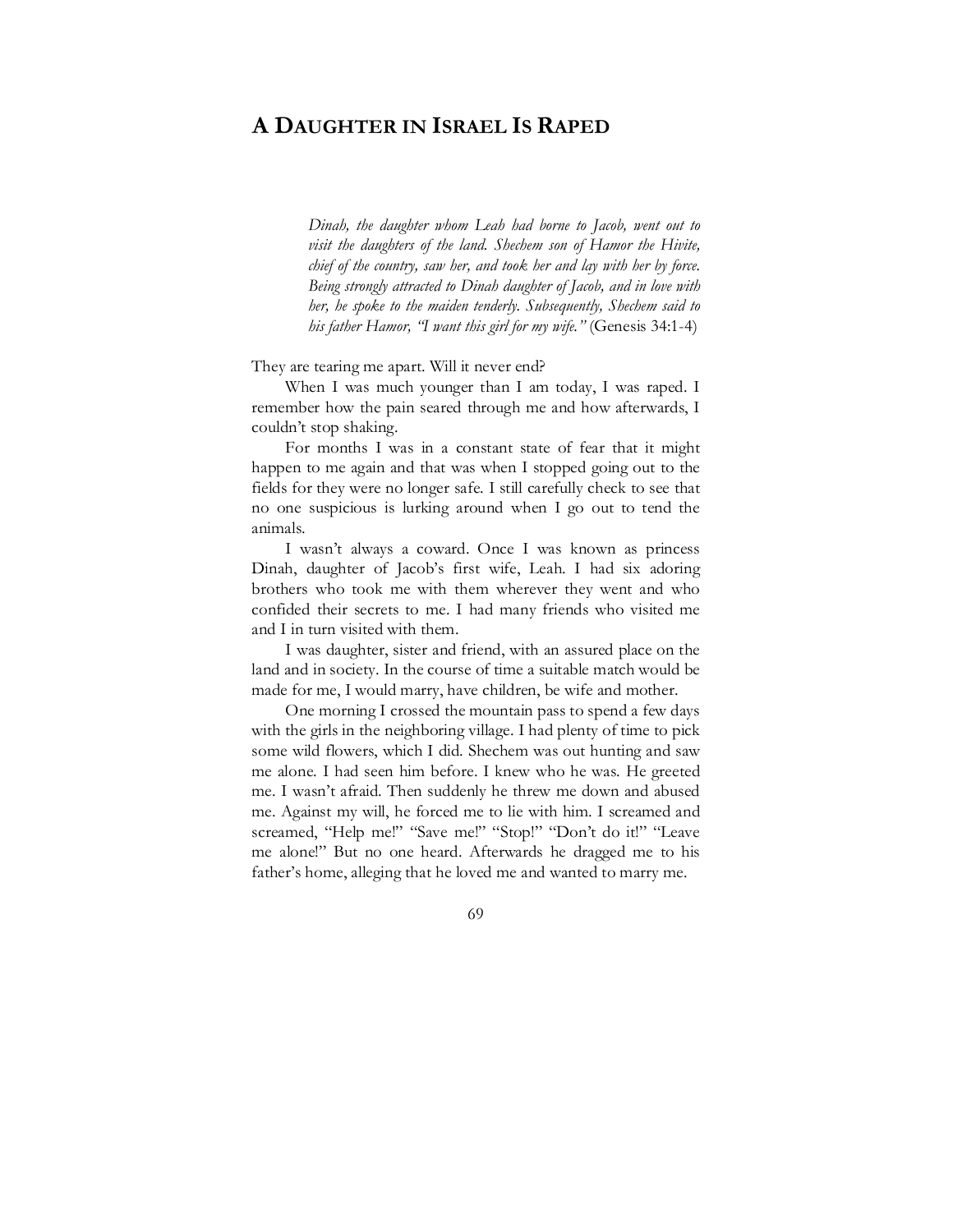Why did he single me out? I didn't like him. I didn't lead him on. I was just there. And he thought I wanted him after what he did.

My mother Leah came to the town of Shechem to persuade me I had no choice but to marry him after he had carried me off. She tried to console me by saying, "It's not the end of the world. He wants to marry you. His father is the chieftain of his clan. You'll be comfortable here. You will learn to live with him and love him"

She went on and on. I felt only the throbbing pain inside me and a feeling of shame. "Take what you can get. No one else will want you now! Be happy he still loves you," she said.

How could my mother think of marriage? Didn't she remember her own loveless marriage?

I yearned for my old way of life. But my innocence had been stolen. The old me no longer existed and it took an eternity to make peace with the new me. I had become a soiled object, someone to be pitied, to be quickly disposed of in marriage. I was someone who had to be revenged, who was ruined and undesirable, hating my body for its remembrance of what was.

My father Jacob was furious. He blamed me. He railed at me, "Why were you out in the fields by yourself?" He kept probing me, "Are you sure you didn't lead him on?" He insulted me by insinuating that I was guilty. But when my brothers discussed revenge he remained conspicuously silent.

Why did Father blame me? I was as innocent as the virgin land we had settled. He had never warned me about the dangers awaiting young girls. How could he think I would invite anyone to forcibly enter my body!

After being raped my body no longer belonged to me. I was examined to see if I had really been penetrated. To ease the burning, the women smeared salve in my innermost recesses. They looked, they probed, they discussed. Although they wailed and commiserated with me, no one understood me.

My mother and Shechem wanted to solve everything with marriage. My father was impotent with his rage and accusations. My brothers wanted revenge. They all were tearing me apart. My privacy was invaded. I had no place to escape. There was no where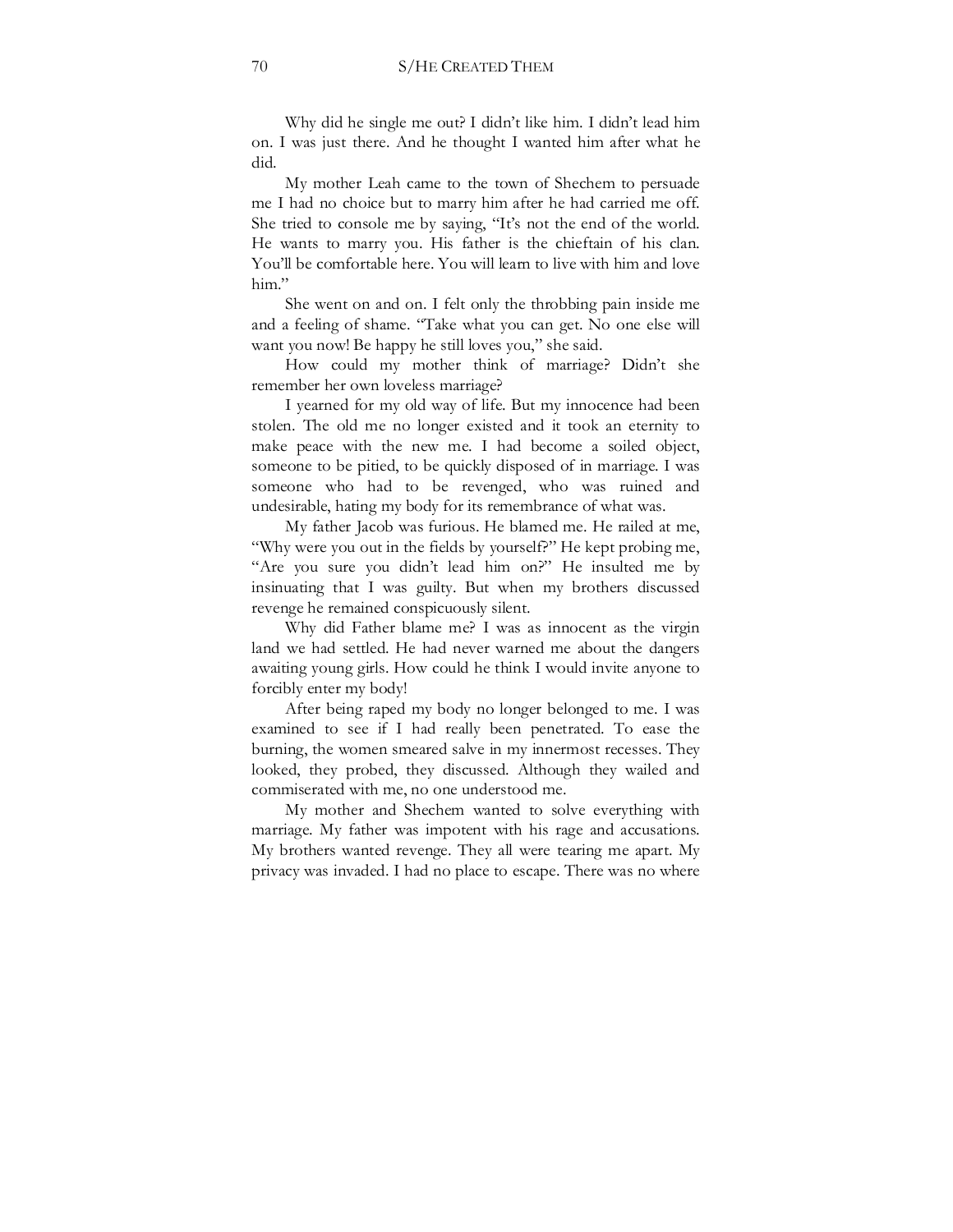else to go. No one took my needs into account. I needed to be alone.

They wouldn't let it rest. It rankled and festered like an open wound that would not heal.

My two older brothers, Shimon and Levi, came to me full of plans. They explained their strategy. They were doing it for me. "The honor of the family is at stake," they proclaimed.

"Who cares"? I asked. "Will killing bring about absolution? Will it restore my innocence? Will it free me to love? Will it free me of the fear of being hurt again?"

My brothers set their plans in motion. They ordered me, "Agree to marry Shechem so that peace will be made. The bridal price will be his circumcision."

They plotted to kill Shechem's whole family while they were recovering from the circumcision. His family would be too weak to fight back. The marriage would not take place after all. They sought my approval for this plan.

How ironic! I thought. What a fitting punishment! Mutilate the weapon which ripped me apart. Kill the only person I could marry! Would it make me whole again? Would it erase the memory of the pain? I was young then, I had no power, I let them do what they did. My sentence**1** had been passed. My will to fight was gone. My last act of resistance had been in my cry "Don't do it!"

Their plan succeeded. They avenged my honor. It was over for them, but not for me. I lie awake at night. Was it the right thing to do? So many lives lost! For what! And the child that later they tore from my body—what became of her? They said they destroyed her—left her to die. She could have united our two families. Then at least my sacrifice would have had some value. We would have had peace in this wretched land.

I still dream about her. They go about their business as if I am invisible. They talk around me; don't look me in the eye. I no longer exist for them. When I walk out of my tent, there is a sudden silence. The topics are changed. I embarrass them. They are afraid to touch me, to draw near.

<sup>1</sup> The meaning of *din* is sentence or judgment as in *gezar din mavet*, death sentence; thus Dinah can be understood as "her sentence".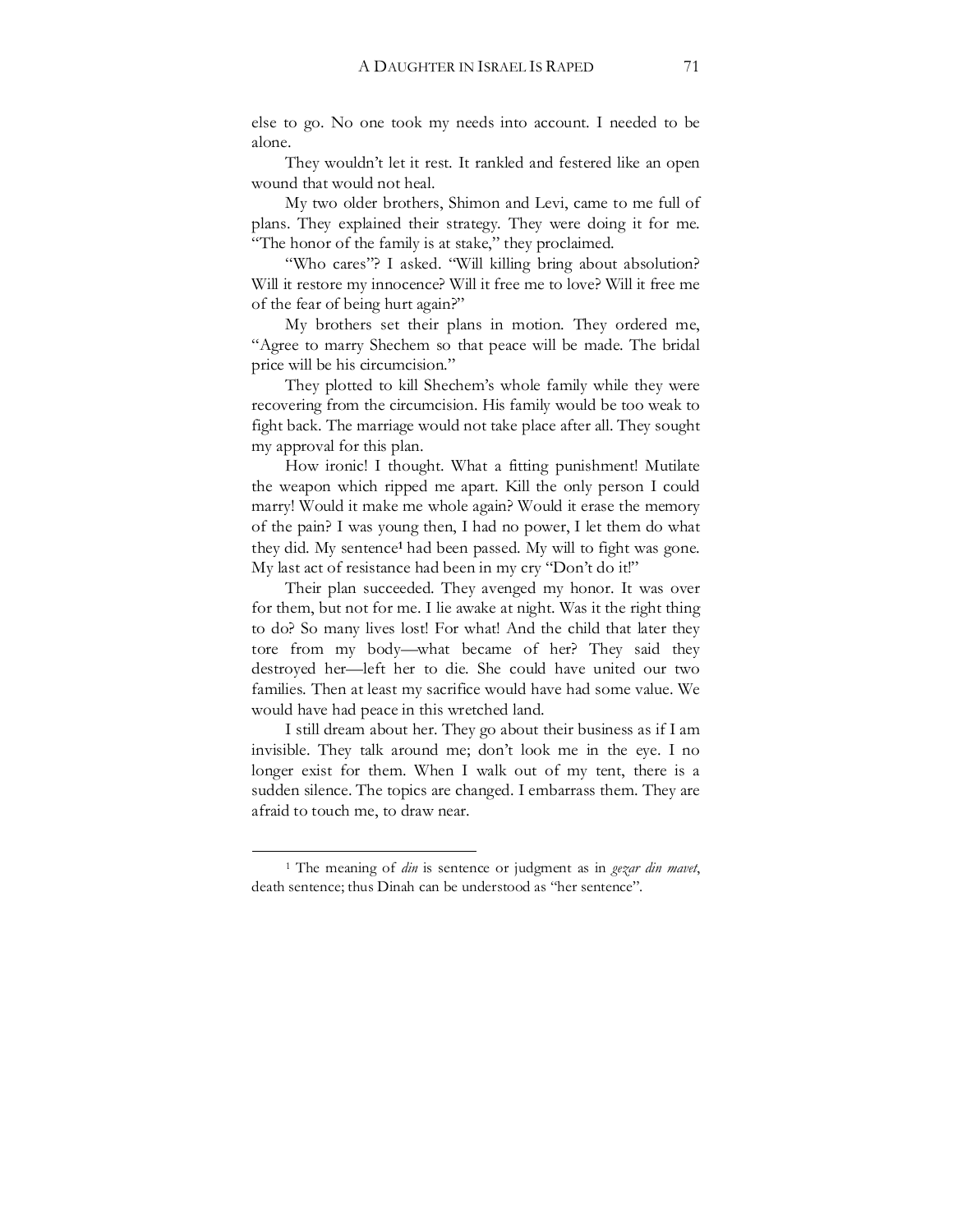I register every slight, every nuance of speech. I fear that they are planning some dreadful fate for me. I cringe and hope they will not notice me.

"Poor Dinah, what will become of her?"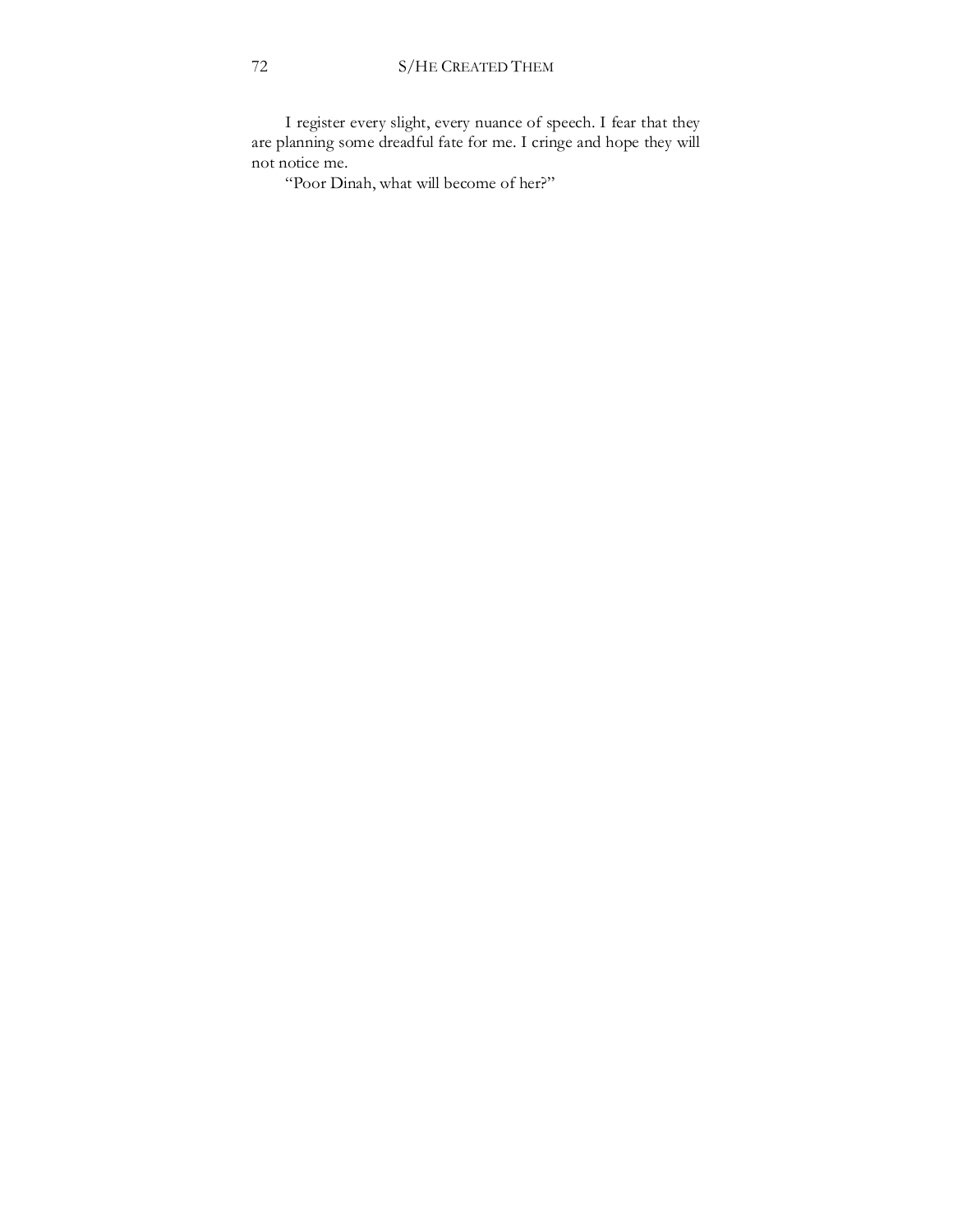# **THE OLD MAN AND HIS GRANDSONS**

*It's so humid and muggy here! Oh I ache! Why isn't he here when I need him? I'll have to ask Joseph for another servant, that is, if his majesty ever comes to visit. What good is it to me if my son is the most powerful person in Egypt if I never see him?* 

As Jacob was struggling to get out of bed, Judah entered and greeted him. "Good morning, Father, I see you are awake. Did you sleep well?"

Jacob saw that Judah was dressed for travel and asked him where he was going so early.

"I have been commanded to restore several parcels of land to the people of Egypt."

"Isn't the Land of Goshen ours?"

"Yes, but the Egyptian people complained to Joseph after the last economic crisis. They questioned the propriety of his having given his family the richest grazing land in Egypt when they were suffering the after-effects of the great famine."

"That's how they thank my son for saving them from total ruin! I could tell Joseph a thing or two about how to handle rebellious subjects. Perhaps you can get me an audience with him for this week?" Jacob asked hopefully.

"Father, you must be patient," Judah said smoothly. "Soon it will be time for our bi-annual family gathering. You can advise him as much as you want then."

"He didn't come to the last two gatherings of our clan," complained Jacob.

"Father, Joseph must serve Egypt first, then his family. Anyway his boys' Menasseh and Ephraim are yours to enjoy for a few more days and here's your servant Hamid, bringing you your morning *nanna*."

As Judah prepared to leave, Hamid opened the shutters to air the room. He then helped Jacob outdoors.

"Are you comfortable, Master? Can I get you anything else?"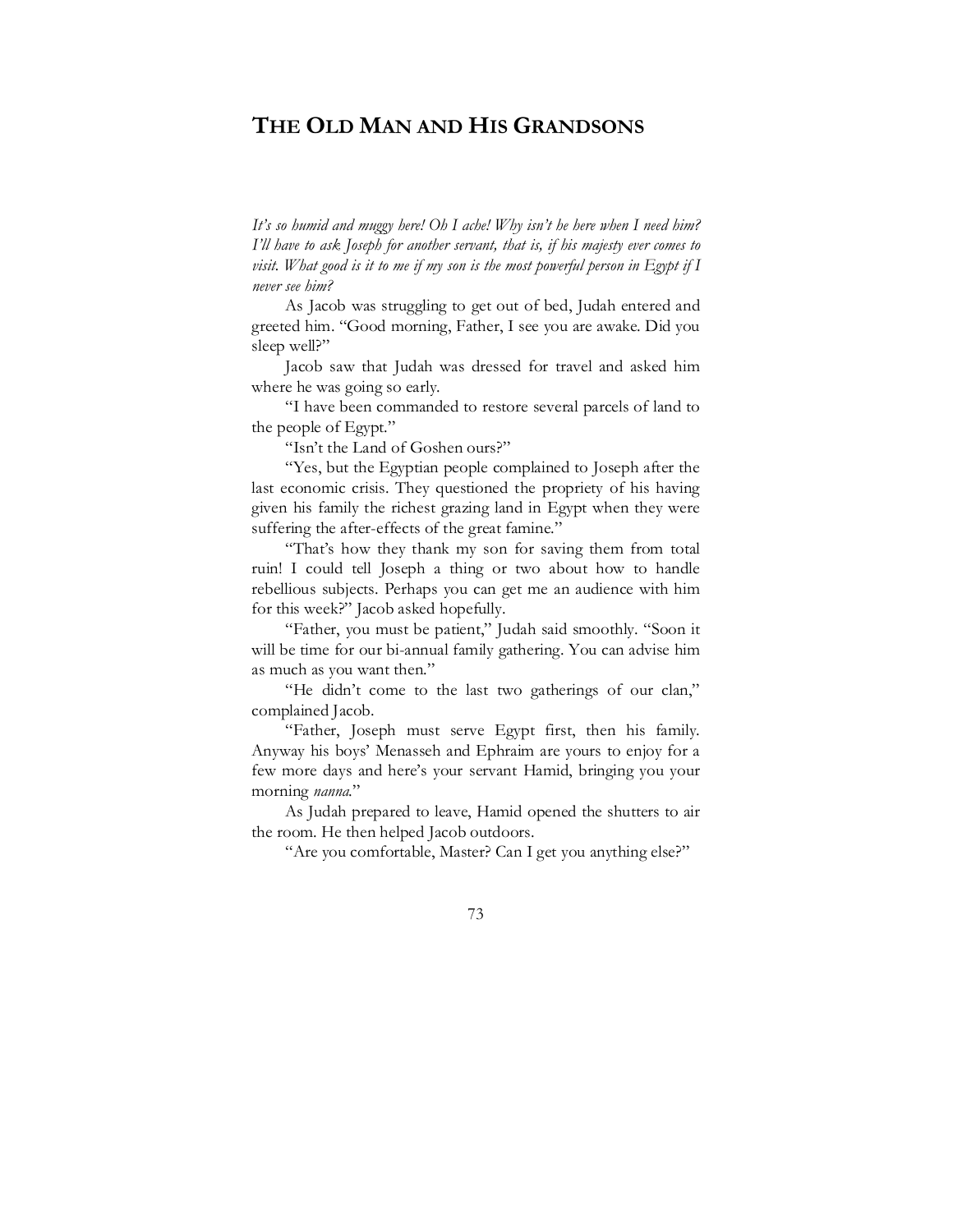"No, that will be all. When the boys arrive, send them out here to the courtyard."

*It's so lonely. I'm a useless old man who sits in the sun, dead for all they care! If not for my grandchildren I would be completely miserable. I hate being a foreigner in a strange land when I could be in Canaan, happy and respected. I gave up everything for Joseph!* 

"You should know what it means to be exiled from one's country," he imagined saying to Joseph. "You've given me a home, clothing, and food in exchange for my great sacrifice, but you hold yourself back from me. You don't care about me. Only your children take an interest in me."

*Where are they?* He wondered. He dozed off in the sun while awaiting them and was awakened by the welcome sound of their cheerful voices.

"Grandfather, grandfather, good morning, we've come to visit you," Ephraim said as he kissed Jacob's hand.

"We were designing a new pyramid," Menasseh said to explain their lateness.

"Your father liked to invent new things too. He would make up stories with himself at the center. I remember designing him a multi-colored coat and he strutted around in it like a peacock."

Both boys laughed. "We have peacocks at the palace," Ephraim explained. "We like to chase them to see their feathers bristle."

"Your father was only seventeen when he wore the garment for the last time."

"Was that when our uncles threw him in a pit and sold him to the Ishmaelites?"

"My sons wanted me to believe a wild animal had attacked him. I should not have trusted them. But I didn't know they hated him that much!"

"People hate for no reason at all! Very often the boys at the palace make fun of us. They taunt us and call us names. They say we are strangers, dirty Israelites, not Egyptians. Why do people hate those who are different from them, Grandfather?"

"I'm not sure. I think everyone has it in them to hate. My own sons, Shimon and Levi, had so much hatred pent up inside that they razed an entire town to the ground."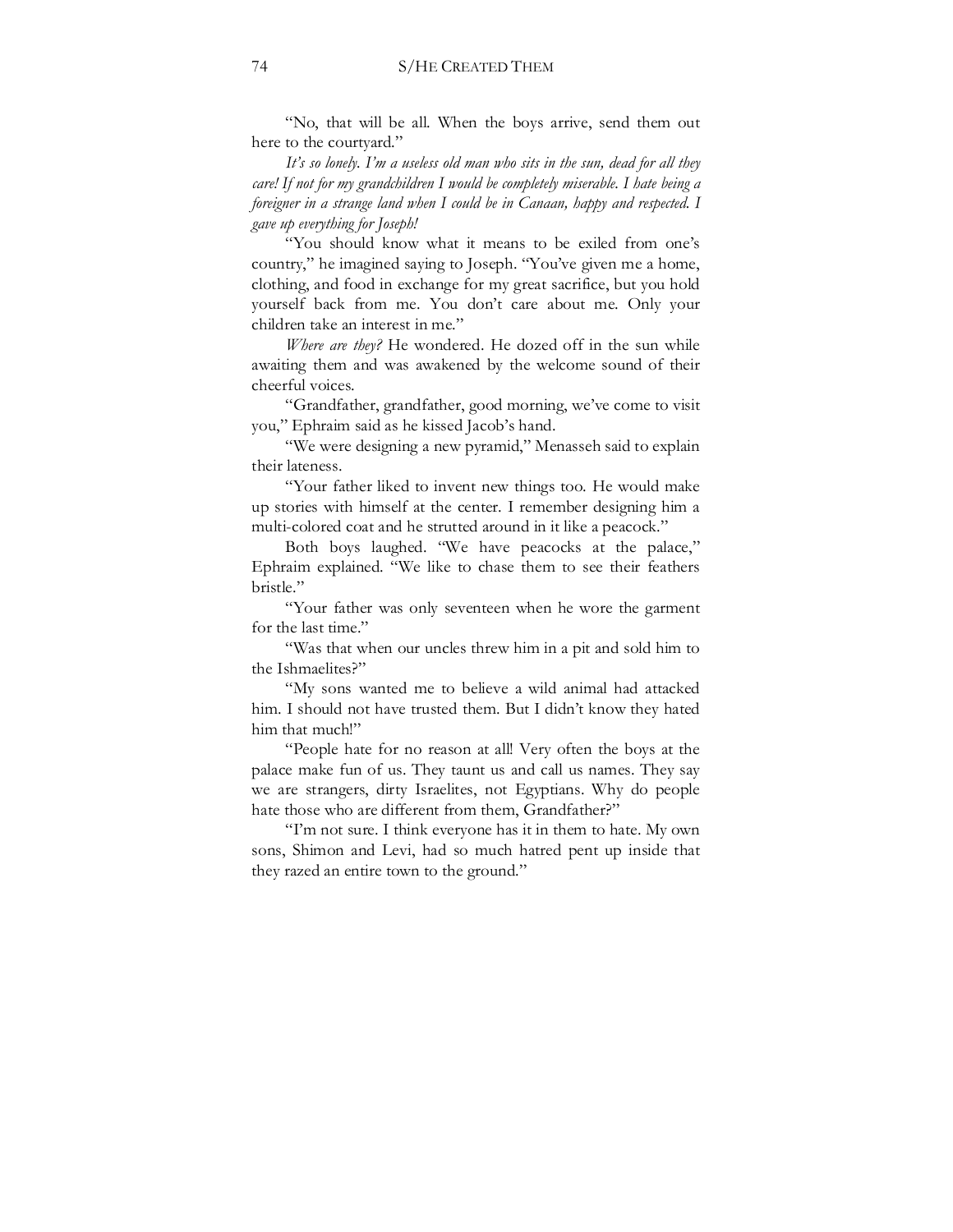"Yet you taught all our uncles to be peace-loving, so it wasn't your fault!" said Ephraim.

"But I blamed myself! Look what they did afterwards to your father!"

"What happened after Father disappeared?" Ephraim asked.

"Your uncles didn't actually say your father was dead. They let me assume it by showing me his bloodied coat. I rinsed it out and still have it. If either of you wants it you can have it!"

"I'd like to have it for my collection if you don't care, Menasseh?" Ephraim said.

"You with your collection of old things! What do I need an old coat for?" Menasseh answered.

"That 'old coat' caused a lot of trouble," Jacob said. "Your uncles scattered in different directions after your father's disappearance."

"Were you very sad?" asked Ephraim.

"It was a relief! The atmosphere crackled with the suspense of their terrible secret."

"Did you try to find out what it was?" asked Menasseh.

"I tried to speak to Reuben but I was afraid he might tell me that one of his brothers had killed your father. I couldn't face knowing for sure, so I didn't press him. Had I forced the issue, I might have been able to save Joseph."

"But then he wouldn't have come to Egypt and saved our nation from starvation."

"Knowing the future would have been cold comfort in those days," Jacob said and then was silent.

Ephraim wanted to hear more about the past. "Please go on, Grandfather."

"Did Uncle Benjamin leave too?" Menasseh asked.

"No, he was too young. I see your father has chosen *him* to be his companion and treats him royally. What do you think of Benjamin?"

"Father likes having him around," responded Ephraim. "He says he reminds him of his mother Rachel."

"Uncle Benjamin is teaching us Hebrew. That's why we understand you so well," said Menasseh.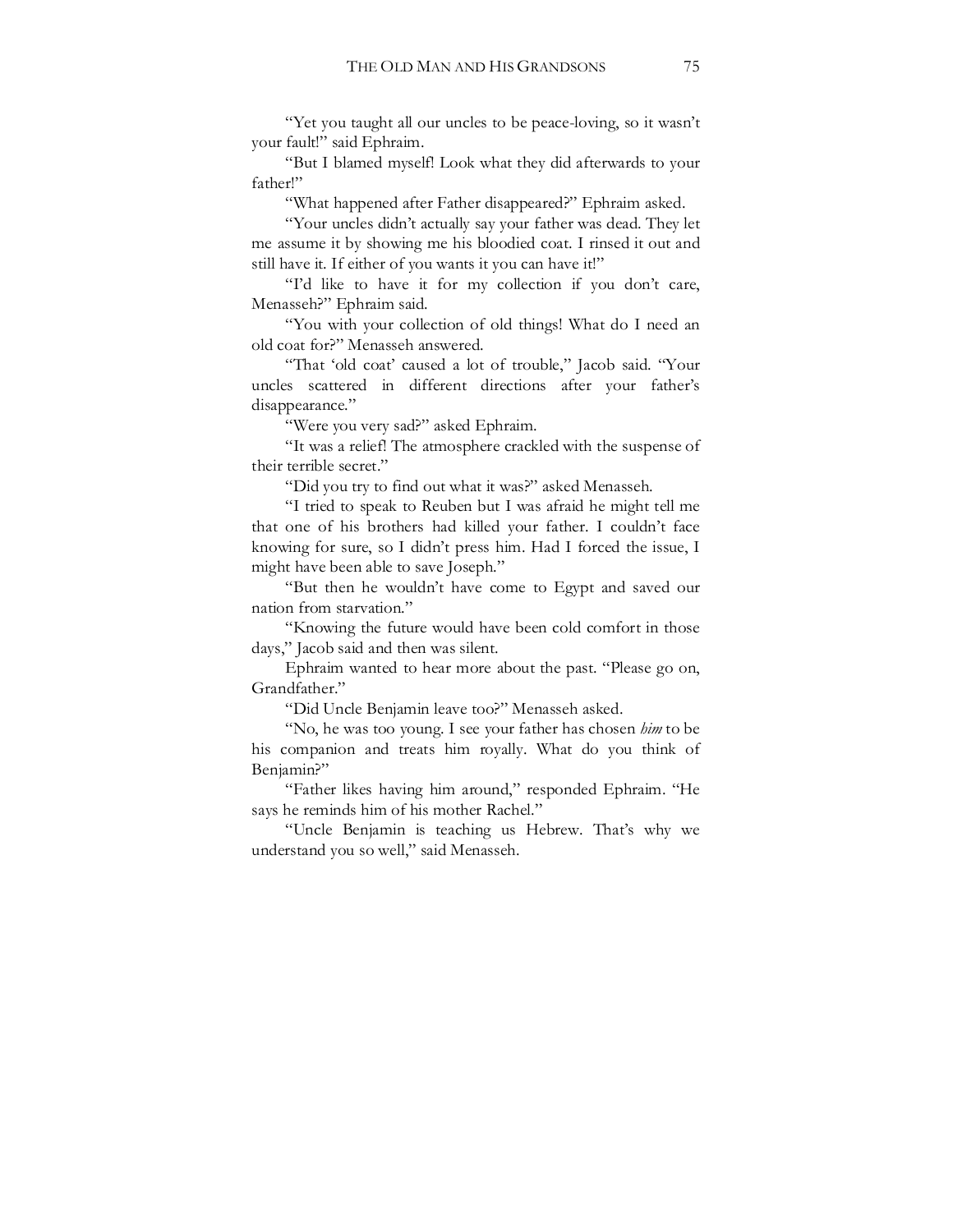"He and Father talk in Hebrew when they don't want the servants to understand," added Ephraim.

"How did Hamid learn your language so well?" asked Menasseh.

"It's amazing, isn't it? Here he is. It must be time to eat!"

Hamid bowed low to the three of them, after placing the food in front of them.

"Jacob said angrily to Hamid, "I see you've brought me ful! Bring me something else!"

"You don't like *ful*! It's our favorite food."

"No doubt that's why he made it. I'll tell you why I dislike it while I wait for Hamid to bring me something else to eat."

"Because of my father's love of *ful* I secured his blessing. My mother convinced me that the only way I could get it was to pretend I was Esau. I told her that if he touched me he would immediately feel I wasn't hairy like my brother, so I had to cover my arms with sheep's skins to fool him. I remember feeling guilty and scared," Jacob recalled.

"I always feel like throwing up when I'm scared," Ephraim said.

"Not when we're eating!" Menasseh said angrily.

"My stomach was churning too. I felt nauseous and my hands were shaking because I was afraid I would be caught in the act by either my father or my brother."

"Was it after this you went to work for Laban?" asked Menasseh.

"Yes, my punishment for cheating my brother was that my uncle was to cheat me for twenty years."

"You suffered as much as Father, didn't you?" asked Ephraim.

"Yes, but your father doesn't like to be reminded of that."

"Why do you say that?" asked Menasseh.

"No son likes to think he resembles his father. Everyone thinks he is starting out on his own. I never thought I would grow up to be like my father. I always prided myself on how little I had in common with him. Yet now that I am old, I see that we behaved in the same pattern. I too preferred one son. Look at the trouble that caused!"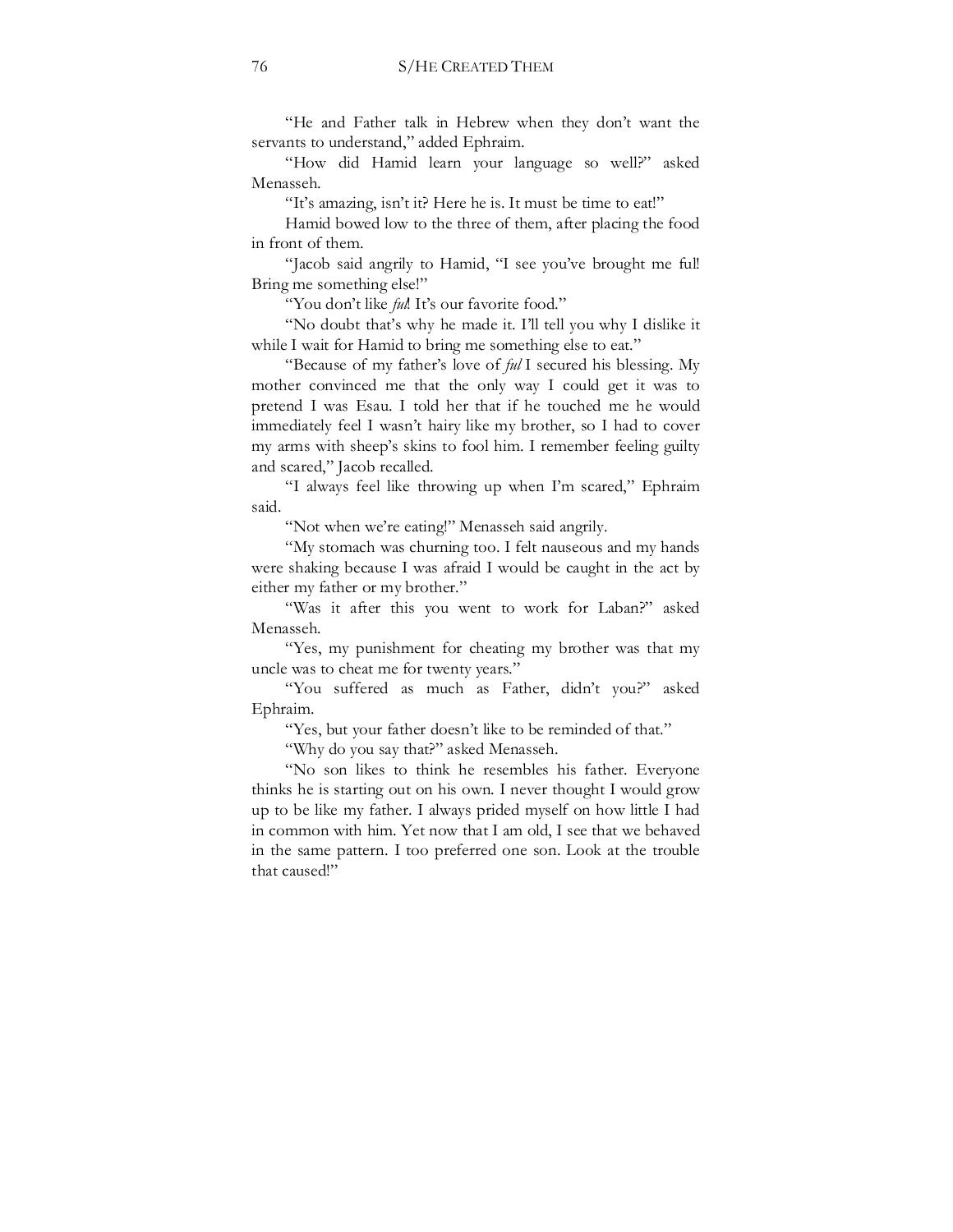"Father doesn't play favorites," said Ephraim.

"But then, Father doesn't know us that well," Menasseh said cynically. "Days go by and we don't see him."

"Father says that it is not the quantity of time he spends with us but its quality that is important," said Ephraim loyally.

"Did he teach you about the God of Abraham and Isaac?" inquired Jacob.

"Yes! He taught us that it was part of God's grand design to send him to Egypt," Ephraim said.

It was getting late. The boys exchanged glances and then Menasseh said politely, "Grandfather, we must go now. Thank you for the meal."

After they left, Jacob thought, *I would like to see Joseph before I die. I know he wants me to bless his sons. Yes, that should do the trick. I will send him a message. He may have no use for me alive, but they are all interested in my blessing and in what I will bequeath to them.* 

#### WXWXWXWX

Three weeks later, Jacob was sitting up excitedly in his daybed in the courtyard. Only Judah and his son had arrived.

"What's keeping them? What if he doesn't come?" Jacob said anxiously.

"Father, relax! It is early yet," Judah said reassuringly. He warned Jacob, "You must be careful how you speak to Joseph. He is a powerful figure and we will have no protection from him once you are dead."

Just then they both heard the clanging noises of chariots and then a fanfare.

Judah helped his father up to a sitting position and went out to greet his brother. Judah bowed deeply and said, "Welcome to the Land of Goshen. Father awaits you."

Joseph entered the courtyard and strode over to Jacob.

"Father, I thought you were dying! You look too healthy to be on your deathbed."

"Appearances can be deceiving, my son."

Jacob turned to Judah and told him that he wanted to be alone with Joseph.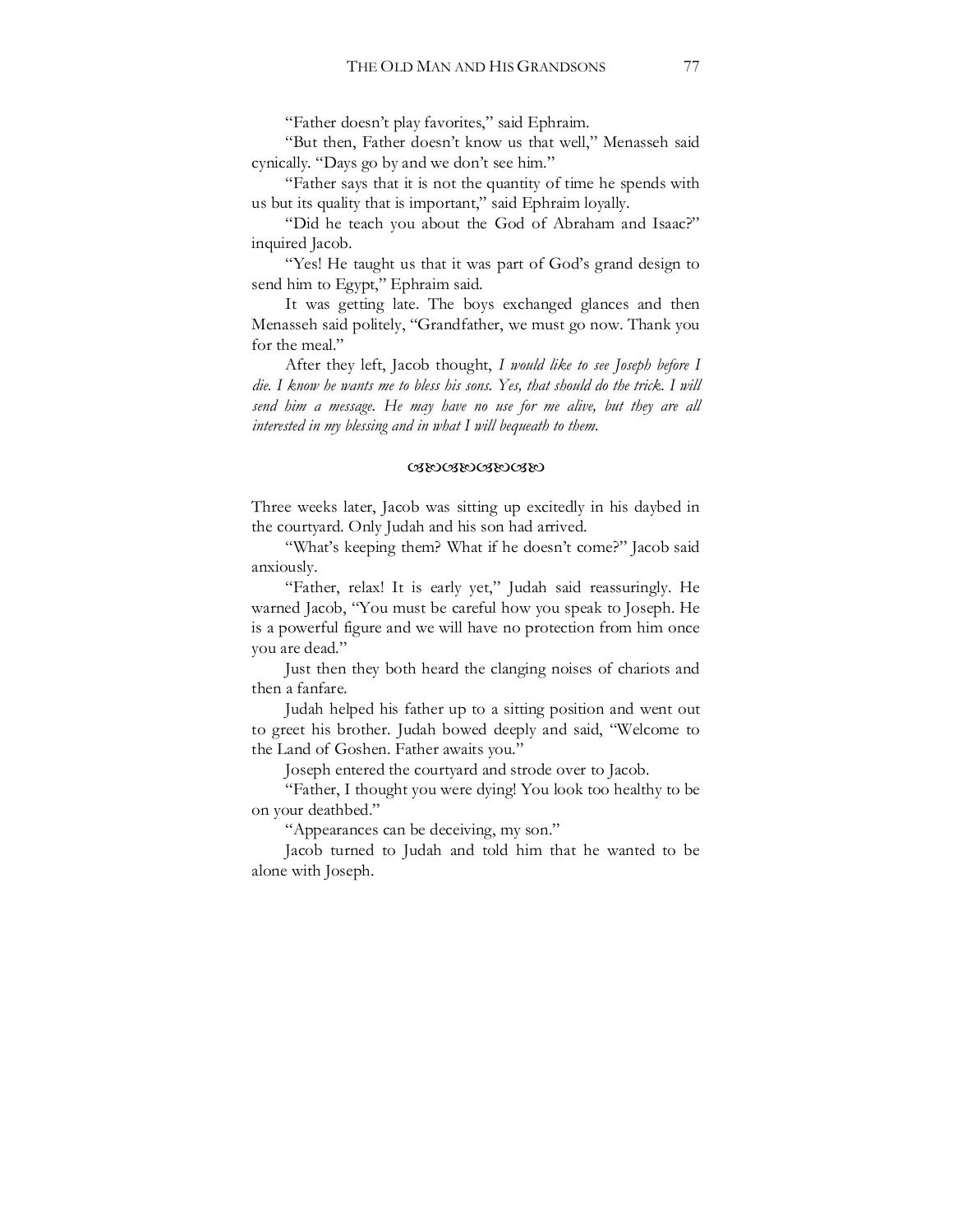Before leaving the courtyard, Judah said, "When you are ready, call me and I will bring my brothers in."

When they were alone, Jacob said, "Joseph, your brothers are afraid you will take revenge on them after I die."

"They need not fear me. I forgave them all long ago."

"I hope that is true, however," Jacob continued, "a more important matter is the future of our people. Since you are committed to Egypt's future and your children are being raised, temporarily I hope, as Egyptians, Judah will be the leader after I die."

"But what about our Law of Primogeniture?"

"My three oldest sons, Reuben, Shimon and Levi are not to be trusted with power," said Jacob vehemently.

"Is that your final decision?"

"Yes! It has been ordained by God. And now the last thing we must discuss is my final resting place. I wish to be buried in the Cave of Machpelah, near Hebron."

"You don't wish to be buried next to my mother, Rachel?" Joseph asked incredulously.

Jacob nodded affirmatively.

"So you have rejected my mother! Why? Is it because she believed in the power of her household gods, the *terafim*?"

"No, my son, it is much simpler than that. There is only one burial ground in the promised land of Canaan that belongs to us by right of purchase. You know that my philosophy has always been to wrest power through peaceful means and not through violence. That is why I wish to be buried there. Swear to me in the traditional manner that you will uphold my will."

"I am not pleased with this. I have no choice but to obey," Joseph responded. Diplomat that he was he kept his angry thoughts inside, *when MY time comes to die I will asked to be buried in the plot of land Jacob purchased outside of Shechem since it belongs to our family*.

"Put your hand under my thigh as a sign of faith."

"Why do you insist on this formality? Don't you trust me? Are you reprimanding me for something I've done?"

"Not for anything you have *done*!" Jacob answered enigmatically. "Quickly, swear to me! The others are waiting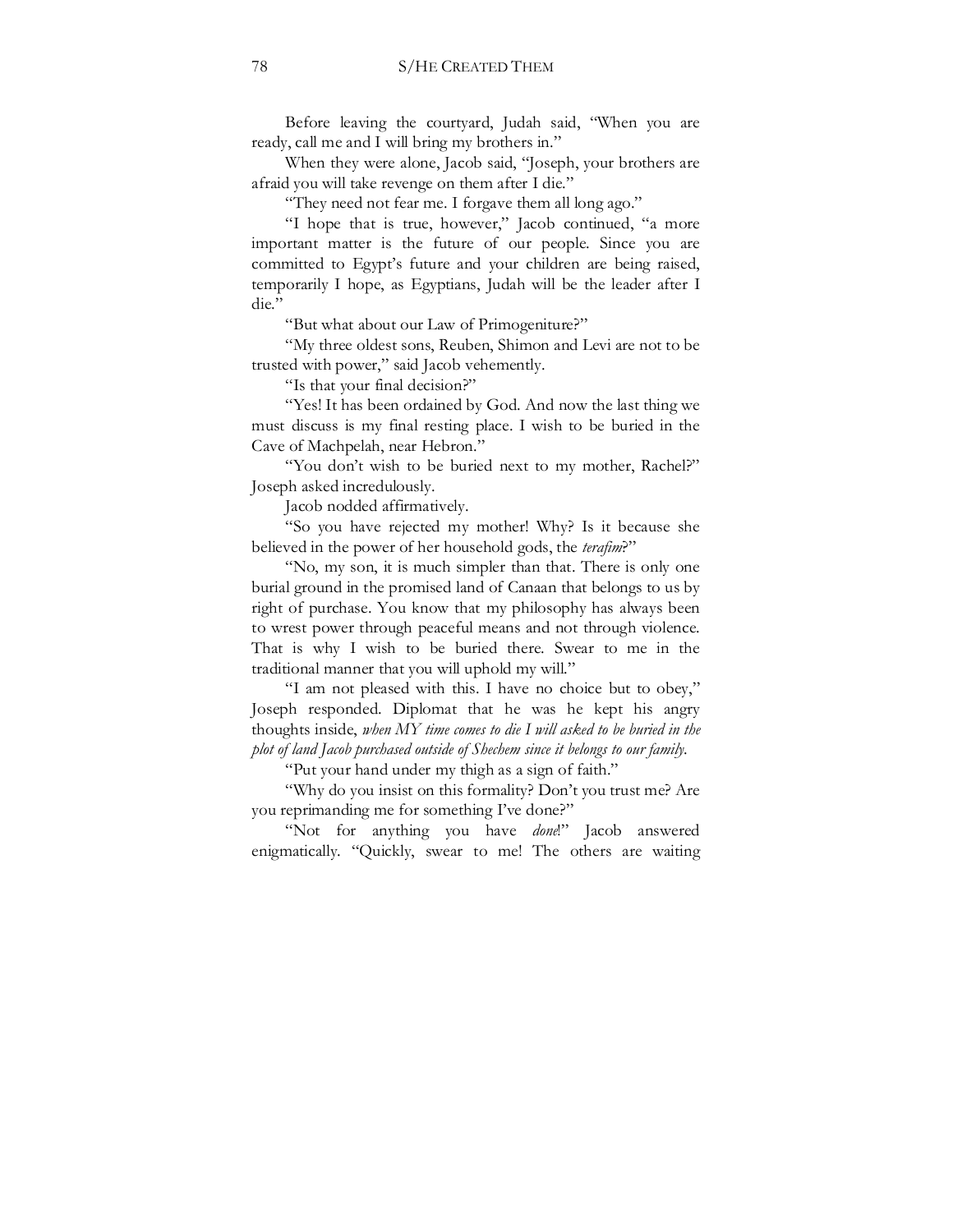outside impatiently. You and I will have another private talk tomorrow. Now it is your brothers' turn."

When it was clear he had no choice, Joseph, with a great show of displeasure and resentment, swore in the proscribed manner to bury Jacob in the Cave of Machpelah.

The brothers entered and Jacob greeted them personally as they filed in gathering round his bed. He looked at each one slowly and carefully before speaking.

"My sons, you are here to receive my last wishes and blessings. Most of you will be disappointed, but that is fair. You too have disappointed me." Jacob then dispensed with his three older sons. His tone was warm and loving, however, when he spoke to Judah, who was standing on his right.

"Judah, you alone have behaved affectionately to me. Because of you my grandchildren have not been cut off from our tradition. Despite their Egyptian upbringing, Ephraim and Menasseh have learned compassion and respect for our ways. Therefore, from your seed will come the great leaders of our future nation."

Judah was overcome and thanked his father profusely.

Jacob then told Benjamin that he was disappointed in him for choosing to live with Joseph rather than with him. "You have learned the martial arts and a taste of royalty from the Egyptians. This will prove to be a dangerous combination in the future."

To Joseph he said, "Bring Menasseh and Ephraim to me that I may bless them directly. The rest of you may leave."

#### WXWXWXWX

It was dusk when Joseph returned with his two children.

"I can't see too well in the dark," Jacob said. "Now I know how my father must have felt when he repeatedly asked me 'are you really Esau?' Are these really your sons?"

"Of course, Father! There is no duplicity *here*! I have placed Menasseh to your right and Ephraim to your left."

"Jacob deliberately crossed his hands so that his left hand was placed on Menasseh's head and his right on Ephraim's.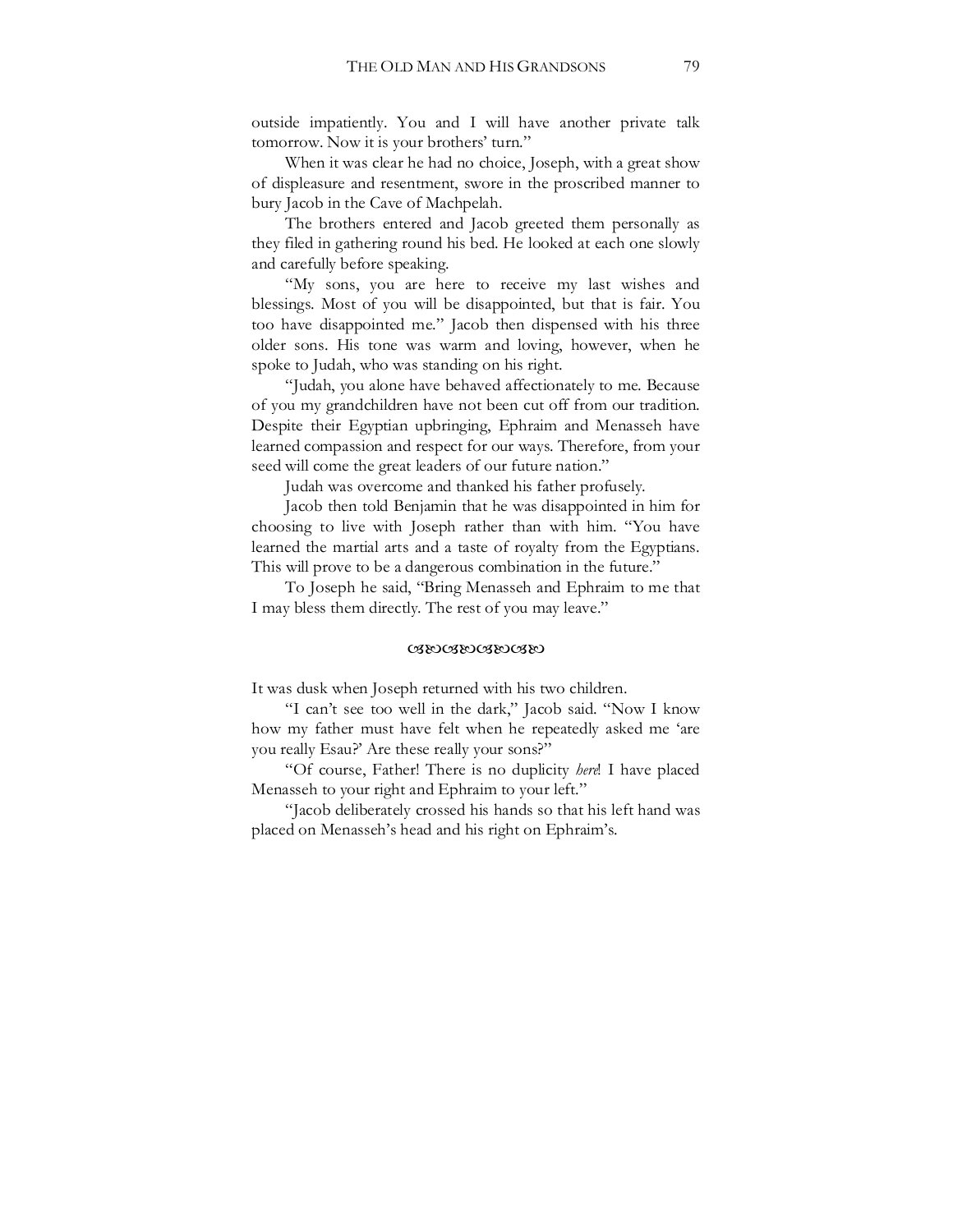"Father," Joseph exclaimed while attempting to move Jacob's hands. "I told you that Menasseh is on your right! You have reversed the proper order."

Jacob gently removed Joseph's hands from his and said, "It is not a mistake. This is how it is done in my family."

"But not in Egypt."

"It has been ordained that Ephraim the younger will be the stronger one."

"I cannot allow that. Menasseh is my heir."

"My mother Rebecca forced me to wrest the blessing from Esau to accord with God's will that the younger inherit. My grandmother Sarah chased away Ishmael from her tent for the same reason. Throughout our history this has always been the case."

"According to this logic, why isn't Benjamin your heir? He is the youngest and the son of your once favorite wife!" Joseph asked.

"Didn't you hear me?" Jacob said in anger. With great effort he continued. "The people of Israel will also follow your mistaken logic in choosing a king from the stock of Benjamin before realizing their mistake. Afterwards, however, all kings will descend from the branch of Judah." It was clearly an effort for Jacob to go on.

"Father, calm down and rest, you are tired!" Joseph said.

"But we have so much more to discuss."

"I will return tomorrow and then we will talk."

As Jacob was falling asleep, he thought, *Joseph, tomorrow I will teach you to be a better father to your sons than I was to mine.*

The next morning Hamid came to awaken his master, unsuccessfully, for he was dead.

He ran to get Judah who then told Joseph. As they crossed the path to Jacob's home, Judah tore his garment and said, "I hope you will honor his memory."

"You need not fear me!" Joseph said sadly. "You know, I had looked forward to talking to him tomorrow. I was so young when I was snatched away from him. I never told him how the thought of his surviving similar ordeals inspired me through difficult times."

Judah said, "He would have liked knowing this."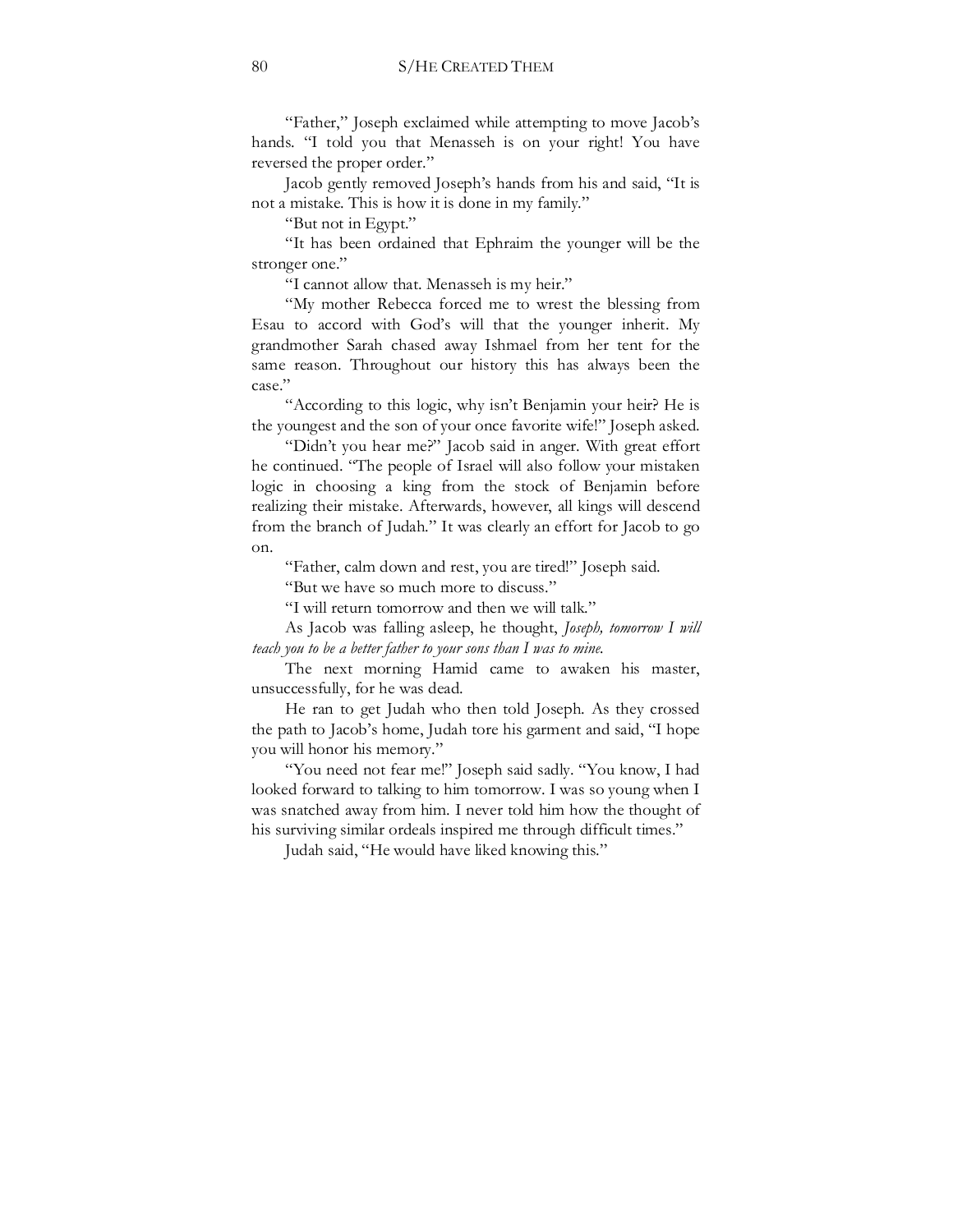"It is too late now. I was too busy for him when he needed me. It is strange, but I always hated him for singling me out for special treatment. I knew that if not for that my brothers would not have picked on me. When I was younger I blamed him for what you did to me. But now, with the passage of time, I realize that it was precisely that feeling of being chosen by Father that prepared me for the role I was cast into."

"Perhaps Father sensed this before he died," Judah said tactfully.

At Jacob's bedside Joseph tore his princely robe in the traditional manner of mourning. He shivered and was amazed at the strength of his feeling of loss. He felt naked. He was stripped of everything. Nothing stood between him and eternity. *Who would believe that after all I have achieved, I am again cast into the pit of darkness, screaming for my father.*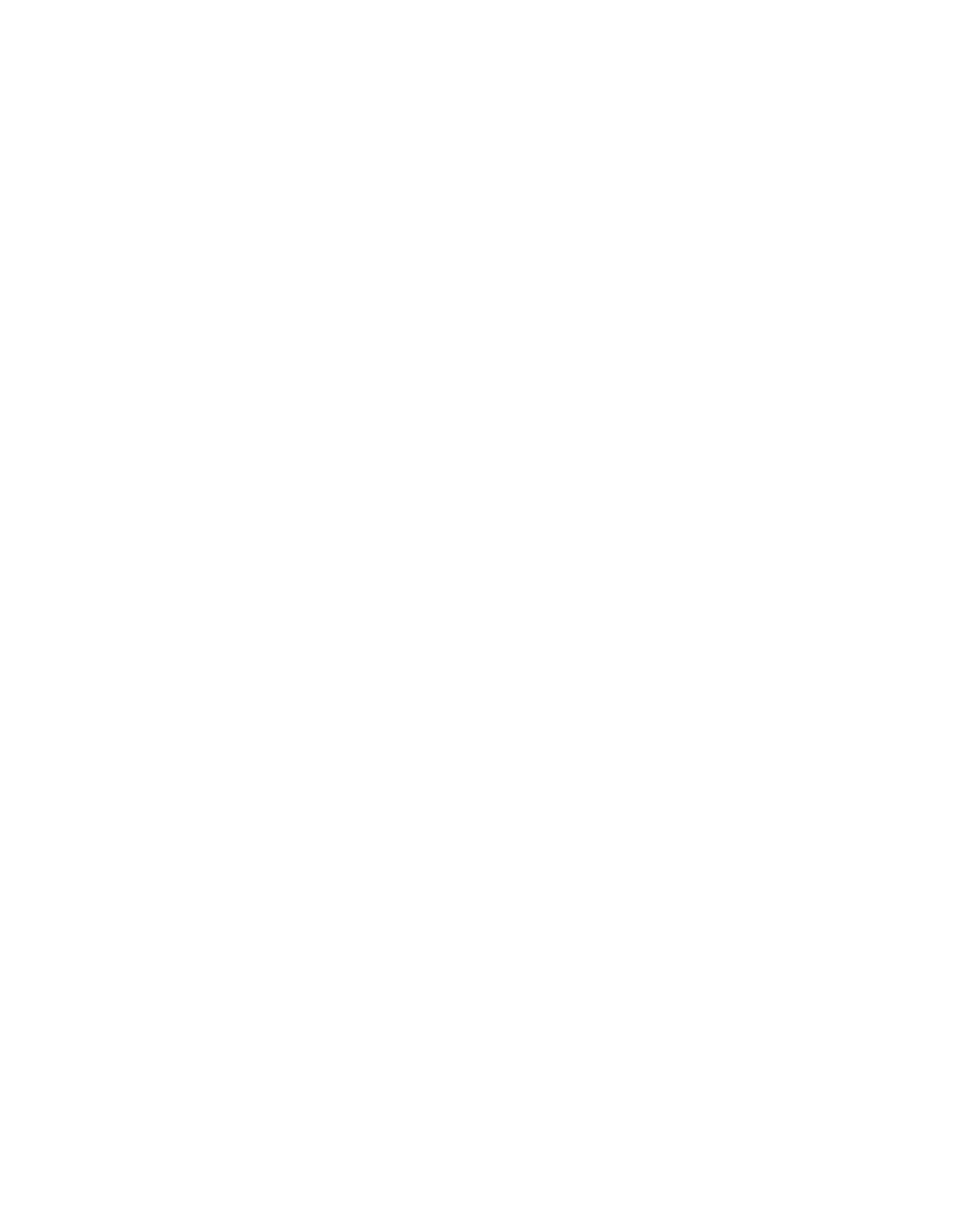# **THE DISCREDITED PROPHETESS**

*When Aaron turned toward Miriam, he saw that she was stricken with snow-white scales. And Aaron said to Moses, "O my Lord, do not hold against us the sin which we unwittingly committed. Let her not be as one dead, who emerges from her mother's womb with half her flesh eaten away." So Moses cried out to God, saying, "O Lord, please heal her!" But the Lord said to Moses, "…Let her be shut out of camp for seven days, and then let her be readmitted." So Miriam was shut out of camp for seven days; and the people did not march on until Miriam was readmitted*. (Numbers 12:10-15)

*This is much worse than I thought! I must find something to do.* It was the morning of her third day of banishment. *How much longer? I've never been punished like this before.* 

Before she was obliged to leave, Moses and Aaron had assured her that she would be outside the camp for *only* seven days. "*Only* seven days, indeed!" she thought.

There were no exceptions to the rule: Anyone who was diagnosed as having a skin disease had to go outside the camp for a week—alone—to simply wait for the disease to run its course. The priestly families could differentiate between various rashes, but chose to refer to each outbreak of the skin as *tzara'at* or leprosy. Despite its name, very few had the dreaded variety of illness called Egyptian leprosy.

Miriam was professionally interested in her own illness. She was a *bat-kohen*, a daughter of a priestly family and intimately acquainted with the diagnosis of disease. She was never consulted publicly, but her private opinions were highly valued because of her many years of experience.

The priests claimed the different categories of leprosy were all caused by sin. If the person's contagion stopped, he would be pronounced healthy and be required to bring a sacrifice in the form of a sin offering. If not pronounced healthy, he would remain alone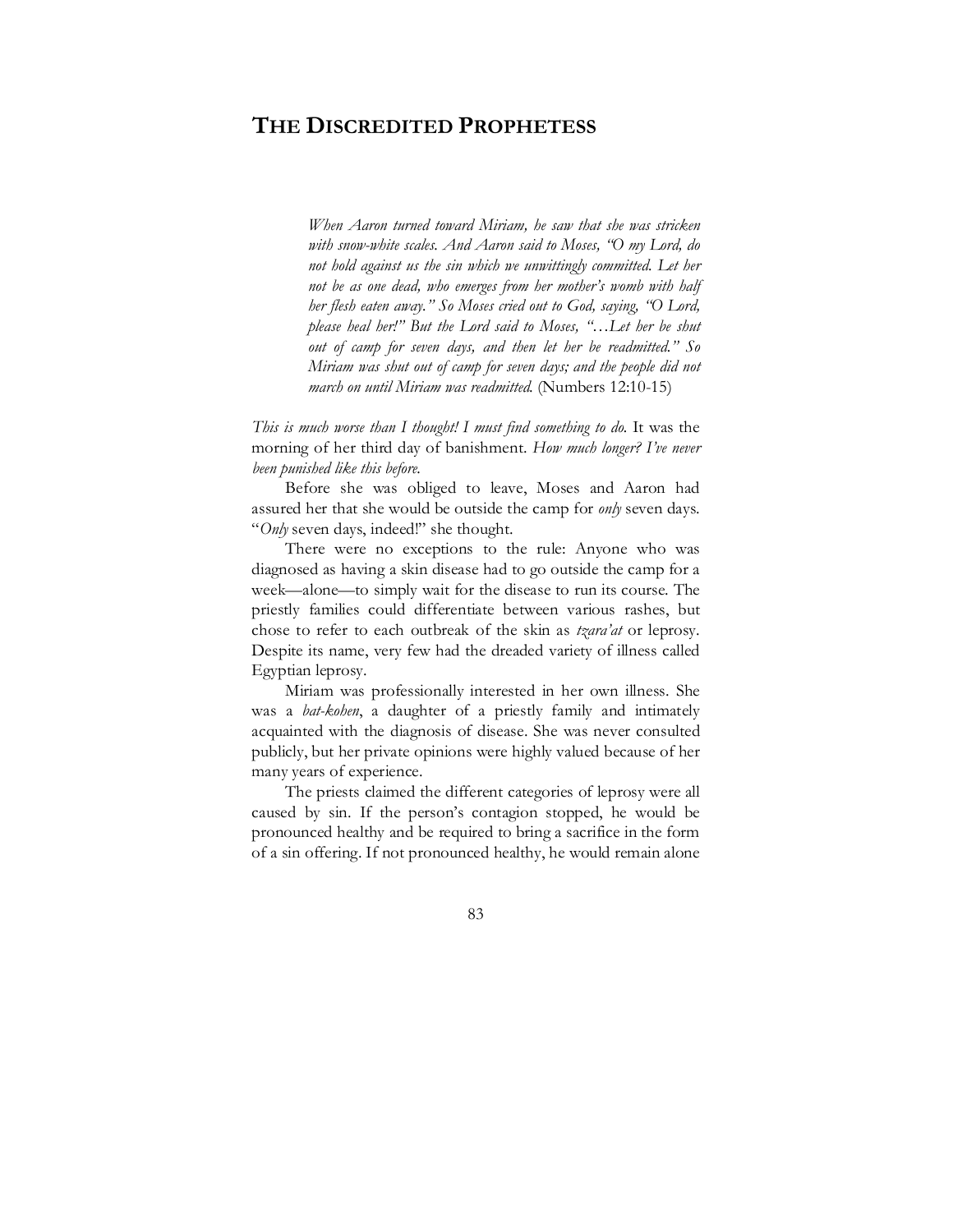outside the camp for another seven days to seek out the source of his sin and engage in intensive soul-searching.

Miriam was beset by terrible doubts about the severity of her punishment. She thought it unfair that only she was being punished, and not her brother Aaron as well. After all, together, the two of them had voiced complaints about Moses. She bitterly criticized the fact that those who were diseased had to expiate their sin by spending the entire period of quarantine alone—separated from others similarly afflicted*. What kind of God demands that one endure this mental and physical pain in a state of loneliness!* 

She had plenty of time to contemplate her "sin". She still felt she and Aaron were right in criticizing their younger brother Moses for having married a black woman. *If this was a sin, why wasn't Aaron similarly afflicted? Is criticism of our brother now to be tabooed? After all, Moses is not God!* 

Miriam felt that she or Aaron would have been better qualified to lead the people out of Egypt. She had never understood why God chose Moses. Even Moses knew his own limitations. That was why he had asked for a spokesperson.

Miriam had always blamed Moses for God's original choice of Aaron over her. This was his revenge! He resented my being the big sister, for having the gift of speech and for laughing at the way he spoke. His lisp was very precious to us. We treasured everything about this child that the astrologers feared, this one who was rescued from the waters.

Perhaps I wasn't chosen because I am a woman. Is it God who does not want women to worship Him? Or is it those who claim to speak in His name, who control the power, who do not want women to worship Him? She asked this because the leaders, who were all men, described God as an all-powerful and vengeful being. But women, she knew, thought God was caring and compassionate. Men had decreed that women be excluded from holy work and had elected priests to formulate laws which treated women with contempt. We are children in their eyes. I remember when it was different.

In Egypt, the women's nurturing talents were essential, because the men were physically exhausted and emotionally drained from their demeaning work as slaves. The women had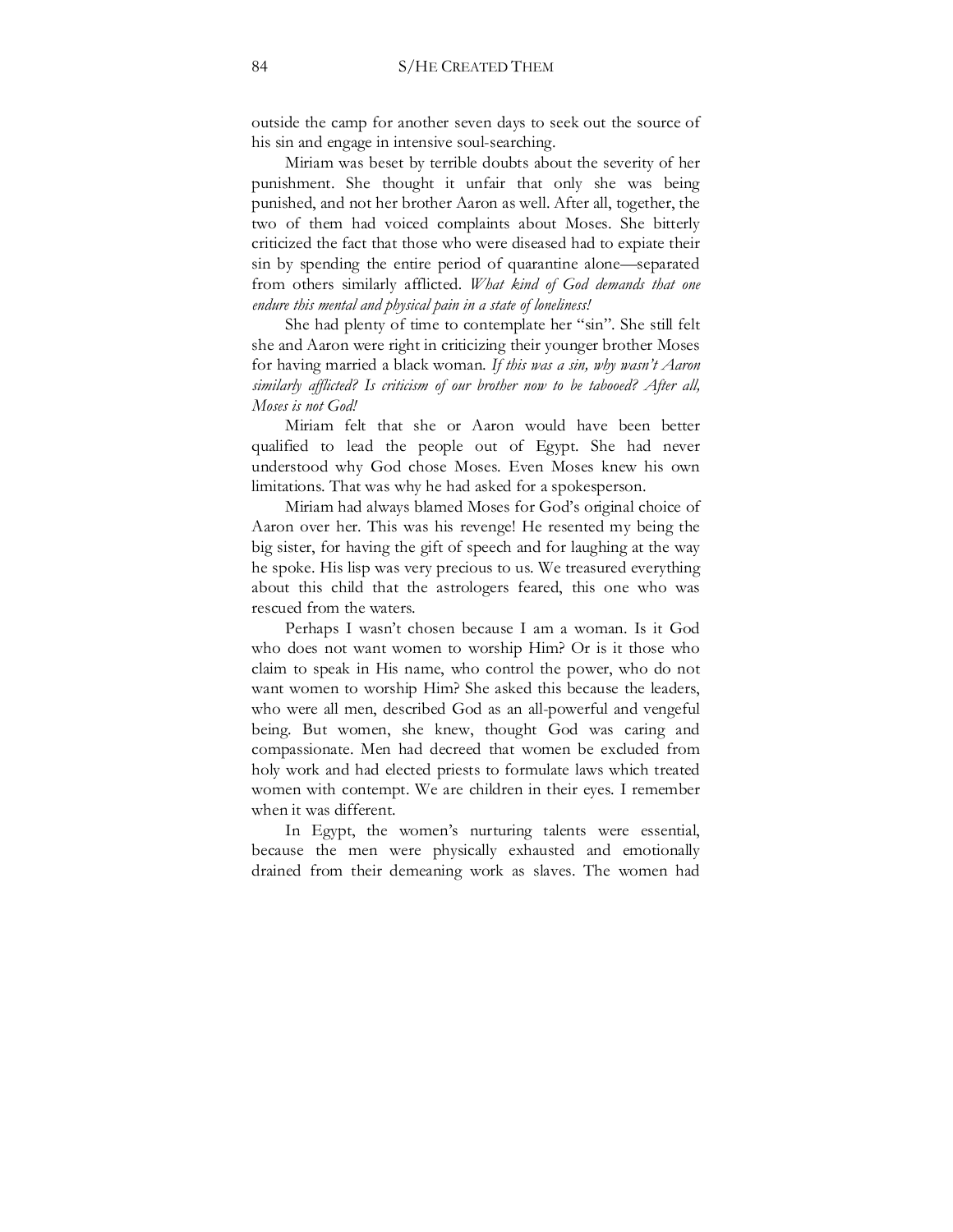played musical instruments and worshipped the *terafim*, the household gods of their ancestresses in Ur.

The new form of religion was deliberately dry and abstract. Women were not allowed into the holy area, because their form of worship was too spontaneous and earthy in contrast to the new formal rituals. *No wonder our people needed a golden calf to worship. And who did they come to with their request, as usual? To me!* She then went to Aaron to see what could be done. They did their best to accommodate the people; but were rebuked for it!

Miriam felt it was wrong of God to command mankind not to make any graven images of Him. He had killed hundreds of His people simply for their needing a concretized version of Him in the form of a Golden Calf to feel and touch. *We were not ready to accede to His demand that we accept an intangible essence and call it God. We had not*  left the mental state of slavery. We needed compassion and understanding when *we failed to observe the first commandment, but were expected instead to be satisfied with divine wrath and displays of power.*

Miriam's rebellious thoughts were interrupted by two people with skin diseases who hesitantly approached her for help.

*Even here, I am to have no peace!* She thought, but then relented. *They need me! I am their leader! They have the right to ask me for help*. She looked closely at one of them. It was Hur. "Who diagnosed you as having leprosy?" Miriam asked. "I've never seen this variety of the disease before."

"It was my son, Bezalel the painter. He observed a change in the color of my skin and told me to go to the priests. I wanted to avoid an open trial to determine what sin caused it so I asked your nephew, Nadav for a private opinion.

"That was unwise. Nadav is not as experienced in these matters as some of the others. Let me look at your back and see if I can find the tell-tale signs."

Hur removed his upper garment and Miriam inspected his skin. After a few moments, she said, "I have good news. It looks like it is just a temporary rash. So you will not have to make a confession of your sins after all. Between us," she added, "this place is atonement enough for any crime. As long as you are here, however, let us go and see who needs help."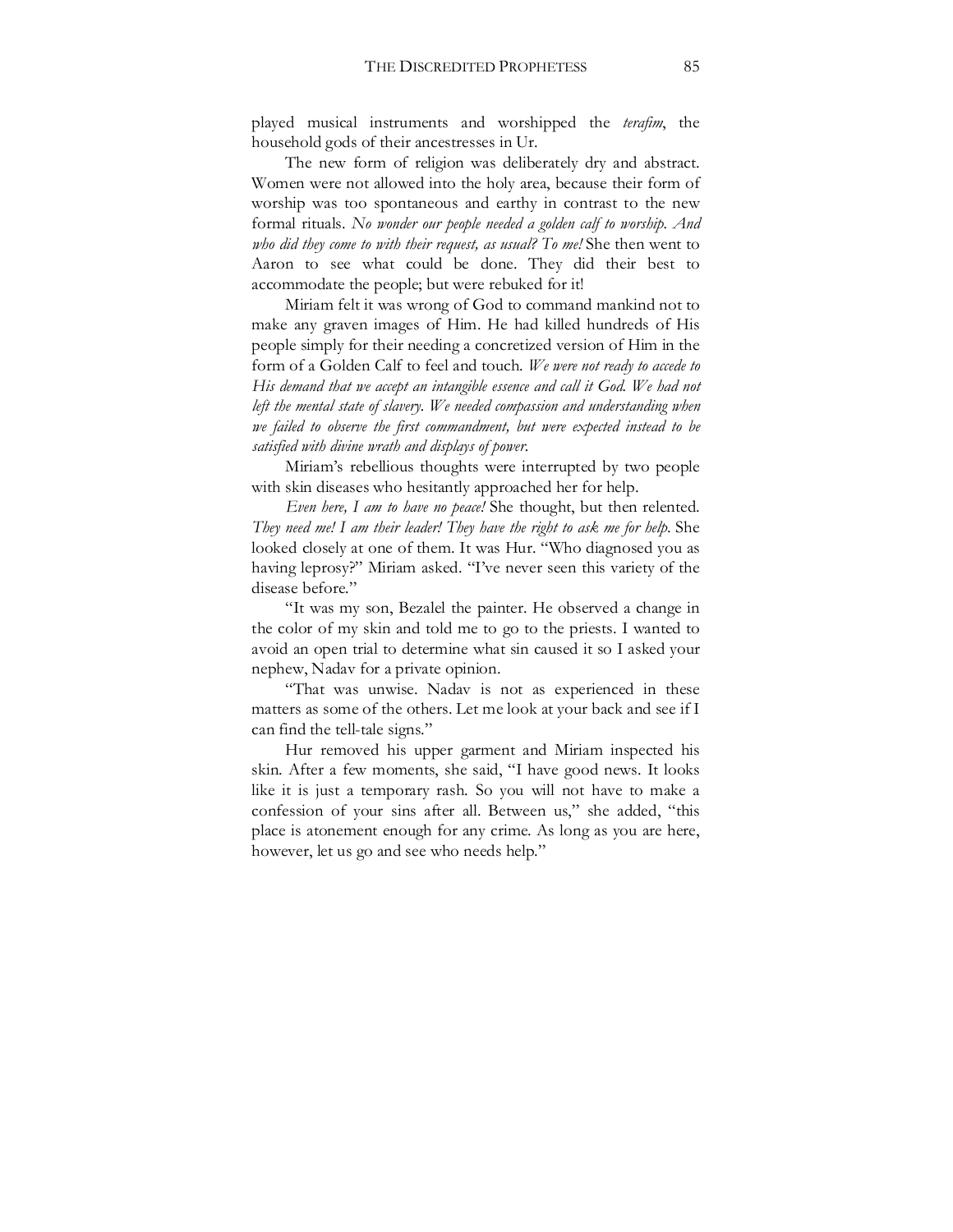Miriam made the rounds outside the camp. She met people with different skin diseases. Each person's major complaint was the loneliness. She suggested that the people congregate to take care of each other; that they put up makeshift huts for those who were really sick. The healthier people could care for the very sick.

She was pleased to be able to use her organizational abilities. She realized that she had re-interpreted the law of *badad yeshev*, "you shall remain in complete isolation" (Leviticus 13:46) and hoped she would not be punished for usurping the power of interpretation from Moses. She was aware of the danger of stepping out of line for she had witnessed what had happened to Aaron's sons.

She had given much to this people. She had raised and advised its leader. When their fledgling nation succeeded in fleeing Pharaoh's army, she had composed a song for the occasion. Moses insisted that it would be more seemly for him to sing God's praises, so she had organized the women and they had accompanied him in the background with timbrels and drums. Her feelings were tinged with bitterness when she looked back on that glorious occasion. She saw it as another example of Moses' exploitation of her: using what was hers for his own ends.

It was immediately after the singing of her Song of the Sea that the people started calling her *marah*, bitter, making puns of her name. She thought that one day they would no doubt call her song, *shirat mar-yam*, song of the bitter sea!

Was I bitter then? Or was it after we were unable to get sweet water, when Moses implied that it was my fault that the waters were bitter? I realized then, that he was totally incapable of gratitude. That is why he saw to it that I was punished. And God sided with him!

She felt that it was going to be difficult to worship a God who afflicted people with diseases for not agreeing with Him. *This is not the God we left Egypt to worship. I cannot accept that this is God's doing.* 

### WXWXWXWX

It took a great deal of convincing and cajoling, but the entire nation of Israelites waited for her. Moses was powerful enough to convince them that it would be ungrateful and wrong to leave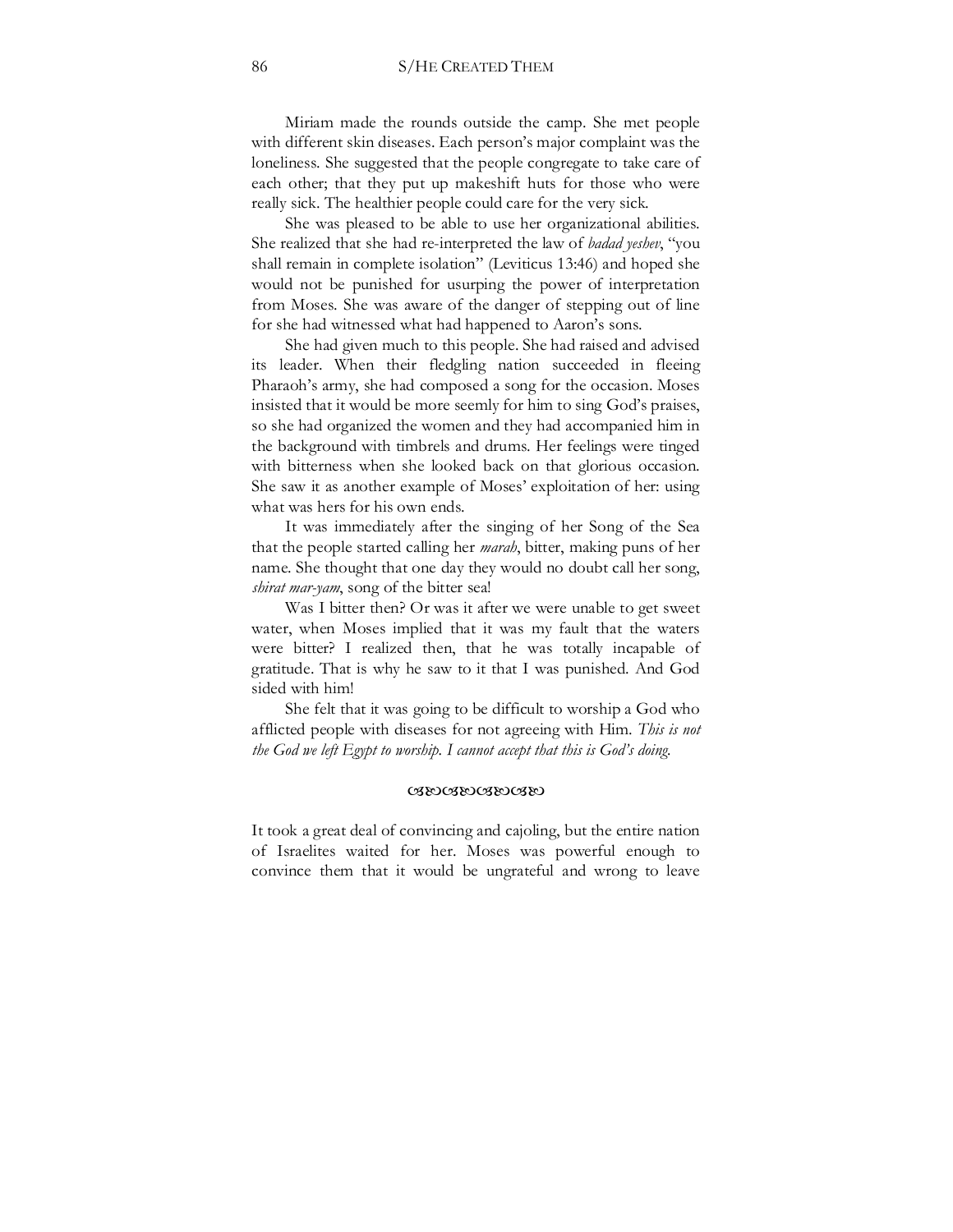Miriam behind after all she had done for them. After a great show of resentment they agreed. They would wait this time but if she sinned again they would not wait for her a second time. Who did she think she was? She would have to catch up to them just like anyone else.

*It is lonely here. Four more days to go*.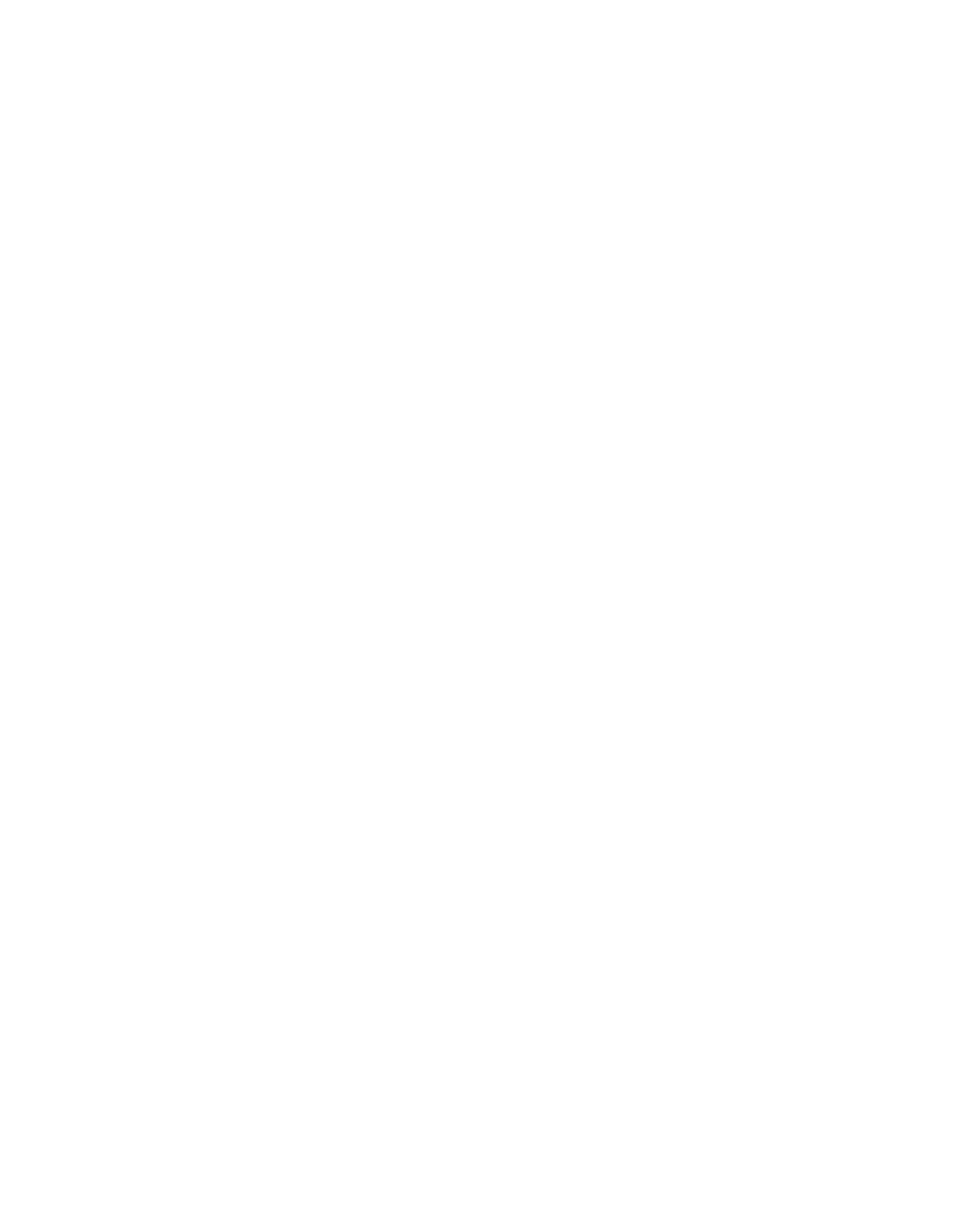# **THE DAUGHTERS OF YOCHEVED**

*A certain man of the house of Levi went and married a Levite woman* (Exodus 2:1).

Yocheved sits in her *succah*, a booth with some palm leaves over it, to protect her from the intense sun of the desert. It is a hot day and she has put in a long day's work. This is her time and she is sipping a drink of brackish well-water, carefully boiled and rationed disguised with nanna leaves, carefully dried and preserved taken from their garden in Goshen, Egypt. Besides her daily chores, she is expected to keep an eye on Moses and Zipporah's two sons Gershom and Eliezer, who are fairly easy—passive in fact, and neglected terribly by their father and their bewildered mother.

I remember the day they came here with Yitro, Moses' fatherin-law. He brought Zipporah, Moses' abandoned wife, who had been sent home to her papa, because he had more important things to do and her, or rather I should say, their, two sons. Gershom was aptly named—I have been a stranger in a foreign land—which could refer to any member of that peculiar family. His younger brother was born after Moses discovered God and named him Eliezer—the God of my father was my help—not that this was of any help to the poor child, who was always being confused with his cousin, Aaron's son Eleazar. Anyway, Yitro brought the three of them to the wilderness and sent word to Moses, "I, your father-inlaw Yitro, am coming to you, with your wife and her two sons." One would think that Yitro would have more tact and present them as HIS sons. Moses went out to meet his father-in-law; he bowed low and kissed him; each asked after the other's welfare, and they went into the tent.

What a day that was—what confusion, what tears—not too much joy on our part, it added great complications to our lives. Miriam was furious with Moses, accusing him of all sorts of things. Until then, no one really knew anything about Zipporah; there had been all sorts of rumors―and now here she was―in the flesh―and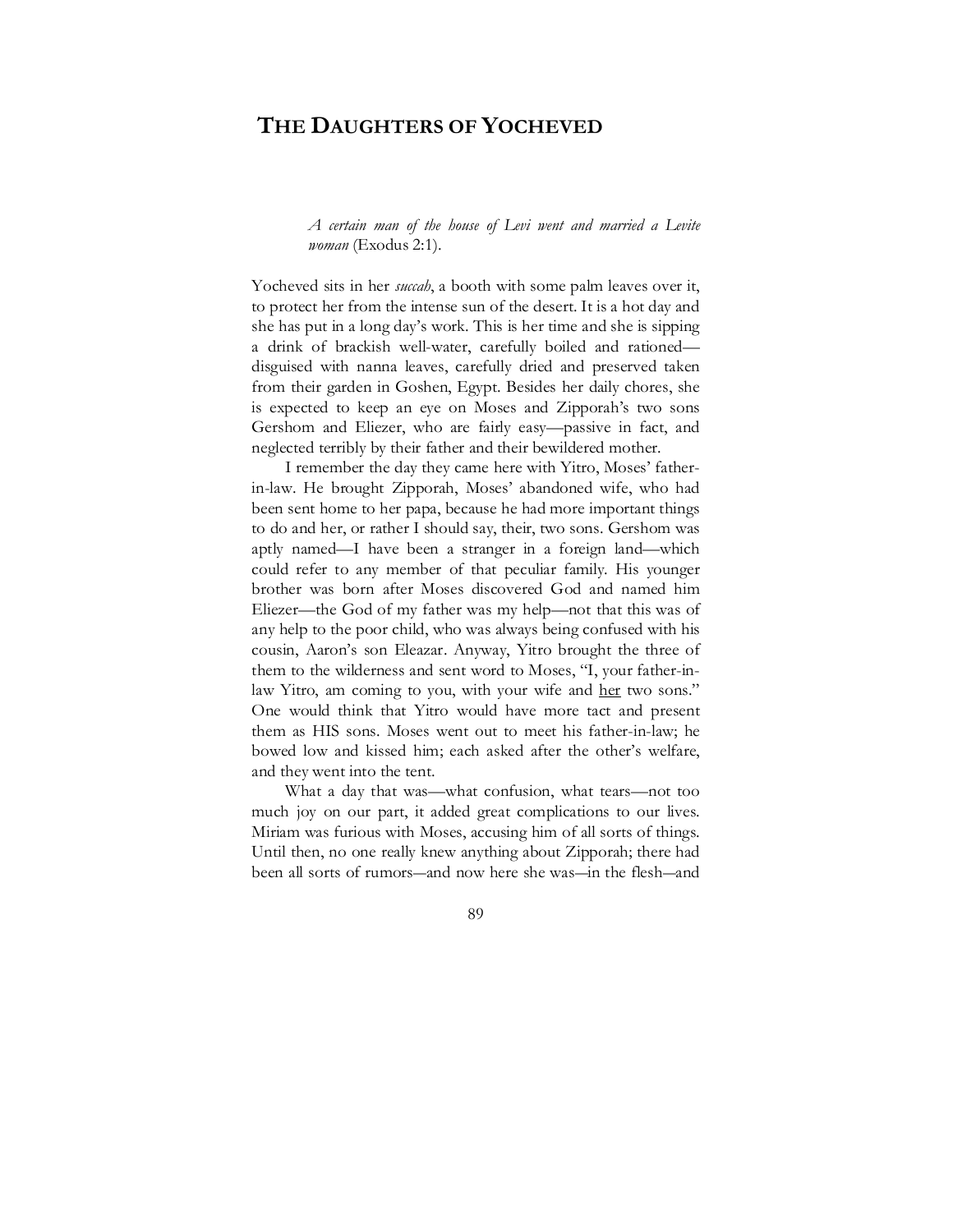very dark flesh at that. Miriam tried to befriend her. I think it was a ploy on her part, to make her look like a victim, so that she could then portray Moses as an uncaring man, who neglected and abandoned his wife and children. Not that she was so wrong—but it was the way she exploited Zipporah. And no one really cared about those children; they don't speak our language; they are very shy; nothing will come of them. At least they are no bother to anyone. Not at all like her other grandchildren.

Later this day, there will be a meeting in the Tent and she will be expected to look after Aaron and Elisheva's four unruly sons: Eleazar, Itamar, Nadab and Abihu. All these boys! Where do they come from—she at least was blessed with Miriam—but her daughter does not seem to want to marry anyone—she enjoys being a leader too much.

At least Elisheva is expecting a girl which Zipporah, with her mysterious powers, has predicted by running her hands over her belly and Miriam, with her own gift of prophecy, has confirmed. What a family! How is it that each of her immediate family has been chosen to lead the people of Israel through the desert? What a long trip this is. She hopes she survives it and makes it into the Promised Land.

Yocheved is a woman with a long white mane of hair, flowing in all directions. Her eyesight is still pretty sharp for a woman of her indeterminable age, which is why her daughters-in-law trust her so much—as a caretaker, a marriage counselor and confidante. "Could I tell some tales," she often says, "if I were so inclined." She chuckles, "That would certainly change Moses and Aaron's claims to the authority of the books they are constantly scribbling, and insisting they are Yahweh inspired words. Too bad, she does not know how to write, though she might use one of Elisheva's scribes to jot down her reminiscences—so that HER story doesn't get lost, drowned out by Moses and Aaron's version of truth.

Which of her three daughters would she write about? Would it be her favorite: the impetuous Miriam, who could have been the leader of the people, had she not been a woman? As it is, the people come to her and look up to her and all her time is taken up listening to their complaints, serving as advisor and problem solver to her brothers. The three of them are engaged in a power struggle.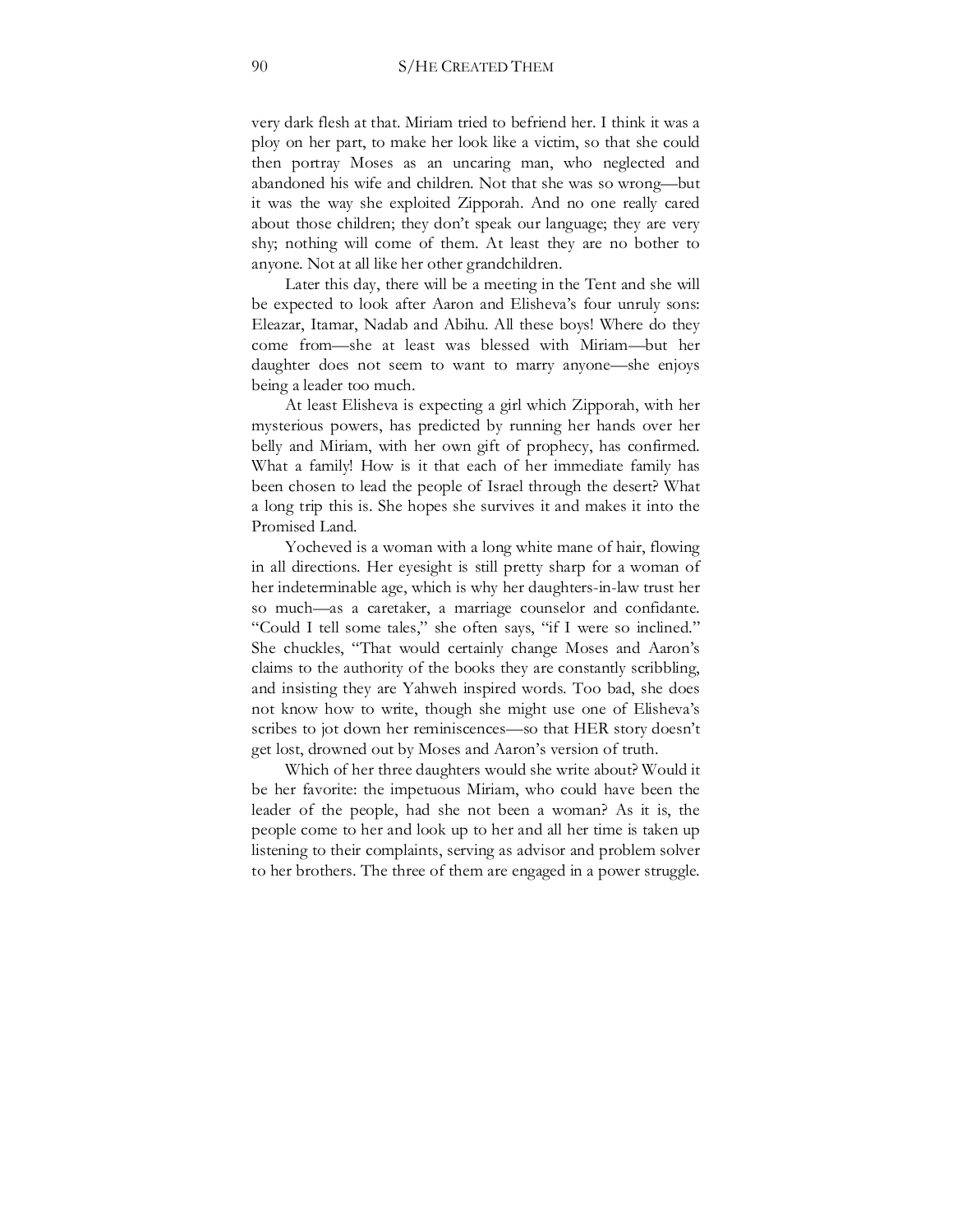Some days Miriam and Aaron ally themselves against Moses some days, it is Moses and Miriam against Aaron—and sometimes Miriam stands alone—against both of them. She worries about Miriam; she's too outspoken. Moses is clearly the reluctant leader of people, chosen by Yahweh and preferred over Miriam—she is resentful of her "little brother's" chosenness. After all it was she who saved him, watched over him in the bulrushes before Bithiah, Pharoah's daughter, found him. She was the one who kept in touch over all those long years and brought Yocheved in, openly, at great risk to herself,<sup>1</sup> to nurse her son, who was an illegal alien and doomed to die by Pharoah's decrees.

We never really acknowledged our debt to Bithiah—what a risk she took. Perhaps Elisheva will name her daughter Bat-yah in her honor. I will suggest it to her this evening. This will also acknowledge her closeness to Moses—one that is hard to overlook. The way she spends all her time with him, rather than with her own husband or children—but then with those boys, why would she want to stay at home—better off leaving them with me.

Where was I? I'm rambling in my thoughts—I guess, it's acceptable in an old woman, but then how will I ever organize my thoughts in order to dictate the history of my women folk.

Oh yes, I was musing about Miriam. Rather than work together with Moses and keep him in line, and help him to control his temper and impatience with the people, she has started to bother him with being a neglectful father and husband. It's not as if Moses doesn't have more important things to worry about. And he should never have married that Zipporah in the first place, imagine bringing a Cushite into our family—the Levites are supposed to be pure—that is why Moses' line will not be the priestly one. Had he married Elisheva, with her wonderful lineage, Moses could have been both prophet and priest and then we wouldn't have to put up with all of these strange purity laws that Aaron is proposing.

But he ruined everything, by marrying Yitro's daughter when he was in Midian—such a choice. True she is resourceful—she saved Moses and Gershom – they would be dead if not for her the way she took a knife and circumcised him by her own hand. At

<sup>&</sup>lt;sup>1</sup> Cf. Exodus 2:6ff.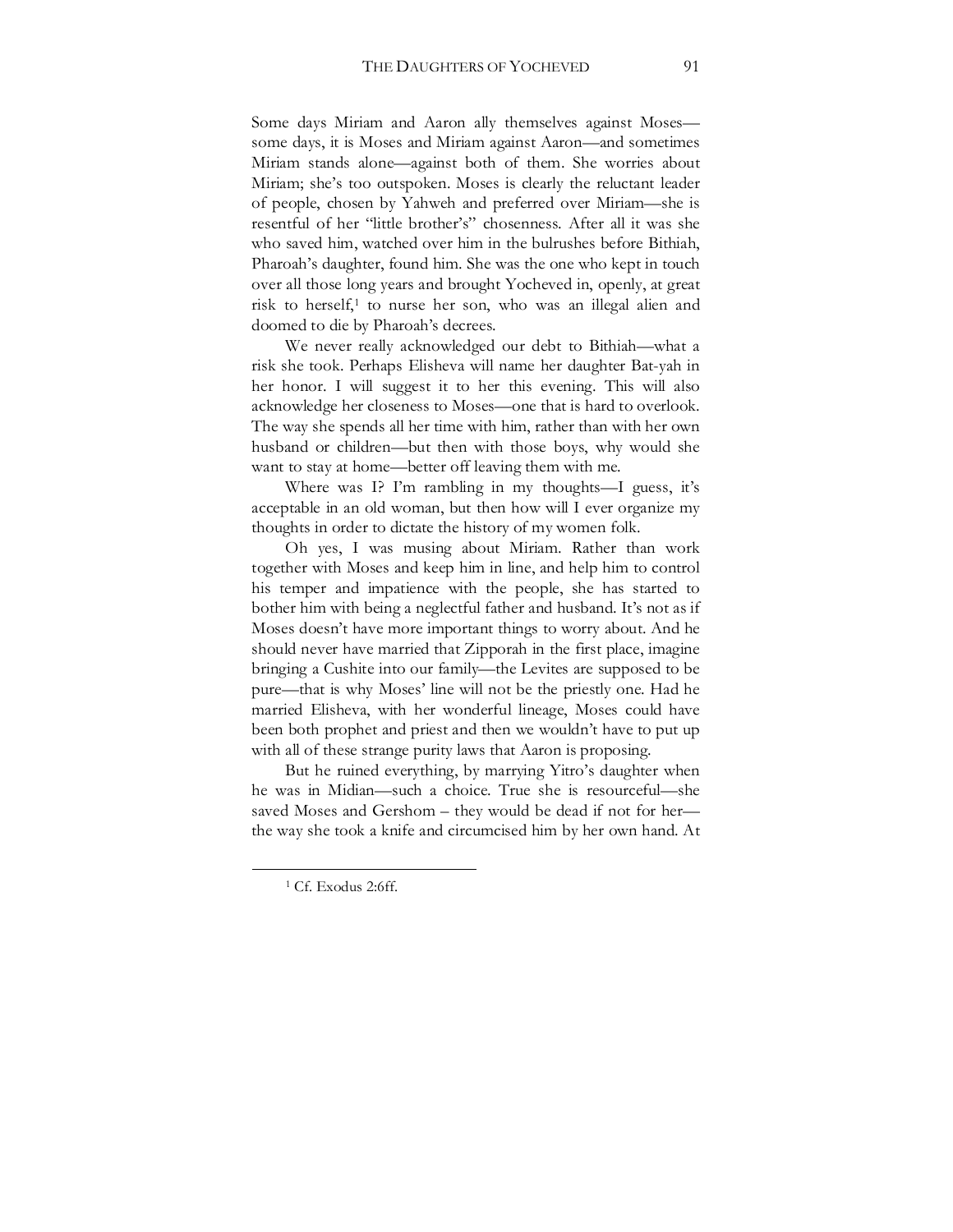a night encampment on the way, the LORD encountered Moses and sought to kill him for not having behaved responsibly as an Israelite. So Zipporah took a flint and cut off her son's foreskin, and touched his legs with it, saying, "You are truly a bridegroom of blood to me!" And when He let him alone, she added, "A bridegroom of blood because of the circumcision." What could Moses have been thinking—had he gotten so Egyptianized that he didn't know this basic custom. But why did Zipporah have to symbolically circumcise Moses as well—what was SHE thinking!

He, of course, was circumcised—that always got him into trouble in Pharaoh's court—he always had to hide his penis from the other boys—the women, Bithiah's friends and maids, were all in on the secret. And when he was little, they would look at him and fondle him—it looked so cute and so different from the men they knew.

True she has a distinguished lineage among her own people and Yitro has been of immense help to Moses in organizing the governing of our people. And I must admit she is beautiful—with her big eyes and face emitting intelligence and compassion. I know she cares about me, but I just can't get attached to her—she's so different from us—I know I should try harder—I certainly hear God's message of compassion, graciousness, and kindness often enough, I just find it hard to put into practice—but then I'm not perfect like God. And those two boys of hers—they've had a hard life—being forced first to leave Midian, then to leave Egypt with a people that was only half theirs, not knowing the language and looking the way they did, black, among our people, our tribe in particular, the Levites, on both Amram and my side. We have a history of not including outsiders, of even killing them when they get too close. Oh how I remember the tales of Dinah and how Levi and Shimon tracked down the people of Shechem. And I sense the same temperament in Pinchas, Eleazar's son. But that's another story; it is remembered in the annals of our history with great shame—and to think that I am a member of this murderous tribe.

Why do I keep getting sidetracked? Why am I so pre-occupied with Zipporah, I will never get organized enough to record my thoughts for posterity. It is Miriam's story I want to tell, and perhaps my favorite daughter-in-law, Elisheva's, whom Moses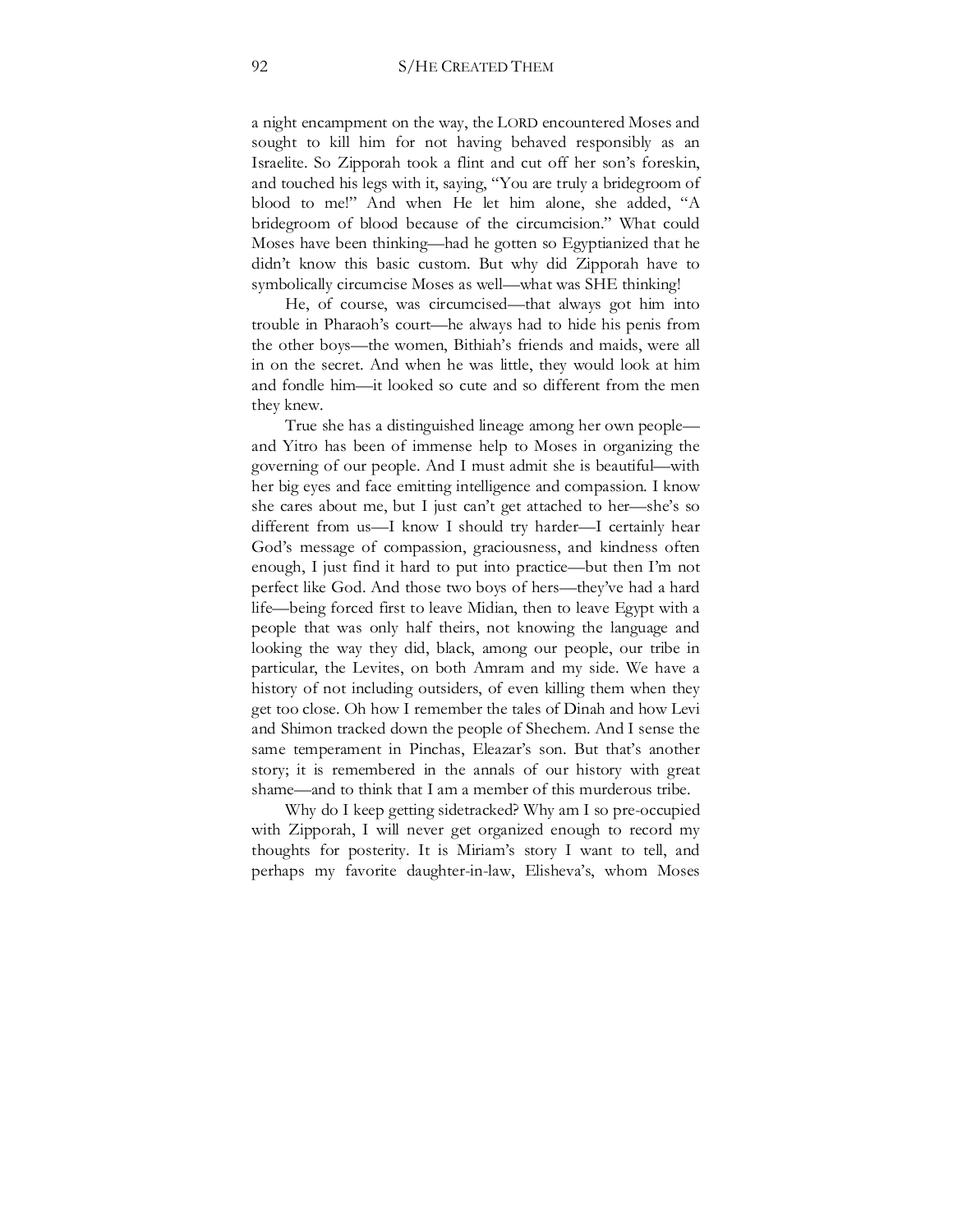should have married. Miriam keeps on going to Moses and telling him that he better find some time for Zipporah; that things cannot keep on the way they are. She hints that she knows something about him and Elisheva and is threatening to go to the Meeting Tent and confront him in the face of God and get him to change his ways.

Miriam is playing with fire—she has let her power get to her head and has no real sense of woman's place. I could never educate her—not since she became everyone's darling for her prophetic powers. She actually saved our people, and was given credit for it. She went to Amram and challenged him to procreate when all the other men were afraid to have intercourse with their wives, after Pharoah's decrees to throw all the little baby boys into the Nile to annihilate us. Amram bragged about that while laying bricks and the other men emulated him. That act of boldness, magnified and retold, as one of the legends which saved us from dying out and which also provided us with our Moses, prince of Egypt, made her reputation.

She has her women's groups around her, she has her phenomenal insight into finding water for us, when we are thirsty—is it instinct, or is it Yahweh's gift of power to her, to compensate her for not choosing her to lead the people to the promised land. Actually, I never understood why it was Moses who was chosen, not Aaron, or Miriam. The first time he was away from anyone's restraining influence—actually from the influence of women, now that I think about it, he went and lost his temper and killed an Egyptian—in typical Levite fashion. Why? Because when he witnessed the labors of his relatives and saw an Egyptian beating one of his kinsmen, 'He turned this way and that and, seeing no one about, he struck down the Egyptian and hid him in the sand' in true cowardly fashion. What could you expect of someone who was just a young, spoiled man, who had grown up in the palace among women? Our people reacted in typical fashion, rather than be grateful, one of them said: "Who made you chief and ruler over us? Do you mean to kill me as you killed the Egyptian?" At this point Moses was frightened of the consequences of the deed, not the wrongness of it, but that he might get caught. Sure enough, when Pharaoh learned of the matter, he sought to kill him, but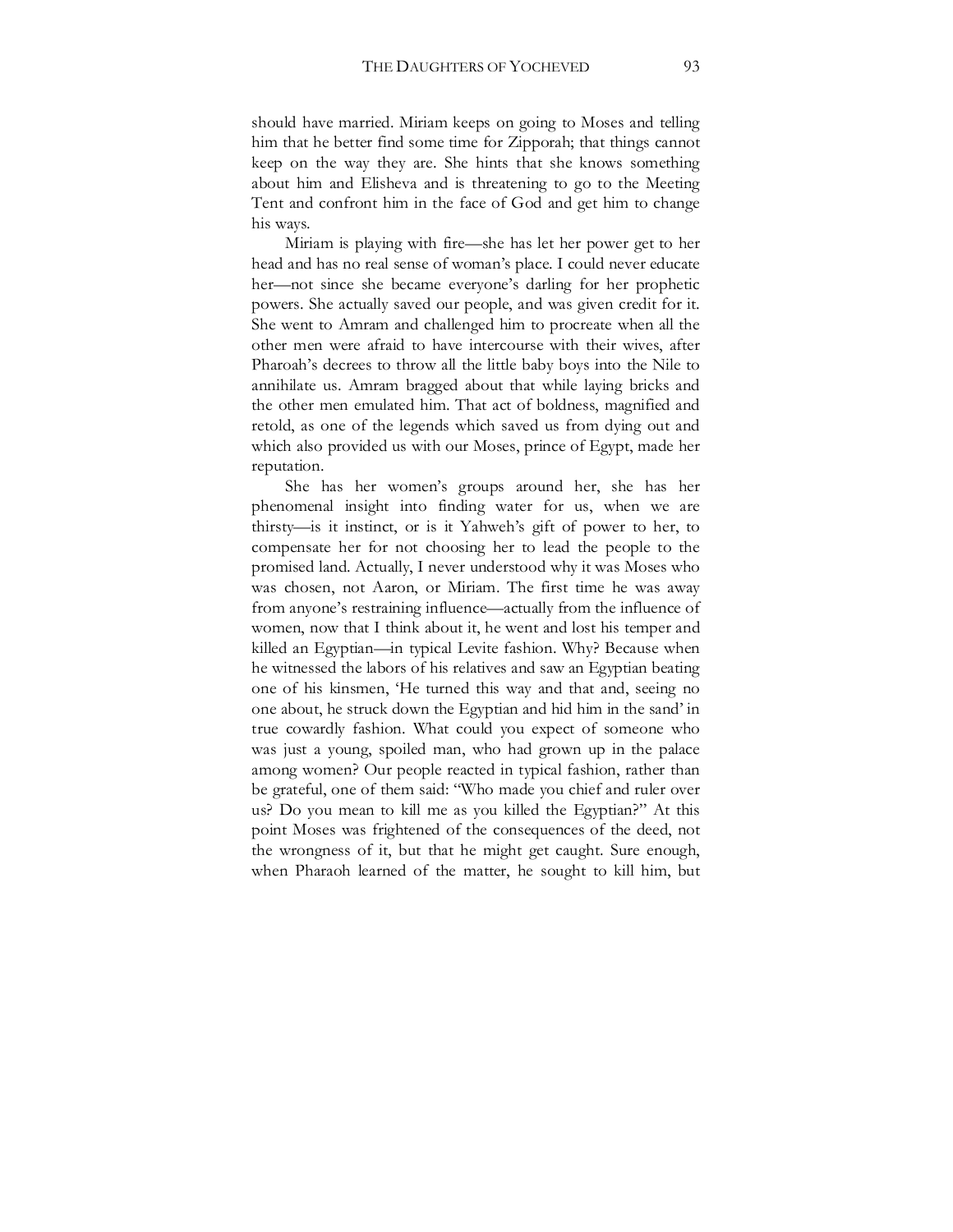Moses had already run away. He arrived in the land of Midian, and sat down beside a well. And the rest we know; it is history. He went and got married—to you know who…no real good judgment—just because of that Levite quick temper, which he loses so easy hitting the rocks to get water, instead of speaking soothingly and listening to the water flowing beneath the stones, like Miriam.

They thought my daughter had magical powers. To this day they sing this song whenever they look for water. She composed it, just as she composed the song of praise to God for successfully crossing the Sea of Reeds. She loved to sing and she taught all her songs to the women—and the men learned these songs from their wives and mothers.

> *Spring up, O well—sing to it— The well which the chieftains dug, Which the nobles of the people started With maces, with their own staffs* (Numbers 21:8).

Miriam was a special child—she was born after Aaron, but she always acted the big sister and collected the other children around her the way a stone does moss—and then they always stayed faithful to her. She had this charm, this power, this talent—she never wanted to be married, like the other children—she wanted to do things—worse than that—she wanted to run the world, or if not that, to tell others how to run the world—that's the source of her conflict with Moses—her willfulness. If only they could cooperate—if only she could stop seeing herself as the big sister she even bossed us around and told us what to do. I remember so well.

And that's why they call her a prophet—although no one usually acknowledges that about her—except God, when it suits him.<sup>2</sup> There is too much built in discrimination against women in our laws—Miriam is so frustrated about that—first, how it affects her and second, in how unfair it is. She rails against injustice; she hasn't learnt to moderate her tone. She will be punished for this cast out. My husband, Amram, gave up on her a long time ago. He said, "What harm can her willfulness do—she'll outgrow it—let her enjoy herself while she can." So he encouraged her. I think he

 $2$  Exodus  $15:20$ .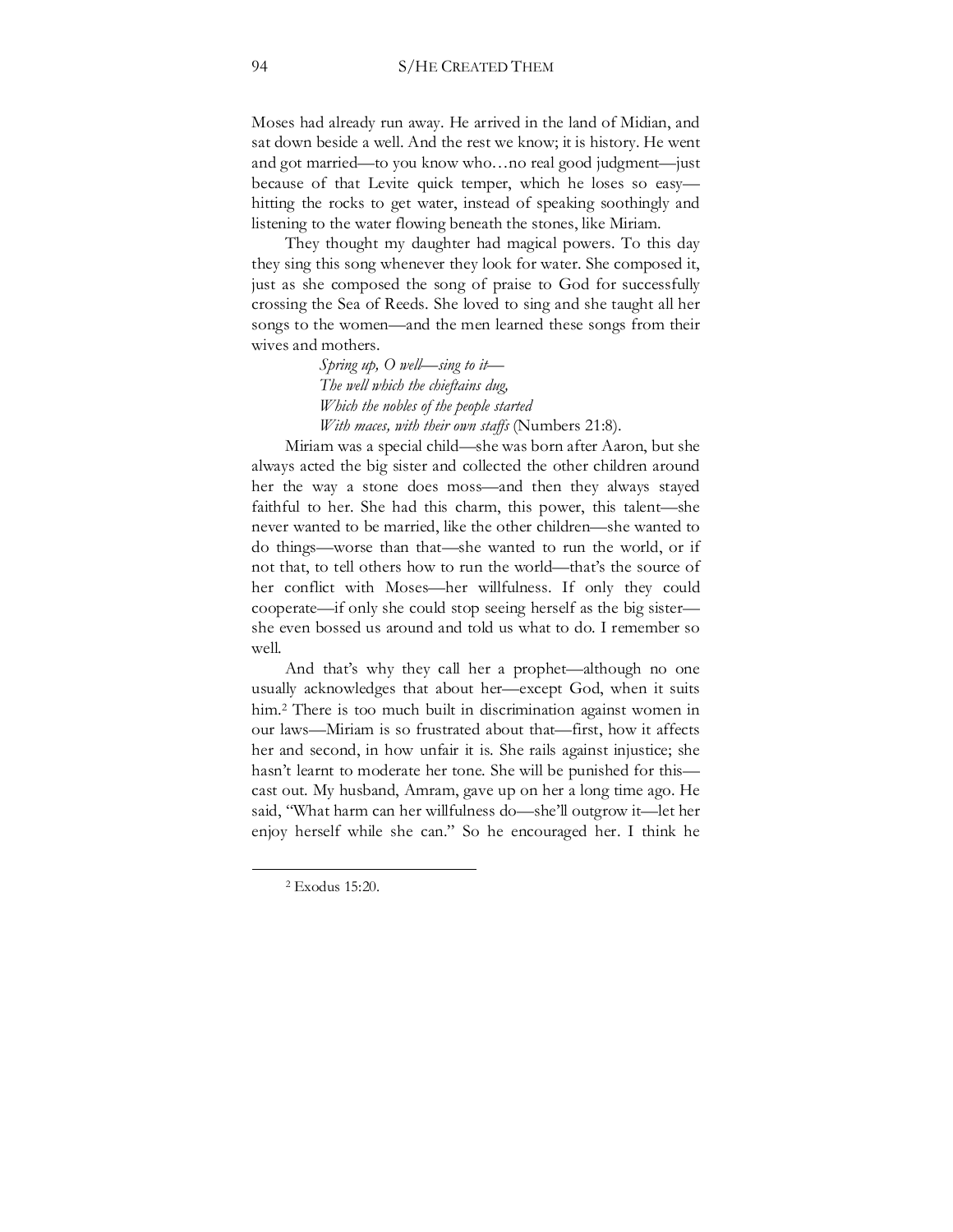doesn't perceive how serious a problem it is. Aaron does—but he doesn't know what to do—and when he can he uses her, uses her disdain for injustice, so that both are temporarily allied against Moses, and then when HIS schemes don't work, Miriam gets the blame.

Underneath it all, they are still children—playing their little power games—but Moses was out of the loop when he was growing up, so he doesn't know the rules. Miriam used to come back from the palace where she played with Bithiah (who was not much older than she was) and saw to it that Bithiah didn't treat Moses like a little doll. Bithiah let her tell him tales of his people so that he wouldn't forget that he was an Ivri. It was important for him to know that he was a Levite, a descendant of Jacob, whose father Isaac, and great grand-father Avraham once lived in Canaan, the promised land—so that he wouldn't forget the tongue of his forefathers and the myths of his people, and the ONE God.

It was rumored that this God would reveal its presence to one of Yocheved's three children, but no one knew which of the three it would be. No one thought that it would be Moses, since he was being raised as an Egyptian—but it was Miriam's job to see to it that he would be nourished on the Israelite traditions just in case! Miriam, of course, hoped it would be her and strutted around the community as if she were the chosen—bossing Aaron around, who didn't strike anyone as a leader in those days. He was very good at crowd pleasing, not leading. Once a group of bullies got together and decided to stone an old man for gathering on the Sabbath somehow they convinced Aaron to "lead" them and officiate at the casting out ceremony. They even got him to write a ritual and pompously pronounce: "The man shall be put to death: the whole community shall pelt him with stones outside the camp." Everyone knew that Aaron wouldn't be chosen—but could Miriam, a girl, be God's choice? She certainly thought so and she had her followers—those who augmented the stories which they attributed to her supernatural skills.

Miriam was very jealous when Elisheva joined our family. She tried to undermine her from the start. Actually Miriam knew Elisheva very well—she was of the family of Judah, and she was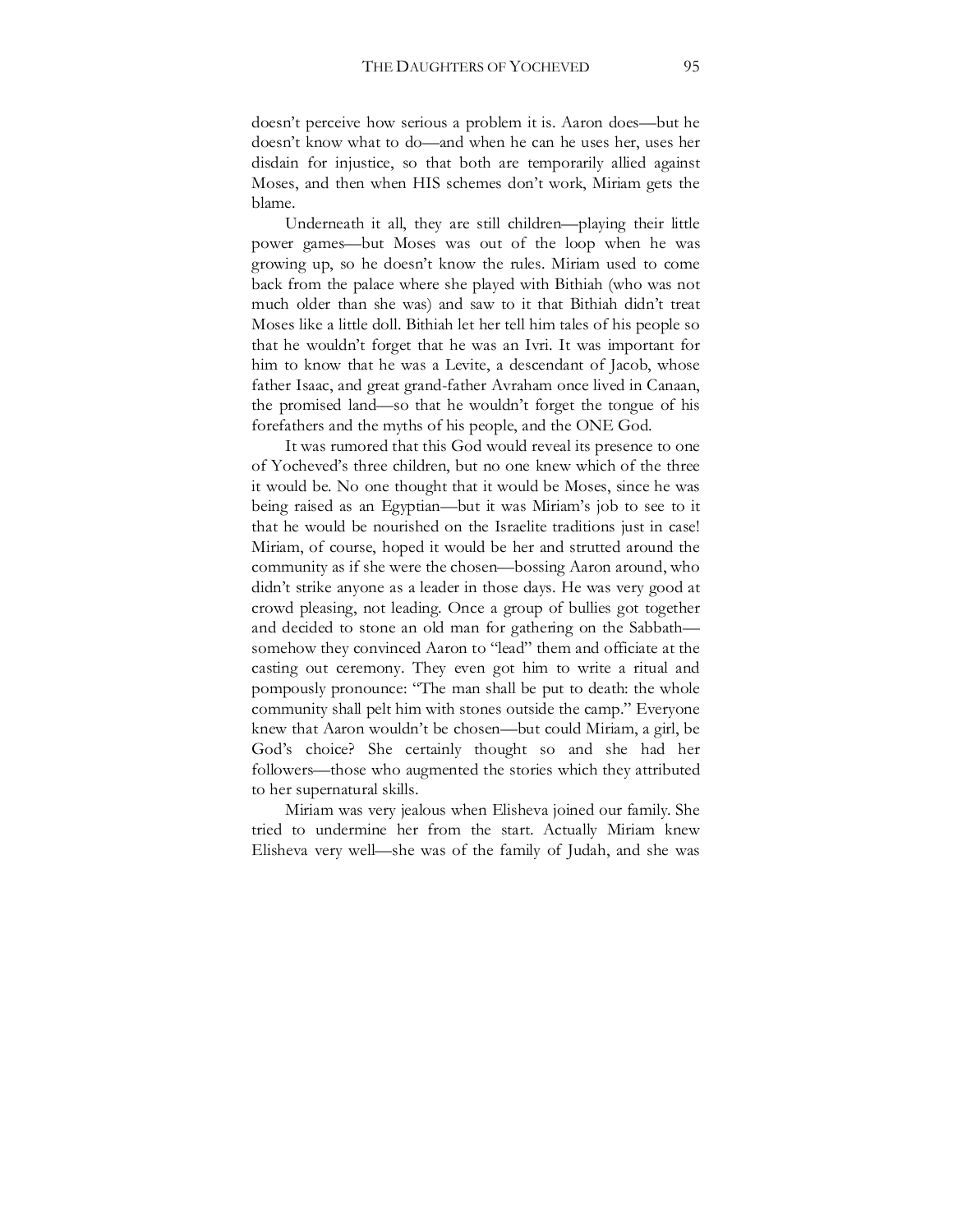the sister of the famous Nahshon son of Amminadab. Thus she had a pretty good genealogy.

Miriam also knew that it was her mother's dream (in fact both mothers' dreams—since they were good friends) to have the son of Yocheved marry the daughter of Amminadab. However, when Moses came back to Egypt with that black woman—pretty as she was and those two half-breed sons—they started working on Elisheva to consider marrying Aaron, even though he wasn't as exotic a person as Moses. In fact, to avoid scandal, since Moses and Elisheva hit it off a bit too well—Elisheva and Aaron married very hastily. Miriam was disappointed that her childhood friend and sometime rival for leadership among the girls, was first of all, agreeing to marry anyone and second of all, to someone so set in his ways as Aaron. Miriam always considered Elisheva to be somewhat pretentious, full of ideas about social justice. She told Miriam that if she married into her family she could influence them to be more than just charismatic leaders who needed their persuasive powers to get the people of Israel to believe in them and let them be lead out of slavery. She told Miriam that with her ethical perspective, with Miriam's sense of compassion and care, the TWO of them could take over—either from the men or from behind the scenes.

Miriam was outraged, but kept her feelings (for once) to herself. How could she put herself on my level? Me, share with anyone? And why even think "from behind the scenes"? The ways to power was direct confrontation—build up alliances—get the people to love you and then they would support you.

Miriam felt that Elisheva had renounced all her rights to have a say in the leadership anyway, because she was marrying—and was going to have babies—and they would take up all her time. You stayed single like Miriam or you became a mother—there was no two ways about it. So whenever Elisheva came to her with ideas, Miriam shooed her off—how could this mother—she spit it out like a dirty word—have anything to teach her. Rather than make her an ally she made her an enemy.

"When will we ever learn," thought Yocheved. "They are sisters in law, but not sisters in spirit—they only see their differences, not their sameness. It's like our ancestresses Sarah and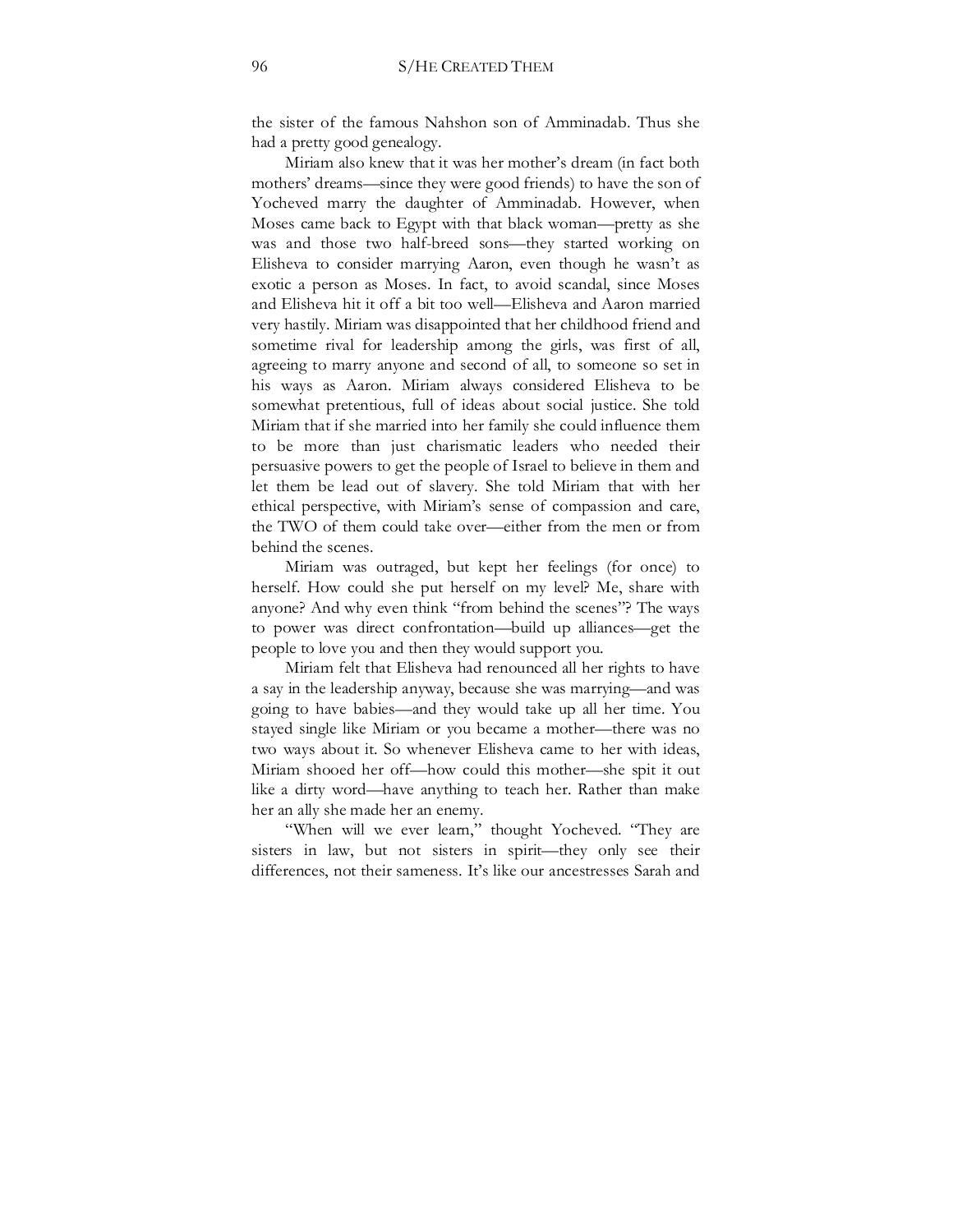Hagar, Rachel and Leah, who were always fighting. Rather than join together to make a stand to improve women's conditions, they fought with each other over whose children were chosen. The enmity that exists between our peoples, between our tribes stems from this, I am certain. There must be a way to change this—it cannot be "human nature" that we are always to perceive each other as rivals, rather than to work in tandem, in coalition.

Perhaps I can do something about the next generation Elisheva is going to have a baby girl. A daughter in our family finally—perhaps a new start. I will dedicate my testament to her.

#### WXWXWXWX

Elisheva came over to the Succah. She saw Yocheved, lying down in a reverie. She was alarmed. "Yocheved, are you all right," she asked. I was just coming over to ask you if you can watch the boys, since I want to go to the meeting at the Tent—but if you don't feel up to it, I don't have to go. Can I bring you anything?" Elisheva had never seen Yocheved so contemplative before.

"What's bothering you?"

Yocheved's white mane was strewn all over the place—she was still in a prone position, having fallen asleep while in thought. She looked to Elisheva like a stranger—her eyes so intensely focused on her.

"What do I look like to her?" Elisheva wondered.

Elisheva was actually quite startling looking—her face was relatively pale for an Israelite and her long brown hair was light colored, streaked from exposure to the sun. She had been teased for this and for also being taller than most women in her tribe the women of Judah were neither known for their height, nor for their light looks. She was closer to Yocheved than to her own birth mother. To see her standing next to Zipporah was quite a contrast. With her stomach protruding (she was about eight months into her pregnancy), slightly stooped with the burden, her face flushed, she looked like some of the ancient goddesses their ancestresses must have worshipped—Ashtoret or Ashera, or Rachel's famous *terafim*, the house gods of Laban.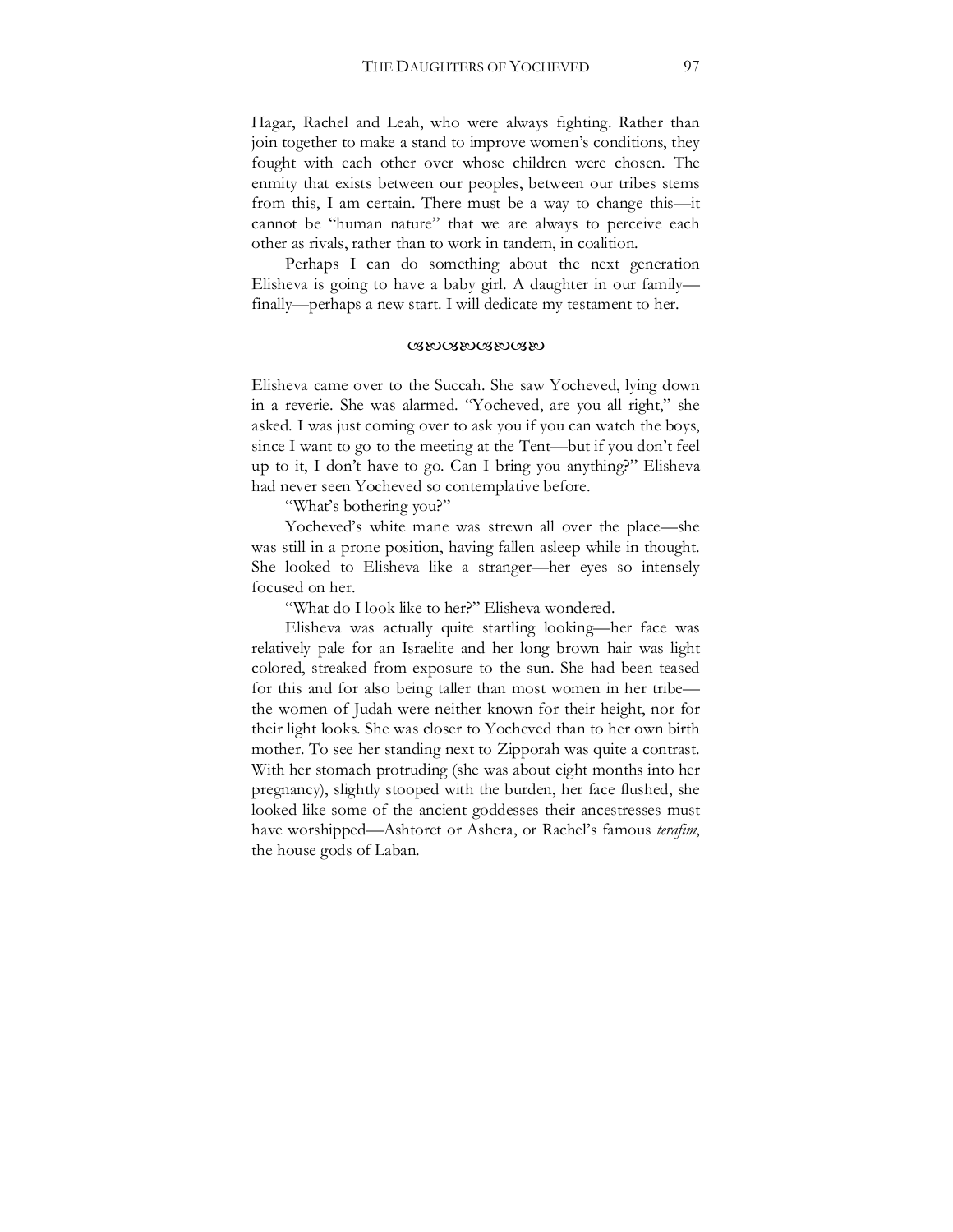Yocheved looked at her, hard and long, clearly deep in thought. "Elisheva, you know that I think of you as my daughter; that you are as dear to me, sometimes even dearer than Miriam (don't let her ever know I said that). But I must know something and if it is true, your secret is safe with me. For a long time, I have seen how you and Moses look at each other; I know that you had hoped to marry him when you were young and that I encouraged you—since it was my dearest wish then. Is the baby his?"

Elisheva was shocked. She didn't know how to respond. She stammered, "Why would you think that?"

"You're not answering me dear."

"If it were so, would it make a difference? Would it change our relationship?"

"I'm not sure. But, I cannot stand not knowing. And if it is true, I am sure you will be relieved to tell someone with whom your secret is safe—you know that I would never allow the test of the bitter waters to be done in my tribe, and I hope to wipe it out completely in my generation. I've always known that women occasionally dally with other men and are not caught—but because men are so insecure about their paternity in the first place, they guard us, keep us under veil and even then, have to hope for the best. In our family—since the scandal over Dinah and the heartbreaking consequences of our forefather's Levi and Shimon zealousness and fanaticism, it's never been like that. Although I do worry about your grandson, Pinchas, who looks like he has the making of another zealot—blood after all will tell and come out in each generation."

While Yocheved was talking, Elisheva had time to reflect on her answer. She debated how to phrase it, so that her relationship with Moses would not reflect badly on her. She tried to assess the sincerity of Yocheved. Could she be trusted with her secret? Even Moses did not know for sure. *Does she dislike Aaron so much that she does not care about him?* Despite her misgivings, she knew that Yocheved was right; that she would feel much better if she confided in her, in someone. That was why Yocheved knew so much, she inspired trust.

Elisheva blurted out the truth. "Mother, I throw myself on your mercy…you have guessed my secret—please help me—I have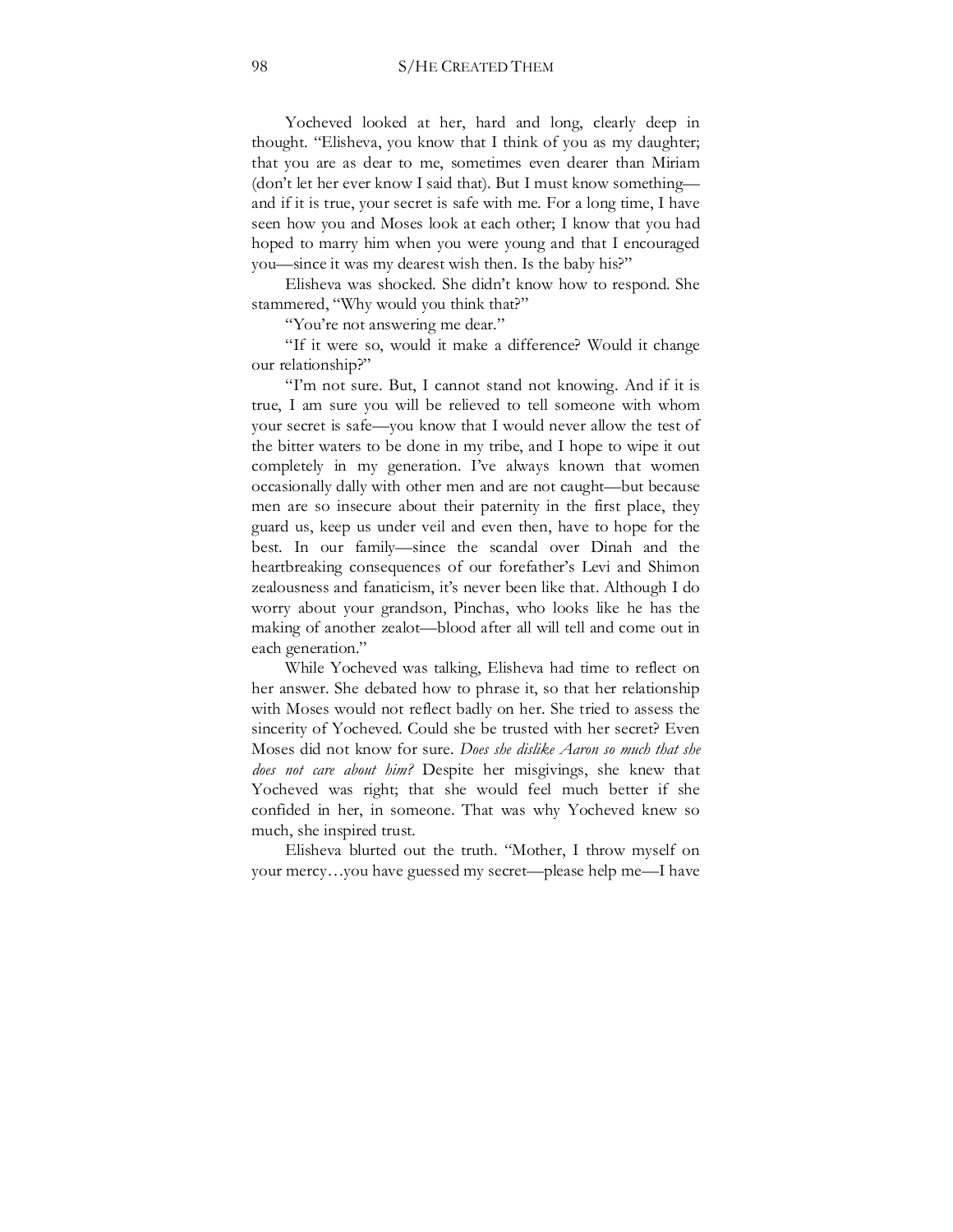agonized over what to do—to tell Moses, to tell Aaron, to tell Miriam—help me to decide."

Yocheved's response surprised Elisheva. "Arise my dear. Be true to yourself. Unless you really regret the occasion on which this child was conceived, never look back and raise your daughter to be proud of her heritage—she is a love child and she will lead the way. You will have a daughter who will take care of you in your old age—and you will trust her with the secret when she is old enough to appreciate it. Call her Bat-Yah. Not because Moses is the one who talks to Yahweh, but in remembrance of our friend, Bithiah who saved Moses so that you can now have your precious daughter. With Aaron you might have conceived more sons—and who knows what grief might come from these sons. I only wish you were MY daughter—for you are in some ways more precious to me than my own. You have my spirit and I hope you will pass this down."

"Mother, I will be eternally grateful to you and will certainly name her Batya. Is there anything else I can do for you to show my gratitude?

"Yes, my dear. You have something I do not."

"What can that be? You have so much life experience and wisdom in your heart; how can there be something that you lack, that I have."

"You have access to scribes—you know how to organize, how to write. I want to write a testament—I want to put my memories into some form of history that will parallel, not supplant, what Moses and Aaron are doing. I fear that they are not including women's voices in their stories and retellings of our history."

"We will have to sit for many days, discussing this, how shall we go about this?"

"You are shortly to give birth. Since you will have to separate yourself from Aaron for the eighty days of uncleanliness<sup>3</sup> until you

<sup>3</sup> Leviticus 12:2-7: "When a woman at childbirth bears… a female, she shall be unclean two weeks as during her menstruation, and she shall remain in a state of blood purification for sixty-six days. 6) On the completion of her period of purification, for either son or daughter, she shall bring to the priest, at the entrance of the Tent of Meeting, a lamb in its first year for a burnt offering, and a pigeon or a turtledove for a sin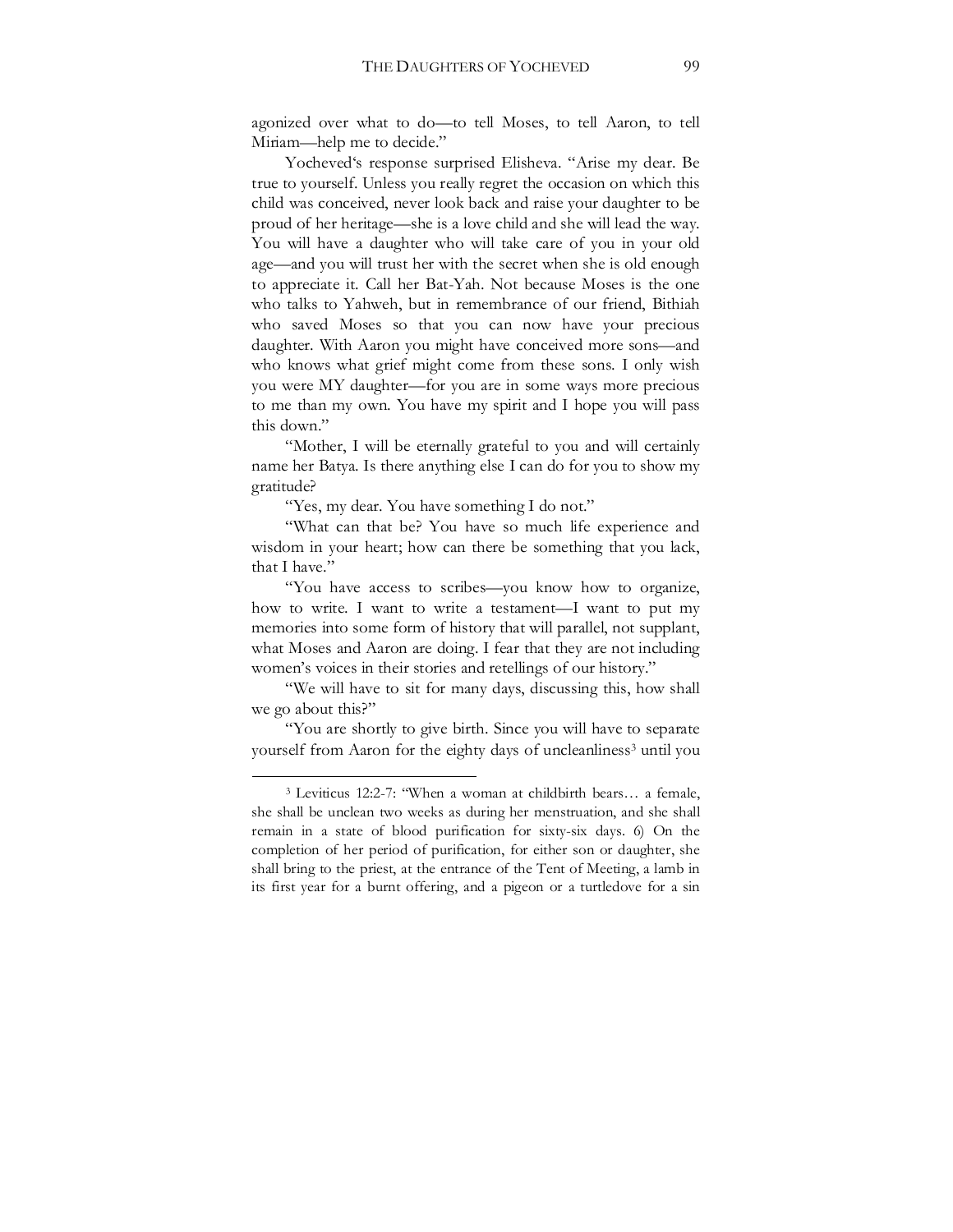bring a sacrifice—this will be a perfect time for us to sit in my tent. You can nurse; I can hold the baby, your children can visit you here, it will be good for them to hear my stories and the boys are old enough to be on their own."

"Mother, this will be my greatest pleasure—I have no intentions of going back to my own tribe when I give birth—so this will be a perfect arrangement. We will use the time of Aaron's scribes—or better yet, I will try and get some scribes permanently attached to us. I love you and I hope we will both succeed in doing this work"

"Go back my dear—spend time with your children. I will not watch them for you tonight. Do not go to the Tent Meeting. Rest and think upon our project."

Yocheved wanted so much to record the inside story of women in the Menstrual Compound. This was Zipporah's contribution: She had organized it. She deserved the credit for it. As an outsider she had questioned the loneliness that the Israelite woman felt every month and thought that if they could all be together, like she and her six sisters were, the women would look forward to this time period rather than be outcasts. Thus began the tradition of Rosh Hodesh—the celebration of the new moon by women—who all seemed to menstruate around the same time. It became a holiday, an expression of womanliness, rather than a punishment.

I want to attack the Levites view of the menstruant woman as unclean. How dare they take our tradition away from us? Yocheved thought indignantly.

Another story that must be told is our friendship with the Egyptian women who sent us on our way with presents so that we would not go away empty-handed. Each woman gave us from their house a gift to remember her by; usually a goddess made of silver and gold, or a simple piece of jewelry or clothing for our sons and daughters that their children had outgrown, since they knew we would need it for the long trip. For some reason, rather than see it as an act of generosity and compassion by our friends, it was recorded by our scribes as an act of trickery—it was said that we

offering. 7) He shall offer it before the Lord and make expiation on her behalf; she shall then be clean from her flow of blood".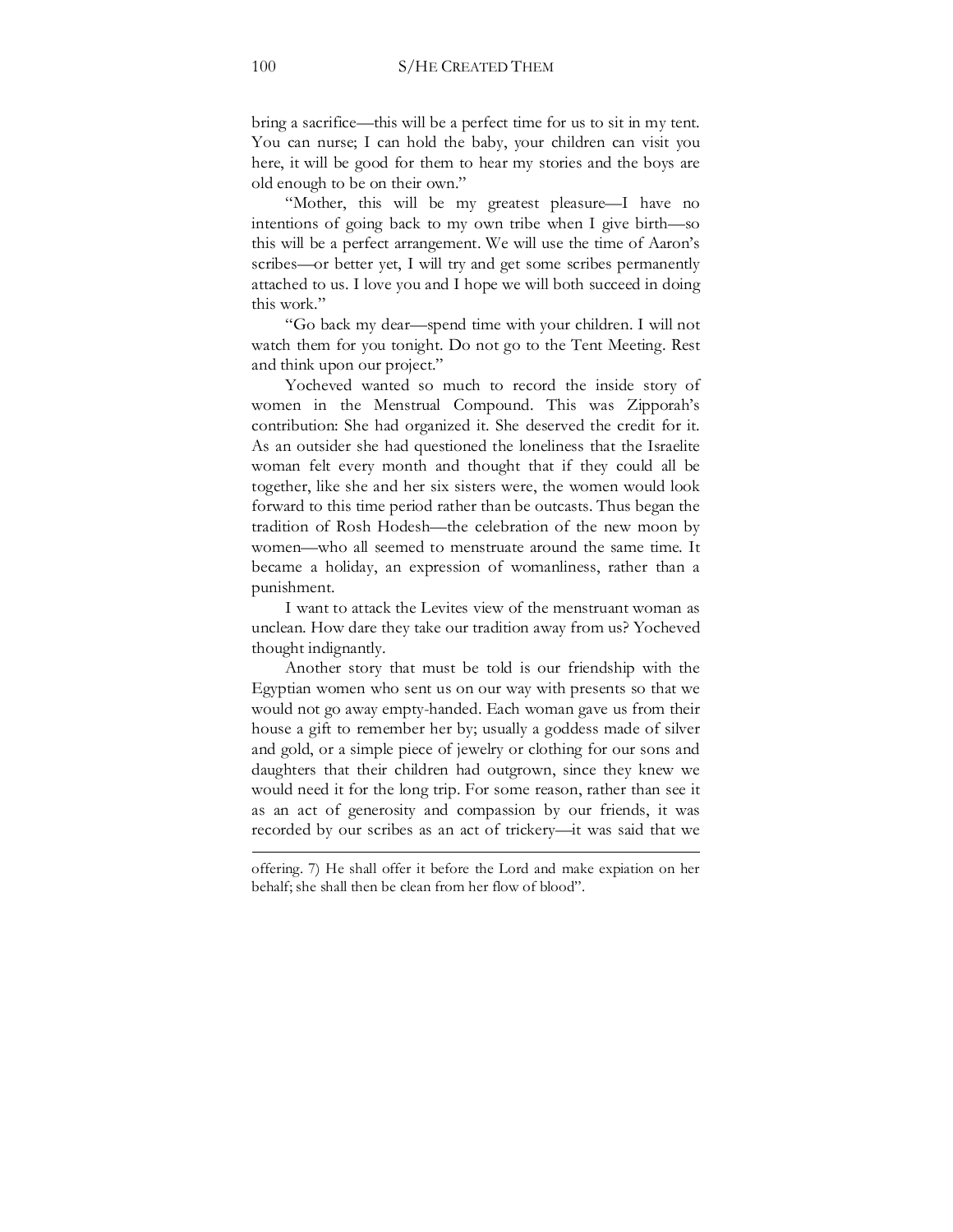"borrowed" these items, implying that we stole them in lieu of the back pay owed us. The men never realized that we had good friends and allies among the Egyptian women, a relationship that goes back in time all the way to Sarah's friendship with Hagar (before that went sour).

And what of our contribution to the Exodus itself? Who was it who stayed up all night preparing and baking unleavened cakes of the dough which we took out of Egypt? True we were "driven out of Egypt and could not delay" but not by the women, our Egyptian friends were there helping us to bake, crying tearfully with us about how much they would miss us—even Bithiah came over, sneaking away from her entourage to say a special goodbye to Moses. She knew we had no time to prepare any provisions for ourselves, so she brought us some special goodies.

This will set the record straight. Now I can get a good night's sleep. In the morning there will be more to think about.

#### **CRYOCRYOCRYO**

Elisheva went back to her tent—relieved to have confided in Yocheved and elated at the prospect of getting a chance to record her mother-in-law's memoirs. This would be her contribution, her way of making history. Miriam is part of history, though not always mentioned by name. Nor am I for that matter. I will preserve the other side, the softer side. And then I will no longer be considered to be JUST a mother, a daughter, and a granddaughter.

### **CRYOCRYOCRYO**

That night, Yocheved died. A month later Elisheva gave birth to a girl as was foreordained. She wanted to call her Yocheved, after her beloved "mother" but decided to preserve her memory by calling her Batya. "It will be our secret," she consoled herself.

### (XXVXXVXXX)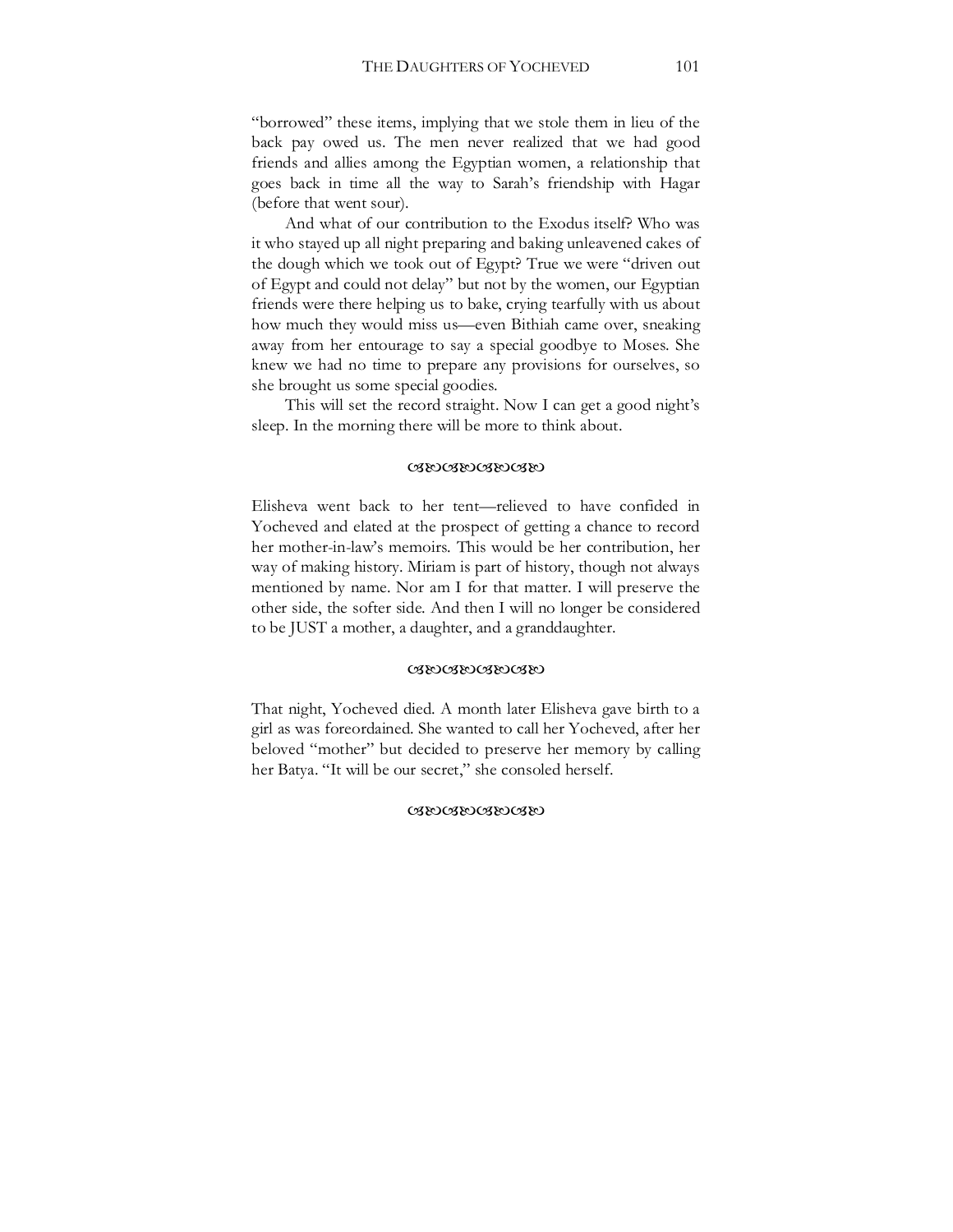Elisheva's name was preserved:

*Amram took to wife his father's sister Yocheved and she bore him Aaron and Moses…Aaron took to wife Elisheva, daughter of Amminadab, a sister of Nahshon, and she bore him Nadab and Abihu, Eleazar and Ithamar…And Aaron's son Eleazar took to wife one of Putiel's daughters, and she bore him Pinchas. These are the heads of the fathers's houses of the Levites by their families.*  (Exodus 6:20-25)

Her foreboding about her grandson Pinchas was all too true; he was a Levite for sure:

> *While Israel was staying at Shittim, the people profaned themselves by whoring with the Moabite women, 2who invited the people to the sacrifices for their god. The people partook of them and worshiped that god. 3Thus Israel attached itself to Baal-peor, and the LORD was incensed with Israel. 4The LORD said to Moses, "Take all the ringleaders and have them publicly impaled before the LORD, so that the LORD's wrath may turn away from Israel." 5So Moses said to Israel's officials, "Each of you slay those of his men who attached themselves to Baal-peor."*

> *6Just then one of the Israelites came and brought a Midianite woman over to his companions, in the sight of Moses and of the whole Israelite community who were weeping at the entrance of the Tent of Meeting. 7When Pinchas, son of Eleazar son of Aaron the priest, saw this, he left the assembly and, taking a spear in his hand, 8he followed the Israelite into the chamber and stabbed both of them, the Israelite and the woman, through the belly. Then the plague against the Israelites was checked. 9Those who died of the plague numbered twenty-four thousand.*

> *10The LORD spoke to Moses, saying, 11"Pinchas, son of Eleazar son of Aaron the priest, has turned back My wrath from the Israelites by displaying among them his passion for Me, so that I did not wipe out the Israelite people in My passion. 12Say, therefore, 'I grant him My pact of friendship. 13It shall be for him and his descendants after him a pact of priesthood for all time, because he took impassioned action for his God, thus making expiation for the Israelites.'"*

> <sup>14</sup>The name of the Israelite who was killed, the one who was killed *with the Midianite woman, was Zimri son of Salu, chieftain of a*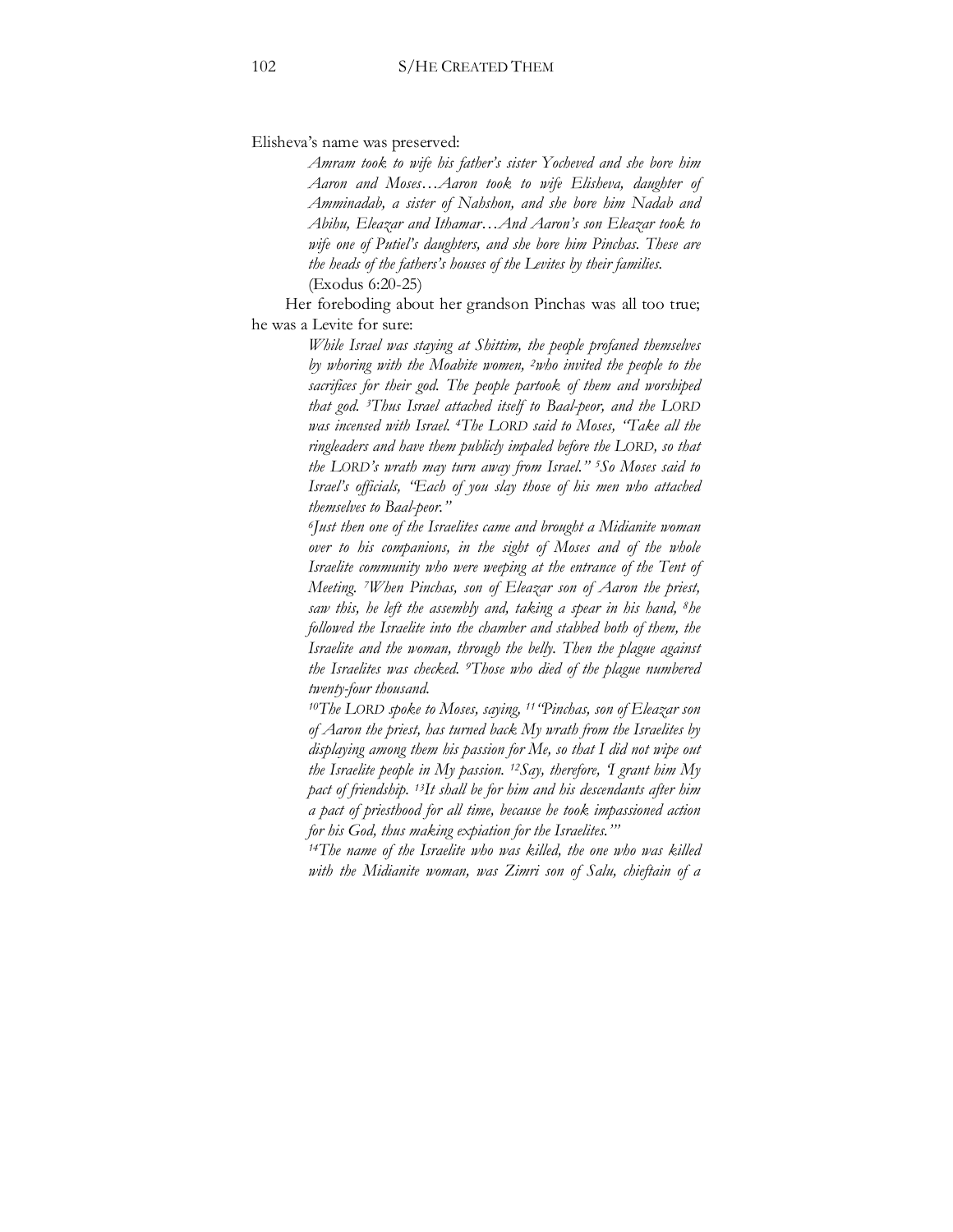*Simeonite ancestral house. 15The name of the Midianite woman who was killed was Cozbi daughter of Zur; he was the tribal head of an ancestral house in Midian.*4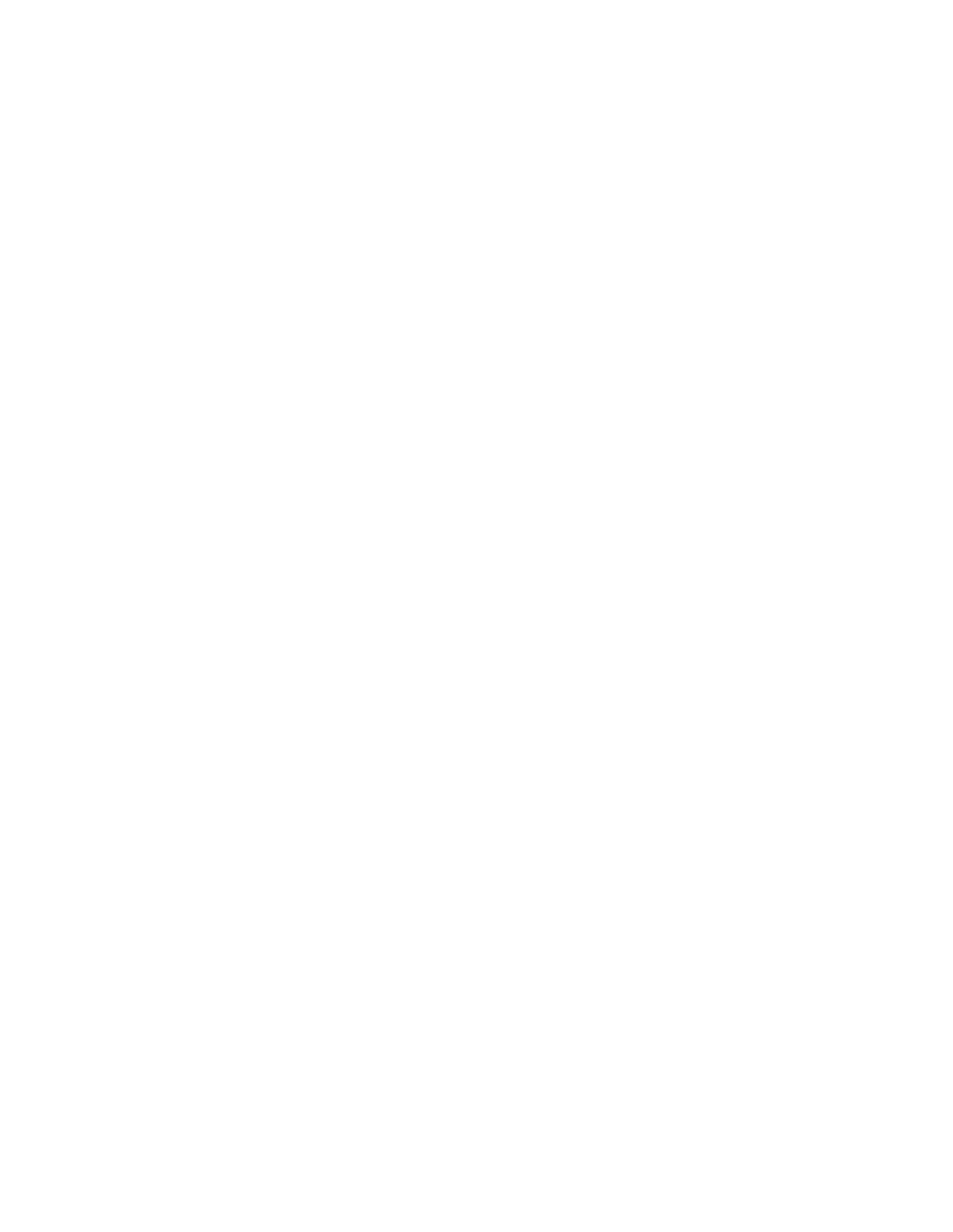# **WHEN WILL IT BE MY TIME**?

*Amram took to wife his father's sister Yocheved and she bore him Aaron and Moses…Aaron took to wife Elisheva, daughter of Amminadab, a sister of Nahshon, and she bore him Nadab and Abihu, Eleazar and Ithamar… And Aaron's son Eleazar took to wife one of Putiel's daughters, and she bore him Pinchas. These are the heads of the fathers' houses of the Levites by their families*  (Exodus 6:20-25).

'Elisheva the daughter of Amminadab did not enjoy happiness in the world. True, she witnessed five crowns [attained by her relatives] in one day: her brother-in-law was a king, her brother was a prince, her husband was High Priest, her two sons were both Deputy High Priests, Pinchas her grandson was a Priest anointed for war. But when her sons entered to offer incense and were burnt, her joy was changed to mourning. Thus it is written, *After the death of the two sons of Aaron*―Lev. 16:1' (Midrash Leviticus Rabbah 22:2).

"Sometimes it bothers me that I am known solely as sister-in law to Moses, wife to Aaron, daughter of Amminadab, sister to Nahshon, mother of the deputy High Priests, grandmother of Pinchas."

Elisheva pointed to the three men gathered around and continued talking. "All these scribes hang on to my every word. They interview me, ask me intimate questions, write my words down as if they are historical facts. Yet to them my significance rests in my family connections—as if I am not important."

"But you don't feel that way about yourself, do you?" her daughter asked.

Batya had come for her mother's jewelry and felt obligated to spend some time with her mother. Elisheva signaled to her to sit and the three scribes to leave.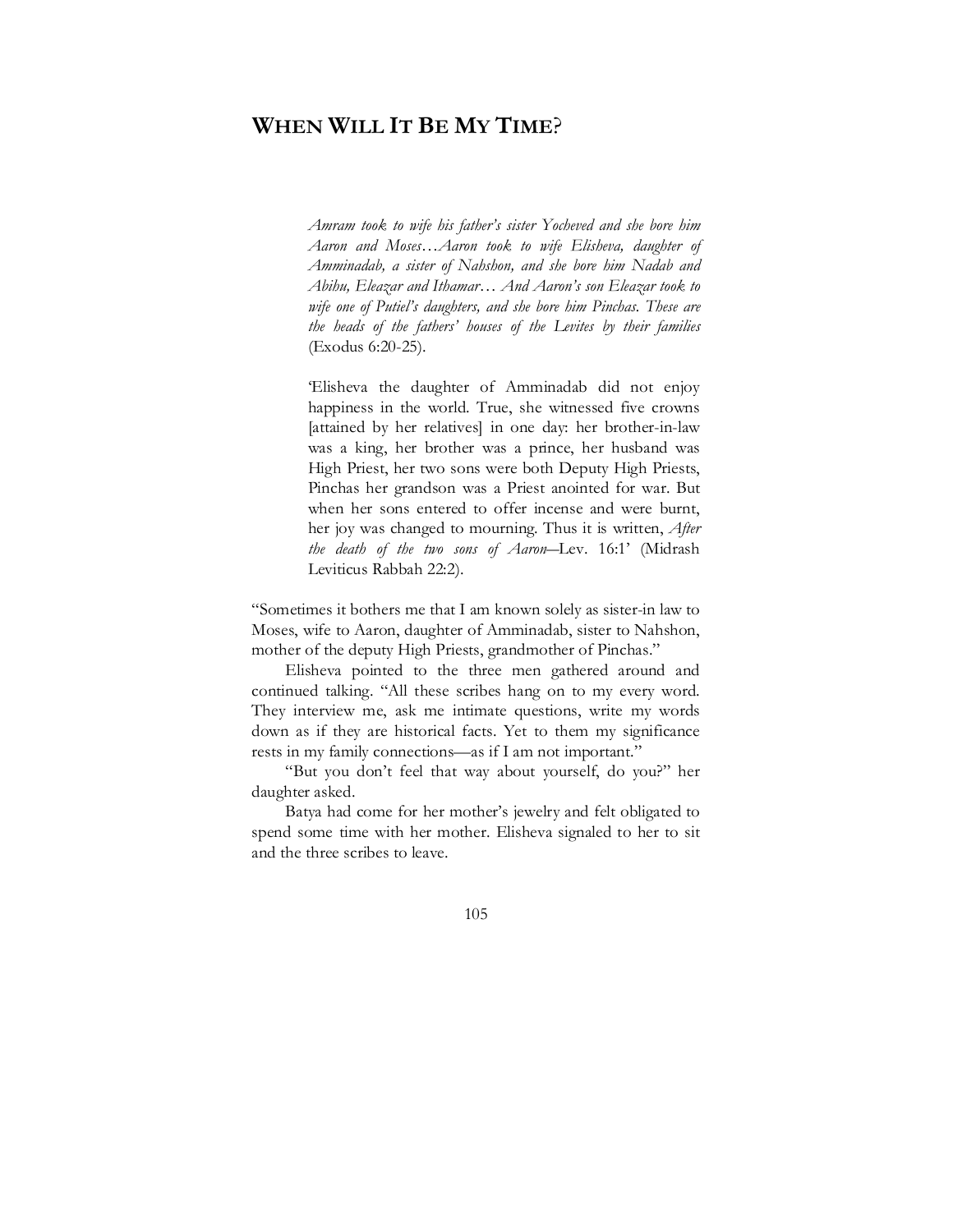Once they had left, Elisheva answered her daughter. "I haven't felt that way for a long time. I'm beginning to have more of a sense of who I am; who I am is not only in relation to others. I think I changed after the death of the two sons of Aaron".1

"How can you say that? Nadab and Avihu were your sons as well!"

"It's true I bore them, but were they my sons as you are my daughter?"

Elisheva recalled the acrimonious exchange of words she had with Aaron on the day of the boys' funeral.

"Why aren't you crying?" he had asked her through his own tears.

"I shed enough when they were growing up. You spoiled them. They could do no wrong. But I knew they were capable of great evil. Your sons wanted instant power and would have done anything for it. God took them from us before they could harm others. You, and the other priests, gave them everything, from the choice sacrificial leftovers to the scraps of costly priestly materials. They were delighted to lord it over everyone. It was natural for them to assume they could get away with taking the foreign fire to the altar. Only the Almighty could stop them, and God did."

"I saw no wrong with their trying to wrest leadership from Moses."

"You and your sister!" Elisheva had responded with spirit. "You both keep on confusing rebellion with leadership. First it was the Golden Calf. See, where that got you! Then Miriam incited Nadab and Avihu to expect that being 'chosen' meant special privileges. You and she conveniently forgot that "chosenness" means responsibility and obligation."

"You're quoting Moses' 'journal' to me again," Aaron said, making 'journal' sound like a dirty word.

"At least his work has some moral and ethical value to it. It's not just a trivial list of burnt offerings."

"If that's what you think of my life's work, why haven't you told me before?"

"You don't make time to listen to me."

<sup>1</sup> Leviticus (*Acharei Mot*) 16:1.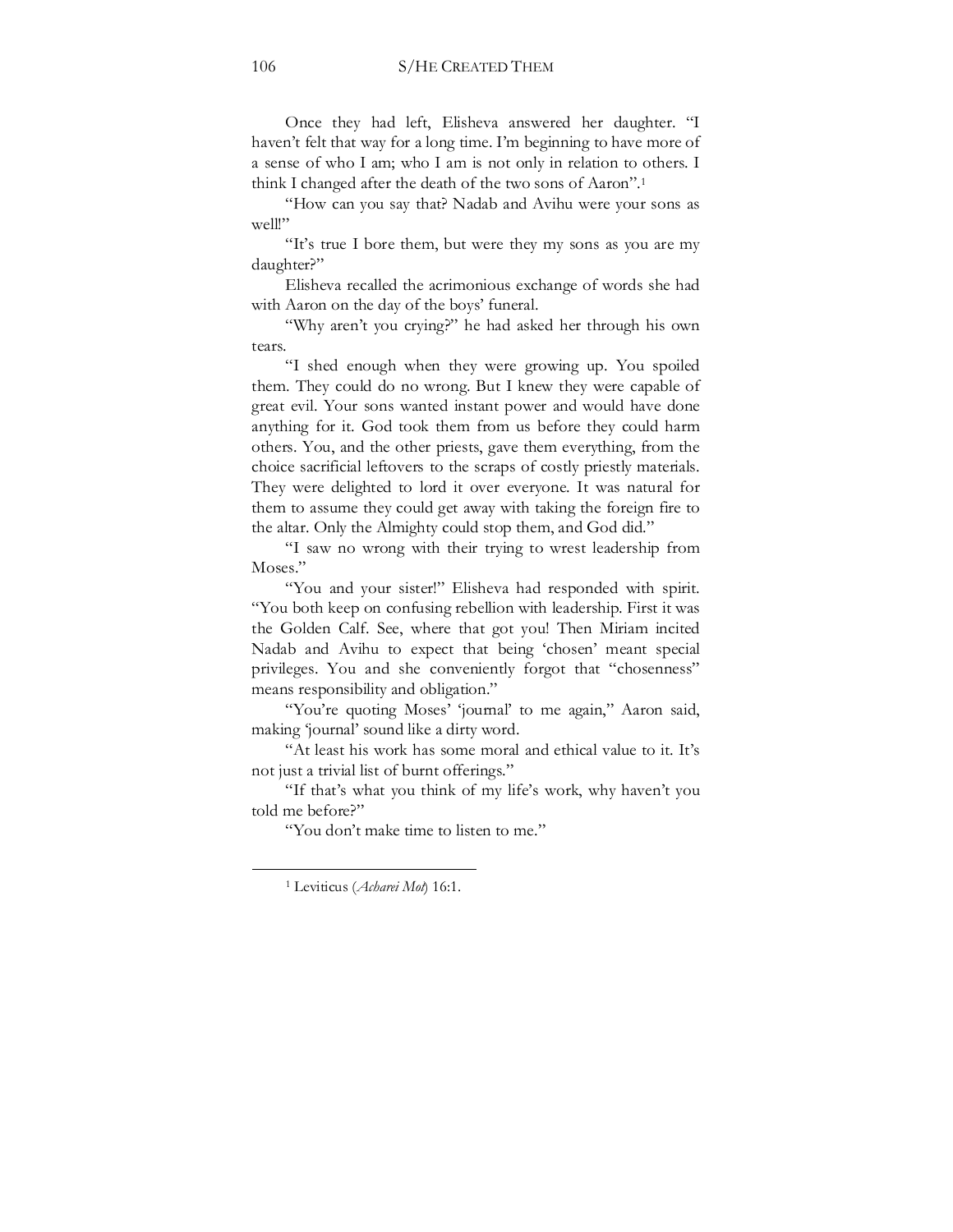"That's not true. I value your opinions but you never share them with me—you always go running to my brother."

Aaron and she had argued in that vein for a long time and now Elisheva continued these reflections aloud. "Sometimes I think I married the wrong brother."

"Mother, how could you even think that?"

"You once asked me about your name, *Bat yah*, daughter of God."

"Yes, I did. When I was little, you told me you would tell me when I was older and could understand."

"I named you after Bithiah, Moses' foster-mother. You've always known how fond I am of your uncle and he, of you. What you don't know is that Moses and I were supposed to be married. If not for Yitro's daughter… Who knows! Just imagine the distinguished progeny we could have produced together."

"Spoken like a true aristocrat, Mother."

"I'll overlook your *chutzpah* for now because of my immediate concern. It causes me great anguish to see your father making petty ritual decisions, while Moses arbitrates ethical and moral matters."

"What do you mean?"

"I mean your father spends too much time attempting to codify the laws concerning the minutiae of sacrifice."

"Father is bothered by the fact that Moses' main concern is dealing with ethical and moral issues rather than issues of sacrifice and purity."

"It also reflects his resentment of my special relationship with Moses."

"Don't you think ritual purity is important?"

"It's been my experience that people think they can replace moral obligations by fanatic observance of rituals."

"What do you mean?"

"Pinchas is a perfect example of what I mean. Ever since God rewarded him with the priesthood because of his zealotry in slaying Zimri and Cosbi he has been saying that Moses is an ineffectual leader who should now be removed. Who does he think he is? Where is the man's sense of morality? He should show some kindness, some gratitude towards Moses who led us all out of Egypt. Does he think one action of his cancels out a lifetime of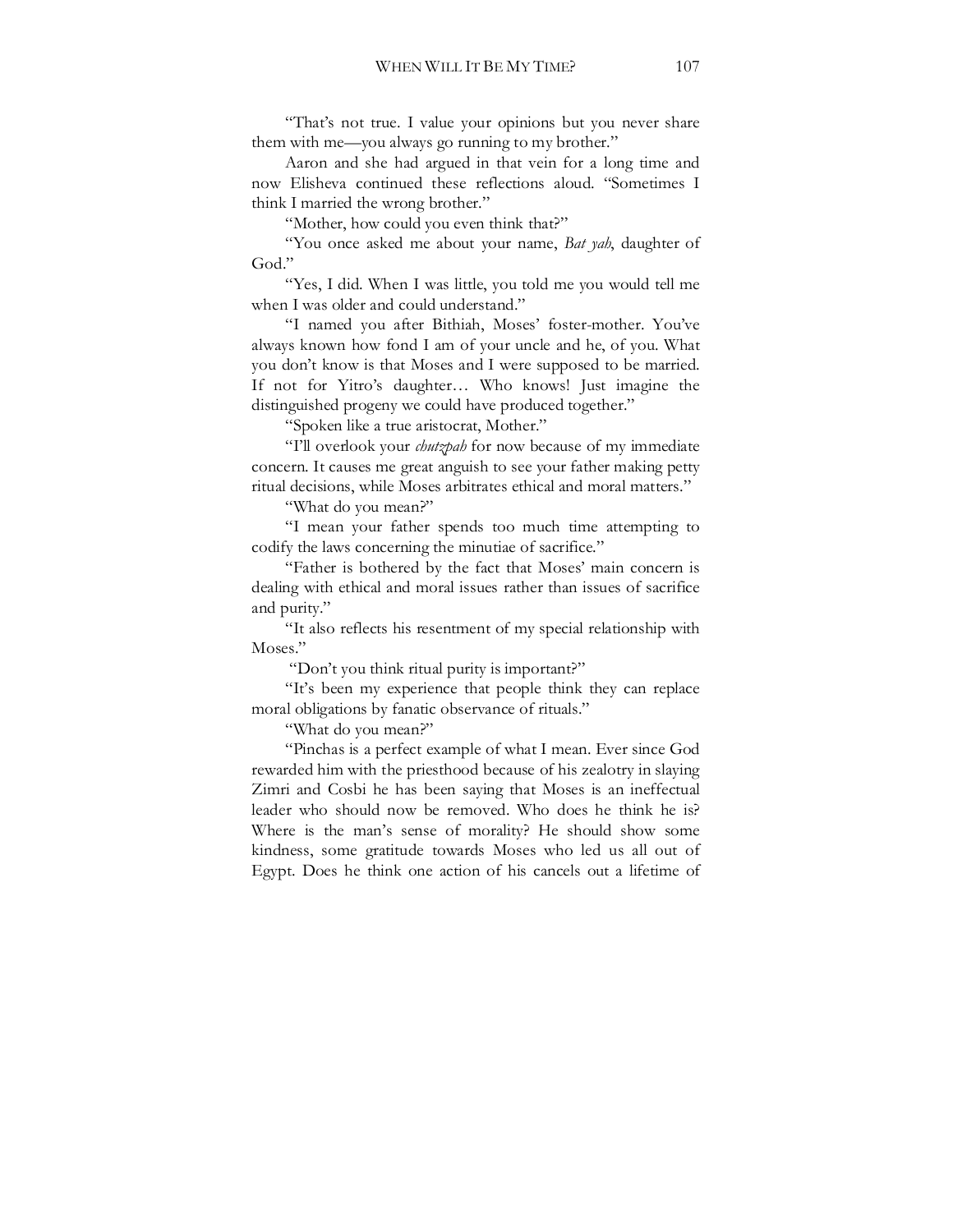another's sacrifice? He is suffering from vainglorious pride. The rest of us are nothing to him. Yet to me Pinchas is no more than a murderer who, instead of being rewarded for his bloody deed, should be made to atone by bringing a sin offering. Moreover, he is an ungrateful grandson who doesn't show proper respect to his elders, yet speaks of stoning others."

"Does Father know all this?"

"Does it matter?"

"Maybe you are not alone with your dissatisfaction with what you call fanaticism. Don't cut yourself off from Father. He'll listen to you. He needs you more…now that he's lost his favorite sons."

"Moses has always listened to me. I've never had to convince him."

"That's because he's not your husband," Batya quipped. They both laughed. "Seriously," she continued, "it's because the two of you always see the broader picture."

"We do indeed, unlike your father who needed a Golden Calf because he couldn't accept Moses' vision of an intangible God."

"But it helped him to worship God."

"Because the people had little or no faith they substituted sacrifice for calf worship."

"Is that why Moses supports Father's efforts to institutionalize sacrifice?"

"I'm afraid so. He hopes the next generation's convictions will be strong enough to withstand the attraction of sacrifice."

"I doubt it, mother. Most people need the sanctuary, sacrifice, and fixed times of worship to sense God's spirit. Furthermore, Father's manual is going to be the seal that will make sacrifice respectable. Once sacrifice as a mode of worship is entrenched, it will be difficult to eradicate it."

"Perhaps you're right. It will take a major shock or catastrophe to force our people to give up sacrifice."

"How will you bear it until then?"

"I don't know. I will never agree with those who say that God's spirit rests in the sanctuary, yet I fear we are heading for a period of intolerance and ritualistic behaviorism because of our ignorance and lack of faith."

"Will you do anything about it?"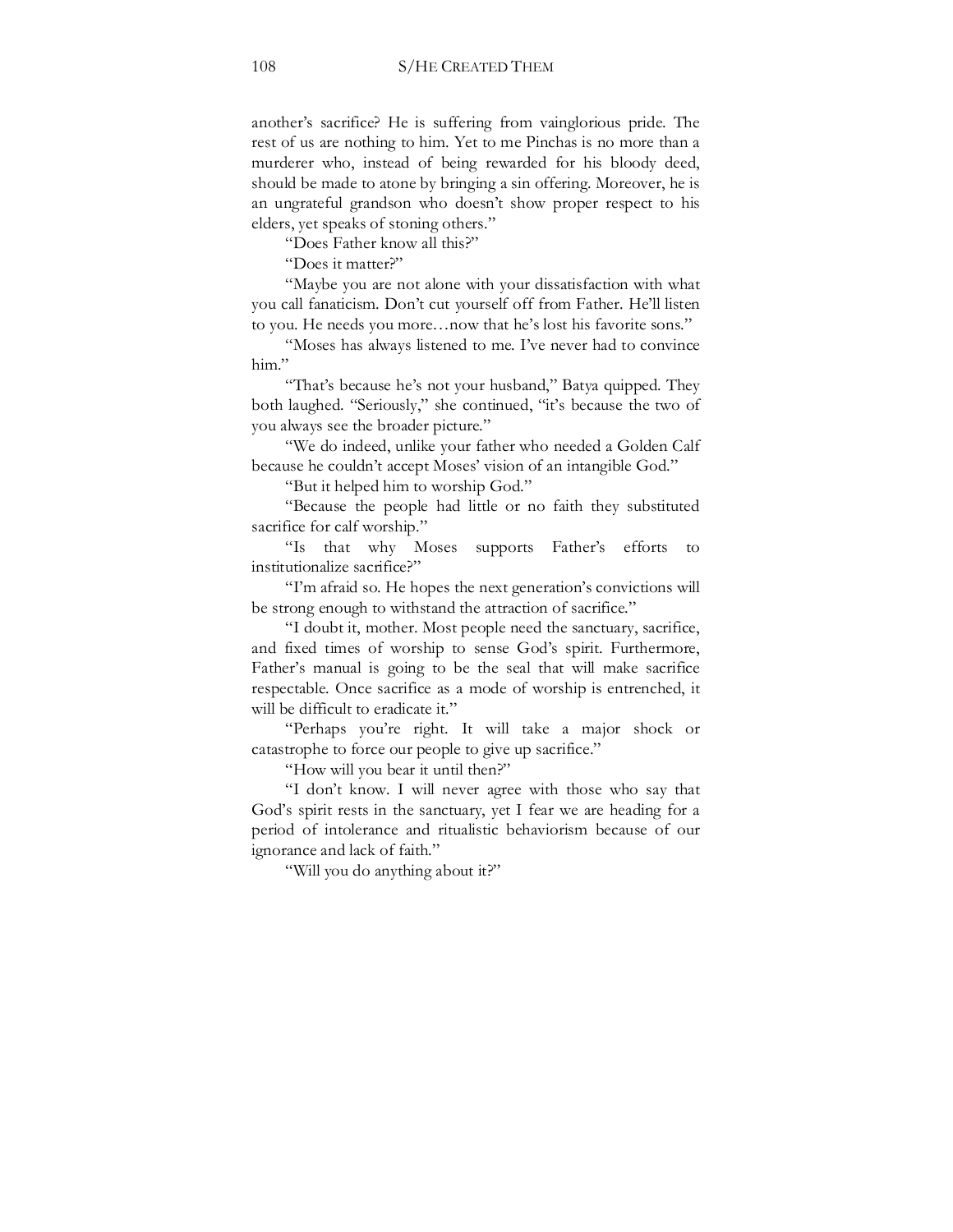"I will continue to set a personal example and continue to attempt to influence behind the scenes."

"It's not enough. You must sit down with Father and get him to insert into his manual some of the compassionate rules you preach."

Batya got up and said, "I must make a few more visits before dark. But first, I want you to promise me that you will make a list of some of those precepts you always refer to. I almost forgot what I came for. The other day you said you would give me the jewelry you brought with you from Egypt."

"Of course you can have it. Why do you want it?"

"You will refuse to give it to me if I tell you."

"You're not the only one who visits me. I know you are collecting gold for the Sanctuary. If only it were for some purpose that I believe in. But I won't stop you. It will be yours anyway."

"Thank you, mother, I'm sure you will change your mind when the sanctuary is finished. I'll come by for the jewelry—and your list—tomorrow."

When her daughter was gone Elisheva thought, It is such a blessing to have a daughter with a mind of her own, who challenges me and emboldens me to express myself. Otherwise I will continue to be known solely in connection with people whose principles I don't agree with.

I hope she wasn't too shocked about Moses and me. Did I say anything compromising? Moses and I can't afford to have rumors starting about us, even if we're both past our prime. I remember the time when he came to my tent. Did Aaron ever guess why I chose the name Batya? I doubt it. Yet he dedicated the central chapter of his book2 to the subject of adultery and incest—and showed it to me. Enough of that, my heart's been divided long enough. If I want to make an impact it will have to be through Aaron, not Moses.

How should I organize my list? Respect for one's parents…leaving gleanings for the poor…paying the wages of a laborer immediately…not insulting the deaf or placing a stumbling

<sup>2</sup> Leviticus (*Acharei Mot*) 18:6-30.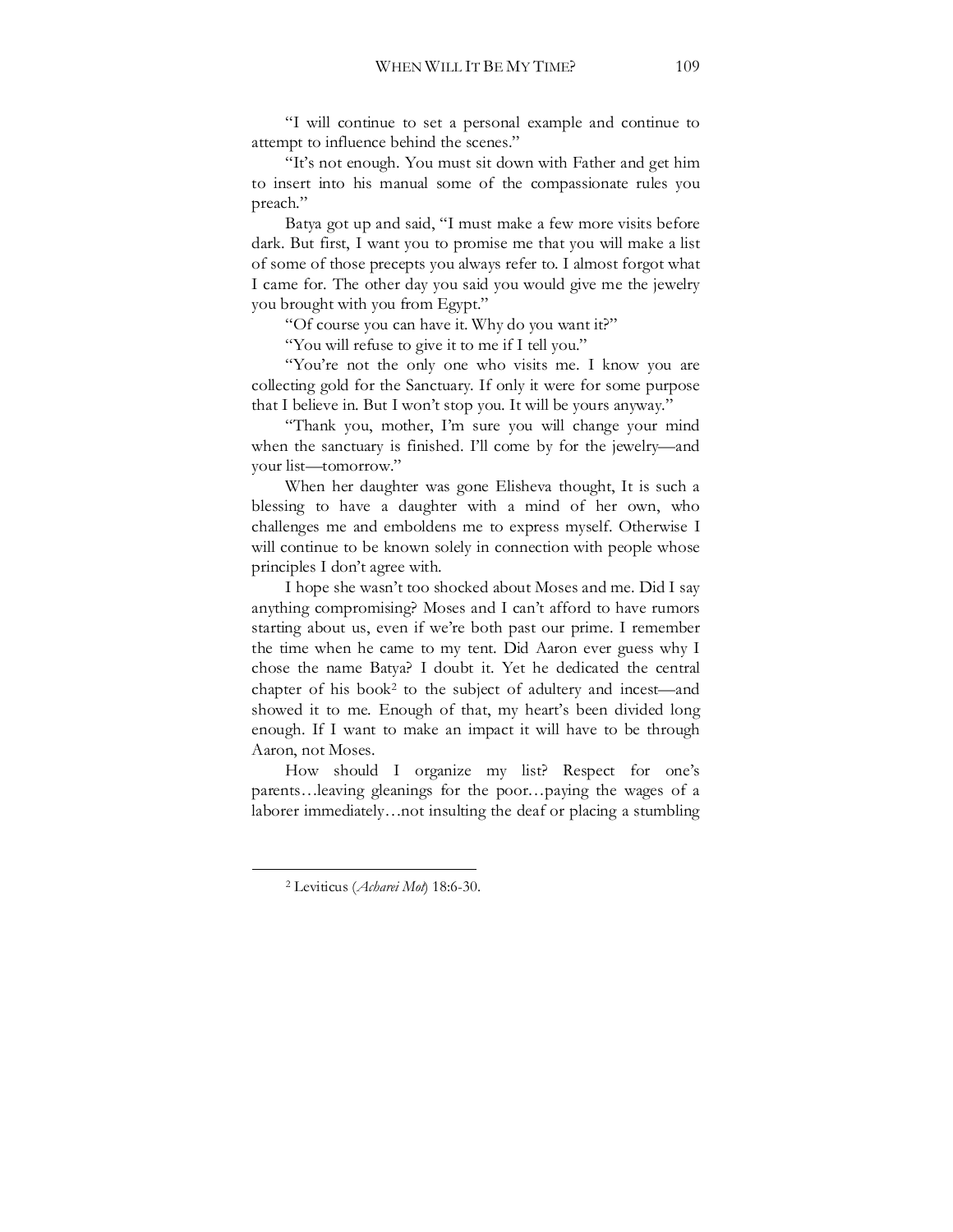block before the blind.3 I'll never remember all the precepts I believe should be included. I'll ask one of my scribes to record my words. And then I will convince Aaron that it will add substance to his work if he includes these practices in his manual of sacrifices.

I have contributed my jewelry which will be melted down to make fine filigree for the sanctuary. I will contribute my ideas to Aaron's work as well. He will listen and will see to it that ethics and justice are an inseparable part of the sacrificial system. He will correct the popular notion that sacrifice atones for incorrect behavior by teaching that God forgives individuals only after they have begged forgiveness from each other.

If I improve Aaron's visions, I can accept them. My participation will forge a bond between us which may or may not compensate me for my lost love, but at least I will feel I have contributed directly to fulfilling God's vision.

<sup>3</sup> Leviticus (*Kedoshim*) 19:13-14 etc.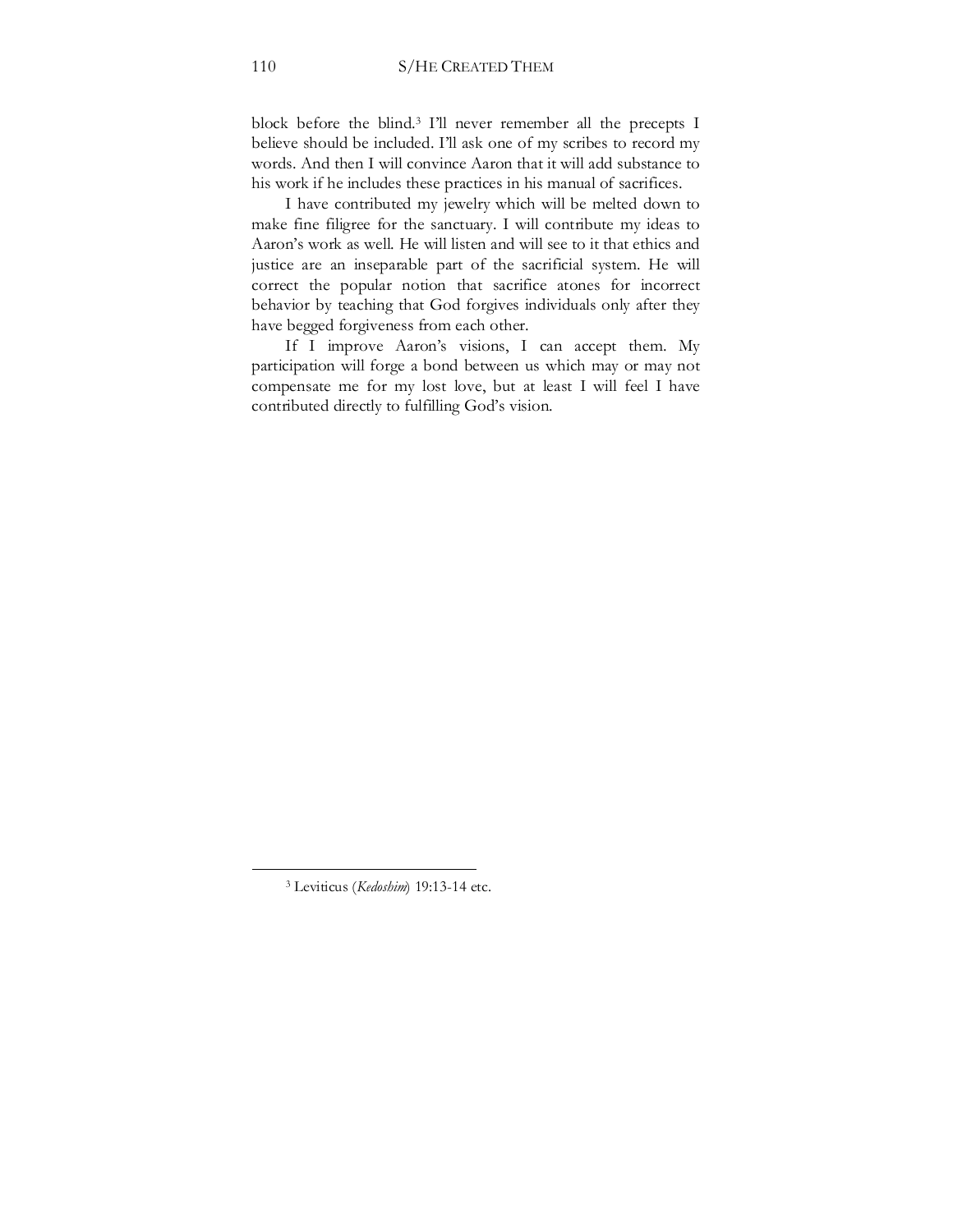## **'MOTHER' IN ISRAEL**

*Deborah, wife of Lappidot, was a prophetess…and the Israelites would come to her for decisions…She summoned Barak, son of Abinoam…to fight Sisera. [When he insisted that she accompany him] she said, "There will be no glory for you in that…God will deliver Sisera into a woman's hand*. (Judges 4:4-9)

Deborah sat under the date-palm tree hoping that no one would see her. The case she had just heard was exhausting and had tried her patience: the entire morning had been spent trying to convince a soldier who had killed a prisoner of war that he had sinned.

"How so?" he asked. "You said that Yael was the most blessed of women. And for what? For striking Sisera, crushing his head, smashing and piercing his temple with the tent pin when he was at her mercy. So what's wrong with what I did?"

Finally she ordered him to bring a sacrifice and atone for his sin.

When he left he spat on the ground and said to the crowd gathered outside the tent, "Deborah's become a pacifist."

It was inconceivable to them that Deborah, who had once proudly led the people of Israel into battle, could now condemn soldiers for killing prisoners of war. Yet she was. The elders ignored the condemnations at first and continued to refer to her as The Conqueress. Yael, however, understood and avoided Deborah. At the same time, still proud of the bloody act which had won her fame in Israel, she declared in public that Deborah had turned into an "old woman".

*I was young, once! To think that Barak and I were equals—at least at first; then he wouldn't do a thing without consulting me. He said, "If you will go with me, I will go; if not, neither will I go."(4:8) But he changed after our victory. Though he went reluctantly into battle, he quickly forgot who had dragged him to glory. He sang my song too well. I struck up the chant and Barak dealt with the captives and the division of booty. Later it became his*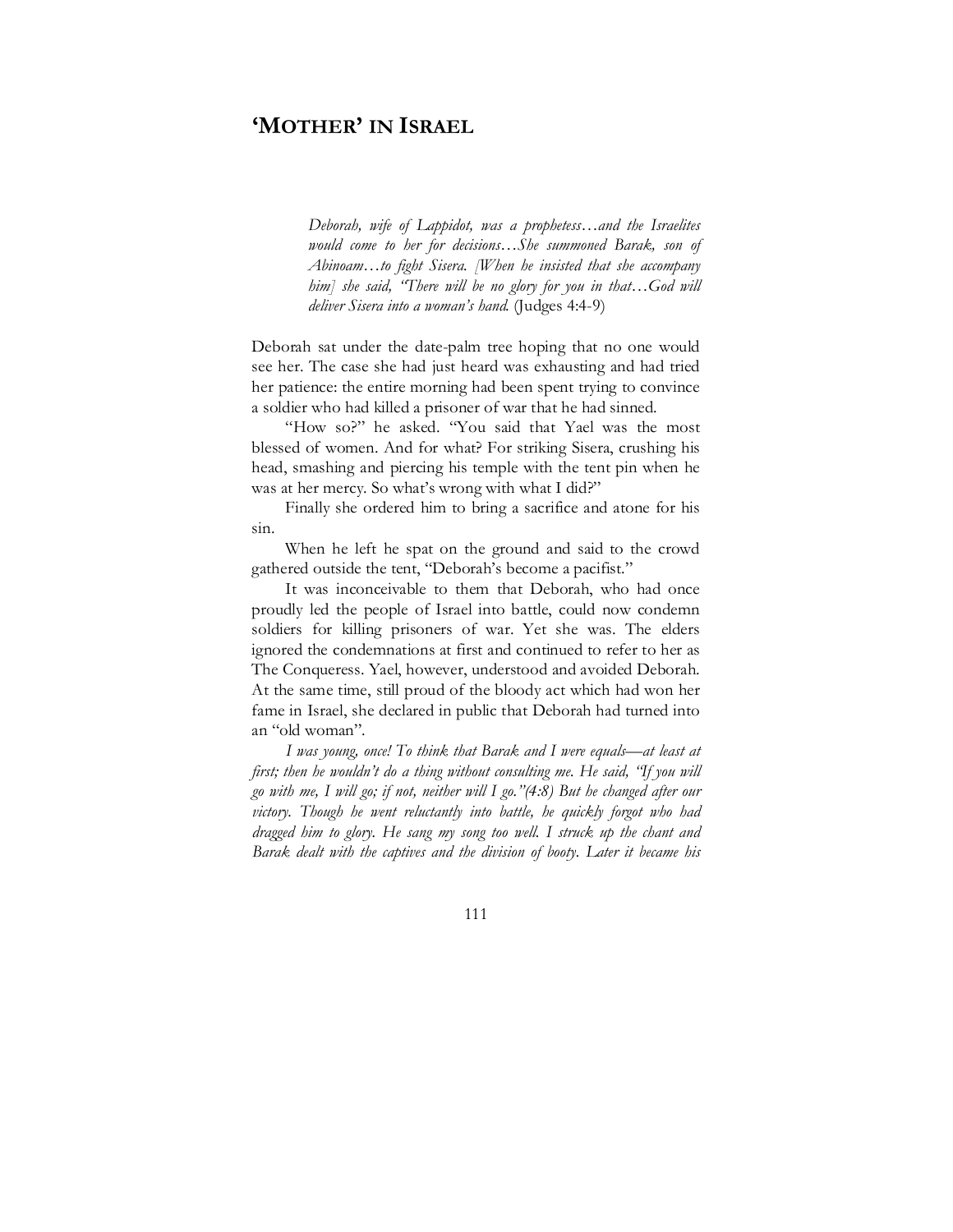*song—and hers! For Yael then decided to become a warrior. Did she think she was imitating me?* 

Deborah, however, would never go to battle again, not even if Barak called. Barak had been irresolute about the necessity of war, but success had changed him and soldiering was today his major preoccupation. Now Deborah was the reluctant one. She had appropriated his earlier uncertainty and translated it into sensitivity about the wasting of life. She had a new cause: she was determined never again to be responsible for the shedding of blood.

This type of thinking did not endear her to tribal leaders who educated their troops to exteriorize evil and project it onto the enemy. Yael, the warrior, accepted their view. In becoming one of them, she denied her feminine life-sustaining instincts and substituted manly acts of destruction.

Lately, Deborah felt she had been regarded as an alien. She heard mumbling that it was unnatural for women to be leaders. *Is it that I'm getting old,* she wondered. Yet thinking back she realized that a scurrilous smear campaign had begun on the anniversary of her return from the war. She had gone, with a peace offering to one of the festivals celebrated by the people at Shiloh to commemorate their victory. Standing at the door of the Tent of Assembly was a self-appointed zealot; he refused her entry to the sanctuary, saying, "Woe unto the generation whose leader is a woman."

She replied, "When it suited you, you created legends about me. You said I was like a hind let loose to conquer Sisera and that I sang goodly words in my song of victory. Now you make puns about my name: 'hornet' you call me."

There was no bite in her alleged sting. She was convinced it was unnatural for women to lead men into battle; moreover she believed it was wrong to build a society which required men to waste their lives and talents leading others into battle.

*If Yael sets the tone for women, who will be left to point out the wasteful and destructive side of war?* 

Her convictions did not sit well with the elders and they denounced her as an illegitimate prophet. Despite the fact that during Deborah's reign the land was peaceful, they said Israel could not afford "peace then".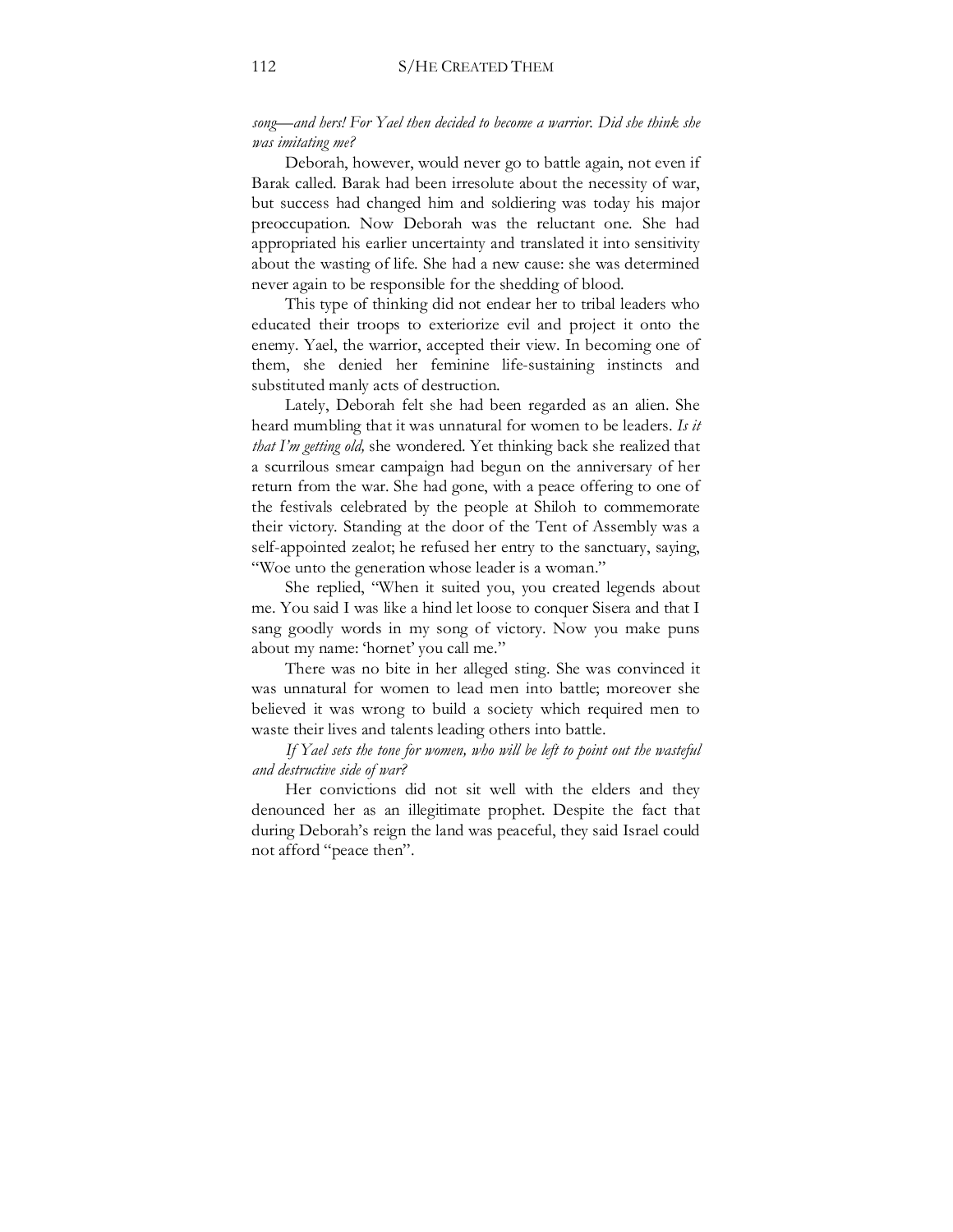Sitting under her date palm in the heat of the day Deborah wondered if history would treat her kindly.

*Will they write me out, as they did my ancestor Miriam? Or will they let it be known—for posterity—that I thought war was terrible; that it was a sin to revere heroism and that I learned the hard way that our enemies' blood was also red?* 

#### WXWXWXWX

*So may all your enemies perish, O Lord! But those who love you shall be as the sun when it rises in its strength! And the land was tranquil forty years.* (Judges 6:31)